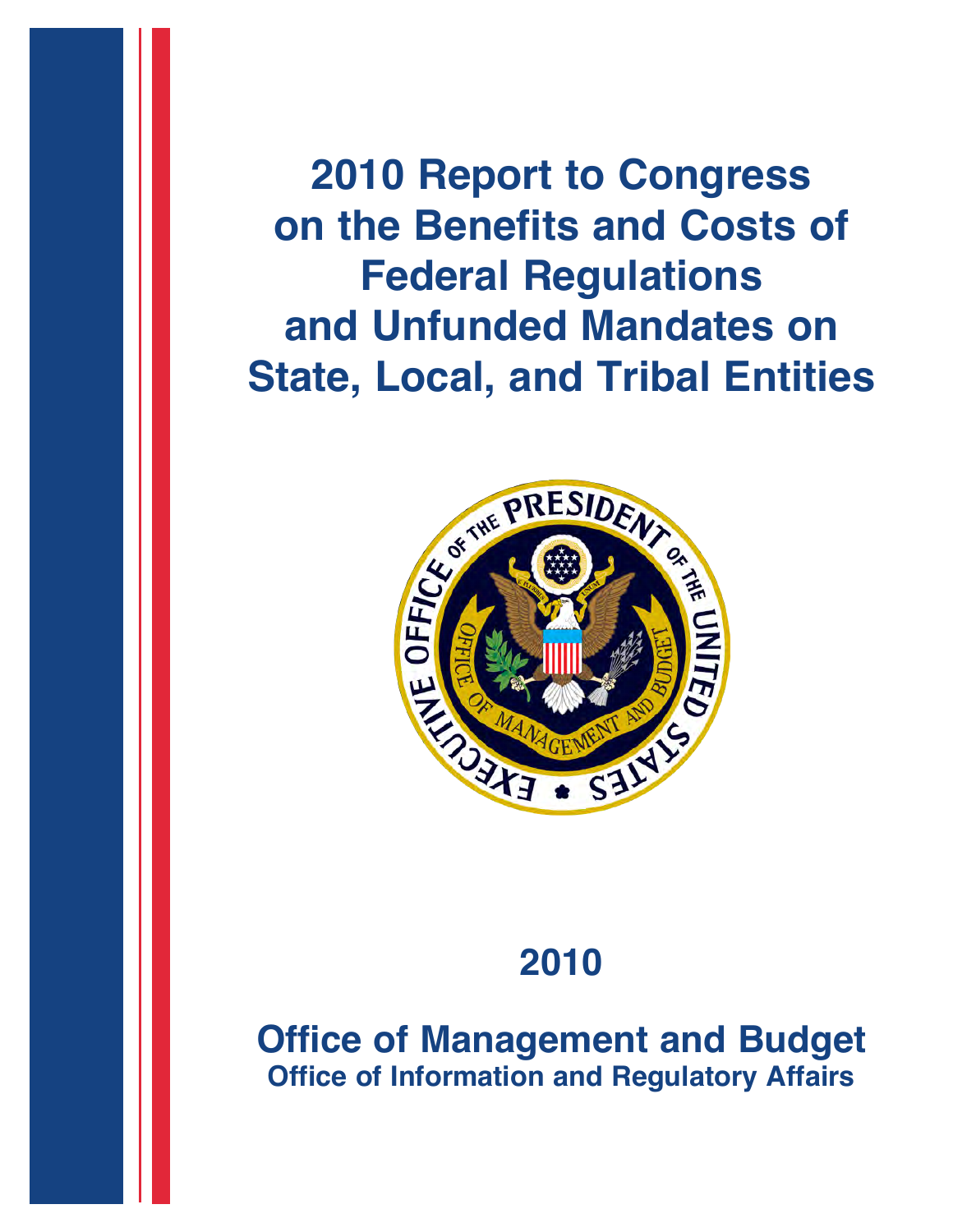## **2010 REPORT TO CONGRESS ON THE BENEFITS AND COSTS OF FEDERAL REGULATIONS AND UNFUNDED MANDATES ON STATE, LOCAL, AND TRIBAL ENTITIES**

| PART I: 2010 REPORT TO CONGRESS ON THE BENEFITS AND COSTS OF FEDERAL<br><b>REGULATIONS</b>                                                                                                                                                          |  |
|-----------------------------------------------------------------------------------------------------------------------------------------------------------------------------------------------------------------------------------------------------|--|
|                                                                                                                                                                                                                                                     |  |
|                                                                                                                                                                                                                                                     |  |
| A. Estimates of the Total Benefits and Costs of Regulations Reviewed by OMB10<br>B. Trends in the Annual Benefits and Costs of Regulations Reviewed by OMB 17<br>D. The Impact of Federal Regulation on State, Local, and Tribal Governments, Small |  |
|                                                                                                                                                                                                                                                     |  |
|                                                                                                                                                                                                                                                     |  |
|                                                                                                                                                                                                                                                     |  |
|                                                                                                                                                                                                                                                     |  |
| PART II: FIFTEENTH ANNUAL REPORT TO CONGRESS ON AGENCY COMPLIANCE<br>WITH THE UNFUNDED MANDATES REFORM ACT                                                                                                                                          |  |
|                                                                                                                                                                                                                                                     |  |
|                                                                                                                                                                                                                                                     |  |
|                                                                                                                                                                                                                                                     |  |
|                                                                                                                                                                                                                                                     |  |

E. Department of Energy .......................................................................................................**79**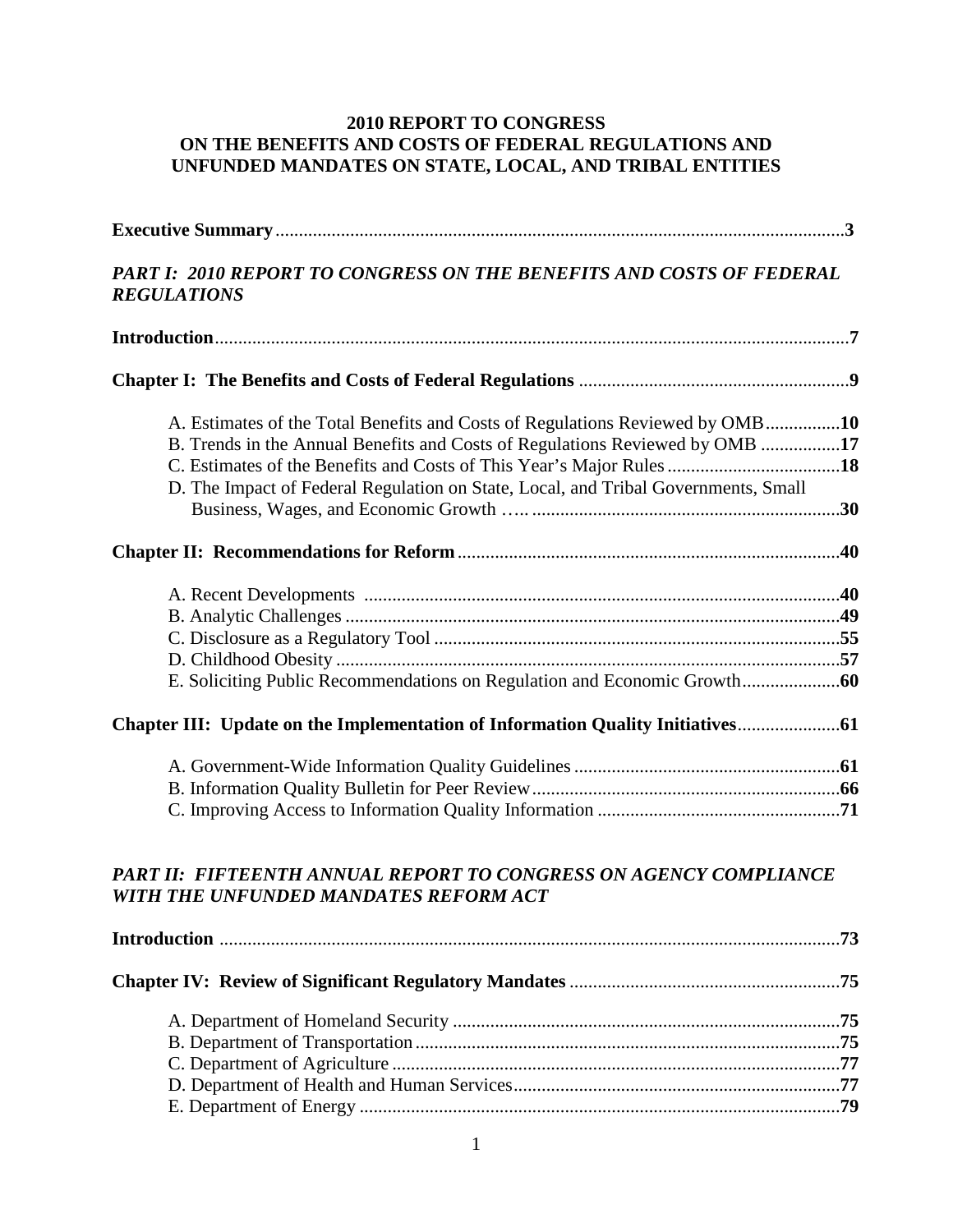| Appendix C: Information on the Regulatory Analyses for Major Rules by |  |
|-----------------------------------------------------------------------|--|
|                                                                       |  |
| Appendix E: Department of Transportation, Table of Cost and Benefits  |  |
|                                                                       |  |
|                                                                       |  |
| C. Agencies that Do Not Produce or Sponsor Information                |  |
|                                                                       |  |
|                                                                       |  |
|                                                                       |  |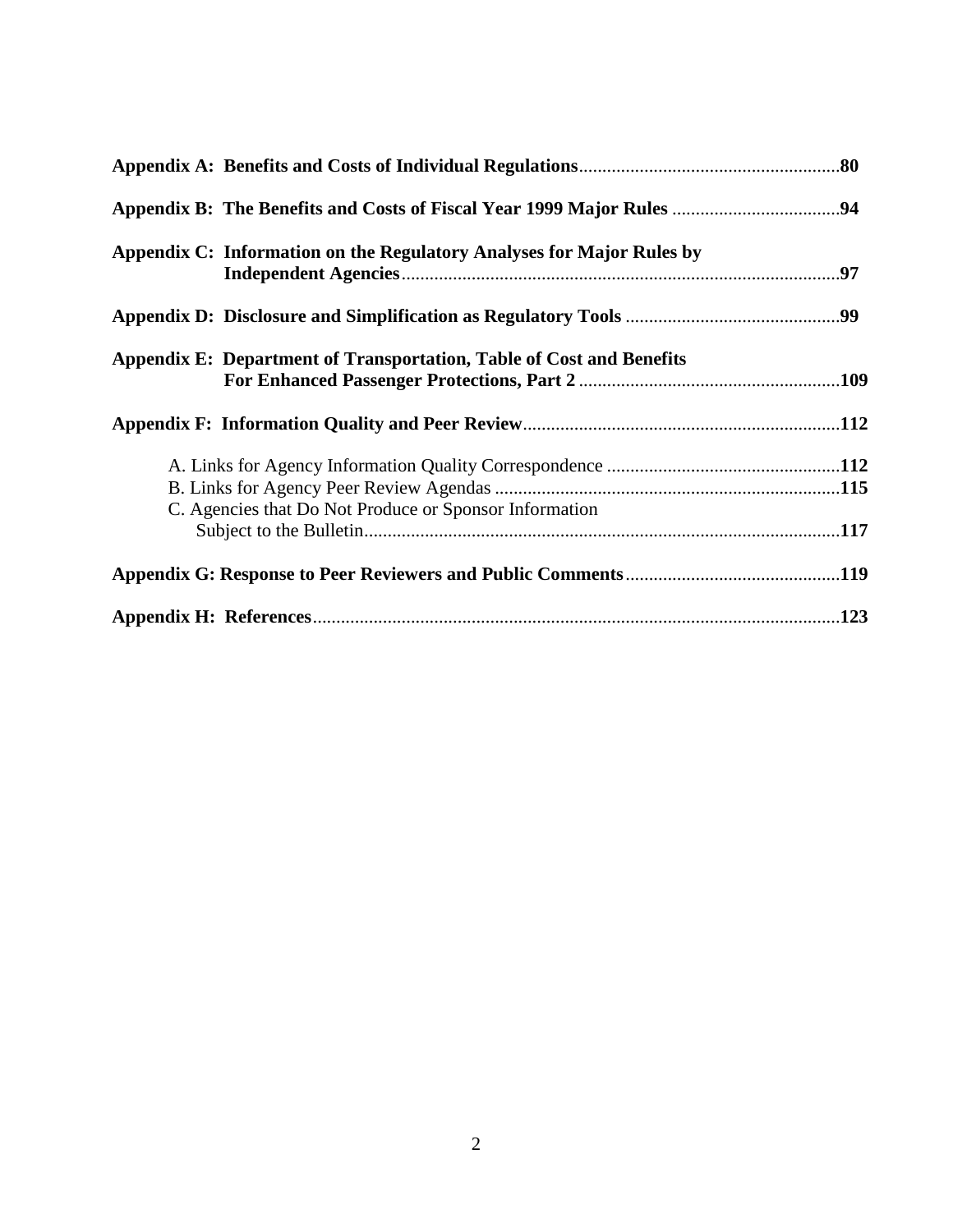## **EXECUTIVE SUMMARY**

In accordance with the Regulatory-Right-to-Know Act, $<sup>1</sup>$  $<sup>1</sup>$  $<sup>1</sup>$  the Office of Management and</sup> Budget (OMB) prepared this draft Report to Congress on the Benefits and Costs of Federal Regulations (Report). This is the thirteenth annual Report since OMB began issuing this Report in 1997. The Report summarizes estimates by Federal regulatory agencies of the quantified and monetized benefits and costs of major Federal regulations reviewed by OMB over the last ten years (see page 7, below, for the criteria for identifying "major" regulations for this report).

The principal findings are as follows.

- The estimated annual benefits of major Federal regulations reviewed by OMB from October 1, 1999, to September 30, 2009, for which agencies estimated and monetized both benefits and costs, are in the aggregate between \$128 billion and \$616 billion, while the estimated annual costs are in the aggregate between \$43 billion and \$55 billion. These ranges reflect uncertainty in the benefits and costs of each rule at the time that it was evaluated.
- Some rules are estimated to produce far higher net benefits than others. Moreover, there is substantial variation across agencies in the total net benefits produced by rules. For example, the air pollution rules from the Environmental Protection Agency (EPA) produced 60 to 87 percent of the benefits and 58 to 64 percent of the costs. Most rules have net benefits, but some rules have net costs.
- During the fiscal year 2009, executive agencies promulgated 66 major rules.
	- For 16 rules, the issuing agencies quantified and monetized both benefits and costs. Those 16 rules were estimated to result in a total of \$8.6 billion to \$28.9 billion in annual benefits and \$3.7 billion to \$9.5 billion in annual costs.
	- For three rules, the issuing agency (the Department of the Interior) quantified and monetized only benefits. All of these rules involved migratory bird hunting.
	- For 12 rules, the issuing agencies quantified and monetized only costs. The Departments of Health and Human Services, Labor, and Transportation also presented budgetary amounts for four rules.
	- For 22 rules, the issuing agencies quantified and monetized only the budgetary transfer amounts. The Department of Transportation presented transfer amounts for a rule in addition to accounting for benefits and costs associated with the rulemaking.
	- For 13 rules, the issuing agencies did not provide monetized benefits, costs, or budgetary transfer amounts.
- The independent regulatory agencies, whose regulations are not subject to OMB review under Executive Order 12866, issued 13 major final rules (11 of which

<span id="page-3-0"></span><sup>&</sup>lt;sup>1</sup> Section 624 of the Treasury and General Government Appropriations Act of 2001, Pub. L. No. 106-554, 31 U.S.C. § 1105 note.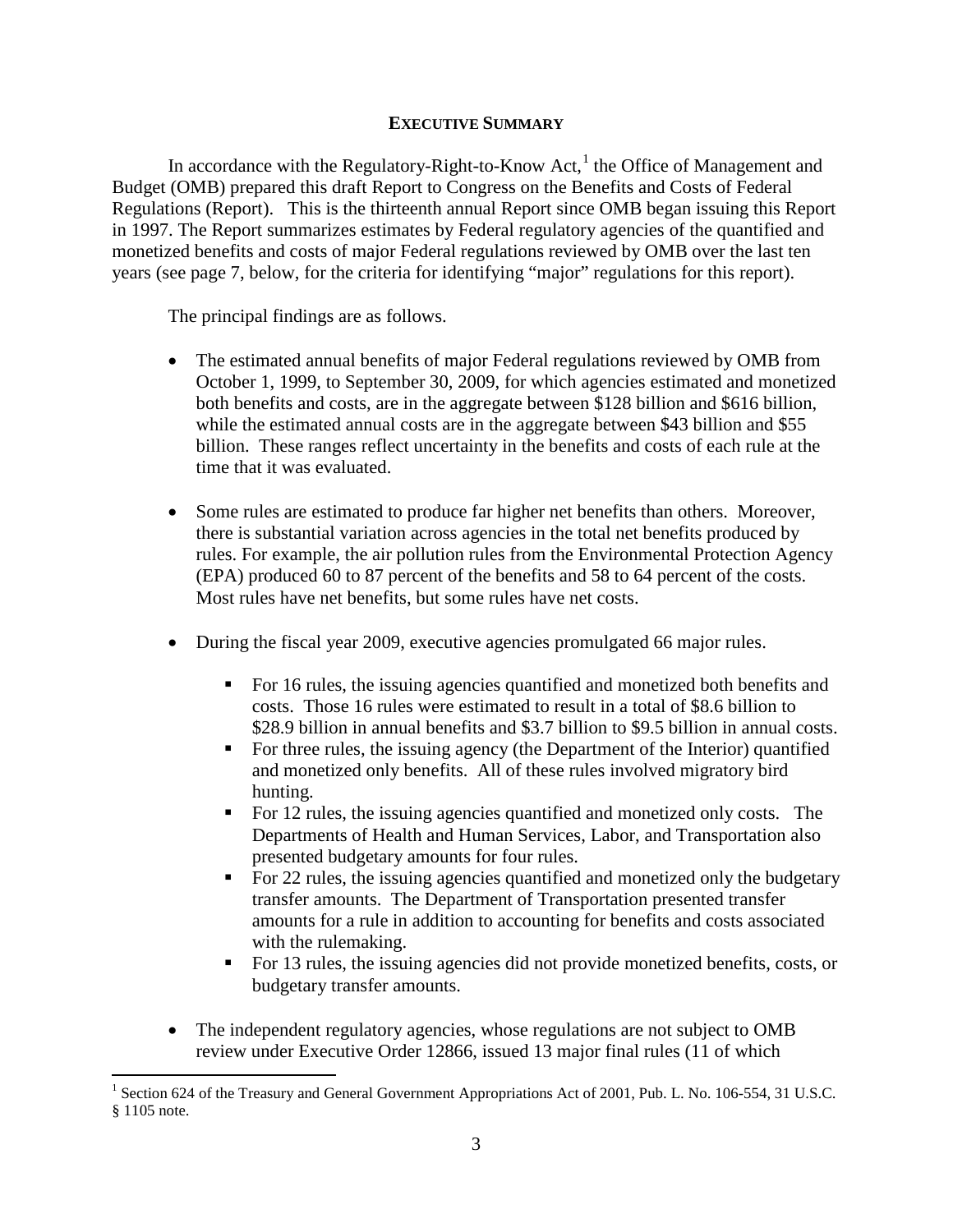regulated the financial sector). The Government Accountability Office (GAO) reported that, for one of these rules, the Securities and Exchange Commission monetized both benefits and costs, and that, for another six of these rules, the Nuclear Regulatory Commission and the Securities and Exchange Commission monetized only costs.

It is important to emphasize that the figures here have significant limitations. For example, the aggregate estimates do not capture the non-monetized benefits and costs of rules. Many rules have benefits and costs that cannot be quantified or monetized in light of existing information. In fulfilling their statutory mandates, agencies must often act in the face of substantial uncertainty about the likely consequences. In some cases, monetization of particular categories of benefits (such as ecological and homeland security benefits) can present significant challenges. Some rules produce benefits (such as reductions in discrimination) that are not adequately captured in monetary equivalents. In addition, and significantly, prospective estimates may contain erroneous assumptions, producing inaccurate predictions; retrospective analysis can be an important way of increasing accuracy. While the estimates in this Report provide valuable information about the effects of regulations, they should not be taken to be either precise or complete.

In compliance with the Regulatory Right-to-Know Act, this Report also offers four recommendations for reform. The unifying goal is to ensure that regulation is evidence-based and data-driven, and that it is based on the best available work in both science and social science (with full respect for scientific integrity). By achieving this goal, agencies will be in a better position to avoid the risks of overregulation and underregulation, to eliminate unnecessary burdens, and to choose appropriate responses.

To that end, the Report briefly outline recent steps and best practices that are consistent with last year's recommendations for empirically informed approaches, increased openness about costs and benefits, and use of transparency as a regulatory tool. For the future, the Report:

- 1. identifies a series of steps that might be taken in order to improve regulatory impact analysis, with particular emphasis on increasing transparency about the anticipated consequences of regulations and the various regulatory alternatives (including those that are less burdensome).
- 2. recommends continued use of disclosure as a regulatory tool and offers a brief discussion of relevant empirical findings (with specific reference to recent OIRA guidance on the topic of disclosure and simplification).
- 3. recommends consideration of certain low-cost approaches to the problem of childhood obesity (including disclosure).
- 4. consistent with the goal of open government, emphasizes the potential value of public suggestions about regulatory changes that might serve to promote economic growth, with particular reference to increasing employment, innovation, and competitiveness.

Chapter III provides an update on agency implementation of the Information Quality Act (IQA) (Section 515 of the Treasury and General Government Appropriations Act, 2001 (Pub. L.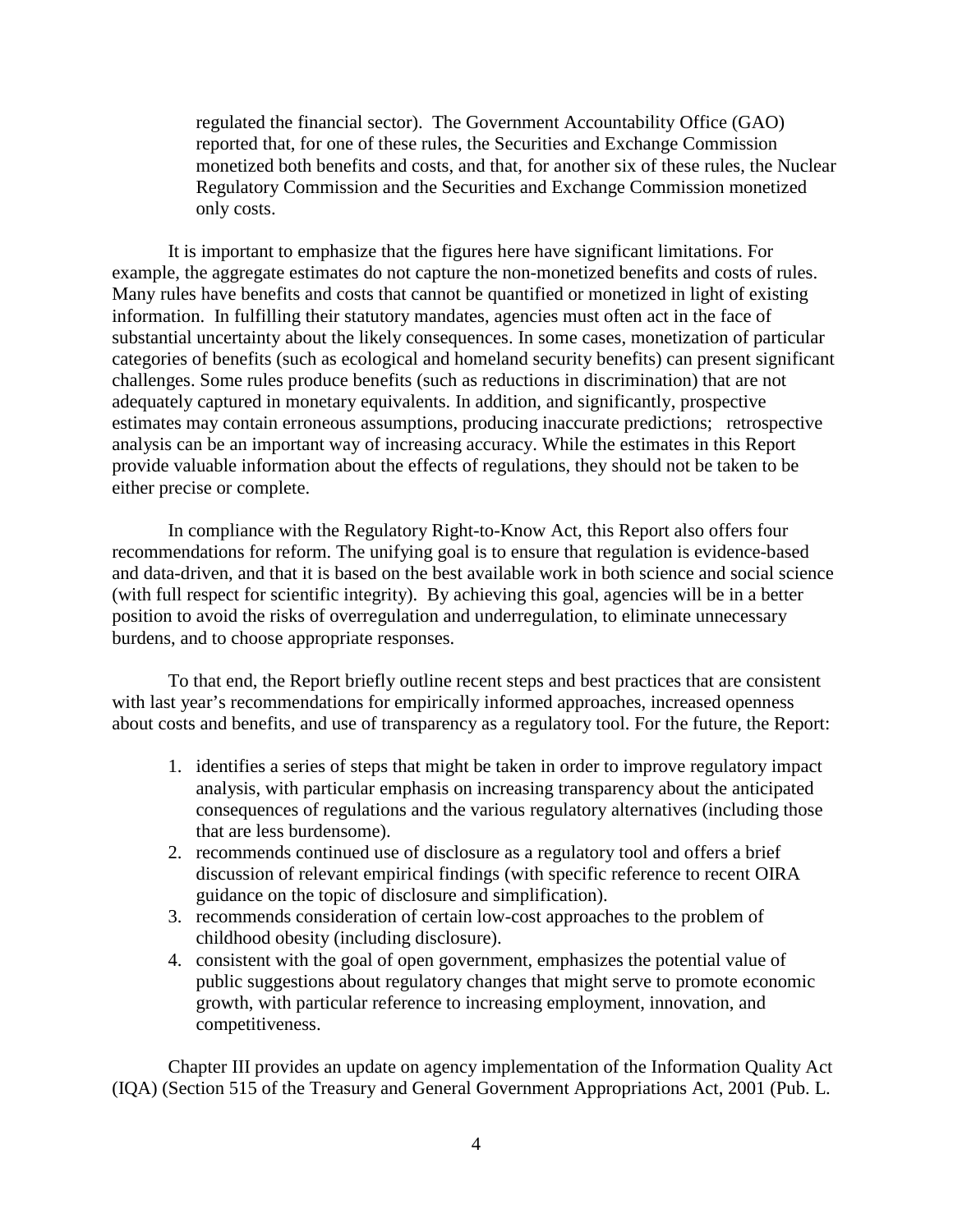No. 106-554, 31 U.S.C. § 3516 note)). The chapter summarizes (a) the current status of correction requests that were received by agencies in FY 2009, along with an update on the status of requests received during FY 2003 through FY 2008 and (b) agency annual reports for the Information Quality Bulletin for Peer Review for FY 2009. In FY 2009, Federal agencies received 17 correction requests and completed 167 peer reviews, of which 31 were influential scientific assessments.

This Report is being issued along with OMB's Fifteenth Annual Report to Congress on Agency Compliance with the Unfunded Mandates Reform Act (UMRA), (Pub. L. No. 104-4, 2 U.S.C. § 1538). OMB reports on agency compliance with Title II of UMRA, which requires that each agency conduct a cost-benefit analysis and select the least costly, most cost-effective, or least burdensome alternative before promulgating any proposed or final rule that may result in expenditures of more than \$100 million (adjusted for inflation) in any one year by State, local, and tribal governments, or by the private sector. Each agency must also seek input from State, local, and tribal governments.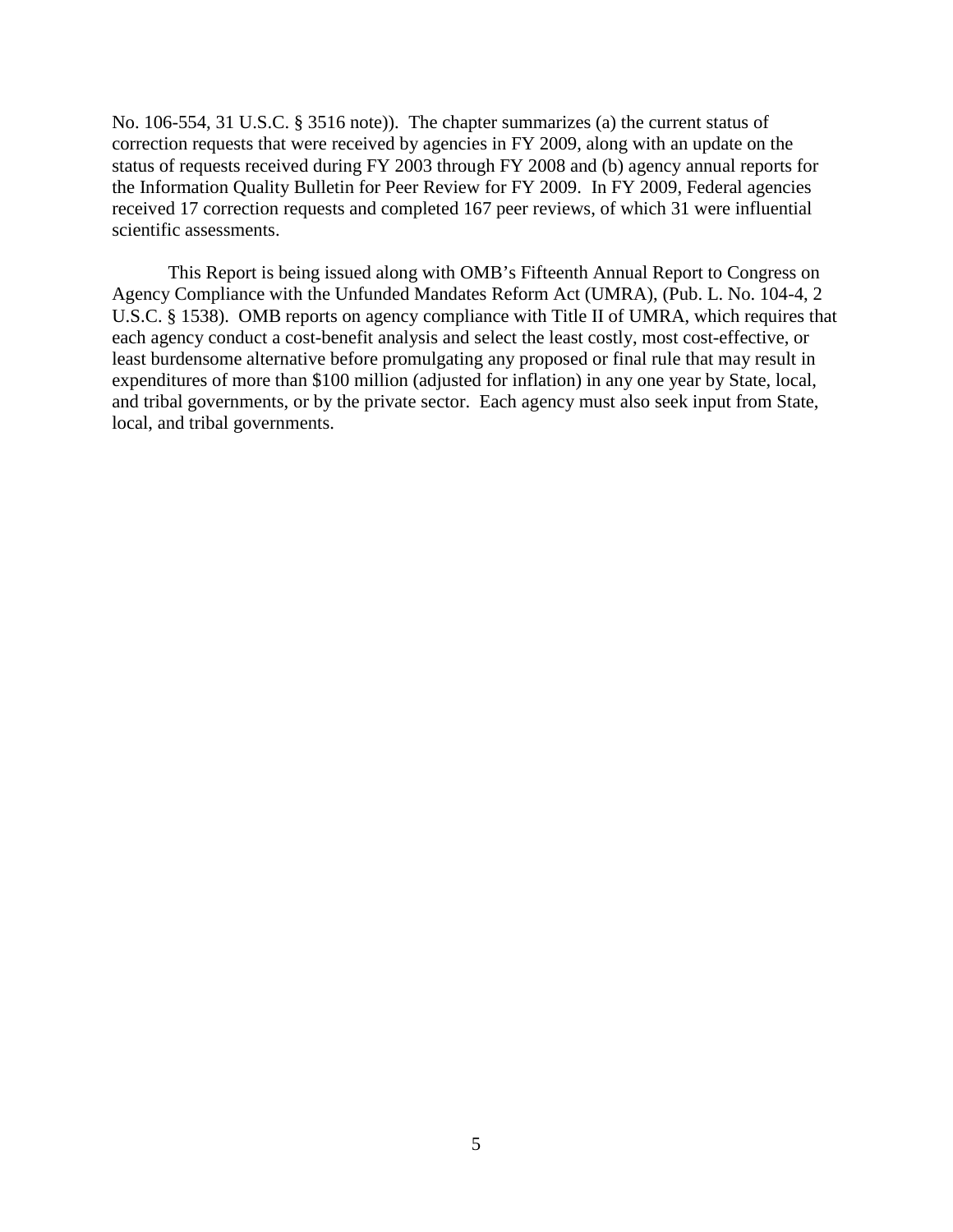# **PART I: 2010 REPORT TO CONGRESS**

# **ON THE BENEFITS AND COSTS OF FEDERAL REGULATIONS**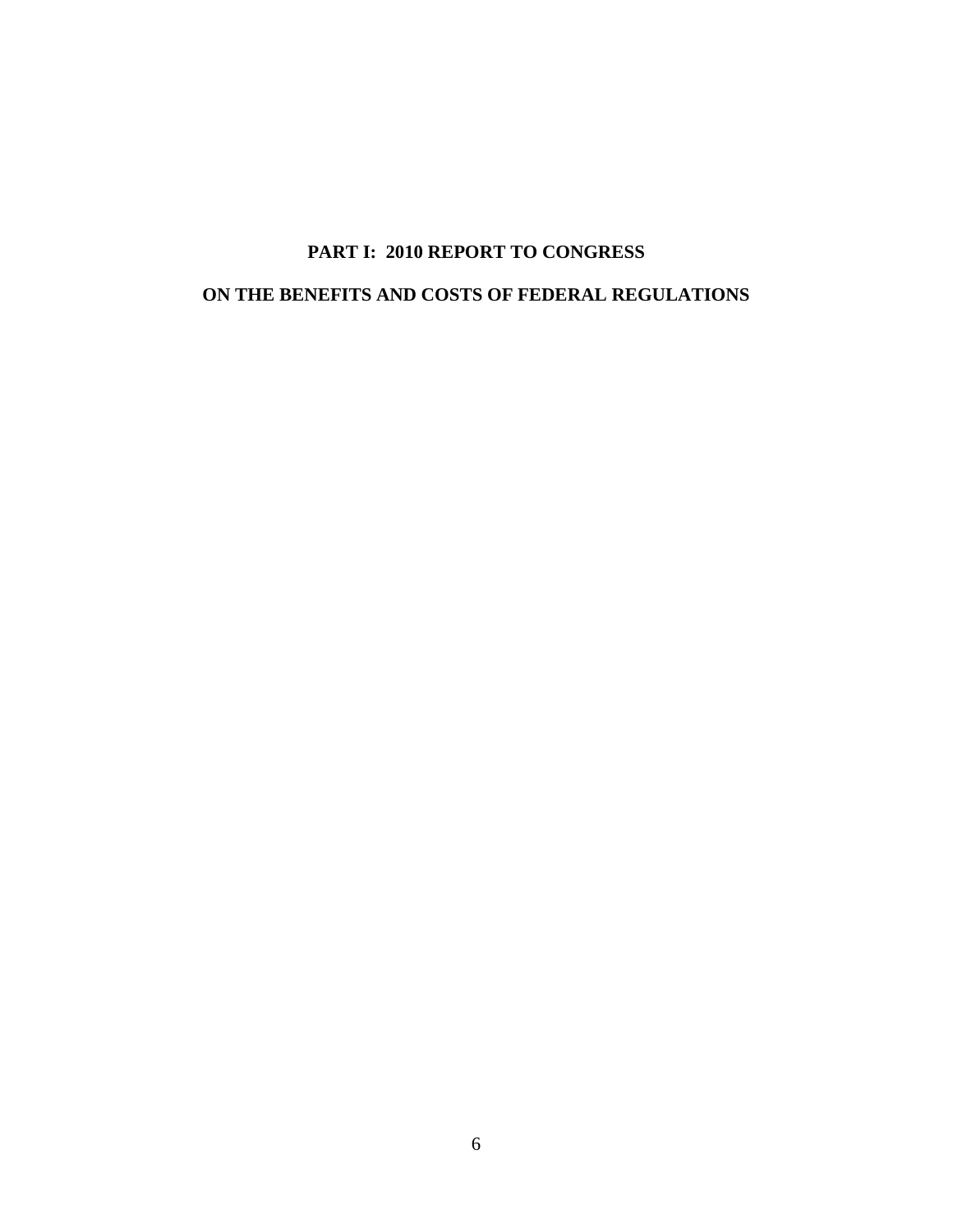#### **INTRODUCTION**

The Regulatory Right-to-Know Act calls for the Office of Management and Budget (OMB) to submit to Congress each year "an accounting statement and associated report" including:

- (A) an estimate of the total annual benefits and costs (including quantifiable and nonquantifiable effects) of Federal rules and paperwork, to the extent feasible:
	- (1) in the aggregate;
	- (2) by agency and agency program; and
	- (3) by major rule;
- (B) an analysis of impacts of Federal regulation on State, local, and tribal government, small business, wages, and economic growth; and
- (C) recommendations for reform.

 $\overline{a}$ 

The statute does not define "major rule." For the purposes of this Report, we define major rules to include all final rules promulgated by an Executive Branch agency that meet any one of the following three conditions:

- Rules designated as major under 5 U.S.C.  $\S 804(2)$  $\S 804(2)$  $\S 804(2)$ ;
- Rules designated as meeting the analysis threshold under the Unfunded Mandates Reform Act of 1995 (UMRA); $3$  or
- Rules designated as "economically significant" under section  $3(f)(1)$  of Executive Order 12866. [4](#page-7-2)

Chapter I summarizes the benefits and costs of major regulations issued between September 1999 and September 2009 and examines in more detail the benefits and costs of major Federal regulations issued in fiscal year 2009. It also discusses regulatory impacts on State, local, and tribal governments, small business, wages, and economic growth. Chapter II provides discussion on the recommendations for reform. Chapter III provides an update on agency implementation of the Information Quality Act (IQA) (Section 515 of the Treasury and

<span id="page-7-0"></span> $2A$  major rule is defined in Subtitle E of the Small Business Regulatory Enforcement Fairness Act of 1996 as a rule that is likely to result in: "(A) an annual effect on the economy of \$100,000,000 or more; (B) a major increase in costs or prices for consumers, individual industries, Federal, State, or local government agencies, or geographic regions; or (C) significant adverse effects on competition, employment, investment, productivity, innovation, or on the ability of United States-based enterprises to compete with foreign-based enterprises in domestic and export markets." P.L. 104-121 Sec. 804, 5 U.S.C. § 804(2).

<span id="page-7-1"></span> $A<sup>3</sup>A$  written statement containing a qualitative and quantitative assessment of the anticipated benefits and costs of the Federal mandate is required under the Section 202(a) of the Unfunded Mandates Reform Act of 1995 for all rules that may result in: "the expenditure by State, local, and tribal governments, in the aggregate, or by the private sector, of \$100,000,000 or more (adjusted annually for inflation) in any one year." 2 U.S.C. § 1532(a).

<span id="page-7-2"></span><sup>&</sup>lt;sup>4</sup>A regulatory action is considered "economically significant" under Executive Order 12866 § 3(f)(1) if it is likely to result in a rule that may have: "an annual effect on the economy of \$100 million or more or adversely affect in a material way the economy, a sector of the economy, productivity, competition, jobs, the environment, public health or safety, or State, local, or tribal governments or communities."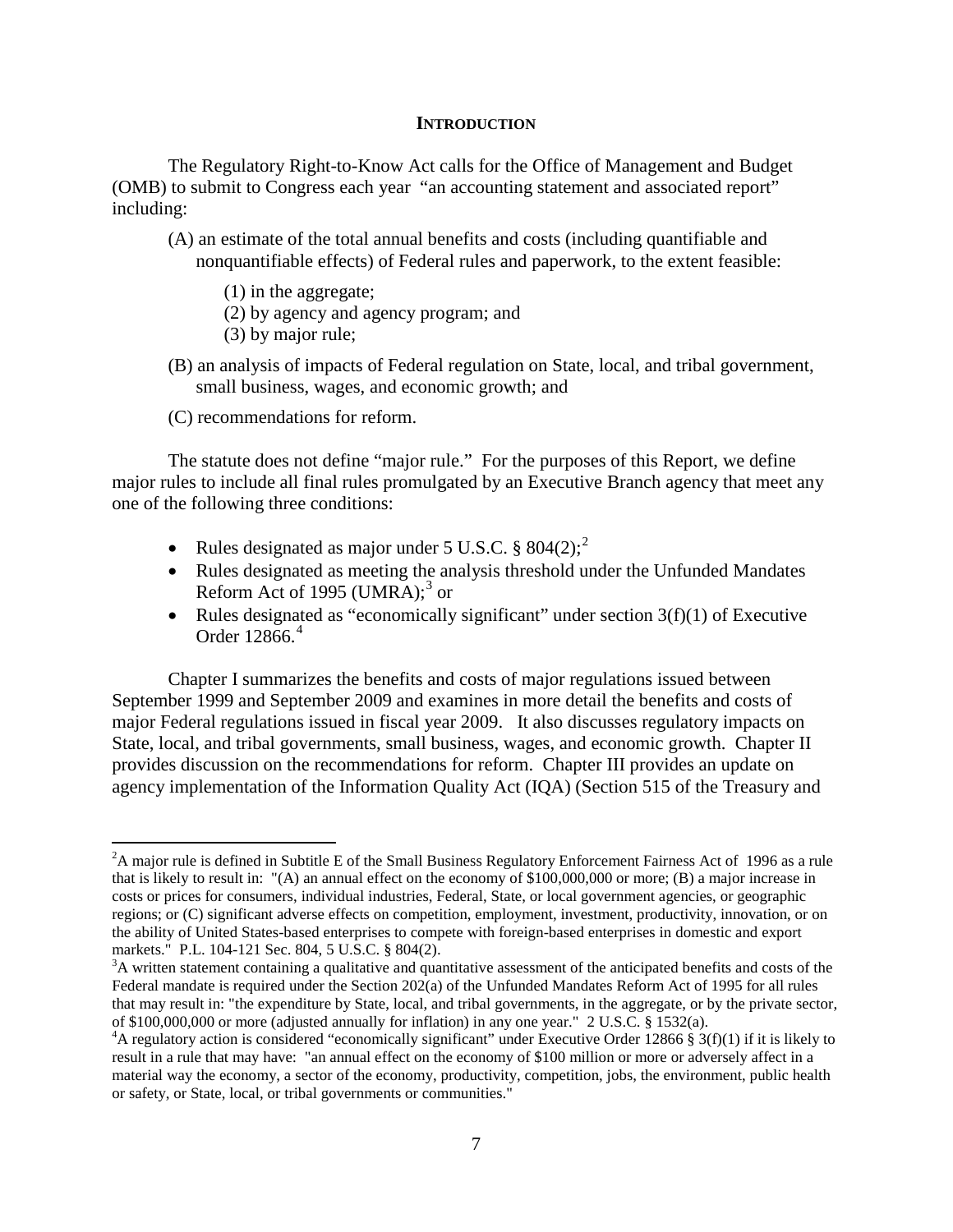General Government Appropriations Act, 2001 (Pub. L. No. 106-554, 31 U.S.C. § 3516 note)). Chapter IV summarizes agency compliance with UMRA.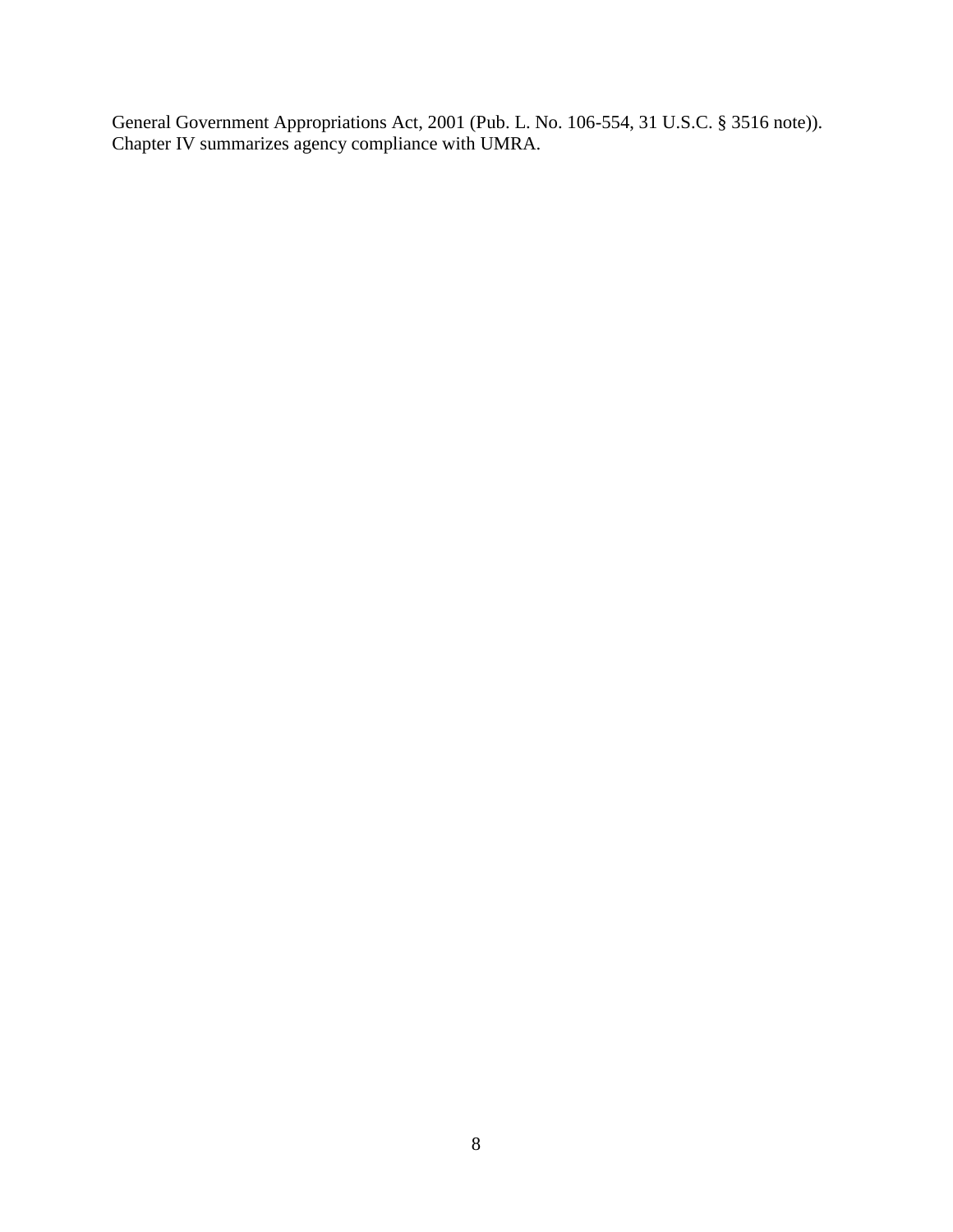#### **CHAPTER I: THE BENEFITS AND COSTS OF FEDERAL REGULATIONS**

This chapter consists of two parts: the accounting statement and a brief report on regulatory impacts on State, local, and tribal governments, small business, and wages. Part A revises the benefit-cost estimates in last year's Report by updating the estimates to the end of fiscal year 2009 (September 30, 2009). As in previous Reports, this chapter uses a ten-year lookback. Estimates are based on the major regulations reviewed by OMB from October 1, 1999 to September 30, 2009.<sup>[5](#page-9-0)</sup> For this reason, 16 rules reviewed from October 1, 1998 to September 30, 1999 (fiscal year 1999) were included in the totals for the 2009 Report but are not included in this Report. A list of these FY 1999 rules can be found in Appendix B (see Table B-1). The removal of the 16 FY 1999 rules from the ten-year window is accompanied by the addition of 16 FY 2009 rules.

All estimates presented in this chapter are agency estimates of benefits and costs or transparent modifications of agency information performed by OMB.<sup>[6](#page-9-1)</sup> This chapter also includes a discussion of major rules issued by independent regulatory agencies, although OMB does not review these rules under Executive Order 12866.<sup>[7](#page-9-2)</sup> This discussion is based solely on data provided by these agencies to the Government Accountability Office (GAO) under the Congressional Review Act.

Aggregating benefit and cost estimates of individual regulations—to the extent they can be combined—provides significant information about the effects of regulations. But the resulting estimates are neither precise nor complete. Three points deserve emphasis.

1. Individual regulatory impact analyses vary greatly in rigor and rely on different assumptions, including baseline scenarios, methods, and data. To take just one example, agencies offer different valuations for mortality and morbidity reductions. Summing across estimates involves the aggregation of analytical results that are not strictly comparable. OMB continues to investigate inconsistencies in how agencies answer central regulatory questions and seeks to identify and to promote best practices. As we have noted, some benefits and costs are difficult or impossible either to quantify or to turn into monetary equivalents. For purposes of policy, such non-quantified benefits and costs may be important. Some regulations have significant non-quantified benefits and costs that serve as a key factor in an agency's decision to promulgate a particular rule.

<span id="page-9-2"></span><span id="page-9-1"></span><span id="page-9-0"></span> ${}^{5}$ All previous Reports are available at: http://www.whitehouse.gov/omb/inforeg\_regpol\_reports\_congress/.  ${}^{6}$ OMB used agapay actimates where available. The banefit and gest ranges represent lowest and highest agapay <sup>6</sup>OMB used agency estimates where available. The benefit and cost ranges represent lowest and highest agency estimates using both 3 and 7 percent discount rates. If an agency quantified but did not monetize estimates, we used standard assumptions to monetize them, as explained in Appendix A. Inflation adjustments are performed using the latest available Gross Domestic Product (GDP) deflator and all amortizations are performed using a discount rate of 7 percent, unless the agency has already presented annualized, monetized results using a different explicit discount rate. OMB did not independently estimate benefits or costs when agencies did not provide quantified estimates. <sup>7</sup>Section 3(b) of Executive Order 12866 excludes "independent regulatory agencies as defined in 44 U.S.C. 3502(10)" from OMB's regulatory review purview.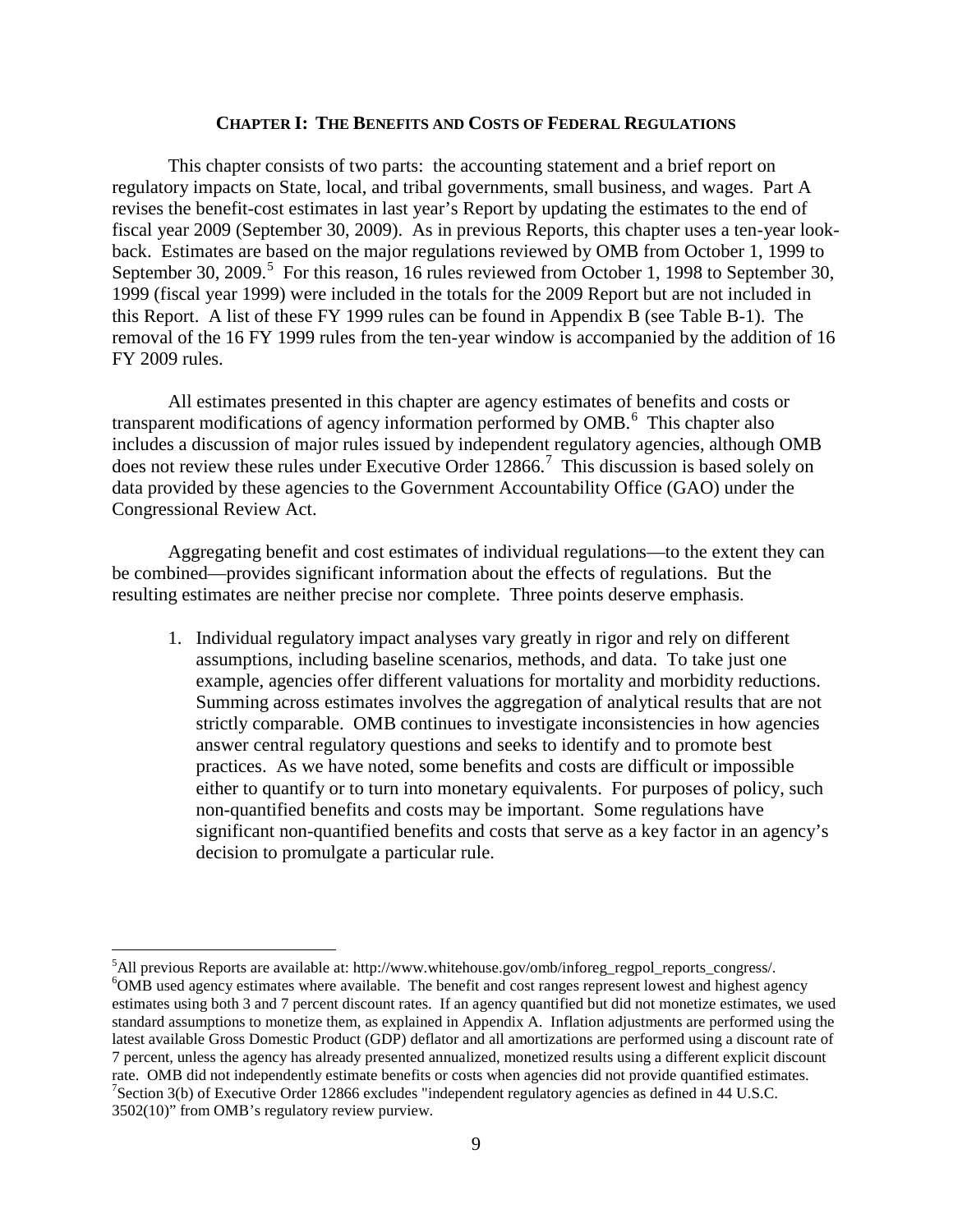- 2. Prospective analyses may turn out to overestimate or underestimate both benefits and costs; retrospective analysis can be important as a corrective mechanism.<sup>[8](#page-10-0)</sup> In order to promote data-driven regulation, OMB continues to be interested in, and to recommend, efforts to use retrospective analysis to improve regulations, perhaps by expanding them, perhaps by streamlining them, perhaps by reducing or repealing them, perhaps by redirecting them.
- 3. Considerations of equity, or distributional factors, may be highly relevant. If, for example, a regulation would help or hurt those at the bottom of the economic ladder, or those who are suffering from some kind of acute condition or extreme deprivation, agencies may want to take, and in the past have sometimes taken, that fact into account. (In the recent past, agencies have referred to equity or distributional impacts in the context of regulations eliminating the ban on entry into the United States of those who are HIV-positive; barring lifetime limits on health insurance payments; and preventing denial of health insurance to children with preexisting conditions.) So far as we are aware, there is only limited analysis of the distributional effects of regulation in general or in significant domains; such analysis could prove illuminating.

## **A. Estimates of the Aggregated Annual Benefits and Costs of Regulations Reviewed by OMB over the Last Ten Years**

## *1. In General*

 $\overline{a}$ 

Since OMB began to compile records in 1981 through the end of calendar year 2009, Federal agencies have published 132,820 final rules in the *Federal Register*. Of these final rules, 21,508 have been reviewed by OMB under Executive Order 12866 or its predecessor, Executive Order 12291 through fiscal year 2009. Of these OMB-reviewed rules, 1,268 are considered major rules, primarily due to their anticipated impact on the economy (i.e., estimated benefits or costs were in excess of \$100 million in at least one year). Since 1981, OMB has reviewed 367 major rules with estimated benefits or costs to the private sector or State and local governments of over \$100 million annually.

Table 1-1 presents estimates of the total annual benefits and costs of 95 regulations reviewed by OMB over the ten-year period from October 1, 1999, to September 30, 2009, broken down by issuing agency, that met two conditions:<sup>[9](#page-10-1)</sup> (1) each rule was estimated to

<span id="page-10-0"></span><sup>&</sup>lt;sup>8</sup> See Greenstone (2009). In its 2009 Report, OMB recommended greater use of retrospective analysis; we continue to support that recommendation.

<span id="page-10-1"></span><sup>&</sup>lt;sup>9</sup>OMB discusses, in this Report and in previous Reports, the difficulty of estimating and aggregating the benefits and costs of different regulations over long time periods and across many agencies using different methodologies. Any aggregation involves the assemblage of benefit and cost estimates that are not strictly comparable. In part to address this issue, the 2003 Report included OMB's new regulatory analysis guidance, OMB Circular A-4 that took effect on January 1, 2004 for proposed rules and January 1, 2005 for final rules. The guidance recommends what OMB defines as "best practices" in regulatory analysis, with a goal of strengthening the role of science, engineering, and economics in rulemaking. The overall goal of this guidance is a more transparent, accountable and credible regulatory process and a more consistent regulatory environment. OMB expects that as more agencies adopt our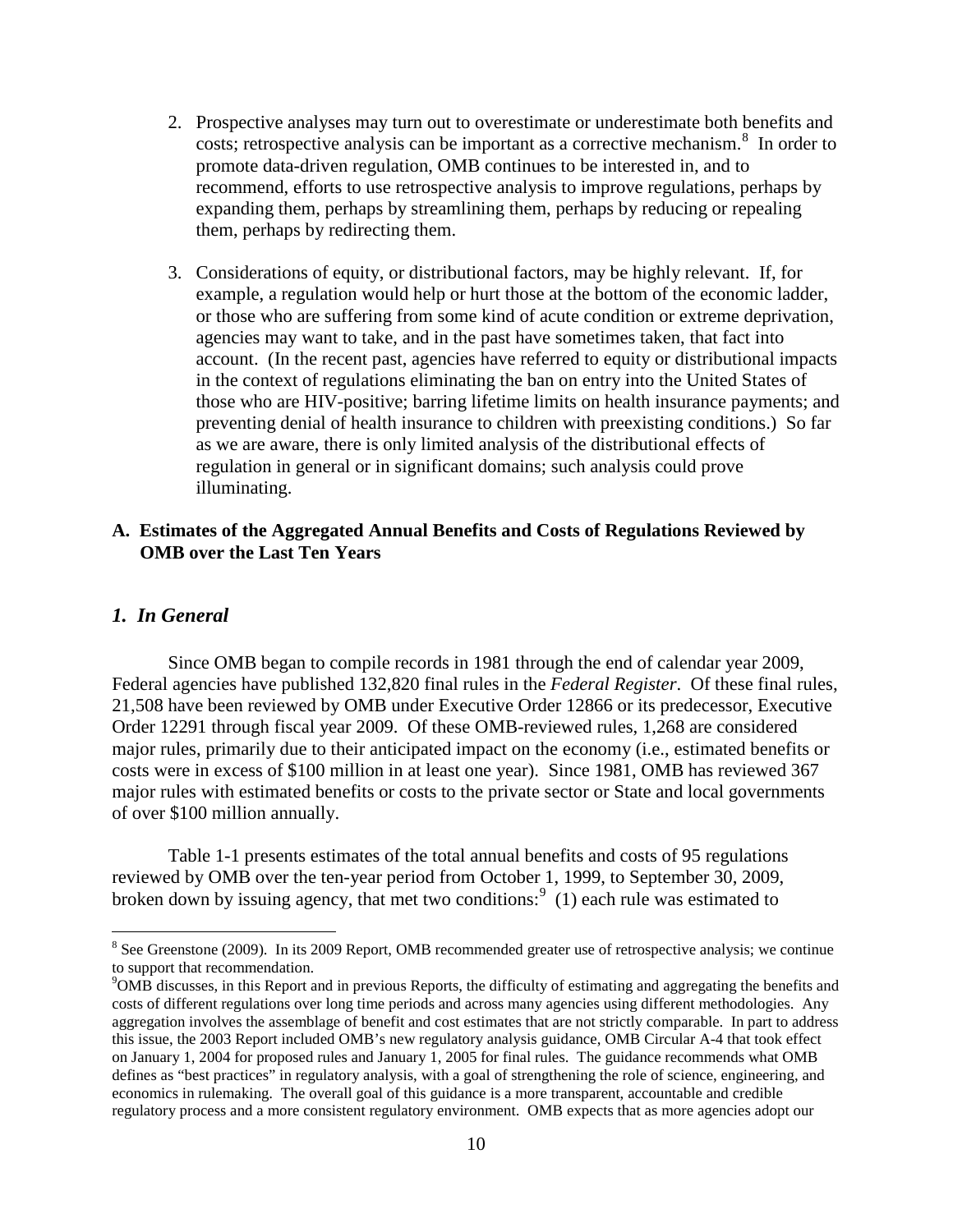generate benefits or costs of approximately \$100 million in any one year; and (2) a substantial portion of its benefits and costs were quantified and monetized by the agency or, in some cases, monetized by OMB. The estimates are therefore not a complete accounting of all the benefits and costs of all regulations issued by the Federal Government during this period.<sup>[10](#page-11-0)</sup>

As discussed in previous Reports, OMB chose a ten-year period for aggregation because pre-regulation estimates prepared for rules adopted more than ten years ago are of questionable relevance today. The estimates of the benefits and costs of Federal regulations over the period October 1, 1999, to September 30, 2009, are based on agency analyses conducted prior to issuance of the regulation and subjected to public notice and comments and OMB review under Executive Order 12866.

In assembling these tables of estimated benefits and costs, OMB applied a uniform format for the presentation to make agency estimates more closely comparable with each other (for example, annualizing benefit and cost estimates). OMB monetized quantitative estimates where the agency did not do so. For example, for a few rulemakings within the ten-year window of this Report, we have converted agency projections of quantified benefits, such as estimated injuries avoided per year or tons of pollutant reductions per year, to dollars using the valuation estimates discussed in Appendix A of this Report and Appendix B of our  $2006$  Report.<sup>[11](#page-11-1)</sup>

| <b>Agency</b>                                     | Number of<br><b>Rules</b> | <b>Benefits</b> | Costs       |
|---------------------------------------------------|---------------------------|-----------------|-------------|
| Department of Agriculture                         | 6                         | 906-1,315       | 1,014-1,353 |
| Department of Energy                              | 8                         | 6,251-8,500     | 3,328-3,856 |
| Department of Health and<br><b>Human Services</b> | 20                        | 21,895-44,435   | 4,651-6,232 |
| Department of Homeland<br>Security                |                           | $20-29$         | 13-99       |

#### **Table 1-1: Estimates of the Total Annual Benefits and Costs of Major Federal Rules by Agency, October 1, 1999 - September 30, 2009 (millions of 2001 dollars)**

<span id="page-11-1"></span><span id="page-11-0"></span>recommended best practices, the benefits and costs we present in future reports will become more comparable across agencies and programs. OMB is working with the agencies to ensure that their impact analyses follow the guidance.  $10$  In many instances, agencies were unable to quantify all benefits and costs. We have conveyed the essence of these unquantified effects on a rule-by-rule basis in the columns titled "Other Information" in Appendix A of this and previous Reports. The monetized estimates we present necessarily exclude these unquantified effects. <sup>11</sup> The 2006 Report is available a[t http://www.whitehouse.gov/omb/inforeg\\_regpol\\_reports\\_congress/.](http://www.whitehouse.gov/omb/inforeg_regpol_reports_congress/) We note that there are ongoing discussions regarding the scientific assumptions underlying the benefits per ton numbers that we use to monetize benefits that were not monetized. If, for instance, assumptions similar to those described at <http://www.epa.gov/air/benmap/bpt.html> were used, these estimates would be somewhat higher.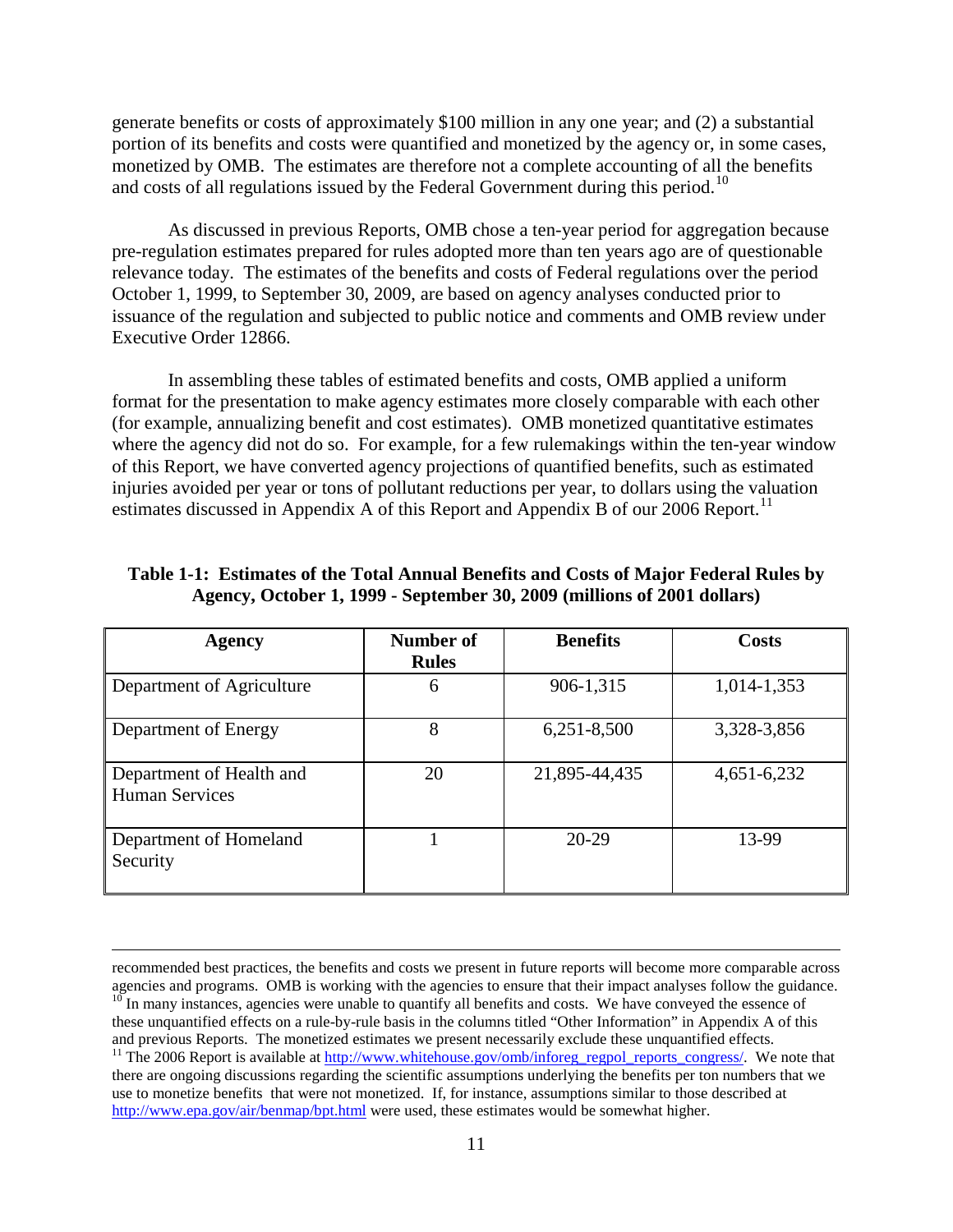| Agency                                                  | Number of<br><b>Rules</b> | <b>Benefits</b> | Costs         |  |
|---------------------------------------------------------|---------------------------|-----------------|---------------|--|
| Department of Housing and<br><b>Urban Development</b>   |                           | 2,303           | 884           |  |
| Department of Justice                                   |                           | 275             | 108-118       |  |
| Department of Labor                                     | 5                         | 252-1,375       | 301-327       |  |
| Department of Transportation                            | 23                        | 14,158-24,983   | 6,603-12,502  |  |
| <b>Environmental Protection</b><br>Agency <sup>12</sup> | 30                        | 81,903-533,066  | 25,789-29,227 |  |
| <b>Total</b>                                            | 95                        | 127,962-616,282 | 42,700-54,597 |  |

The aggregate benefits reported in Table 1-1 are comparable to those presented in the 2009 Report. As with previous Reports, the reported monetized benefits continue to be in the same order of magnitude as the reported monetized cost or one order of magnitude greater. Three agencies, the Department of Health and Human Services, the Department of Transportation, and the Environmental Protection Agency, issue the majority of rules—73 of 95. The Department of Transportation and the Environmental Protection Agency tend to issue private mandate rules generally aimed at improving safety and health; the Department of Health and Human Services tend to issue rules that transfer resources from one entity to another, generally the Federal Government to various health sectors.

Table 1-2 provides additional information on aggregate benefits and costs for specific agency programs. In order for a program to be included in Table 1-2, the program needed to have finalized three or more major rules in the last ten years with monetized benefits and costs.

| <b>Agency</b>                          | Number of    | <b>Benefits</b> | <b>Costs</b> |
|----------------------------------------|--------------|-----------------|--------------|
|                                        | <b>Rules</b> |                 |              |
| <b>Department of Agriculture</b>       |              |                 |              |
| Animal and Plant Health Inspection     |              | 862-1,163       | 726-931      |
| Service                                |              |                 |              |
| <b>Department of Energy</b>            |              |                 |              |
| Energy Efficiency and Renewable Energy |              | $6,251-8,500$   | 3,328-3,856  |

**Table 1-2: Estimates of Annual Benefits and Costs of Major Federal Rules: Selected Programs and Agencies, October 1, 1999 - September 30, 2009 (millions of 2001 dollars)** 

<span id="page-12-0"></span> $\overline{a}$  $12$  These totals include EPA's March 2005 final "Clean Air Interstate Rule." On July 11, 2008, the D.C. Circuit vacated this rule; however, in response to EPA's petition, the Court on December 23, 2008, remanded the rule without vacatur, which keeps it in effect while EPA conducts further proceedings consistent with the Court's July 11 opinion.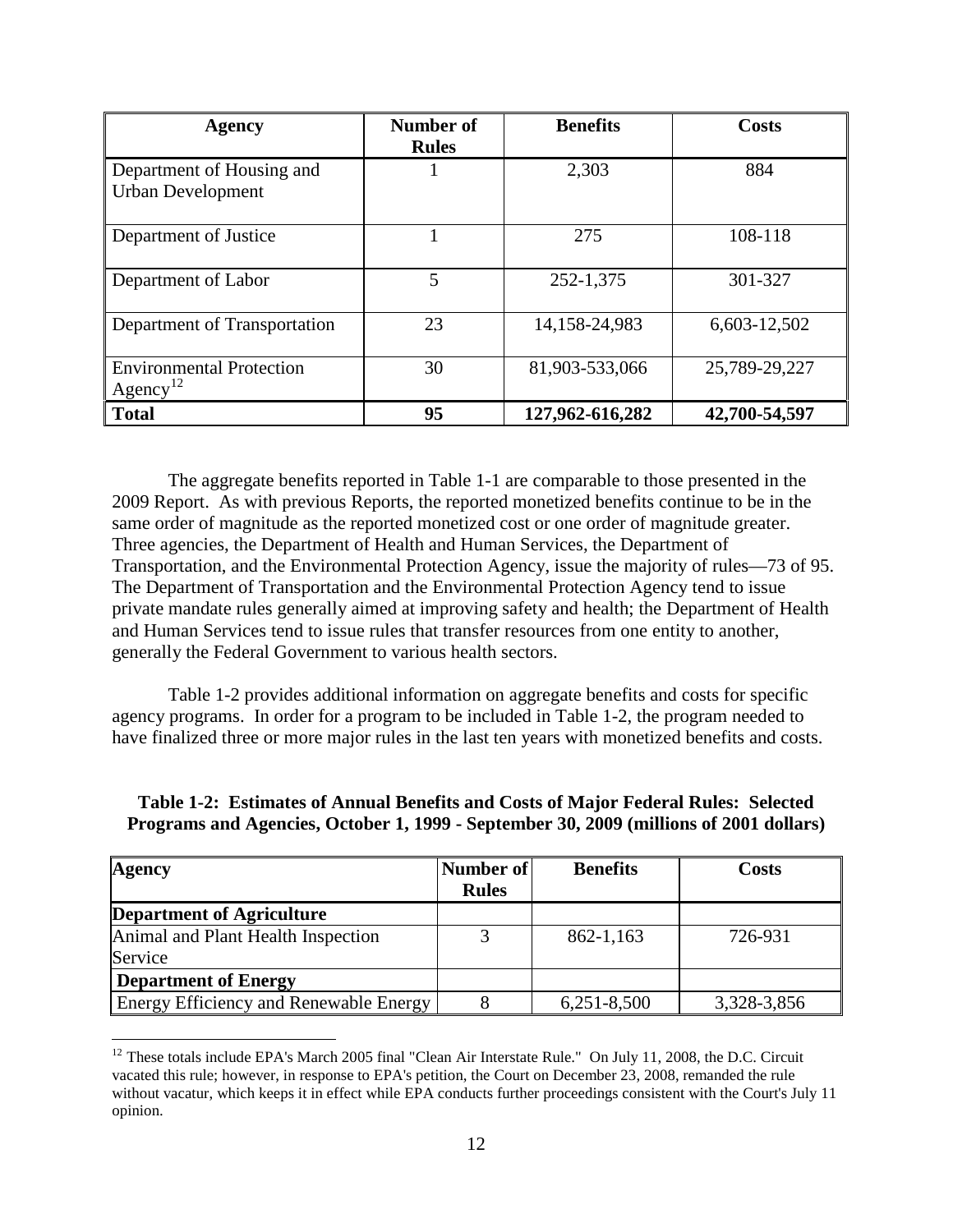| <b>Agency</b>                          | Number of<br><b>Rules</b> | <b>Benefits</b> | <b>Costs</b>     |
|----------------------------------------|---------------------------|-----------------|------------------|
|                                        |                           |                 |                  |
| <b>Department of Health and Human</b>  |                           |                 |                  |
| <b>Services</b>                        |                           |                 |                  |
| Food and Drug Administration           | 10                        | 2,551-22,287    | 893-1,256        |
| Center for Medicare and Medicaid       | 8                         | 18,075-20,811   | 3,377-4,561      |
| Services                               |                           |                 |                  |
| <b>Department of Labor</b>             |                           |                 |                  |
| Occupational Safety and Health         | 3                         | 242-1,365       | 342-369          |
| Administration                         |                           |                 |                  |
| <b>Department of Transportation</b>    |                           |                 |                  |
| National Highway Traffic Safety        | 11                        | 11,758-21,504   | 5, 202 - 10, 772 |
| Administration                         |                           |                 |                  |
| <b>Environmental Protection Agency</b> |                           |                 |                  |
| Office of Air                          | 19                        | 77,383-518,941  | 20,581-23,706    |
| Office of Water                        | $\overline{7}$            | 1,975-5,593     | 2,044-2,313      |

The ranges of benefits and costs reported in Tables 1-1 and 1-2 were calculated by adding the lower bounds of agencies' estimates for each of the underlying rules to generate an aggregate lower bound, and similarly adding the upper bounds of agencies' estimates to generate an aggregate upper bound.<sup>13</sup> The range reported by the agency for each rule reflects the agency's uncertainty about the likely impact of the rule. In some cases, this range is a confidence interval based on a formal uncertainty analysis. In most cases, however, the ranges are generated using an informal sensitivity analysis in which input parameters are varied across a "plausible" range.

The benefits and costs presented in Tables 1-1 and 1-2 are not necessarily correlated. In other words, when interpreting the meaning of these ranges, the reader should not assume that when benefits are in fact on the low end of their range, costs will also tend to be on the low end of their range. This is because, for some rules, there are factors that affect costs that have little correlation with factors that affect benefits (and vice-versa). Accordingly, to calculate the range of net benefits (i.e., benefits minus costs), one should not simply subtract the lower bound of the benefits range from the lower bound of the cost range, and similarly for the upper bound. Rather, it may be possible for the true benefits to be at the lower bound and true costs to be at the upper bound, as well as vice-versa. Thus, for example, it is possible that the net benefits of DOL rules, taken together, could range from -\$75 million to approximately \$1.1 billion per year.

<span id="page-13-0"></span> $\overline{a}$ <sup>13</sup> The approach of adding ranges likely overstates the uncertainty in the total benefits and costs for each agency. The actual ranges are probably somewhat tighter than our estimates.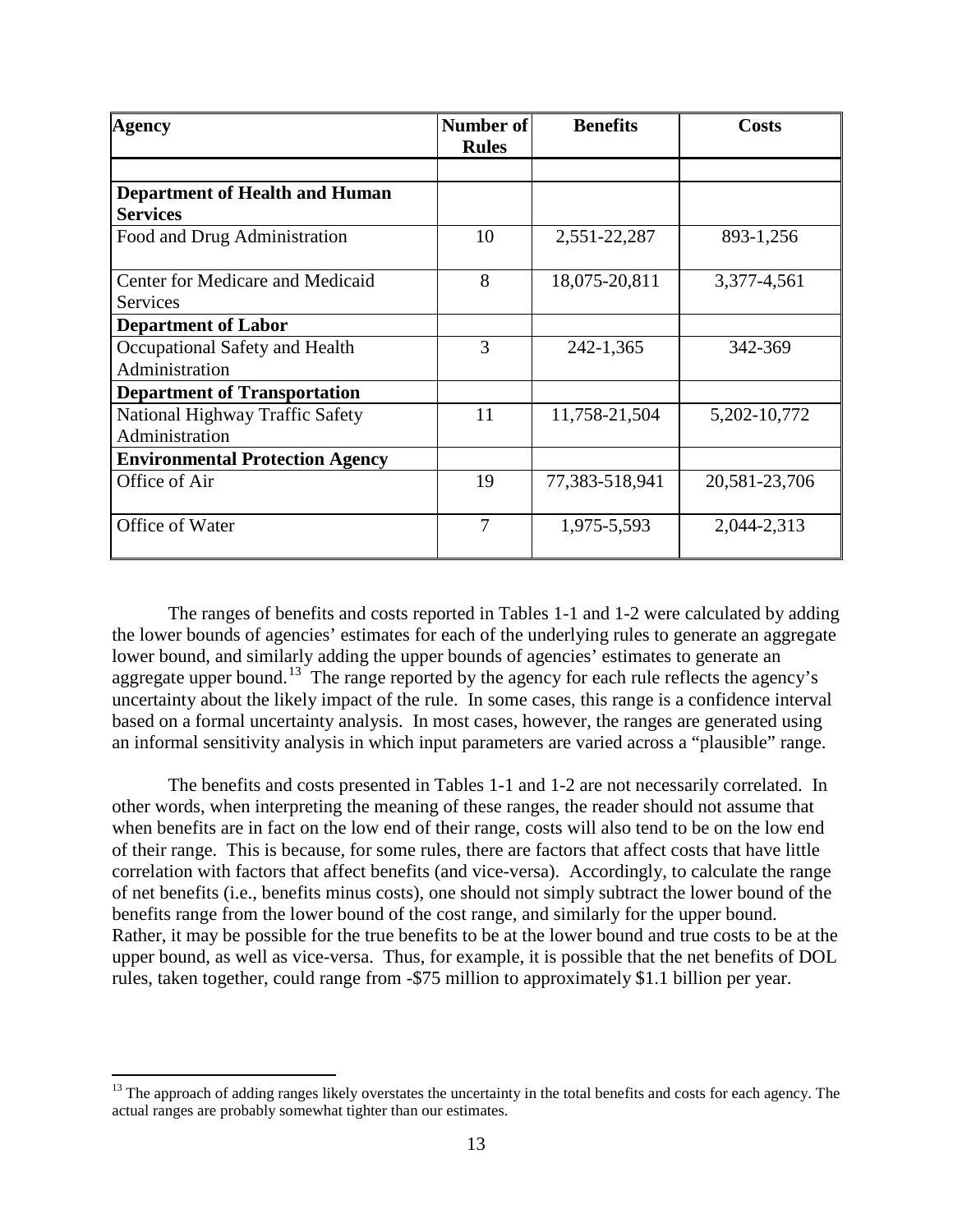#### *2. EPA Air Rules*

 $\overline{a}$ 

It should be clear that the rules with the highest benefits and the highest costs, by far, come from the Environmental Protection Agency and in particular its Office of Air. More specifically, EPA rules account for 60 to 87 percent of the monetized benefits and 58 to 60 percent of the monetized costs. The rules that aim to improve air quality account for 94 to 97 percent of the benefits of EPA rules. Most of the large estimated benefits of EPA rules are attributable to the reduction in public exposure to a single air pollutant: fine particulate matter. Of its 19 air rules, the rule with the highest estimated benefit is the Clean Air Fine Particle Implementation Rule, with benefits ranging from \$19 billion to \$167 billion per year. The cost estimate for the Clean Air Fine Particle Implementation Rule is also the highest at \$7.3 billion per year. Because the benefits and costs associated with the clean air rules provide a majority of the total benefits and costs across the Federal Government, we provide additional information.

With respect to many of these rules, there is substantial uncertainty in benefits estimates. We note that EPA has invested substantial resources to quantify some aspects of that uncertainty over the last few years. Even so, significant uncertainty remains in this domain. More generally, the ranges of benefits and costs presented in Tables 1-2 should be treated with considerable caution. If the reasons for uncertainty differ across individual rules, aggregating high and lowend estimates can result in totals that may be misleading. In the case of the EPA rules reported here, however, a substantial portion of the uncertainty is similar across several rules, including (1) the uncertainty in the reduction of premature deaths associated with reduction in particulate matter and (2) the monetary value of reducing mortality risk. EPA continues to improve methods to quantify the degree of technical uncertainty in benefits estimates and to make other improvements to EPA's Regulatory Impact Analyses.<sup>[14](#page-14-0) [15](#page-14-1)</sup> Midway through FY 2009, EPA made

<span id="page-14-0"></span><sup>&</sup>lt;sup>14</sup>For example, a committee of the National Research Council/National Academy of Sciences released the study National Research Council (2002), which recommends improvements to EPA benefits estimates. In addition, we continue to work with EPA to incorporate recommendations from recent NRC reports, Miller, et al (2006) and National Research Council (2008).

<span id="page-14-1"></span><sup>&</sup>lt;sup>15</sup> The wide range of benefits estimates for particle control does not capture the full extent of the scientific uncertainty in measuring the health effects associated with exposure to fine particulate matter and its constituent elements. The six key assumptions in the benefits estimates are as follows:

<sup>1.</sup> Inhalation of fine particles is causally associated with premature death at concentrations near those experienced by most Americans on a daily basis. Although biological mechanisms for this effect have not been established definitively yet, the weight of the available epidemiological evidence supports an assumption of causality.

<sup>2.</sup> All fine particles, regardless of their chemical composition, are equally potent in causing premature mortality. This is an important assumption, because PM produced via transported precursors emitted from EGUs may differ significantly from direct PM released from diesel engines and other industrial sources, but no clear scientific grounds exist for supporting differential effects estimates by particle type.

<sup>3.</sup> The impact function for fine particles is approximately linear within the range of ambient concentrations under consideration. Thus, the estimates include health benefits from reducing fine particles in areas with varied concentrations of PM, including both regions that are in attainment with fine particle standard and those that do not meet the standard.

<sup>4.</sup> The forecasts for future emissions and associated air quality modeling are valid. Although recognizing the difficulties, assumptions, and inherent uncertainties in the overall enterprise, these analyses are based on peer-reviewed scientific literature and up-to-date assessment tools, and we believe the results are highly useful in assessing this proposal.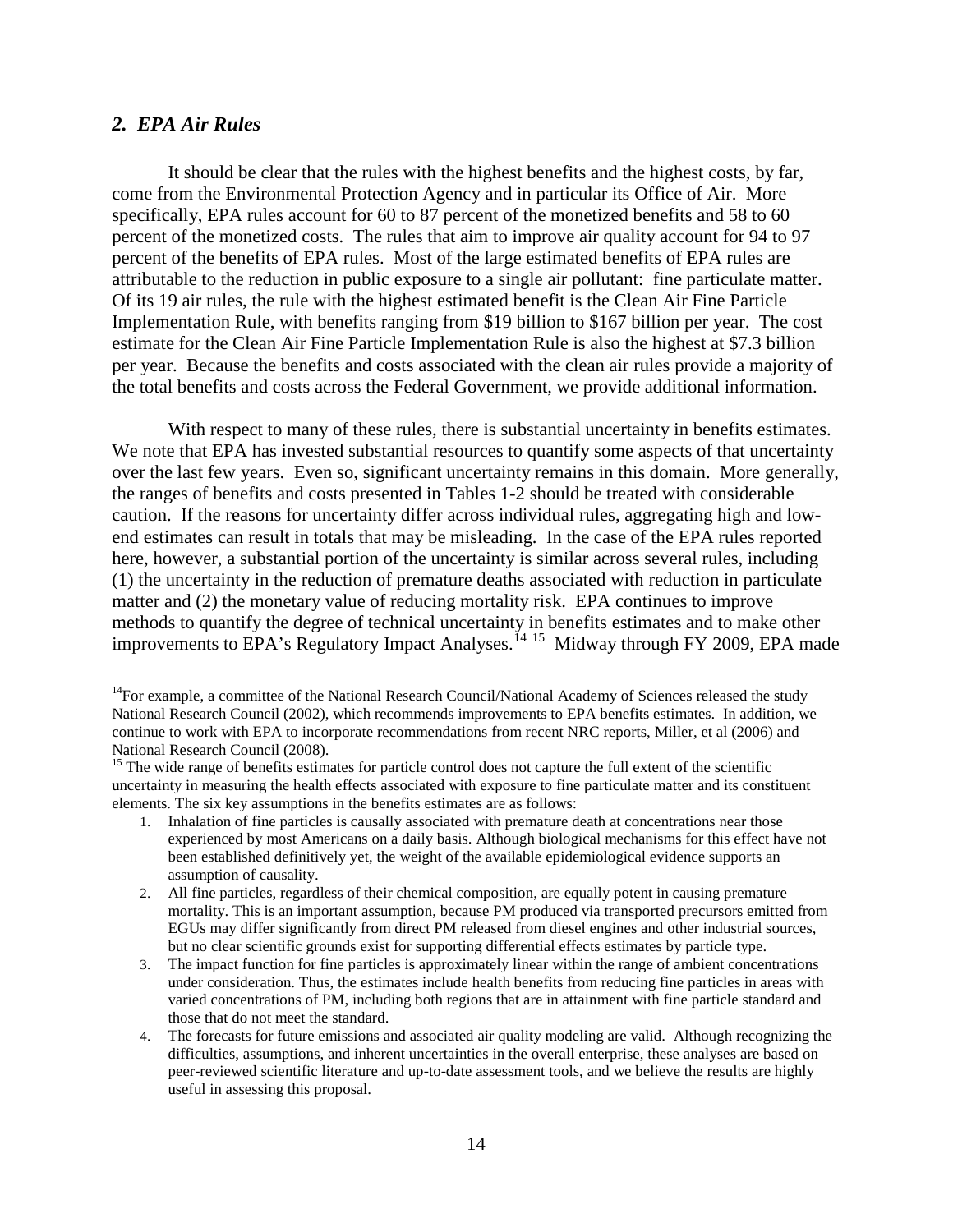changes to some underlying assumptions as well as updates to some of the model inputs. These changes are reflected in EPA's more recent Regulatory Impact Analyses.

## *3. Rules that Decrease Compliance Costs*

We note as well that several actions resulted in a *decrease* in compliance costs. The net cost savings generated by these regulations are included as "negative costs" for those years. To be consistent, we have also modified our estimates for later years to include regulatory actions that reduced net costs. In 2004, the Department of Transportation (DOT) issued two regulations that resulted in net cost savings: one rule reduced minimum vertical separation for airspace and the other increased competition in the computer reservation system for airline travel.

Because these estimates exclude non-major rules and rules adopted more than ten years ago, the total benefits and costs of all Federal rules now in effect are likely to be significantly larger than the sum of the benefits and costs reported in Table 1-1. More research would be necessary to produce comprehensive estimates of total benefits and costs by agency and program. And as noted, it is important to consider retrospective, as opposed to ex ante, estimates of both benefits and costs.

## *4. Qualifications*

 $\overline{a}$ 

 In order for comparisons or aggregations to be meaningful, benefit and cost estimates should correctly account for all substantial effects of regulatory actions, some of which may not be reflected in the available data. Any comparison or aggregation across rules should also consider a number of factors that our presentation is not able to take into account. Agencies have adopted different methodologies—for example, different monetized values for effects (such as mortality<sup>[16](#page-15-0)</sup> and morbidity), different baselines in terms of the regulations and controls already in

Two agencies, EPA and DOT, have developed official guidance on VSL. In its 2009 update, DOT adopts a value of \$6.0 million (\$2009), and requires all the components of the Department to use that value in their RIAs. EPA

<sup>5.</sup> Some rules apply a national dollar benefit-per-ton estimate of the benefits of reducing directly emitted fine particulates from point sources. Because they are based on national-level analysis, the benefit-per-ton estimates used here do not reflect local variability in population density, meteorology, exposure, baseline health incidence rates, or other local factors that might lead to an over-estimate or under-estimate of the actual benefits of controlling directly emitted fine particulates.

<sup>6.</sup> The value of mortality risk reduction is taken largely from studies of the willingness to accept risk in the labor market.

<span id="page-15-0"></span><sup>&</sup>lt;sup>16</sup> Agencies often design health and safety regulation to reduce risks to life, and valuation of the resulting benefits can be an important part of the analysis. What is sometimes called the "value of a statistical life" (VSL) is best understood not as the "valuation of life," but as the valuation of statistical mortality risks; for example, a mortality risk of 1/50,000 might be valued at \$100, producing a VSL of \$5 million. Building on an extensive and growing literature, OMB Circular A-4 provides background and discussion of the theory and practice of calculating VSL. It concludes that a substantial majority of the studies of VSL indicate a value that varies "from roughly \$1 million to \$10 million per statistical life." In practice, agencies have tended to use a value toward or above the middle of this distribution.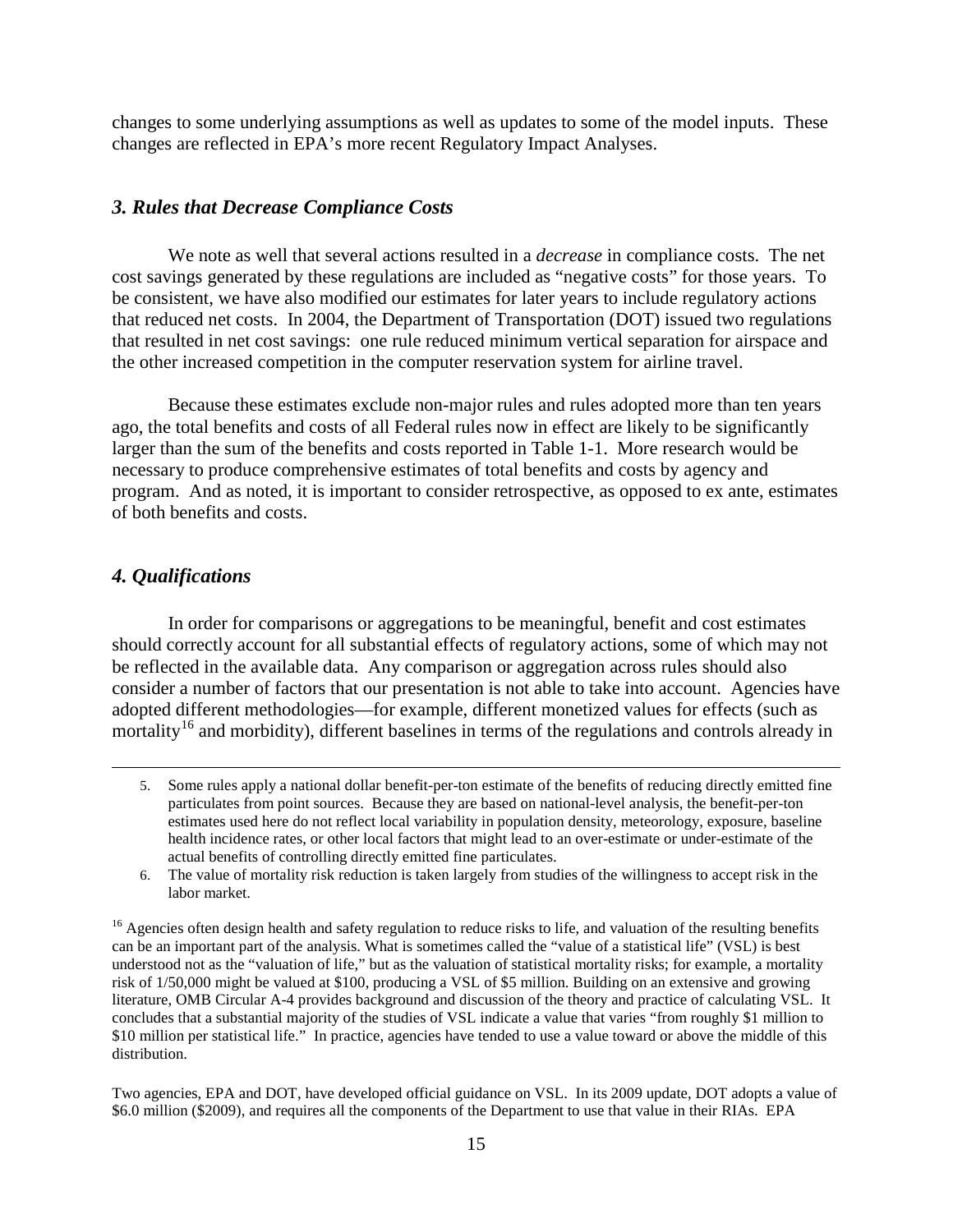place, different rates of time preference, and different treatments of uncertainty. These differences are reflected in the estimates provided in Tables 1-1 and 1-2. And while we have generally relied on agency estimates in monetizing benefits and costs, our reliance on those estimates in this Report should not necessarily be taken as an OMB endorsement of all the varied methodologies used by agencies to estimate benefits and costs.

We have noted that many of these major rules have important non-quantified benefits and costs that may have been a key factor in an agency's decision to select a particular approach. In important cases, agencies have been unable to quantify the benefits of rules, simply because existing information does not permit reliable estimates. These qualitative issues are discussed in Table A-1 of Appendix A, agency rulemaking documents, and previous editions of this Report.

Finally, EPA adopted National Ambient Air Quality Standards (NAAQS) for particulate matter (PM) in 2006. EPA estimates that the actions necessary to meet the revised standards would yield benefits ranging from \$4 billion to \$40 billion per year, and would impose costs of \$3 billion per year. EPA will finalize implementing rules that will achieve emission reductions and impose costs that account for a major portion of the benefit and cost estimates associated with the NAAQS rules. Thus, to prevent double-counting, the estimates for the PM NAAQS would be excluded, and estimates associated with the implementing rules promulgated in subsequent years would be used instead. Similarly, the estimates for the Ozone NAAQS are

recently changed its VSL to an older value of \$6.3 million (\$2000) and adjusts this value for real income growth to later years. In its final rule setting a new primary standard for nitrogen dioxide, for example, EPA adjusted this VSL to account for a different currency year (\$2006) and for income growth to 2020, which yields a VSL of \$8.9 million. EPA stated in this RIA, however, that it is continuing its efforts to update this guidance, and that it anticipated presenting results from this effort to its Science Advisory Board, with draft guidance following soon thereafter.

 $\overline{a}$ 

For the agencies that have not developed binding internal guidelines, we have done a brief review of RIAs and other materials to understand how VSLs have been used in practice. Although the Department of Homeland Security has no official policy on VSL, it recently sponsored a report through its U.S. Customs and Border Protection, and has used the recommendations of this report to inform VSL values for several recent rulemakings. This report recommends \$6.3 million (\$2008) and also recommends that DHS adjust this value upward over time for real income growth (in a manner similar to EPA's adjustment approach).

Other regulatory agencies that have used a VSL in individual rulemakings include DOL's Occupational Safety and Health Administration (OSHA) and HHS' Food and Drug Administration (FDA). In OSHA's rulemaking setting a Permissible Exposure Limit for Hexavalent Chromium, OSHA specifically referred to EPA guidance to justify a VSL of \$7.0 million (\$2003), as the types of air exposure risks regulated in this rulemaking were similar to those in EPA rulemakings. The FDA has consistently used values of \$5.0 and \$6.5 million (\$2002) in several of its rulemakings to monetize mortality risks, but it also uses a monetary value of the remaining life-years saved by alternative policies. This is sometimes referred to as a "Value of a Statistical Life Year" or VSLY. (See Circular A-4 for discussion.)

Our review suggests that in recent years, actual agency practice has avoided significant or puzzling inconsistencies. We have not found recent values below \$5 million or above \$9 million, and hence agency practice suggests a narrower band than that found in the literature review in Circular A-4. For a recent overview by the Congressional Research Service, see Copeland (2010).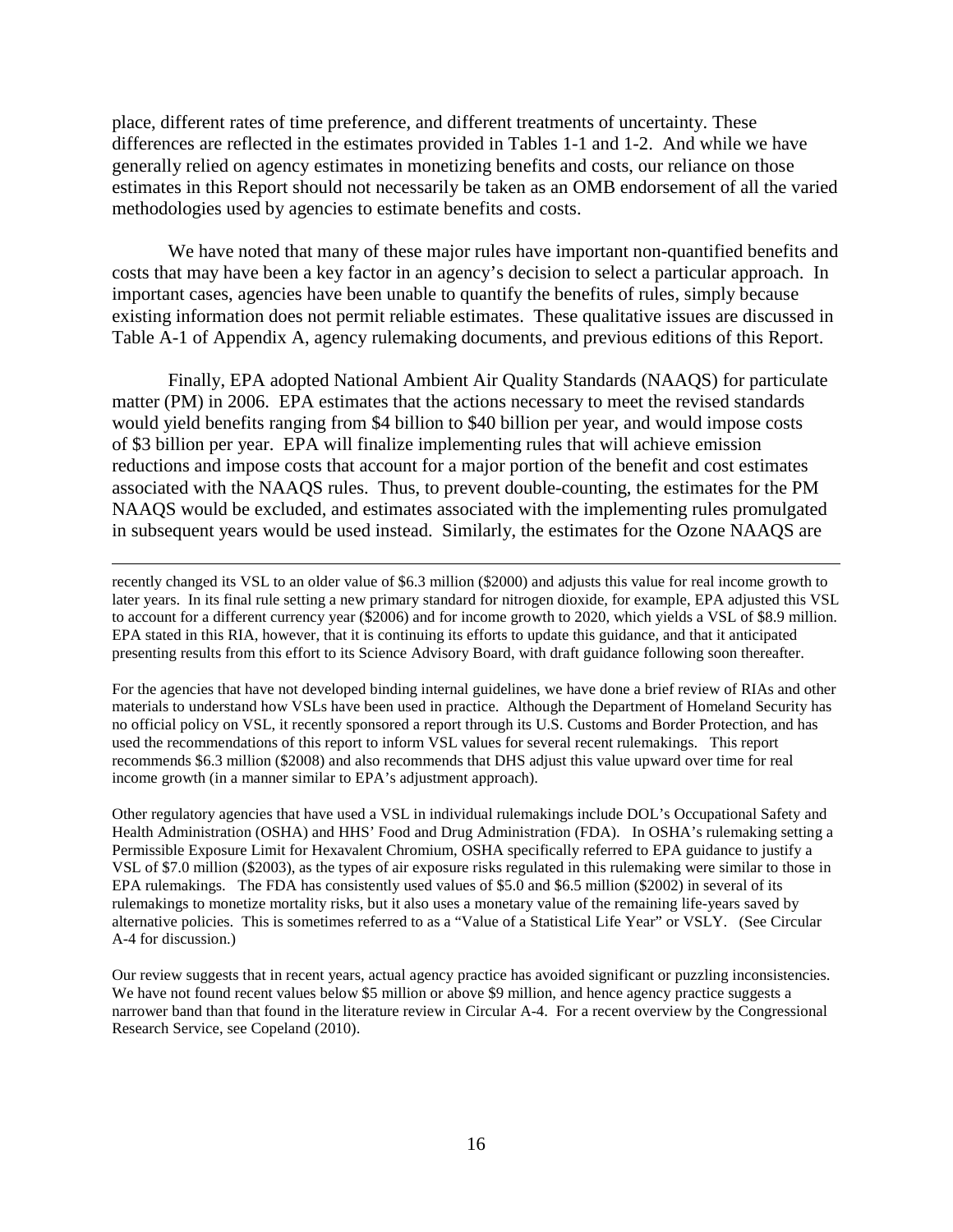excluded. However, we do include the benefit and cost estimates for the National Ambient Air Quality Standards (NAAQS) for lead in 2009 because the implementing regulations are not yet in place.

## **B. Trends in Annual Benefits and Costs of Regulations Reviewed by OMB over the Last Ten Years**

Figure 1-1 shows the benefits and costs of rules issued from October 1, 1999, to September 30, 2009, for which reasonably complete monetized estimates of both benefits and costs are available.<sup>17</sup> With one notable exception, the monetized additional costs of private mandates tend to be around or below \$10 billion per year. On average, over \$5 billion in annual costs have been added each year over this period to the total regulatory burden.

Variability in benefit estimates appears greater than in cost estimates. Benefit estimates for the rules (with two noted exceptions)<sup>[18](#page-17-1)</sup> that comprise the overall estimates are presented in various tables in the 10 annual Reports that OMB has completed (including this Report). Note that the three highest years for benefits (2004, 2005, and 2007) are mostly explained by three EPA regulations: the 2004 non-road diesel engine rule, the 2005 interstate air quality rule, and the clean air fine particulate implementation rule.<sup>19</sup>

<span id="page-17-1"></span><span id="page-17-0"></span><sup>&</sup>lt;sup>17</sup>To present benefits and cost estimates by fiscal year, we report the midpoints of the ranges reported in table 1-1.<br><sup>18</sup>The exceptions, as discussed above, are DOT's 2008 hours of service rule (see Footnote 20), and D cargo security requirements rule.

<span id="page-17-2"></span><sup>&</sup>lt;sup>19</sup> This chart does include the impacts of EPA's 2005 Clean Air Interstate Rule. On July 11, 2008, the DC Circuit Court vacated rule; however, in response to EPA's petition, the Court on December 23, 2008, remanded the rule without vacatur, which keeps this rule in effect while EPA conducts further proceedings consistent with the Court's July 11 opinion.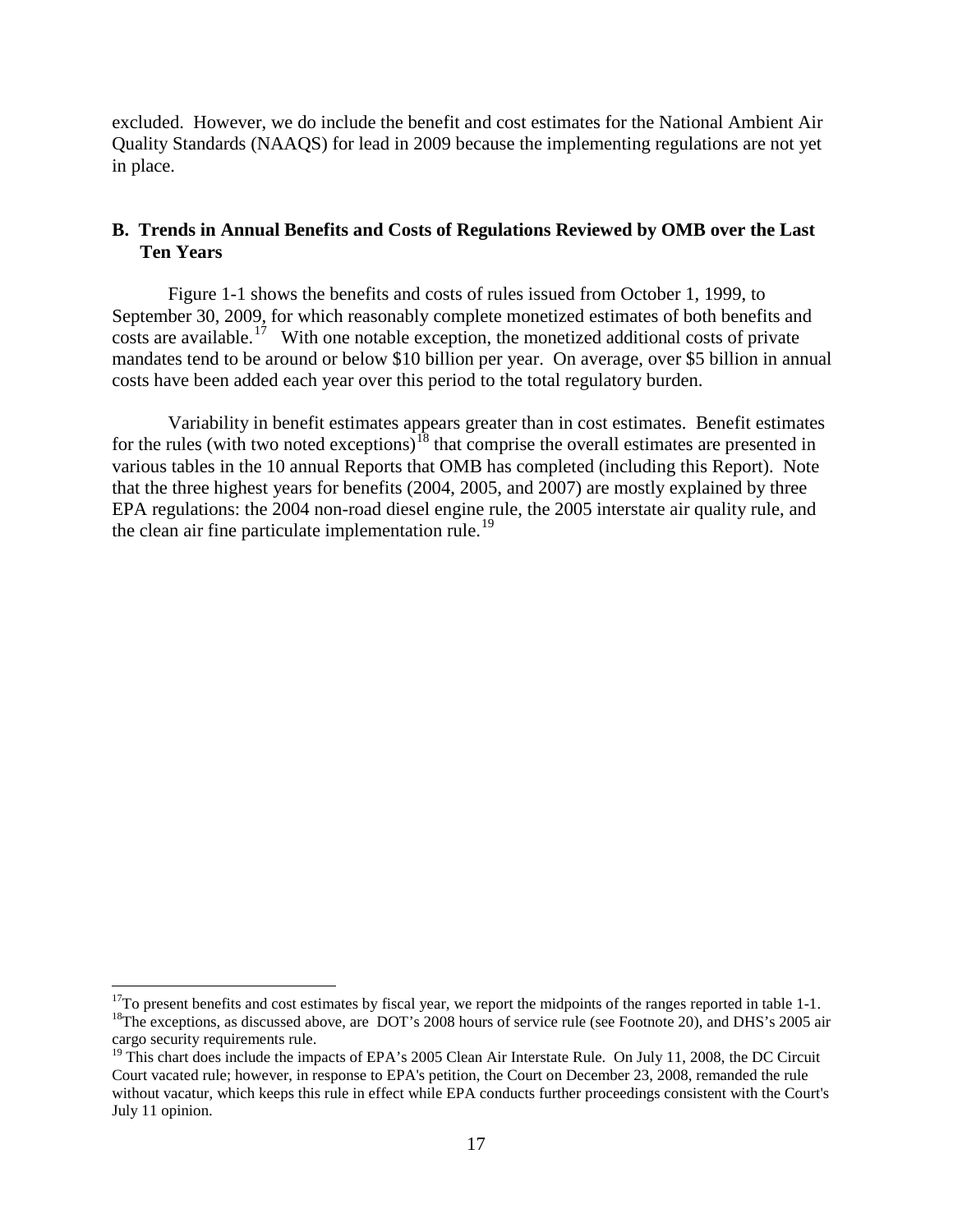

**Figure 1-1: Total Annual Benefits and Costs of Major Rules by Fiscal Year (October 1, 1999 - September 30, 2009)** 

The estimates we report here are prospective estimates made by agencies during the rulemaking process. As noted, it is possible that retrospective studies will show (as they sometimes have) that the benefits and costs were either overestimated or underestimated. As discussed elsewhere in this Report (see Appendix A) as well as previous Reports, the aggregate estimates of benefits and costs derived from estimates by different agencies and over different time periods are subject to significant methodological inconsistencies and differing assumptions. In addition, the groundwork for the regulations issued by one administration is often begun in a previous administration.[20](#page-18-0)

<span id="page-18-0"></span> $^{20}$ For example, FDA's trans fat rule was proposed by the Clinton administration and issued by the Bush Administration while the groundwork for EPA's 2004 non-road diesel engine rule was set by the NAAQS rules issued in 1997. Moreover, Congress and the Judiciary also play a role in the timing and outcomes of regulations.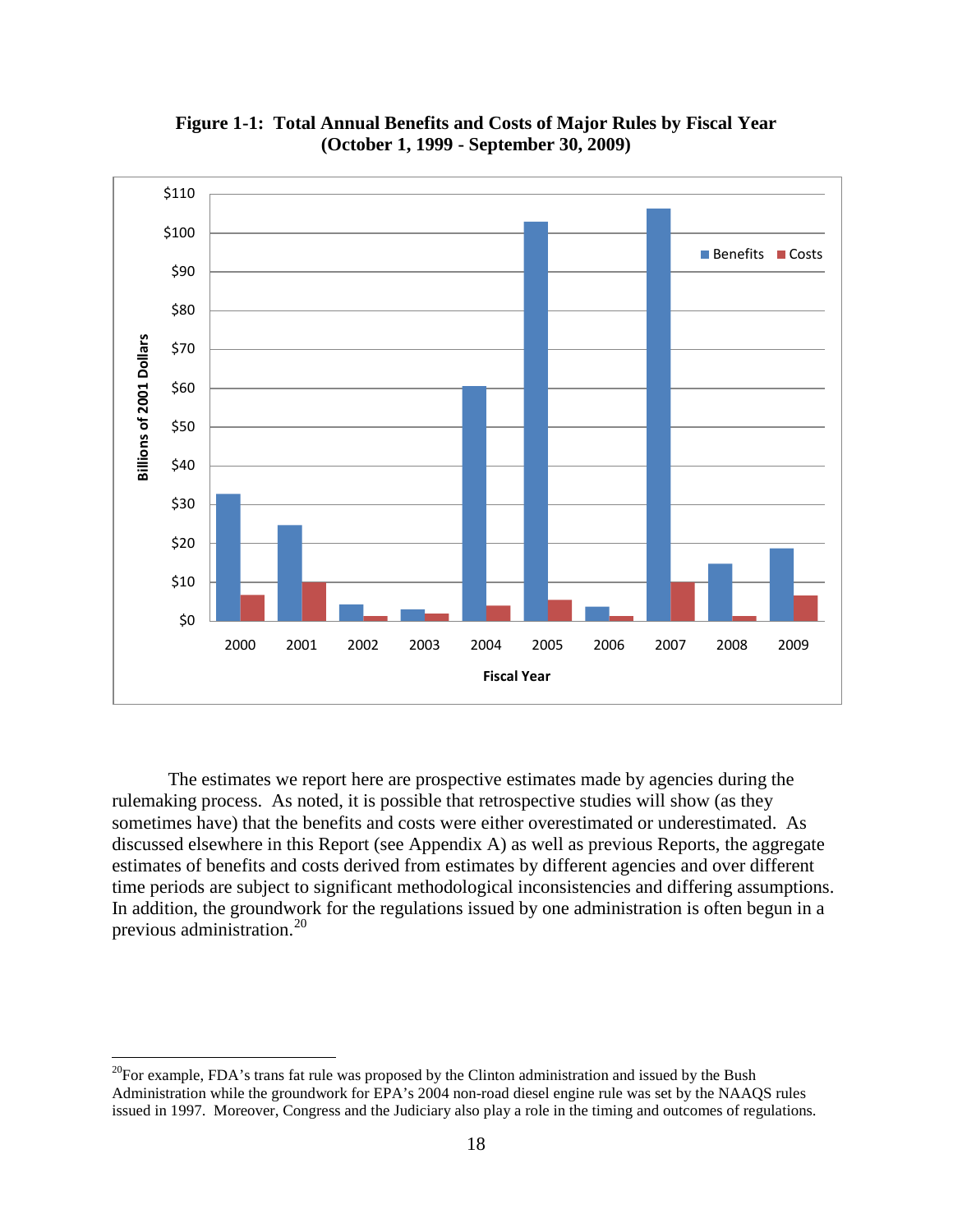#### **C. Estimates of the Benefits and Costs of FY 2009's Major Rules**

#### *1. Major Rules Issued by Executive Agencies*

 $\overline{a}$ 

In this section, we examine in more detail the estimated benefits and costs of the 66 major final rules for which OMB concluded review during the 12-month period beginning October 1, 2008, and ending September 30, 2009. These major rules represent approximately 20 percent of the 352 final rules reviewed by OMB and approximately one percent of the 3,543 final rules published in the *Federal Register* during this period. OMB believes, however, that the benefits and costs of major rules account for the majority of the total benefits and costs of all rules subject to OMB review. $^{21}$  $^{21}$  $^{21}$ 

The 66 rules also include rules that implement Federal budgetary programs, which primarily caused income transfers, usually from taxpayers to program beneficiaries. We refer to these income transfers as "transfers."

Table 1-4 lists each of these 66 regulations and, where available, provides information on their monetized benefits, costs and transfers. We summarize the available information on the non-monetized impacts, where available, for these regulations in the "other information" column of Table A-1.

The Department of Health and Human Services promulgated the largest number of rules: sixteen. Eleven of these largely transfer income from one group of entities to another without imposing significant private mandates. The Department of Transportation issued the most rules containing private mandates. Seven out of nine rules contain significant private mandates; two rules—Part 121 Pilot Age Limit and Requirements for Temporary Vehicle Trade-In Program contain significant income transfers.

Agencies reported monetized benefits and costs, along with relevant transfers, of sixteen of the 66 regulations in FY 2009. These estimates are aggregated by agency in Table 1-3 and are included in the ten-year aggregates in Tables 1-1 and  $1-2$ <sup>[22](#page-19-1)</sup> Agencies monetized only benefits

<span id="page-19-0"></span><sup>&</sup>lt;sup>21</sup> We discussed the relative contribution of major rules to the total impact of Federal regulation in detail in the "response-to-comments" section on pages 26-27 of the 2004 Report. In summary, our evaluation of a few representative agencies found that major rules represented the vast majority of the benefits and costs of all rules promulgated by these agencies and reviewed by OMB.

<span id="page-19-1"></span> $^{22}$  Note that while the DOT's Hours of Service of Drivers final rule is listed in Table 1-4, the benefits and costs of this rule are not included in the benefit and cost totals for 2008 in Table 1-1. This is because this interim final rule reestablished policies on the maximum time truck drivers were able to drive per day and per week, and the minimum period before which truck drivers could restart the count of their weekly driving time. These policies were put in place through previous rulemakings on the same subject, but were vacated in 2007 by the United States Court of Appeals for the DC Circuit, which held that the Agency had failed to provide an opportunity for public comment on certain aspects of their Regulatory Impact Analysis. Furthermore, the analysis accompanying this interim final rule analyzed the impact of maintaining these policies relative to the disruptive impact of their prompt removal, not relative to previous fully-implemented policies. Since OMB already reported and attributed the benefits and costs of the Hours of Service Regulations to other rulemakings, and those policies were maintained by this interim final rule, we felt that including the benefits and costs of this rulemaking in the ten-year totals would constitute double counting.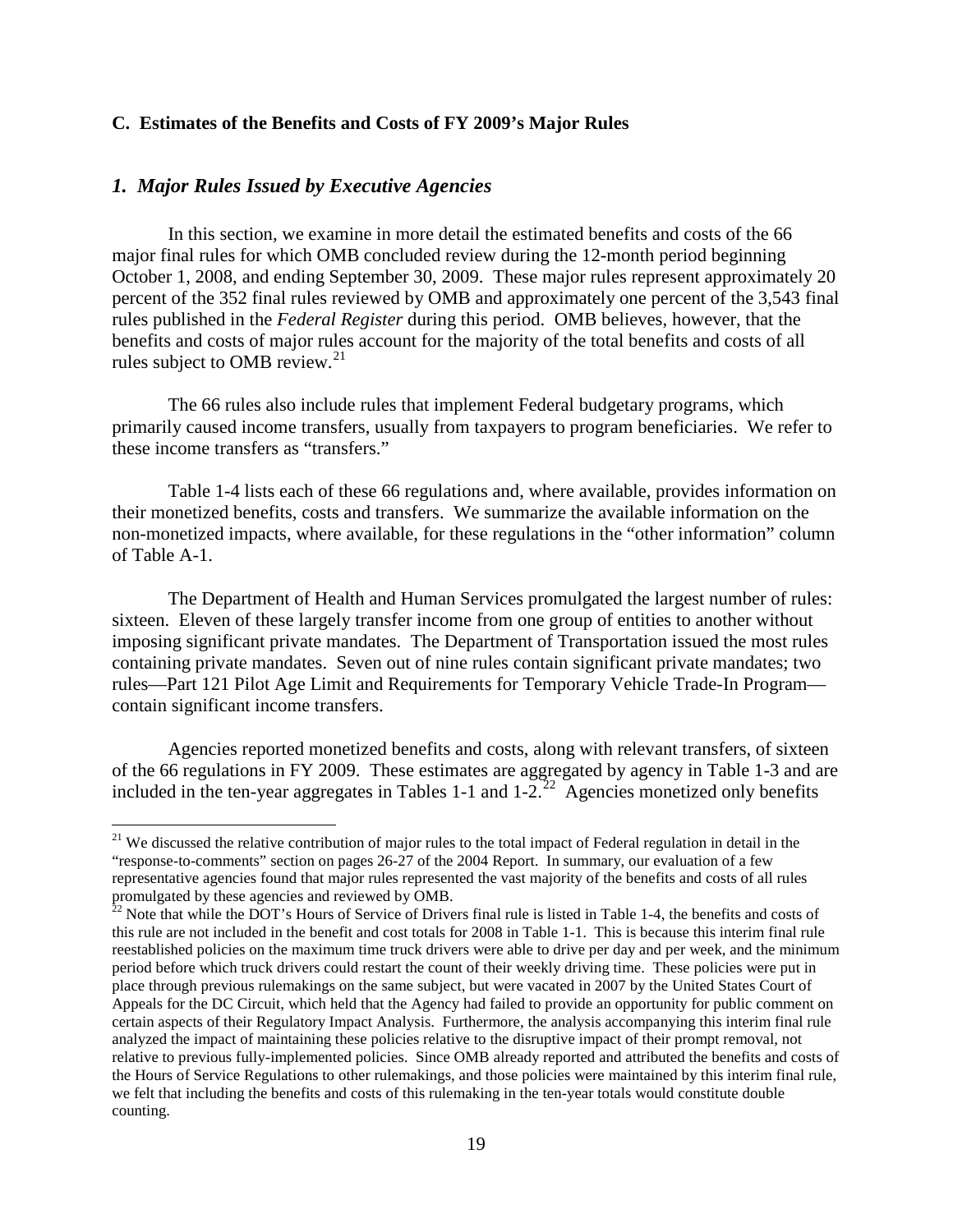for three of the 66 regulations. Agencies monetized only costs, along with relevant transfers, for twelve of the remaining 66 regulations. In addition, agencies assessed the income transfers associated with twenty-two rules without assessing potential social benefits and costs associated with the transfer. Thirteen of the 66 regulations did not report monetized benefits or costs associated with the agency action.

| <b>Agency</b>                                         | <b>Number of Rules</b> | <b>Benefits</b> | <b>Costs</b> |
|-------------------------------------------------------|------------------------|-----------------|--------------|
| Department of Energy                                  | 2                      | 1,297-3,109     | 261-738      |
| Department of Health and<br><b>Human Services</b>     | 4                      | 1,466-12,175    | 841-1,913    |
| Department of Housing and<br><b>Urban Development</b> |                        | 2,303           | 884          |
| Department of Transportation <sup>23</sup>            | 8                      | 3,081-6,150     | 1,586-3,735  |
| <b>Environmental Protection</b><br>Agency             |                        | 455-5,203       | 113-2,241    |
| <b>Total</b>                                          | 16                     | 8,602-28,940    | 3,685-9,512  |

| Table 1-3: Estimates, by Agency, of the Total Annual Benefits and Costs of Major Rules: |
|-----------------------------------------------------------------------------------------|
| October 1, 2008 - September 30, 2009 (millions of 2001 dollars)                         |

Ten of the sixteen are primarily intended to protect health and safety. These include rules from HHS, DOT, and EPA, which affect health and safety through improvements in patient safety, pipeline safety, and environmental quality. Rules issued by the Department of Homeland Security are excluded because homeland security is a much broader goal than public health and safety *per se,* and the agency did not report estimated benefits.

DOI's Migratory Bird Hunting regulations assessed only benefits. These regulations are promulgated annually to allow hunting of migratory game birds. The agency assessed the consumer welfare increase associated with these allowances. These benefits should take into account the value of recreational alternatives. Administrative costs are of course relevant and could help inform a full analysis.

Four of twelve rules that report only monetized costs are homeland security regulations adopted in the past year by the Department of Homeland Security (DHS). The benefits of some homeland security regulations are a function of the likelihood and severity of a hypothetical future terrorist attack; on both issues, judgments are conjectural. For this reason, such benefits are difficult to forecast, quantify, and monetize. (Earlier reports have discussed this difficulty

<span id="page-20-0"></span> $\overline{a}$  $23$  See Footnote 20.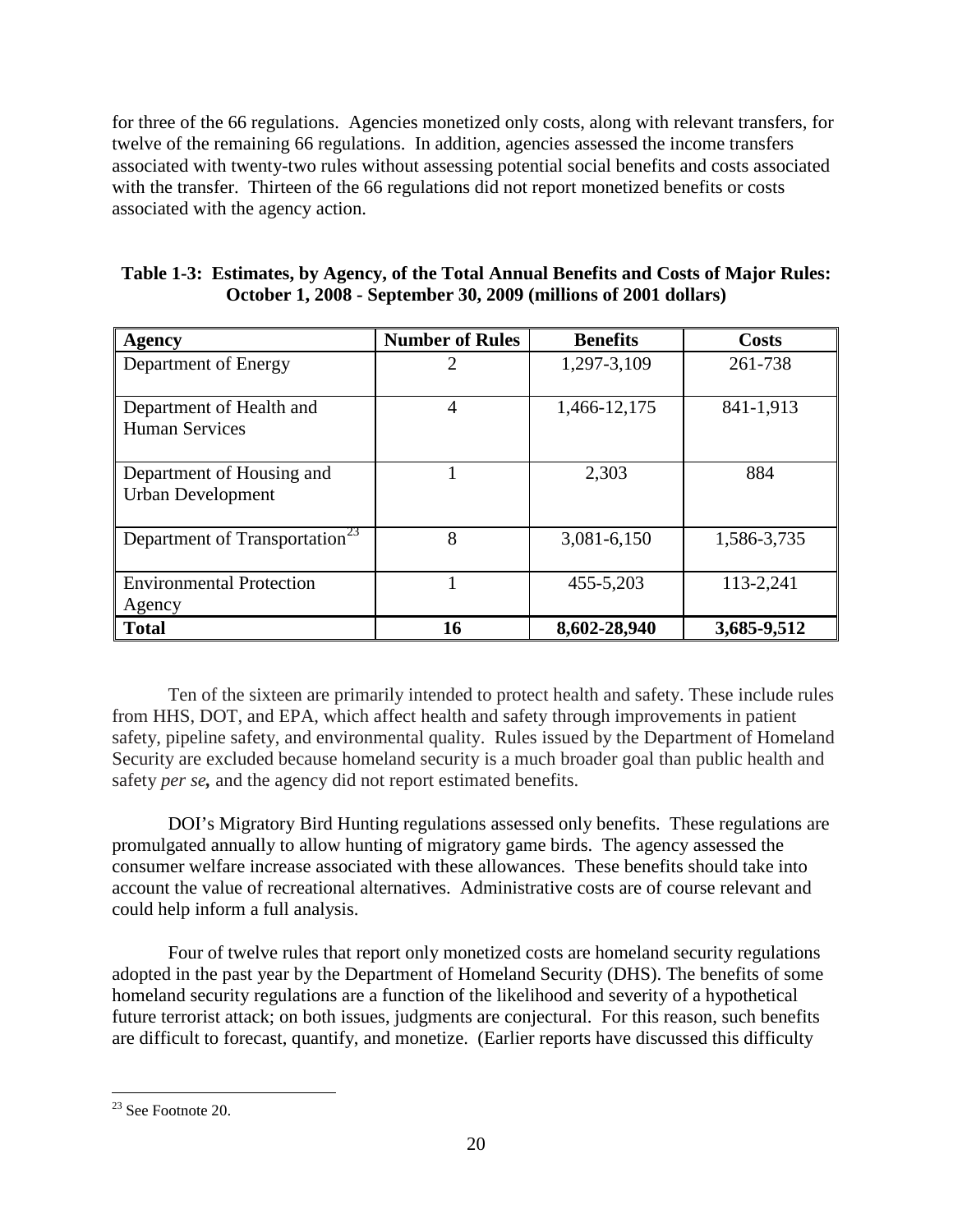and potential responses, including "breakeven analysis," which attempts to specify the level of benefits that would support the judgment that the benefits justify the costs.)

OMB reviewed 33 economically significant "transfer rules"—rules that implement or adjust Federal budgetary programs. The budget outlays associated with these rules are transfers from taxpayers to program beneficiaries, on behalf of program beneficiaries, or fees collected from program beneficiaries. The Department of Agriculture (USDA) and the Department of Health and Human Services (HHS) promulgated more than half of these rules. HHS' rule that removes essential use designations from inhalers that administer epinephrine has both private mandate and income transfer components, because the rule bans the use of chlorofluorocarbons (CFCs) as propellants, thereby reducing emissions of ozone-depleting substances. [24](#page-21-0) Of these 33 rules, agencies reported the estimated income transfers in 22 rules.

Although rules that facilitate Federal budget programs are subject to Executive Order 12866 and OMB Circular A-4, and are reviewed by OMB, past Reports have focused primarily on regulations that have effects largely through private sector mandates. This focus is justified in part on the ground that agencies typically do not estimate the social costs and benefits of transfer rules. Instead they report the estimated budgetary impacts. We recognize that markets embed distortions and that the transfers are not lump-sum. Hence, transfer rules may impose real costs on society to the extent that they cause people to change behavior, either by directly prohibiting or mandating certain activities, or, more often, by altering prices and costs. The costs resulting from these behavior changes are referred to as the "deadweight loss" associated with the transfer. The Regulatory Right-to-Know Act requires OMB to report the social costs and benefits of these rules, and OMB encourages agencies to report these costs and benefits for transfer rules; OMB will consider incorporating these estimates into future Reports.

Two rules, DOI's Alternative Energy and Alternate Uses of Existing Facilities on the Outer Continental Shelf and DOI's Oil Shale Leasing and Operations, assessed the policy implications of the rules using scenario-based analysis. Because the market for these rules is in its infancy, constructing the appropriate baselines and projecting the anticipated effects of the rules were difficult. Instead, the agency opted to use a more tractable approach to assess the potential effects of the rule. The scenario-based approach analyzes the costs "if" certain scenarios emerge, thus suggesting that "if" the situation turns out to be X, "then" the benefits and costs would be Y. Because the "if-then" nature of scenario-based analysis does not allow confident assessments of benefits and costs, these rules are categorized as not estimating benefit, cost, or transfer effects.

<span id="page-21-0"></span><sup>&</sup>lt;sup>24</sup> This rule is projected to increase the price of inhalers, thereby increasing Medicare outlays.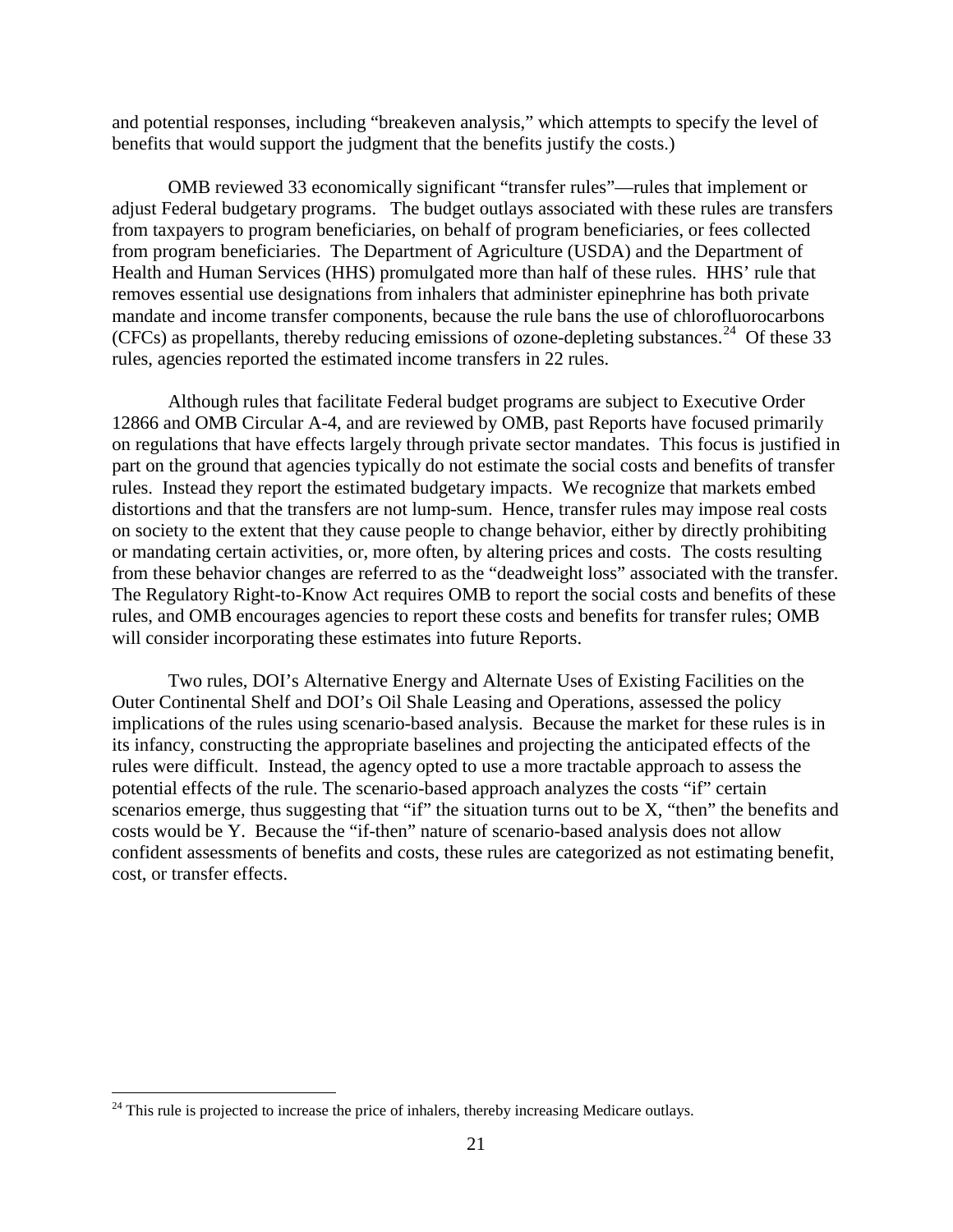## **Table 1-4: Estimates of the Total Annual Benefits and Costs of Major Rules Reviewed, October 1, 2008 - September 30, 2009 (millions of 2001 dollars)[25](#page-22-0)**

| Rule                                                                                                                                                                                  | <b>Agency</b>    | <b>Benefit</b>                           | Cost                              | <b>Transfer</b> |  |
|---------------------------------------------------------------------------------------------------------------------------------------------------------------------------------------|------------------|------------------------------------------|-----------------------------------|-----------------|--|
| <b>Rules For Which Both Benefits and Costs Were Estimated</b>                                                                                                                         |                  |                                          |                                   |                 |  |
| <b>Energy Efficiency Standards for</b><br><b>Commercial Refrigeration</b><br>Equipment                                                                                                | DOE/EE           | 196<br>Range: 186-224                    | $\overline{81}$<br>Range: 69 - 81 | $\overline{NA}$ |  |
| <b>Energy Efficiency Standards for</b><br><b>General Service Fluorescent Lamps</b><br>and Incandescent Lamps                                                                          | DOE/EE           | 1,924<br>Range: 1,111-<br>2,886          | 486<br>Range: 192 - 657           | NA              |  |
| <b>Patient Safety and Quality</b><br><b>Improvement Act of 2005 Rules</b>                                                                                                             | HHS/AHRQ         | 93<br>Range: 69-136                      | 97<br>Range: 87-121               | NA              |  |
| <b>Revisions to HIPAA Code Sets</b>                                                                                                                                                   | HHS/CMS          | 209<br>Range: 77-261                     | 217<br>Range: 44-238              | NA              |  |
| <b>Updates to Electronic Transactions</b><br><b>(Version 5010)</b>                                                                                                                    | HHS/CMS          | 1,988<br>Range: 1,114-<br>3,194          | 1,090<br>Range: 661-<br>1,449     | NA              |  |
| <b>Prevention of Salmonella Enteritidis</b><br>in Shell Eggs                                                                                                                          | <b>HHS/FDA</b>   | 1,284<br>Range: 206-<br>8,583            | 74 million<br>Range: 48-106       | NA              |  |
| <b>Real Estate Settlement Procedures</b><br>Act (RESPA); To Simplify and<br><b>Improve the Process of Obtaining</b><br><b>Mortgages and Reduce Consumer</b><br><b>Costs (FR-5180)</b> | HUD/OH           | 2,303                                    | 884                               | 6,980           |  |
| Part 121 Pilot Age Limit                                                                                                                                                              | DOT/FAA          | $\overline{35}$<br>Range: 30-35          | 4                                 | 197             |  |
| Washington, DC, Metropolitan Area<br><b>Special Flight Rules Area</b>                                                                                                                 | DOT/FAA          | 239<br>Range: 10-839                     | 92<br>Range: 89-382               | NA              |  |
| Hours of Service of Drivers <sup>26</sup>                                                                                                                                             | <b>DOT/FMCSA</b> | $0-1,760$                                | $0 - 105$                         | NA              |  |
| <b>New Entrant Safety Assurance</b><br><b>Process</b>                                                                                                                                 | <b>DOT/FMCSA</b> | 472-602                                  | $60-72$                           | NA              |  |
| Passenger Car and Light Truck<br><b>Corporate Average Fuel Economy</b><br><b>Model Year 2011</b>                                                                                      | <b>DOT/NHTSA</b> | 1,665<br>Range: 857-<br>1,905            | 979<br>Range: 650-<br>1,910       | $\overline{NA}$ |  |
| <b>Reduced Stopping Distance</b><br><b>Requirements for Truck Tractors</b>                                                                                                            | <b>DOT/NHTSA</b> | 1,250<br>Range: 1,250-<br>1,520          | $\overline{46}$<br>Range: 23-164  | <b>NA</b>       |  |
| <b>Roof Crush Resistance</b>                                                                                                                                                          | DOT/NHTSA        | $\overline{652}$<br>Range: 374-<br>1,160 | 896<br>Range: 748-<br>1,189       | NA              |  |

<span id="page-22-0"></span> $\overline{a}$ <sup>25</sup> DOL's Prohibited Transaction Exemption for Provision of Investment Advice to Participants in Individual Account Plans Rule, DOT's Congestion Management Rule for John F. Kennedy International Airport and Newark Liberty International Airport Rule, and DOT's Congestion Management Rule for LaGuardia Airport Rule have been rescinded since being finalized in FY 2009. In addition, EPA's Revisions to the Spill Prevention, Control, and Countermeasure (SPCC) Rule finalized in FY2009 has been superseded by a final rule published in FY2010. These rules are not included Tables 1-1, 1-3, 1-4 and A-1.<br><sup>26</sup> See Footnote 20.

<span id="page-22-1"></span>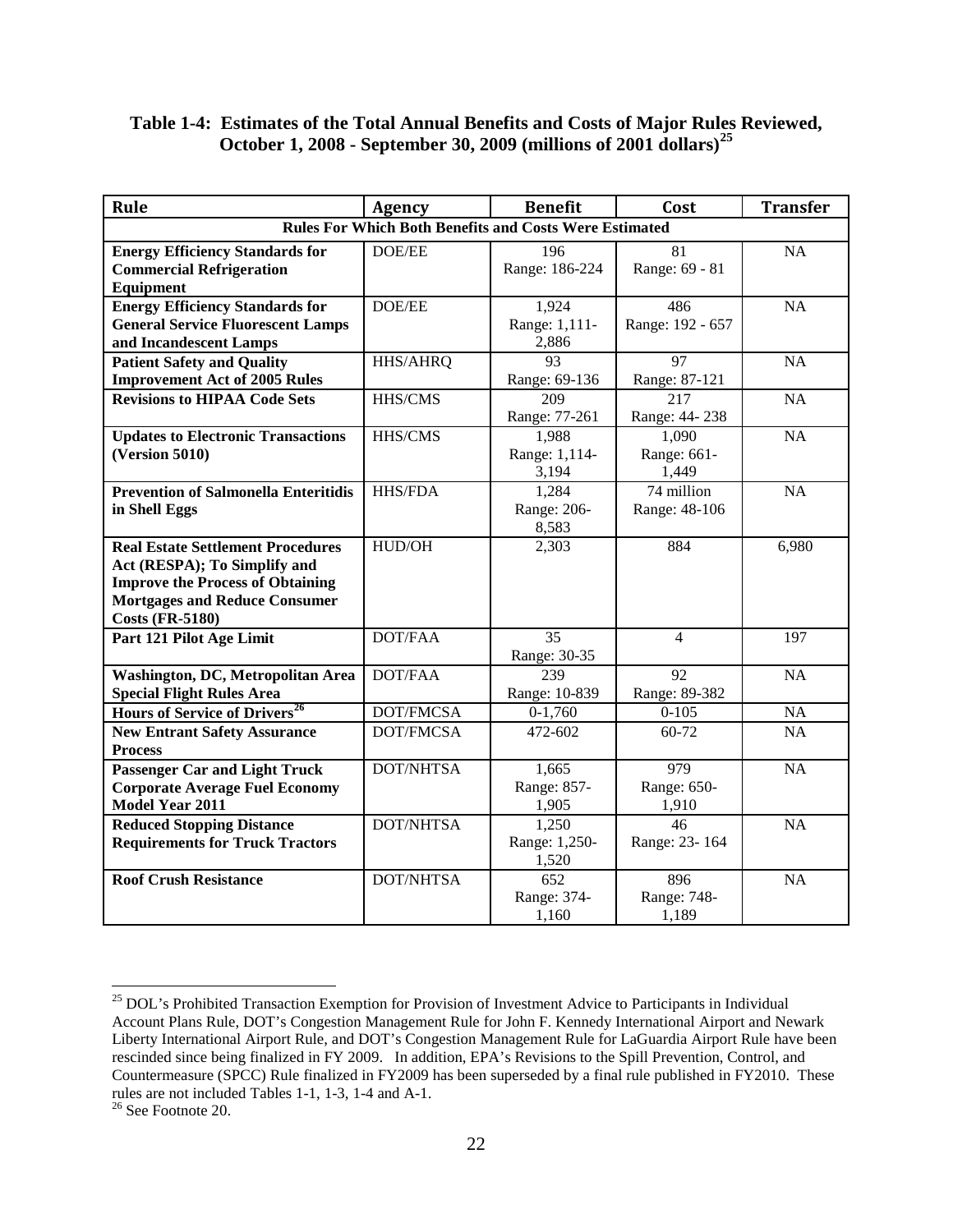| Rule                                                                  | <b>Agency</b>                                                | <b>Benefit</b>       | Cost           | <b>Transfer</b> |
|-----------------------------------------------------------------------|--------------------------------------------------------------|----------------------|----------------|-----------------|
| <b>Pipeline Safety: Standards for</b>                                 | DOT/PHMSA                                                    | 85                   | 13             | NA              |
| <b>Increasing the Maximum Allowable</b>                               |                                                              | Range: 85-89         | Range: 13-14   |                 |
| <b>Operating Pressure for Gas</b>                                     |                                                              |                      |                |                 |
| <b>Transmission Pipelines</b>                                         |                                                              |                      |                |                 |
| <b>Review of the National Ambient Air</b>                             | EPA/AR                                                       | 455-5,203            | 113-2,241      | NA              |
| <b>Quality Standards for Lead</b>                                     |                                                              |                      |                |                 |
|                                                                       | <b>Rules For Which Only Benefits Were Estimated</b>          |                      |                |                 |
| <b>Migratory Bird Hunting; 2008 to</b>                                | <b>DOI/FWS</b>                                               | 870                  | Not estimated  | <b>NA</b>       |
| <b>2009 Migratory Game Bird Hunting</b>                               |                                                              | Range: 711-<br>1,001 |                |                 |
| <b>Regulations</b><br><b>Migratory Bird Hunting; 2009 to</b>          | <b>DOI/FWS</b>                                               | 272                  | Not estimated  | NA              |
| <b>2010 Migratory Game Bird Hunting</b>                               |                                                              | Range: 234-309       |                |                 |
| <b>Regulations</b>                                                    |                                                              |                      |                |                 |
| <b>Migratory Bird Hunting; 2009 to</b>                                | <b>DOI/FWS</b>                                               | 272                  | Not estimated  | <b>NA</b>       |
| <b>2010 Migratory Game Bird Hunting</b>                               |                                                              | Range: 234-309       |                |                 |
| <b>Regulations</b>                                                    |                                                              |                      |                |                 |
|                                                                       | <b>Rules For Which Only Costs Were Estimated</b>             |                      |                |                 |
| <b>Surety Bond Requirement for</b>                                    | HHS/CMS                                                      | Not estimated        | 86             | 153             |
| <b>Suppliers of Durable Medical</b>                                   |                                                              |                      |                |                 |
| <b>Equipment, Prosthetics, Orthotics,</b>                             |                                                              |                      |                |                 |
| and Supplies                                                          |                                                              |                      |                |                 |
| <b>Use of Ozone-Depleting Substances;</b>                             | <b>HHS/FDA</b>                                               | Not estimated        | 300            | 47-470          |
| <b>Removal of Essential Use</b>                                       |                                                              |                      | Range: 154-940 |                 |
| <b>Designations [Epinephrine]</b>                                     |                                                              |                      |                |                 |
| <b>Family and Medical Leave Act of</b>                                | <b>DOL/ESA</b>                                               | Not estimated        | 226            | 8               |
| 1993; Conform to the Supreme<br><b>Court's Ragsdale Decision</b>      |                                                              |                      | Range: 224-226 |                 |
| <b>Requirements for Temporary</b>                                     | DOT/NHTSA                                                    | Not estimated        | 46             | 883             |
| <b>Vehicle Trade-In Program</b>                                       |                                                              |                      |                |                 |
| <b>Air Cargo Screening</b>                                            | DHS/TSA                                                      | Not estimated        | 231            | <b>NA</b>       |
|                                                                       |                                                              |                      | Range: 191-273 |                 |
| <b>Secure Flight Program</b>                                          | DHS/TSA                                                      | Not estimated        | 297            | NA              |
|                                                                       |                                                              |                      | Range: 262-348 |                 |
| <b>Importer Security Filing and</b>                                   | DHS/USCBP                                                    | Not estimated        | 1,923          | <b>NA</b>       |
| <b>Additional Carrier Requirements</b>                                |                                                              |                      | Range: 744-    |                 |
|                                                                       |                                                              |                      | 3,009          |                 |
| <b>Documents and Receipts Acceptable</b>                              | DHS/USCIS                                                    | Not estimated        | 118            | $\overline{NA}$ |
| for Employment Eligibility<br><b>Verification</b>                     |                                                              |                      |                |                 |
| <b>Refuge Alternatives for</b>                                        | <b>DOL/MSHA</b>                                              | Not estimated        | 45             | NA              |
| <b>Underground Coal Mines</b>                                         |                                                              |                      | Range: 41-45   |                 |
| <b>Prohibition on Funding of Unlawful</b>                             | Treas/DO                                                     | Not estimated        | 75             | NA              |
| <b>Internet Gambling</b>                                              |                                                              |                      |                |                 |
| <b>Greenhouse Gas Mandatory</b>                                       | EPA/AR                                                       | Not estimated        | 64             | NA              |
| <b>Reporting Rule</b>                                                 |                                                              |                      | Range: 64-86   |                 |
| FAR Case 2007-013, Employment                                         | <b>FAR</b>                                                   | Not estimated        | 134            | NA              |
| <b>Eligibility Verification</b>                                       |                                                              |                      | Range: 127-141 |                 |
|                                                                       | <b>Rules For Which Benefits and Costs Were Not Estimated</b> |                      |                |                 |
| <b>Abandoned Mine Land Program</b>                                    | DOI/OSMRE                                                    | Not estimated        | Not estimated  | <b>NA</b>       |
| <b>TARP Limits on Compensation</b>                                    | Treas/DO                                                     | Not estimated        | Not estimated  | NA              |
| <b>Transfer Rules for which Benefits and Costs Were Not Estimated</b> |                                                              |                      |                |                 |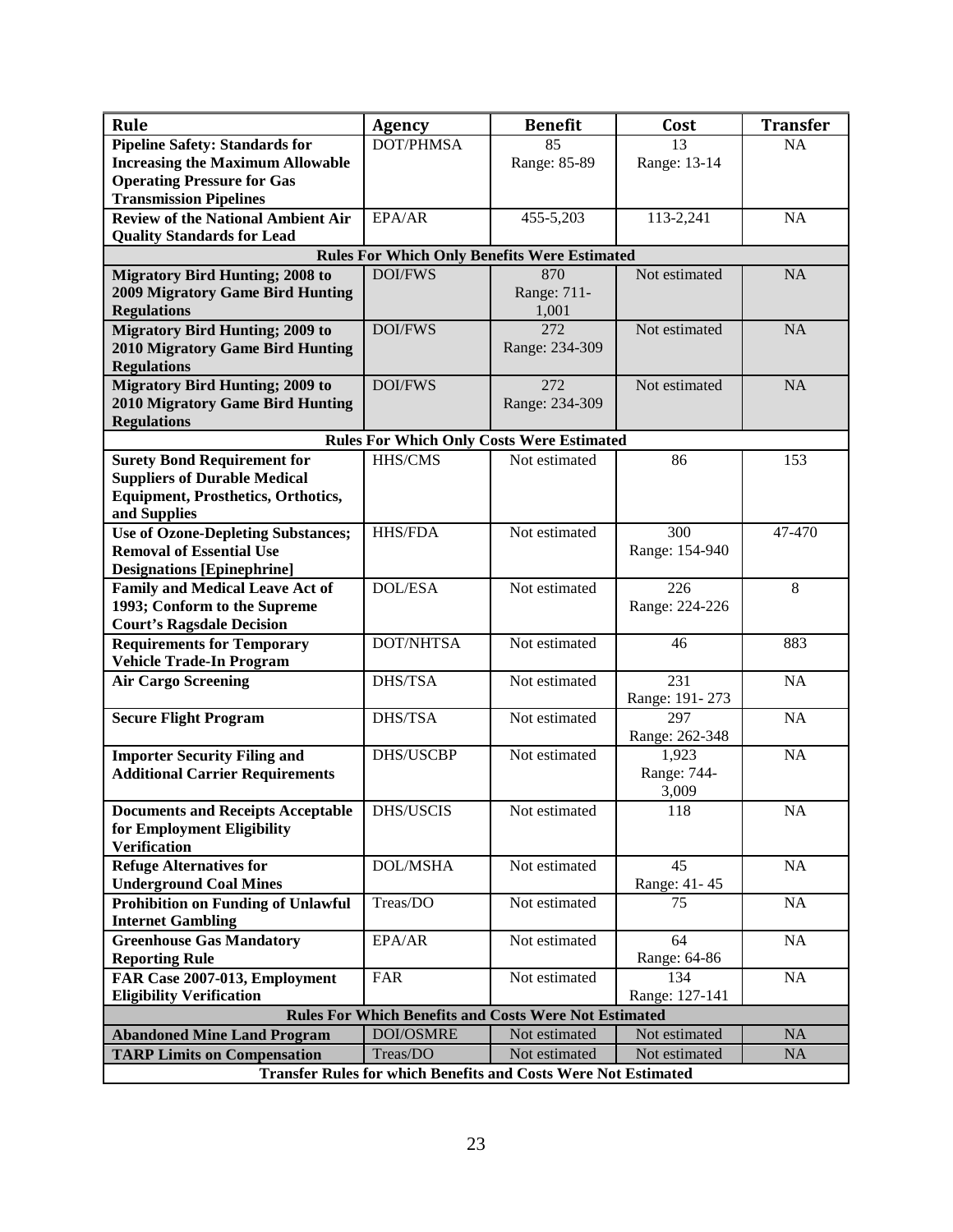| Rule                                                                | Agency          | <b>Benefit</b> | Cost          | <b>Transfer</b> |
|---------------------------------------------------------------------|-----------------|----------------|---------------|-----------------|
| <b>Direct and Counter-Cyclical</b>                                  | <b>USDA/FSA</b> | Not estimated  | Not estimated | 3,236-3,381     |
| Program (DCP)                                                       |                 |                |               |                 |
| <b>Emergency Loss Assistance</b>                                    | <b>USDA/FSA</b> | Not estimated  | Not estimated | 441             |
| Program (ELAP) and Livestock                                        |                 |                |               |                 |
| <b>Forage Disaster Program (LFP)</b>                                |                 |                |               |                 |
| <b>Sugar Program</b>                                                | <b>USDA/FSA</b> | Not estimated  | Not estimated | 118-134         |
| <b>Conservation Reserve Program</b>                                 | <b>USDA/FSA</b> | Not estimated  | Not estimated | 19              |
| <b>Conservation Stewardship Program</b>                             | USDA/           | Not estimated  | Not estimated | 826-889         |
|                                                                     | <b>NRCS</b>     |                |               |                 |
| <b>Environmental Quality Incentives</b>                             | USDA/           | Not estimated  | Not estimated | 9,381-10,141    |
| Program                                                             | <b>NRCS</b>     |                |               |                 |
| <b>State Broadband Data and</b>                                     | <b>DOC/NTIA</b> | Not estimated  | Not estimated | 223             |
| <b>Development Grant Program</b>                                    |                 |                |               |                 |
| <b>CHAMPUS/TRICARE: Inclusion of</b>                                | DOD/            | Not estimated  | Not estimated | 1,832           |
| <b>TRICARE Retail Pharmacy</b>                                      | <b>DODOASHA</b> |                |               | Range: 1,447-   |
| <b>Program in Federal Procurement of</b>                            |                 |                |               | 2,229           |
| <b>Pharmaceuticals</b>                                              |                 |                |               |                 |
| <b>TRICARE; Outpatient Hospital</b>                                 | DOD/            | Not estimated  | Not estimated | 383             |
| <b>Prospective Payment System</b>                                   | <b>DODOASHA</b> |                |               |                 |
| <b>Federal Perkins Loan, Federal</b>                                | ED/OPE          | Not estimated  | Not estimated | 1,609           |
| Family Education Loan (FFEL),<br>and William D. Ford Federal Direct |                 |                |               |                 |
| Loan (DL) Programs                                                  |                 |                |               |                 |
| <b>Student Assistance General</b>                                   | ED/OPE          | Not estimated  | Not estimated | 208             |
| <b>Provisions; TEACH Grant, Federal</b>                             |                 |                |               |                 |
| <b>Pell Grant, and Academic</b>                                     |                 |                |               |                 |
| <b>Competitiveness Grant, and</b>                                   |                 |                |               |                 |
| <b>National Science and Mathematics</b>                             |                 |                |               |                 |
| <b>Access to Retain Talent Grant</b>                                |                 |                |               |                 |
| <b>Programs</b>                                                     |                 |                |               |                 |
| <b>Production Incentives for Cellulosic</b>                         | DOE/EE          | Not estimated  | Not estimated | $\overline{5}$  |
| <b>Biofuels</b>                                                     |                 |                |               | Range: 0-93     |
| <b>Child Support Provisions of the</b>                              | HHS/ACF         | Not estimated  | Not estimated | 81              |
| <b>Deficit Reduction Act</b>                                        |                 |                |               |                 |
| <b>Changes to the Hospital Outpatient</b>                           | HHS/CMS         | Not estimated  | Not estimated | 669             |
| <b>Prospective Payment System and</b>                               |                 |                |               |                 |
| <b>Ambulatory Surgical Center</b>                                   |                 |                |               |                 |
| <b>Payment System for CY 2009</b>                                   |                 |                |               |                 |
| <b>Medicare Program; Medicare</b>                                   | HHS/CMS         | Not estimated  | Not estimated | 838-874         |
| <b>Advantage and Prescription Drug</b>                              |                 |                |               | and             |
| <b>Programs MIPPA Drug Formulary</b>                                |                 |                |               | 71 - 73         |
| and Protected Classes Policies                                      |                 |                |               |                 |
| <b>Medicare Program; Revisions to the</b>                           | HHS/CMS         | Not estimated  | Not estimated | 394-417         |
| <b>Medicare Advantage and</b>                                       |                 |                |               |                 |
| <b>Prescription Drug Benefit Programs</b>                           |                 |                |               |                 |
| <b>Premiums and Cost Sharing (CMS-</b><br>$2244-F$                  | HHS/CMS         | Not estimated  | Not estimated | 407             |
| <b>Prospective Payment System and</b>                               | HHS/CMS         | Not estimated  | Not estimated | 335             |
| <b>Consolidated Billing for Skilled</b>                             |                 |                |               |                 |
| <b>Nursing Facilities-Update for FY</b>                             |                 |                |               |                 |
| 2010                                                                |                 |                |               |                 |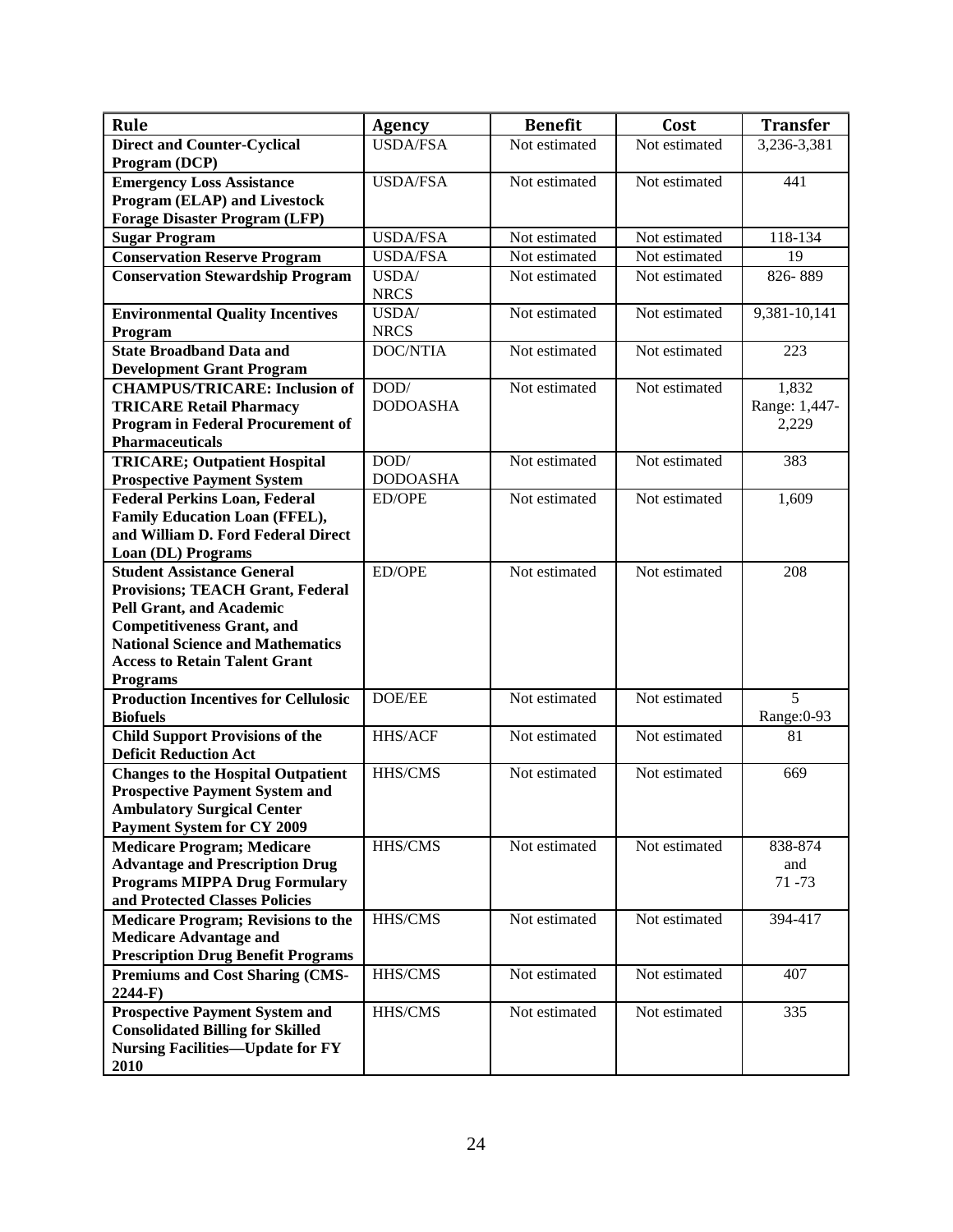| HHS/CMS<br>Not estimated<br>Not estimated<br>135<br><b>Prospective Payment System for</b><br><b>Inpatient Rehabilitation Facilities</b><br>for FY 2010<br><b>Revisions to Payment Policies Under</b><br>HHS/CMS<br>Not estimated<br>Not estimated<br>2,508<br>the Physician Fee Schedule for CY<br>2009<br><b>State Flexibility for Medicaid</b><br>HHS/CMS<br>Not estimated<br>Not estimated<br>664<br><b>Benefit Packages</b><br><b>Refinement of Income and Rent</b><br>HUD/<br>Not estimated<br>Not estimated<br>$0-1,594$<br><b>Determinations in Public and</b><br><b>HUDSEC</b><br><b>Assisted Housing Programs (FR-</b><br>4998)<br><b>Transfer Rules For Which Transfers, Benefits and Costs Were Not Estimated</b><br><b>USDA/AMS</b><br>Not estimated<br><b>Mandatory Country of Origin</b><br>Not estimated<br>Not estimated<br>Labeling of Beef, Pork, Lamb, Fish,<br><b>Perishable Agricultural</b><br><b>Commodities, and Peanuts (LS-07-</b><br>0081)<br><b>Marketing Assistance Loans and</b><br><b>USDA/FSA</b><br>Not estimated<br>Not estimated<br>Not estimated<br><b>Loan Deficiency Payments</b><br><b>Wetlands Reserve Program</b><br>USDA/<br>Not estimated<br>Not estimated<br>Not estimated<br><b>NRCS</b><br>Not estimated<br>Not estimated<br>Not estimated<br><b>HOPE for Homeowners Program:</b><br><b>BDHHP</b><br><b>Program Regulation</b><br><b>DOC/NTIA</b><br>Not estimated<br>Not estimated<br>Not estimated<br><b>Regulations to Implement the DTV</b><br><b>Delay Act</b><br><b>Advanced Technology Vehicles</b><br><b>DOE/ENDEP</b><br>Not estimated<br>Not estimated<br>Not estimated<br><b>Manufacturing Incentive Program</b> | Rule | <b>Agency</b> | <b>Benefit</b> | Cost | <b>Transfer</b> |
|---------------------------------------------------------------------------------------------------------------------------------------------------------------------------------------------------------------------------------------------------------------------------------------------------------------------------------------------------------------------------------------------------------------------------------------------------------------------------------------------------------------------------------------------------------------------------------------------------------------------------------------------------------------------------------------------------------------------------------------------------------------------------------------------------------------------------------------------------------------------------------------------------------------------------------------------------------------------------------------------------------------------------------------------------------------------------------------------------------------------------------------------------------------------------------------------------------------------------------------------------------------------------------------------------------------------------------------------------------------------------------------------------------------------------------------------------------------------------------------------------------------------------------------------------------------------------------------------------------------------------------------------------------------------------|------|---------------|----------------|------|-----------------|
|                                                                                                                                                                                                                                                                                                                                                                                                                                                                                                                                                                                                                                                                                                                                                                                                                                                                                                                                                                                                                                                                                                                                                                                                                                                                                                                                                                                                                                                                                                                                                                                                                                                                           |      |               |                |      |                 |
|                                                                                                                                                                                                                                                                                                                                                                                                                                                                                                                                                                                                                                                                                                                                                                                                                                                                                                                                                                                                                                                                                                                                                                                                                                                                                                                                                                                                                                                                                                                                                                                                                                                                           |      |               |                |      |                 |
|                                                                                                                                                                                                                                                                                                                                                                                                                                                                                                                                                                                                                                                                                                                                                                                                                                                                                                                                                                                                                                                                                                                                                                                                                                                                                                                                                                                                                                                                                                                                                                                                                                                                           |      |               |                |      |                 |
|                                                                                                                                                                                                                                                                                                                                                                                                                                                                                                                                                                                                                                                                                                                                                                                                                                                                                                                                                                                                                                                                                                                                                                                                                                                                                                                                                                                                                                                                                                                                                                                                                                                                           |      |               |                |      |                 |
|                                                                                                                                                                                                                                                                                                                                                                                                                                                                                                                                                                                                                                                                                                                                                                                                                                                                                                                                                                                                                                                                                                                                                                                                                                                                                                                                                                                                                                                                                                                                                                                                                                                                           |      |               |                |      |                 |
|                                                                                                                                                                                                                                                                                                                                                                                                                                                                                                                                                                                                                                                                                                                                                                                                                                                                                                                                                                                                                                                                                                                                                                                                                                                                                                                                                                                                                                                                                                                                                                                                                                                                           |      |               |                |      |                 |
|                                                                                                                                                                                                                                                                                                                                                                                                                                                                                                                                                                                                                                                                                                                                                                                                                                                                                                                                                                                                                                                                                                                                                                                                                                                                                                                                                                                                                                                                                                                                                                                                                                                                           |      |               |                |      |                 |
|                                                                                                                                                                                                                                                                                                                                                                                                                                                                                                                                                                                                                                                                                                                                                                                                                                                                                                                                                                                                                                                                                                                                                                                                                                                                                                                                                                                                                                                                                                                                                                                                                                                                           |      |               |                |      |                 |
|                                                                                                                                                                                                                                                                                                                                                                                                                                                                                                                                                                                                                                                                                                                                                                                                                                                                                                                                                                                                                                                                                                                                                                                                                                                                                                                                                                                                                                                                                                                                                                                                                                                                           |      |               |                |      |                 |
|                                                                                                                                                                                                                                                                                                                                                                                                                                                                                                                                                                                                                                                                                                                                                                                                                                                                                                                                                                                                                                                                                                                                                                                                                                                                                                                                                                                                                                                                                                                                                                                                                                                                           |      |               |                |      |                 |
|                                                                                                                                                                                                                                                                                                                                                                                                                                                                                                                                                                                                                                                                                                                                                                                                                                                                                                                                                                                                                                                                                                                                                                                                                                                                                                                                                                                                                                                                                                                                                                                                                                                                           |      |               |                |      |                 |
|                                                                                                                                                                                                                                                                                                                                                                                                                                                                                                                                                                                                                                                                                                                                                                                                                                                                                                                                                                                                                                                                                                                                                                                                                                                                                                                                                                                                                                                                                                                                                                                                                                                                           |      |               |                |      |                 |
|                                                                                                                                                                                                                                                                                                                                                                                                                                                                                                                                                                                                                                                                                                                                                                                                                                                                                                                                                                                                                                                                                                                                                                                                                                                                                                                                                                                                                                                                                                                                                                                                                                                                           |      |               |                |      |                 |
|                                                                                                                                                                                                                                                                                                                                                                                                                                                                                                                                                                                                                                                                                                                                                                                                                                                                                                                                                                                                                                                                                                                                                                                                                                                                                                                                                                                                                                                                                                                                                                                                                                                                           |      |               |                |      |                 |
|                                                                                                                                                                                                                                                                                                                                                                                                                                                                                                                                                                                                                                                                                                                                                                                                                                                                                                                                                                                                                                                                                                                                                                                                                                                                                                                                                                                                                                                                                                                                                                                                                                                                           |      |               |                |      |                 |
|                                                                                                                                                                                                                                                                                                                                                                                                                                                                                                                                                                                                                                                                                                                                                                                                                                                                                                                                                                                                                                                                                                                                                                                                                                                                                                                                                                                                                                                                                                                                                                                                                                                                           |      |               |                |      |                 |
|                                                                                                                                                                                                                                                                                                                                                                                                                                                                                                                                                                                                                                                                                                                                                                                                                                                                                                                                                                                                                                                                                                                                                                                                                                                                                                                                                                                                                                                                                                                                                                                                                                                                           |      |               |                |      |                 |
|                                                                                                                                                                                                                                                                                                                                                                                                                                                                                                                                                                                                                                                                                                                                                                                                                                                                                                                                                                                                                                                                                                                                                                                                                                                                                                                                                                                                                                                                                                                                                                                                                                                                           |      |               |                |      |                 |
|                                                                                                                                                                                                                                                                                                                                                                                                                                                                                                                                                                                                                                                                                                                                                                                                                                                                                                                                                                                                                                                                                                                                                                                                                                                                                                                                                                                                                                                                                                                                                                                                                                                                           |      |               |                |      |                 |
|                                                                                                                                                                                                                                                                                                                                                                                                                                                                                                                                                                                                                                                                                                                                                                                                                                                                                                                                                                                                                                                                                                                                                                                                                                                                                                                                                                                                                                                                                                                                                                                                                                                                           |      |               |                |      |                 |
|                                                                                                                                                                                                                                                                                                                                                                                                                                                                                                                                                                                                                                                                                                                                                                                                                                                                                                                                                                                                                                                                                                                                                                                                                                                                                                                                                                                                                                                                                                                                                                                                                                                                           |      |               |                |      |                 |
|                                                                                                                                                                                                                                                                                                                                                                                                                                                                                                                                                                                                                                                                                                                                                                                                                                                                                                                                                                                                                                                                                                                                                                                                                                                                                                                                                                                                                                                                                                                                                                                                                                                                           |      |               |                |      |                 |
|                                                                                                                                                                                                                                                                                                                                                                                                                                                                                                                                                                                                                                                                                                                                                                                                                                                                                                                                                                                                                                                                                                                                                                                                                                                                                                                                                                                                                                                                                                                                                                                                                                                                           |      |               |                |      |                 |
|                                                                                                                                                                                                                                                                                                                                                                                                                                                                                                                                                                                                                                                                                                                                                                                                                                                                                                                                                                                                                                                                                                                                                                                                                                                                                                                                                                                                                                                                                                                                                                                                                                                                           |      |               |                |      |                 |
|                                                                                                                                                                                                                                                                                                                                                                                                                                                                                                                                                                                                                                                                                                                                                                                                                                                                                                                                                                                                                                                                                                                                                                                                                                                                                                                                                                                                                                                                                                                                                                                                                                                                           |      |               |                |      |                 |
| <b>DOE/ENDEP</b><br>Not estimated<br>Not estimated<br>Not estimated<br><b>Energy Efficiency and Conservation</b>                                                                                                                                                                                                                                                                                                                                                                                                                                                                                                                                                                                                                                                                                                                                                                                                                                                                                                                                                                                                                                                                                                                                                                                                                                                                                                                                                                                                                                                                                                                                                          |      |               |                |      |                 |
| <b>Block Grants; Notice of Allocation</b>                                                                                                                                                                                                                                                                                                                                                                                                                                                                                                                                                                                                                                                                                                                                                                                                                                                                                                                                                                                                                                                                                                                                                                                                                                                                                                                                                                                                                                                                                                                                                                                                                                 |      |               |                |      |                 |
| <b>Formulas</b>                                                                                                                                                                                                                                                                                                                                                                                                                                                                                                                                                                                                                                                                                                                                                                                                                                                                                                                                                                                                                                                                                                                                                                                                                                                                                                                                                                                                                                                                                                                                                                                                                                                           |      |               |                |      |                 |
| Not estimated<br><b>Changes to the Hospital Inpatient</b><br>HHS/CMS<br>Not estimated<br>Not estimated                                                                                                                                                                                                                                                                                                                                                                                                                                                                                                                                                                                                                                                                                                                                                                                                                                                                                                                                                                                                                                                                                                                                                                                                                                                                                                                                                                                                                                                                                                                                                                    |      |               |                |      |                 |
| and Long-Term Care Prospective                                                                                                                                                                                                                                                                                                                                                                                                                                                                                                                                                                                                                                                                                                                                                                                                                                                                                                                                                                                                                                                                                                                                                                                                                                                                                                                                                                                                                                                                                                                                                                                                                                            |      |               |                |      |                 |
| <b>Payment System for FY 2010</b>                                                                                                                                                                                                                                                                                                                                                                                                                                                                                                                                                                                                                                                                                                                                                                                                                                                                                                                                                                                                                                                                                                                                                                                                                                                                                                                                                                                                                                                                                                                                                                                                                                         |      |               |                |      |                 |
| DOI/BLM<br>Not estimated<br>Not estimated<br>Not estimated<br><b>Oil Shale Leasing and Operations</b>                                                                                                                                                                                                                                                                                                                                                                                                                                                                                                                                                                                                                                                                                                                                                                                                                                                                                                                                                                                                                                                                                                                                                                                                                                                                                                                                                                                                                                                                                                                                                                     |      |               |                |      |                 |
| <b>Alternative Energy and Alternate</b><br><b>DOI/MMS</b><br>Not estimated<br>Not estimated<br>Not estimated                                                                                                                                                                                                                                                                                                                                                                                                                                                                                                                                                                                                                                                                                                                                                                                                                                                                                                                                                                                                                                                                                                                                                                                                                                                                                                                                                                                                                                                                                                                                                              |      |               |                |      |                 |
| <b>Uses of Existing Facilities on the</b><br><b>Outer Continental Shelf</b>                                                                                                                                                                                                                                                                                                                                                                                                                                                                                                                                                                                                                                                                                                                                                                                                                                                                                                                                                                                                                                                                                                                                                                                                                                                                                                                                                                                                                                                                                                                                                                                               |      |               |                |      |                 |
| <b>VA</b><br>Not estimated<br>Not estimated<br>Not estimated<br>Post-9/11 GI Bill                                                                                                                                                                                                                                                                                                                                                                                                                                                                                                                                                                                                                                                                                                                                                                                                                                                                                                                                                                                                                                                                                                                                                                                                                                                                                                                                                                                                                                                                                                                                                                                         |      |               |                |      |                 |

( ) indicates negative.

NA is not applicable.

For regulations intended to reduce mortality risks, another analytic tool that can be used to assess regulations is cost-effectiveness analysis. Consistent with the Circular A-4, some agencies develop estimates of the "net cost per life saved" for regulations intended to improve public health and safety. To calculate this figure, the costs of the rule minus any monetized benefits other than mortality reduction are placed in the numerator, and the expected reduction in mortality in terms of total number of lives saved is placed in the denominator. This measure avoids any assignment of monetary values to reductions in mortality risk. It still reflects, however, a concern for economic efficiency, insofar as choosing a regulatory option that reduces a given amount of mortality risk at a lower net cost to society would conserve scarce resources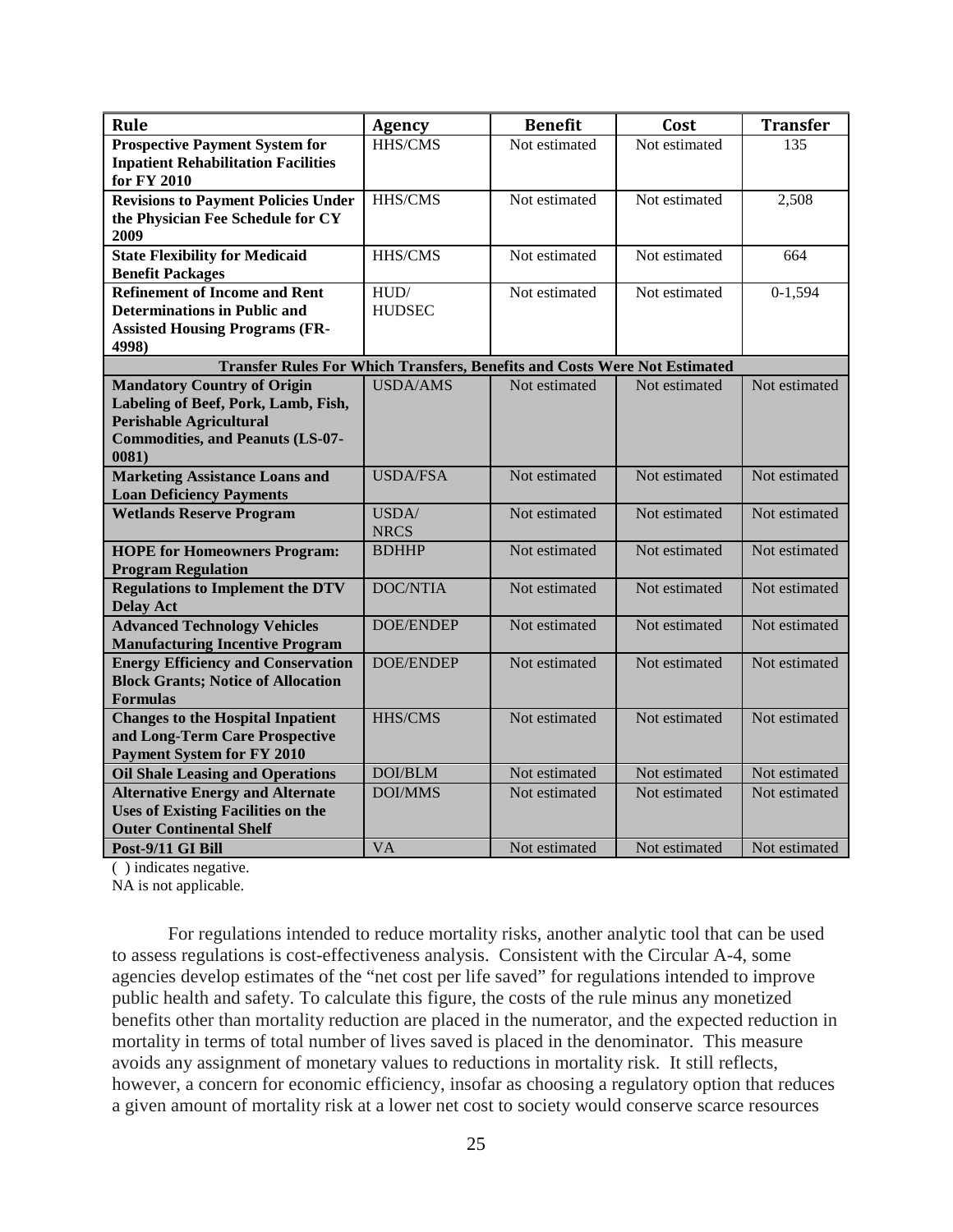compared to choosing another regulatory option that would reduce the same amount of risk at greater net costs.

Table 1-5 presents the net cost per life saved for the five health and safety rules for which calculation is possible. The net cost per life saved is calculated using a 3 percent discount rate and using agencies' best estimates for costs and expected mortality reduction where those were provided by the agency. There is substantial variation in the net cost per life saved by these rules, ranging from *negative* (that is, the non-mortality-related benefits outweigh the costs), to potentially as high as \$11.0 million.

This table is designed to be illustrative rather than definitive, and continuing work must be done to ensure that estimates of this kind are complete and not misleading. For example, some mortality-reducing rules have a range of other benefits, including reductions in morbidity, and it is important to include these benefits in cost-effectiveness analysis. Other rules have benefits that are exceedingly difficult to quantify but nonetheless essential to consider; consider rules that improve water quality or have aesthetic benefits. Nonetheless, it is clear that some rules are far more cost-effective than others, and it is valuable to take steps to catalogue variations and to increase the likelihood that scarce resources will be used as effectively as possible.

| Table 1-5: Estimates of the Net Costs per Life Saved of Selected Health and Safety Rules |
|------------------------------------------------------------------------------------------|
| Reviewed by OMB in Fiscal Year 2009 (in millions of 2001 dollars)                        |

| Rule                     | Agency           | Net Cost per<br><b>Life Saved</b> | <b>Notes</b>                           |
|--------------------------|------------------|-----------------------------------|----------------------------------------|
| Prevention of            | <b>HHS/FDA</b>   | Negative                          | Morbidity benefits exceed costs.       |
| Salmonella               |                  |                                   |                                        |
| Enteritidis in Shell     |                  |                                   |                                        |
| Eggs                     |                  |                                   |                                        |
| New Entrant Safety       | DOT/FMCSA        | Negative                          | Property damage and morbidity benefits |
| <b>Assurance Process</b> |                  |                                   | exceed costs.                          |
| Reduced Stopping         | <b>DOT/NHTSA</b> | Negative                          | Property damage benefits exceed costs. |
| <b>Distance</b>          |                  |                                   |                                        |
| Requirements for         |                  |                                   |                                        |
| <b>Truck Tractors</b>    |                  |                                   |                                        |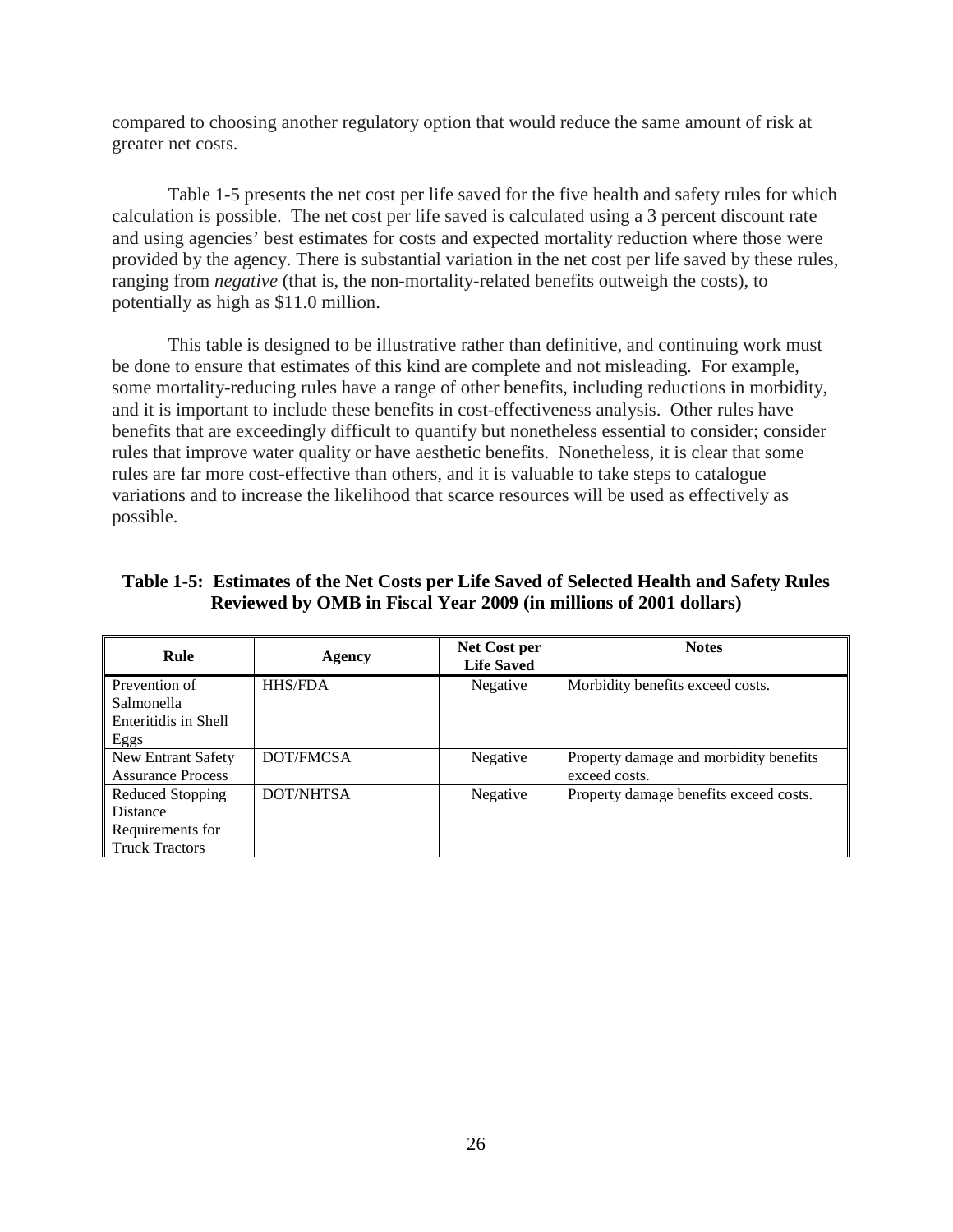| Rule                     | Agency           | Net Cost per<br><b>Life Saved</b> | <b>Notes</b>                                                                                                                                                                                                                                                                                                                                                                                                                                                                                                                                                                                                                                                                                          |
|--------------------------|------------------|-----------------------------------|-------------------------------------------------------------------------------------------------------------------------------------------------------------------------------------------------------------------------------------------------------------------------------------------------------------------------------------------------------------------------------------------------------------------------------------------------------------------------------------------------------------------------------------------------------------------------------------------------------------------------------------------------------------------------------------------------------|
| Roof Crush<br>Resistance | <b>DOT/NHTSA</b> | $$6.4 - 11.0$                     | The agency estimates that the rule will<br>prevent 135 fatalities and 1065 nonfatal<br>injuries annually. These figures translate<br>into 156 equivalent fatalities. The main<br>estimates value equivalent fatalities<br>prevented at \$6.1 million. It follows that<br>the value of nonfatal injuries prevented is<br>\$6.1 million $*(156 - 135) = $128.1$ million<br>annually. Total costs associated with the<br>rule range from \$875 million to \$1400<br>million annually. If we subtract the injury<br>benefits from costs, the range of net cost<br>per life saved is thus \$5.5 million to \$9.4<br>million (2007 dollars). Adjusting to \$2001<br>yields \$6.4 million to \$11.0 million. |

## *2. Major Rules Issued by Independent Agencies*

The Small Business Regulatory Enforcement Fairness Act of 1996 (SBREFA) $^{27}$  $^{27}$  $^{27}$  requires the Government Accountability Office (GAO) to submit to Congress reports on major rules, including rules issued by agencies not subject to Executive Order 12866 — the independent regulatory agencies. In preparing this Report, we reviewed the information contained in GAO reports on benefits and costs of major rules issued by independent agencies for the period of October 1, 2008 to September 30, 2009.<sup>[28](#page-27-1)</sup> GAO reported that three agencies issued a total of 13 major rules during this period.

Table 1-7 lists each of these rules and the extent to which GAO reported benefit and cost estimates for the rule. Of the 11 rules that were issued to regulate the financial sector, only one rule provided complete monetized benefit and cost information: the SEC's final rule on Enhanced Disclosure and New Prospectus Delivery Option for Registered Open-End Management Investment Companies. The SEC conducts some benefit-cost analysis of its rules, but it generally does not quantify and monetize benefits and costs. The Federal Reserve System promulgated five rules: three final rules and two interim final rules. The agency did not, however, prepare benefit-cost analyses to assess the effects of the rules. The Nuclear Regulatory Commission promulgated a safety rule and provided a qualitative benefit assessment along with monetized cost estimates. OMB does not know whether the rigor of the analyses conducted by these agencies is similar to that of the analyses performed by agencies subject to OMB review.

We emphasize that for purposes of obtaining a full accounting, it would be highly desirable to obtain better information on the costs and benefits of the rules issued by independent

<span id="page-27-0"></span><sup>&</sup>lt;sup>27</sup> Pub. L. No. 104-121.

<span id="page-27-1"></span> $28$  Footnote 2, above, states the criteria for including rules in the report. In practice, a rule was considered "major" for the purposes of the report if (a) it was estimated to have either annual costs or benefits of \$100 million or more or (b) it was likely to have a significant impact on the economy.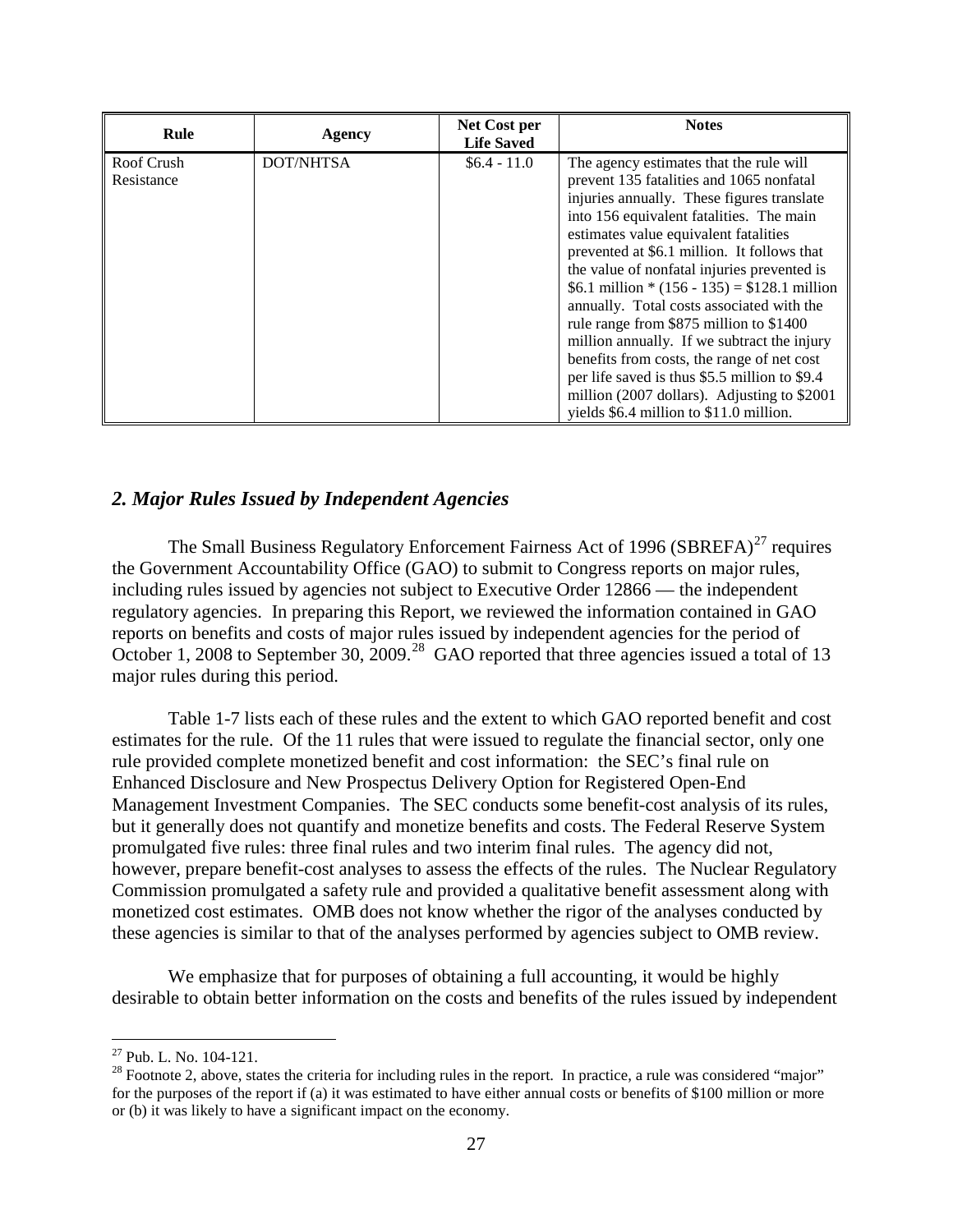regulatory agencies. The absence of such information is a continued obstacle to transparency, and it might also have adverse effects on public policy.

OMB provides in Appendix C of this Report a summary of the information available on the regulatory analyses for major rules by the independent agencies over the past ten years. This summary is similar to the ten-year look-back for regulation included in recent Reports. It examines the number of major rules promulgated by independent agencies as reported to the GAO from 1999 through 2009, which are presented in Table C-1.<sup>[29](#page-28-0)</sup> Information is also presented on the extent to which the independent agencies reported benefit and cost information for these rules in Tables C-2 through C-4.

<span id="page-28-0"></span> $^{29}$  OMB did not finalize a Report in 1999; OMB reconstructed the estimates for this period based on GAO reports. Prior to the 2003 Report, OMB did not report on independent agency major rules on a fiscal year basis, but rather on an April-March cycle. Similar to last year, OMB is reporting all of the rules from 2000 through 2009 on a fiscal year basis (see Table C-1). The number of rules presented in earlier Reports may therefore not match the number of rules presented here.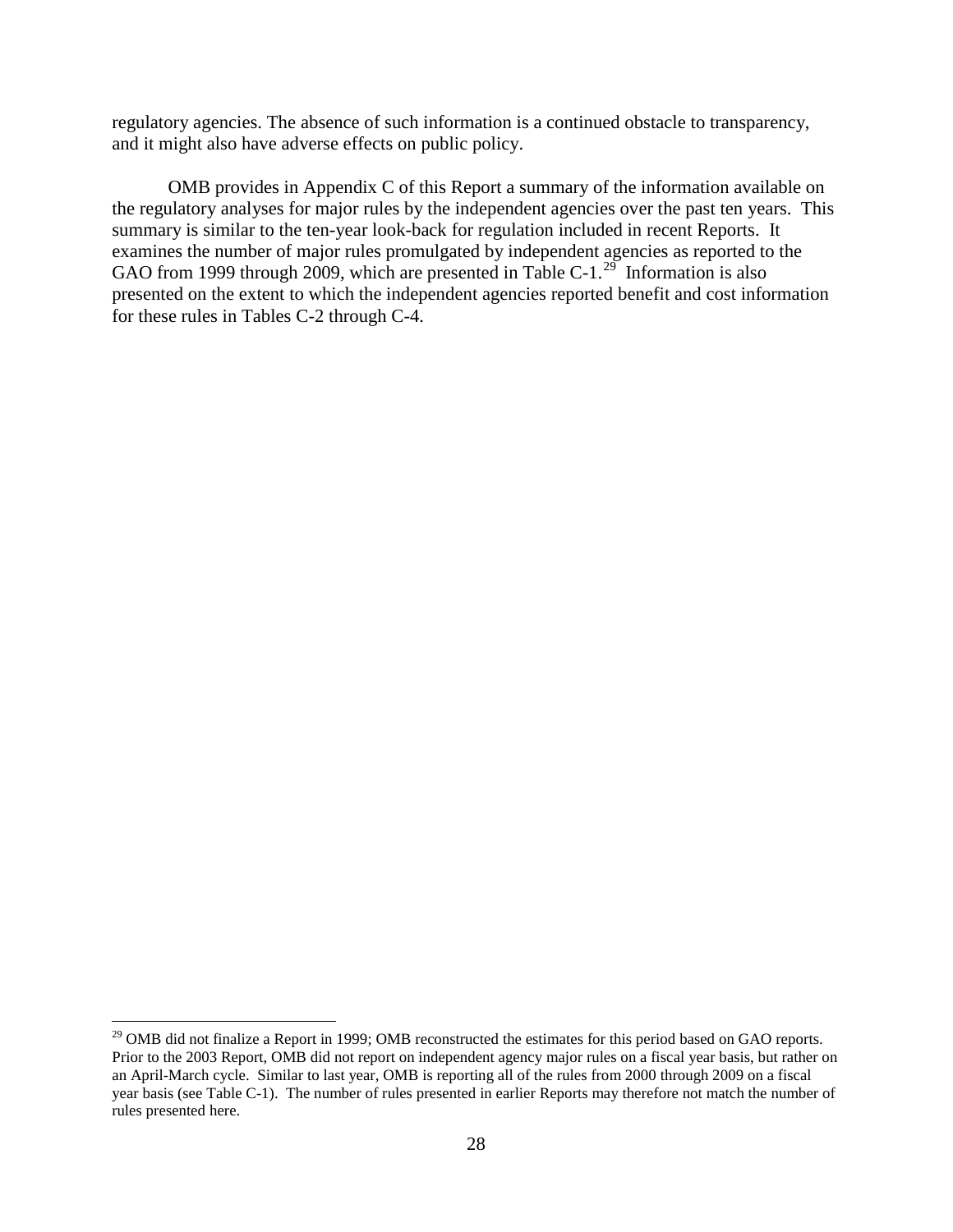## **Table 1-7: Major Rules Issued by Independent Regulatory Agencies, October 1, 2008 - September 30, 2009**

| <b>Agency</b>                            | Rule                                                                                                                                                                                                                                                        | <b>Information on</b><br><b>Benefits or Costs</b> | <b>Monetized</b><br><b>Benefits</b> | <b>Monetized</b><br><b>Costs</b> |
|------------------------------------------|-------------------------------------------------------------------------------------------------------------------------------------------------------------------------------------------------------------------------------------------------------------|---------------------------------------------------|-------------------------------------|----------------------------------|
| <b>Federal Reserve</b><br>System         | Capital Adequacy Guidelines; Small<br><b>Bank Holding Company Policy</b><br>Statement: Treatment of Subordinated<br>Securities Issued to the United States<br>Treasury Under the Emergency<br>Economic Stabilization Act of 2008 (74<br>FR 26077)           | N <sub>o</sub>                                    | N <sub>o</sub>                      | N <sub>o</sub>                   |
| <b>Federal Reserve</b><br>System         | Capital Adequacy Guidelines: Treatment<br>of Perpetual Preferred Stock Issued to the<br>United States Treasury Under the<br>Emergency Economic Stabilization Act<br>of 2008 (73 FR 62851, 74 FR 26081)**                                                    | No                                                | No                                  | N <sub>o</sub>                   |
| <b>Federal Reserve</b><br>System         | Truth in Lending (74 FR 5244, 74 FR<br>36077)**                                                                                                                                                                                                             | No                                                | No                                  | No                               |
| Nuclear<br>Regulatory<br>Commission      | Power Reactor Security Requirements<br>(74 FR 13926)                                                                                                                                                                                                        | Yes                                               | No                                  | Yes                              |
| Nuclear<br>Regulatory<br>Commission      | Revision of Fee Schedules; Fee Recovery<br>for FY 2009 (74 FR 27642)                                                                                                                                                                                        | Yes                                               | No                                  | Yes                              |
| Securities and<br>Exchange<br>Commission | Amendments to Regulation SHO (73 FR<br>$61706$ <sup>*</sup>                                                                                                                                                                                                 | Yes                                               | No                                  | N <sub>0</sub>                   |
| Securities and<br>Exchange<br>Commission | Amendments to Rules for Nationally<br><b>Recognized Statistical Rating</b><br>Organizations (74 FR 6456)                                                                                                                                                    | Yes                                               | N <sub>o</sub>                      | Yes                              |
| Securities and<br>Exchange<br>Commission | Commission Guidance and Revisions to<br>the Cross-Border Tender Offer,<br>Exchange Offer, Rights Offerings, and<br><b>Business Combination Rules and</b><br><b>Beneficial Ownership Reporting Rules</b><br>for Certain Foreign Institution (73 FR<br>60050) | Yes                                               | No                                  | N <sub>o</sub>                   |
| Securities and<br>Exchange<br>Commission | Disclosure of Short Sales and Short<br>Positions by Institutional Investment<br>Managers (73 FR 61678)*                                                                                                                                                     | Yes                                               | N <sub>o</sub>                      | Yes                              |
| Securities and<br>Exchange<br>Commission | Enhanced Disclosure and New<br>Prospectus Delivery Option for<br>Registered Open-End Management<br>Investment Companies (74 FR 4546)                                                                                                                        | Yes                                               | Yes                                 | Yes                              |
| Securities and<br>Exchange<br>Commission | Foreign Issuer Reporting Enhancements<br>(73 FR 58300)                                                                                                                                                                                                      | Yes                                               | No                                  | No                               |
| Securities and<br>Exchange<br>Commission | Indexed Annuities and Certain Other<br>Insurance Contracts (73 FR 3138)                                                                                                                                                                                     | Yes                                               | No                                  | Yes                              |
| Securities and<br>Exchange<br>Commission | Interactive Data to Improve Financial<br>Reporting (74 FR 6776)                                                                                                                                                                                             | Yes                                               | No                                  | No                               |

\* Interim Final Rule

\*\* Interim Final Rule and Final Rule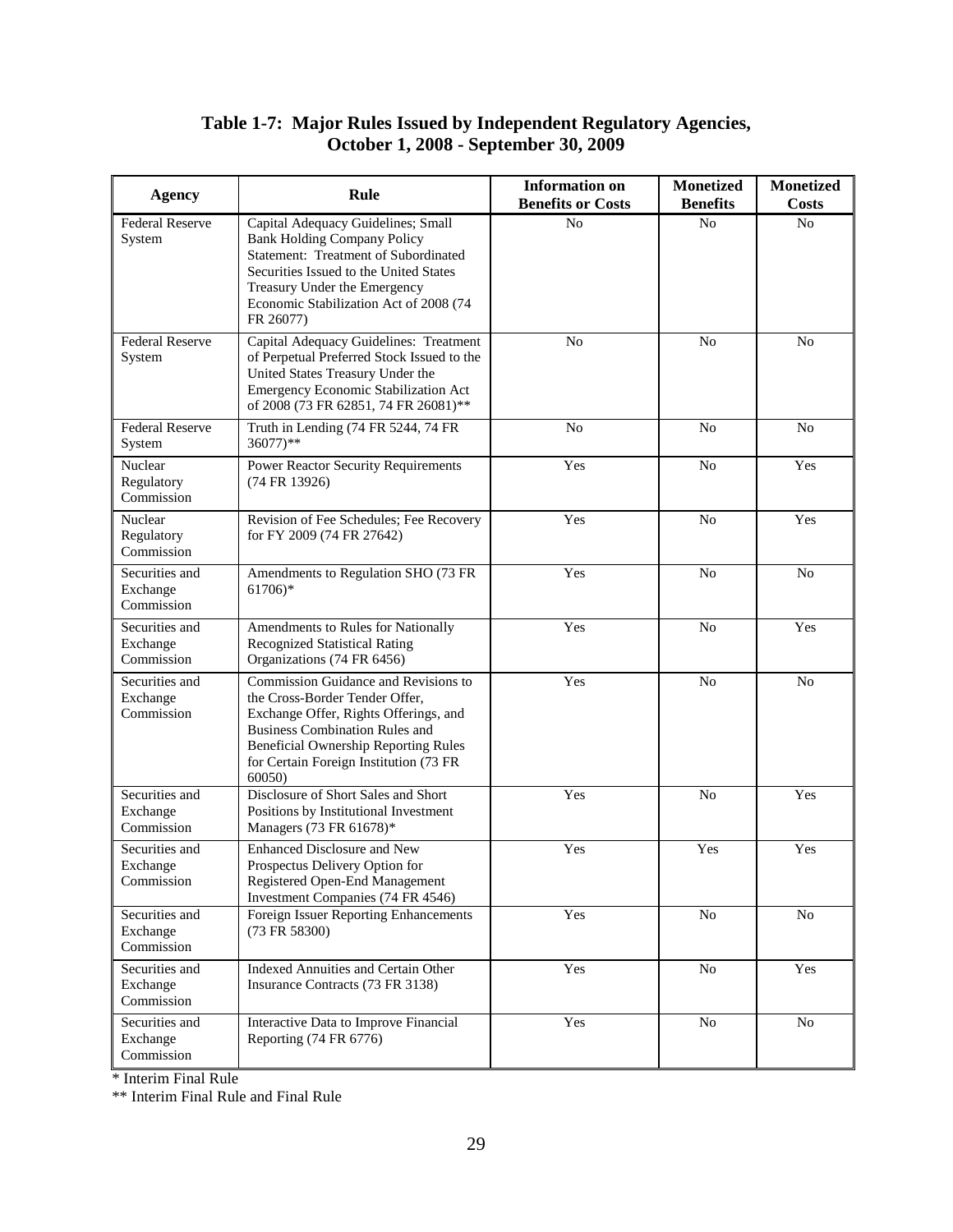## **D. The Impact of Federal Regulation on State, Local, and Tribal Governments, Small Business, Wages, and Economic Growth**

Sec. 624 (a)(2) of the Regulatory Right-to-Know Act requires OMB to present an analysis of the impacts of Federal regulation on State, local, and tribal governments, small business, wages, and economic growth.

## *1. Impacts on State, Local, and Tribal Governments*

 $\overline{a}$ 

Over the past ten years, five rules have imposed costs of more than \$100 million per year (\$2001) on State, local, and tribal governments (and thus have been classified as public sector mandates under the Unfunded Mandates Reform Act of  $1995$ ):<sup>30</sup>

- *EPA's National Pollutant Discharge Elimination: System B Regulations for Revision of the Water Pollution Control Program Addressing Storm Water Discharges* (1999): This rule expands the existing National Pollutant Discharge Elimination System program for storm water control. It covers smaller municipal storm sewer systems and construction sites that disturb one to five acres. The rule allows for the exclusion of certain sources from the program based on a demonstration of the lack of impact on water quality. EPA estimates that the total cost of the rule on Federal and State levels of government and on the private sector is \$803.1 million annually. EPA has considered alternatives to the rule, including the option of not regulating, but found that the rule was the option that was "most cost effective or least burdensome, but also protective of the water quality."
- *EPA's National Primary Drinking Water Regulations; Arsenic and Clarifications to Compliance and New Source Contaminants Monitoring* (2001): This rule reduces the level of arsenic that is allowed to be in drinking water from 50 ppb to 10 ppb. It also revises current monitoring requirements and requires non-transient, non-community water systems to come into compliance with the standard. This rule may affect State, local, or tribal governments or the private sector at an approximate annualized cost of \$189 million for a 3 percent discount rate, and \$216 for a 7 percent discount rate. The monetized benefits of the rule range from \$146 million to \$206 million per year.<sup>[31](#page-30-1)</sup> Qualitative benefits may include reductions in skin and kidney cancer where the skin cancer endpoints are well-established.

<span id="page-30-0"></span> $30$ We note that EPA's rules setting air quality standards for ozone and particulate matter may ultimately lead to expenditures by State, local, or tribal governments of \$100 million or more. However, Title II of the Unfunded Mandates Reform Act provides that agency statements of compliance with Section 202 must be conducted "unless otherwise prohibited by law." 2 U.S.C. § 1532 (a). The conference report to this legislation indicates that this language means that the section "does not require the preparation of any estimate or analysis if the agency is prohibited by law from considering the estimate or analysis in adopting the rule." H.R. Conf. Rep. No. 104-76 at 39 (1995). EPA has stated, and the courts have affirmed, that under the Clean Air Act, the criteria air pollutant ambient air quality standards are health-based and EPA is not to consider costs in setting the standards.

<span id="page-30-1"></span><sup>&</sup>lt;sup>31</sup> Benefits were estimated to be constant across time and so annualized benefits are equal at 3 and 7 percent discount rates.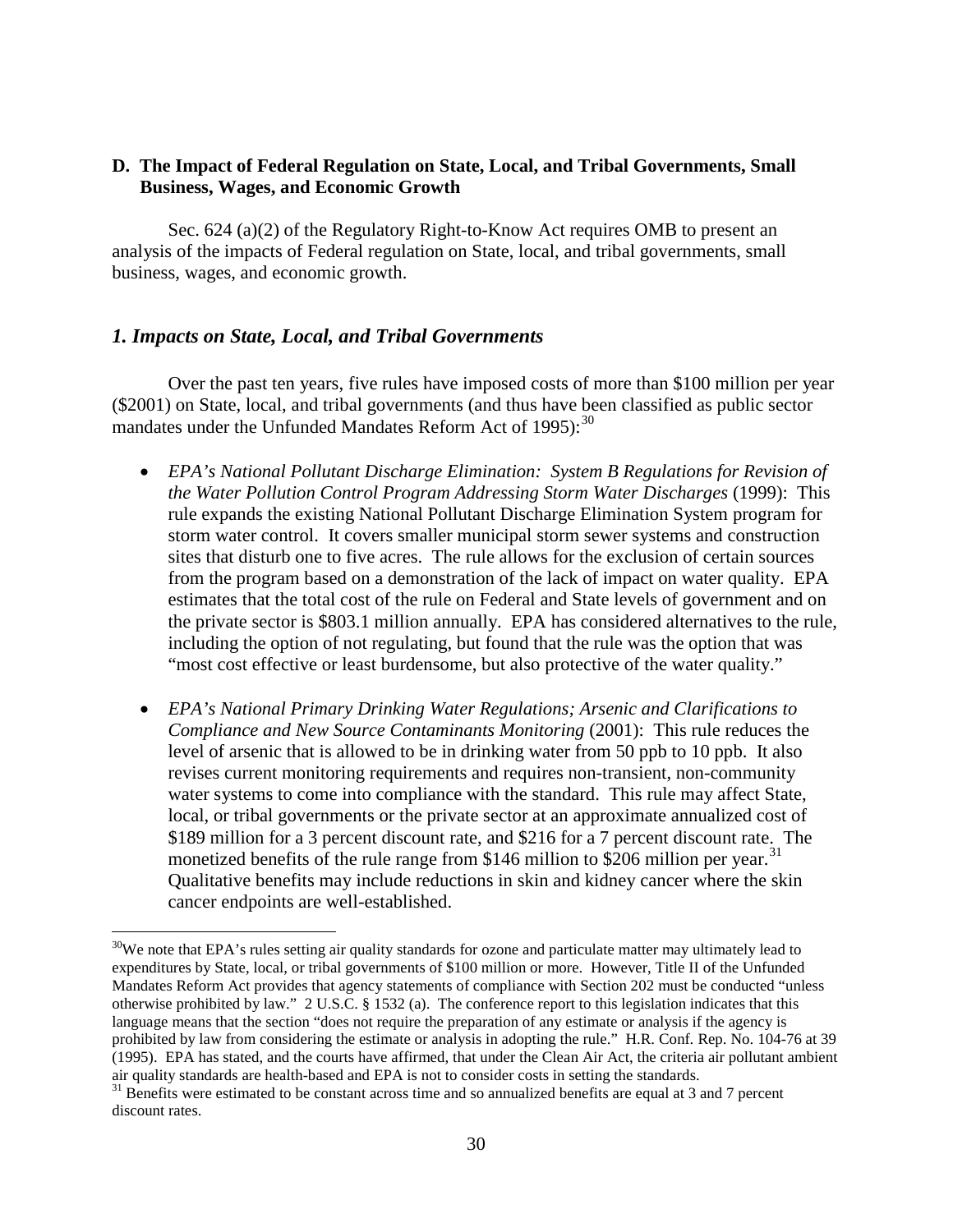- *EPA's National Primary Drinking Water Regulations: Long Term 2 Enhanced Surface Water Treatment* (2005): The rule protects against illness due to cryptosporidium and other microbial pathogens in drinking water and addresses risk-risk trade-offs with the control of disinfection byproducts. It requires the use of treatment techniques, along with monitoring, reporting, and public notification requirements, for all public water systems that use surface water sources. The monetized benefits of the rule range from approximately \$260 million to \$1.8 billion. The monetized costs of the rule range from approximately \$80 million to \$130 million.
- *EPA's National Primary Drinking Water Regulations: Stage 2 Disinfection Byproducts Rule* (2006): The rule protects against illness due to drinking water disinfectants and disinfection byproducts (DBPs).  $32$  The rule effectively tightens the existing standards by making them applicable to each point in the drinking water distribution system individually, rather than only on an average basis to the system as a whole. EPA has determined that this rule may contain a Federal mandate that results in expenditures by State, local, and tribal governments, and the private sector, of \$100 million or more in any one year. While the annualized costs fall below the \$100 million threshold, the costs in some future years may be above the \$100 million mark as public drinking water systems make capital investments and finance these through bonds, loans, and other means.
- *DHS's Chemical Facility Anti-Terrorism Standards Rule* (2007): This rule establishes risk-based performance standards for the security of our nation's chemical facilities. It requires covered chemical facilities to prepare Security Vulnerability Assessments (SVAs), which identify facility security vulnerabilities, and to develop and implement Site Security Plans (SSPs), which include measures that satisfy the identified risk-based performance standards. The rule also provides DHS with the authority to seek compliance through the issuance of Orders, including Orders Assessing Civil Penalty and Orders for the Cessation of Operations. DHS has determined that this rule constitutes an unfunded mandate on the private sector. In the regulatory impact assessment published with this rule, DHS estimates that there are 1,500 to 6,500 covered chemical facilities. DHS also assumes that this rule may require certain municipalities that own and/or operate power generating facilities to purchase security enhancements. Although DHS is unable to determine if this rule will impose an enforceable duty upon State, local, and tribal governments of \$100 million (adjusted annually for inflation) or more in any one year, it has been included in this list for the sake of completeness.

Although these five rules were the only ones over the past ten years to require expenditures by State, local, and tribal governments exceeding \$100 million (adjusted for inflation), they were not the only rules with impacts on other levels of governments. For

<span id="page-31-0"></span> $32$  While causal links have not been definitively established, a growing body of evidence has found associations between exposure to DBPs and various forms of cancer, as well as several adverse reproductive endpoints (e.g., spontaneous abortion).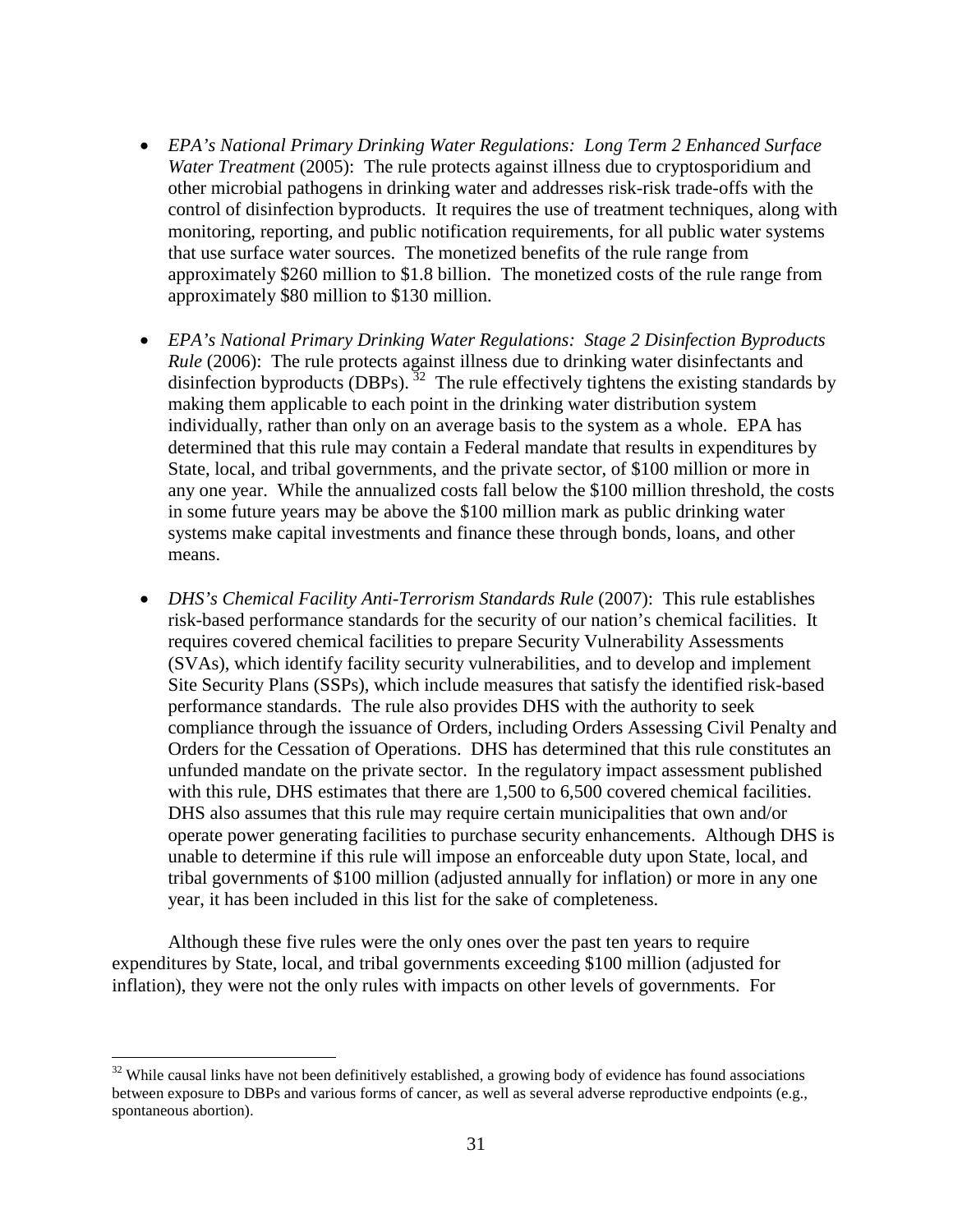example, many rules have monetary impacts lower than the \$100 million threshold, and agencies are also required to consider the federalism implications of rulemakings under Executive Order 13132.

#### *2. Impact on Small Business*

Consistent with the direction in the Regulatory Right-to-Know Act to consider the effects of regulations on small business, Executive Order 12866, "Regulatory Planning and Review" recognizes the need to attend to such effects. That Executive Order calls on agencies to tailor their regulations by business size in order to impose the least burden on society, consistent with the achievement of regulatory objectives. It also calls for the development of short forms and other efficient regulatory approaches for small businesses and other entities. Moreover, in the findings section of SBREFA, Congress states that "... small businesses bear a disproportionate share of regulatory costs and burdens."<sup>33</sup> Each firm has to determine whether a regulation applies, how to comply, and whether it is in compliance. As firms increase in size, fixed costs of regulatory compliance are spread over a larger revenue and employee base, which often results in lower regulatory costs per unit of output.

In conformity with these principles, many statutes and regulations explicitly attempt to reduce burdens on small businesses, in part to promote economic growth, in part to ensure against unnecessary or unjustified adverse effects on employment and wages. For example, agencies frequently tailor regulations to limit the costs imposed on small business and to offer regulatory relief, including explicit exemptions for small businesses and slower phase-in schedules, allowing adequate periods of transition. Moreover, agencies are required to assess the effect of regulations on small businesses under the Regulatory Flexibility Act (RFA).<sup>34</sup> Under the RFA, whenever an agency comes to the conclusion that a particular regulation will have a significant economic effect on a substantial number of small entities, the agency must conduct both an initial and final regulatory flexibility analysis. This analysis must include an assessment of the likely burden of the rule on small entities and an analysis of alternatives that may afford relief to small entities while still accomplishing the regulatory goals. OMB works closely with agencies to promote compliance with RFA and to tailor regulations to reduce unjustified costs and to create appropriate flexibility.

The evidence of the effects of regulation on small business remains far from clear. We have cited in previous Reports research by the Small Business Administration (SBA) Office of Advocacy, suggesting that small entities disproportionately shoulder regulatory and paperwork burdens. The Office of Advocacy has sponsored three studies that estimate the burden of regulation on small businesses.<sup>[35](#page-32-2)</sup> In a study sponsored by SBA (and cited in our 2003 Report), Dean, et al, concludes that environmental regulations act as barriers to entry for small firms.<sup>[36](#page-32-3)</sup> In a more recent study, published in 2005, Crain finds that regulatory costs per employee decline as firm size—as measured by the number of employees per firm—increases. Crain finds that the

<span id="page-32-0"></span><sup>&</sup>lt;sup>33</sup> Section 202(2) of Pub. L. No. 104-121.

<span id="page-32-1"></span>

<span id="page-32-2"></span> $^{35}$ Crain (2005). The other two reports are Hopkins (1995) and Crain and Hopkins (2001).

<span id="page-32-3"></span><sup>36</sup> Dean, et al. (2000).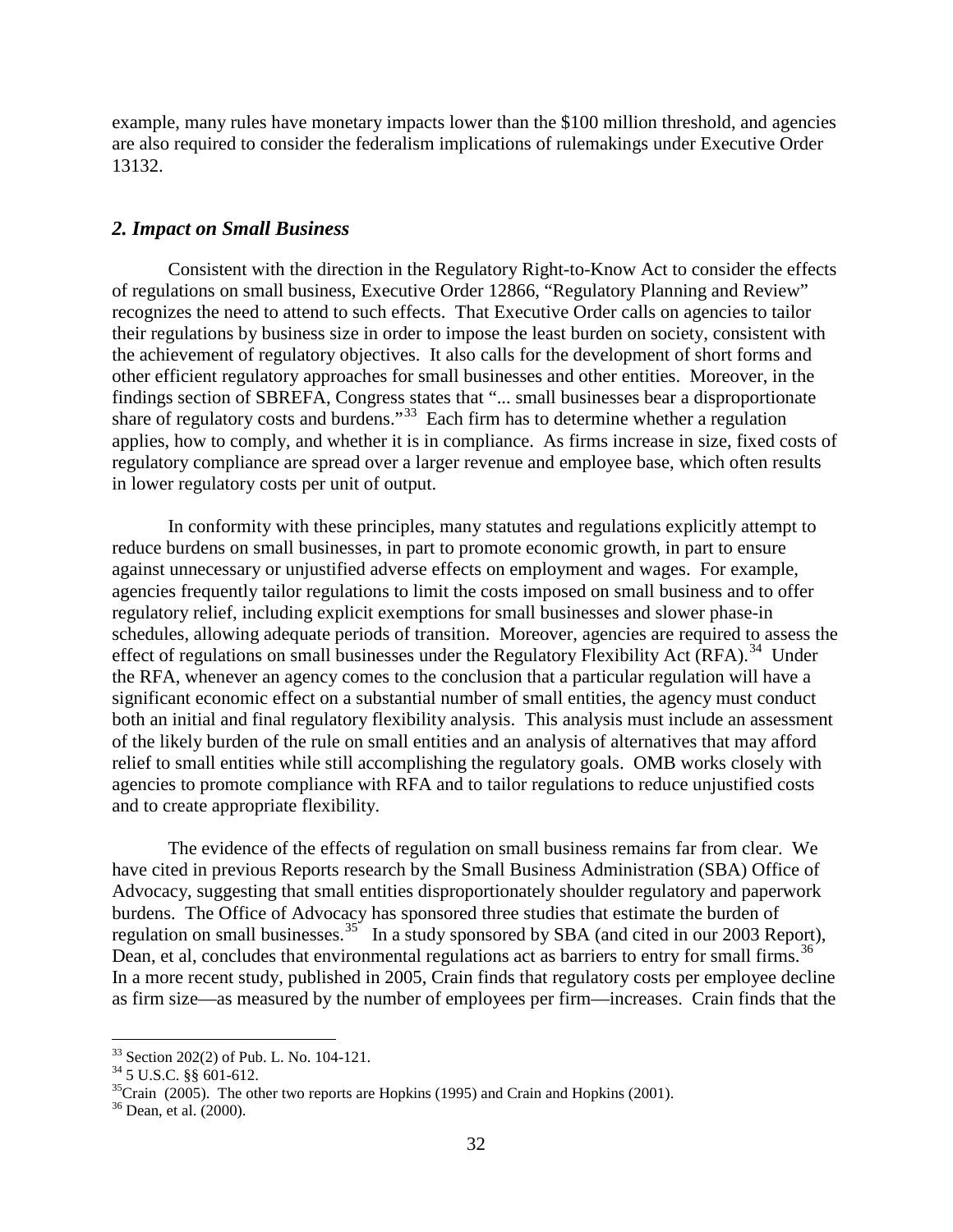total cost of Federal regulation (environmental, workplace, economic, and tax compliance regulation) is 45 percent greater per employee for firms with fewer than 20 employees than for firms with over 500 employees.

Becker offers a more complex view, focusing on the effect of air pollution regulation on small business.<sup>[37](#page-33-0)</sup> He finds although "progressively larger facilities had progressively higher unit abatement costs, ceteris paribus,"[38](#page-33-1) the relationship between the firm size and the pollution abatement costs vary depending on the regulated pollutant. For troposphere ozone, the regulatory burden seems to fall substantially on the smallest three quartiles of plants. For SOx, the relationship between regulatory burden and the firm size seems to be U-shaped. For total suspended particles, new multi-unit emitting plants in the smallest size class had \$265 more capital expenditure (per \$10,000 of value added) in non-attainment counties than similar plants in attainment counties, while "those in the larger size classes had an additional \$511-687 in expenditure...though the rise was not monotonic."<sup>[39](#page-33-2)</sup>

The evidence in the literature is therefore preliminary, inconclusive, and mixed. OMB continues to investigate the evolving literature on the relevant questions in order to obtain a more precise picture. It is clear, however, that some regulations have significant adverse effects on small business, and that it is appropriate to take steps to create flexibility in the event that those adverse effects cannot be justified by commensurate benefits.

## *3. Impact on Wages and Employment*

Regulations of many different markets and areas of activity can ultimately affect labor markets, producing changes in wages and employment levels. Some regulations can have adverse effects on both dimensions, especially if they significantly increase costs; other regulations might produce benefits. The relevant effects can be quite complex, since in general equilibrium, regulation in one market can have ripple effects across many markets, making it difficult to generalize. We discuss here the effect of labor market regulations and economic regulations on wages and employment. We note as well a recent finding that in the environmental area, domestic regulation has led US-based multinational companies "to increase their foreign assets in polluting industries by 5.3 percent and their foreign output by 9 percent $140$  $140$ ; OMB continues to investigate the possibility that domestic regulation might lead companies to do business abroad.

#### *a. Labor market regulations*

It is perhaps simplest to analyze the effects of direct regulation of labor markets, as they can be plausibly analyzed using a relatively simple partial equilibrium framework i.e., one that focuses exclusively on the labor market, ignoring the effects through other markets.

<span id="page-33-0"></span><sup>37</sup> Becker (2005). <sup>38</sup> *Ibid*., p. 163.

<span id="page-33-1"></span>

<span id="page-33-2"></span>

<span id="page-33-3"></span><sup>&</sup>lt;sup>40</sup> Hanna (2010), p. 160.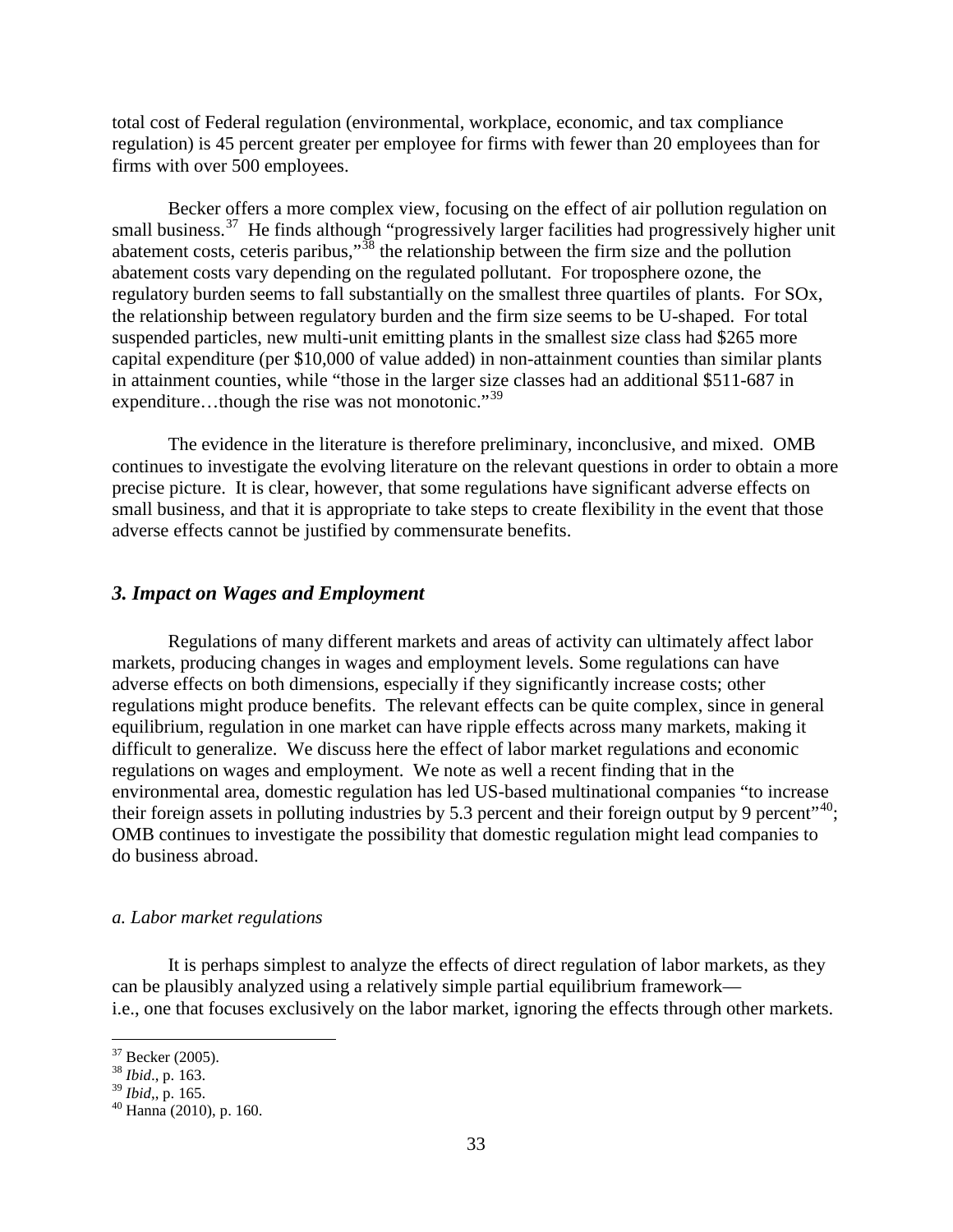There are many different types of labor market regulations. Perhaps the most obvious are direct price controls, such as minimum wage laws. Another form of labor market regulation consists of regulations that mandate particular employer-provided benefits, such as the requirement under the Family and Medical Leave Act (FMLA) to provide unpaid leave to care for a new child; in the same category are rules that affect working conditions such as workplace safety regulations under the Occupational Safety and Health Act. Another category of labor market regulation is anti-discrimination law, which protects certain classes of workers from discrimination in hiring and wage-setting decisions. Still another form of labor market regulation governs the ability of workers and firms to bargain collectively; in general, U.S. competition law prohibits collusion among employers but allows collective bargaining by workers.

The effects of these approaches must be analyzed separately. Here we outline the theory and evidence on the effect of mandated benefits regulations on wages and employment levels. To be concrete, consider a workplace safety regulation. Summers provides the standard price-theoretic treatment of such regulations.<sup>[41](#page-34-0)</sup> Such a regulation will shift the labor supply labor Benefits—but if wages are sticky, then the regulation could result in a fall in employment levels and an increase in net wages. curve down by the amount that workers value the increase in safety, so that workers are willing to supply more labor for a given wage than in the absence of the regulation. Because it imposes compliance costs on employers, the regulation also shifts the labor demand curve down by the amount of the compliance cost. If workers value the mandated benefit at more than it costs employers to provide, then both the employment level and net wages (i.e., monetary compensation plus the value of non-monetary benefits such as safety) will rise. Under standard assumptions, employers have incentives to provide such benefits, but various market failures may result in suboptimal provision of such benefits. Conversely, if workers value the mandated benefit at less than its cost, then the employment level and net wages will fall. This simple model assumes that wages can indeed perfectly adjust downwards in response to the mandated

In the case of group-specific mandated benefits, which are targeted at identifiable groups of workers in the population, the theoretical analysis is more complicated. Jolls provides the leading account and emphasizes that the interaction of group-specific mandated benefits regulation with anti-discrimination law determines its consequences for labor markets.<sup>[42](#page-34-1)</sup> Take, for instance, regulations under the Americans with Disabilities Act (ADA) that require that employers accommodate the special needs of disabled employees—a group-specific mandated benefit. The law also forbids employers from discriminating against disabled workers in hiring and compensation decisions. Because it is easier to enforce the prohibition of discrimination in wage setting than in hiring decisions, Jolls argues that the law will result in no reduction in wages for disabled workers but a reduction in their employment level, because employers will prefer to hire (cheaper) non-disabled workers. In contrast, group-specific mandates that target women, such as maternity leave mandates, are more likely to have an effect on wages because women are disproportionately represented in a few occupations, and hence their wages can more easily be adjusted downward without triggering anti-discrimination enforcement. These

 $41$  Summers (1989).

<span id="page-34-1"></span><span id="page-34-0"></span> $42$  Jolls (2000).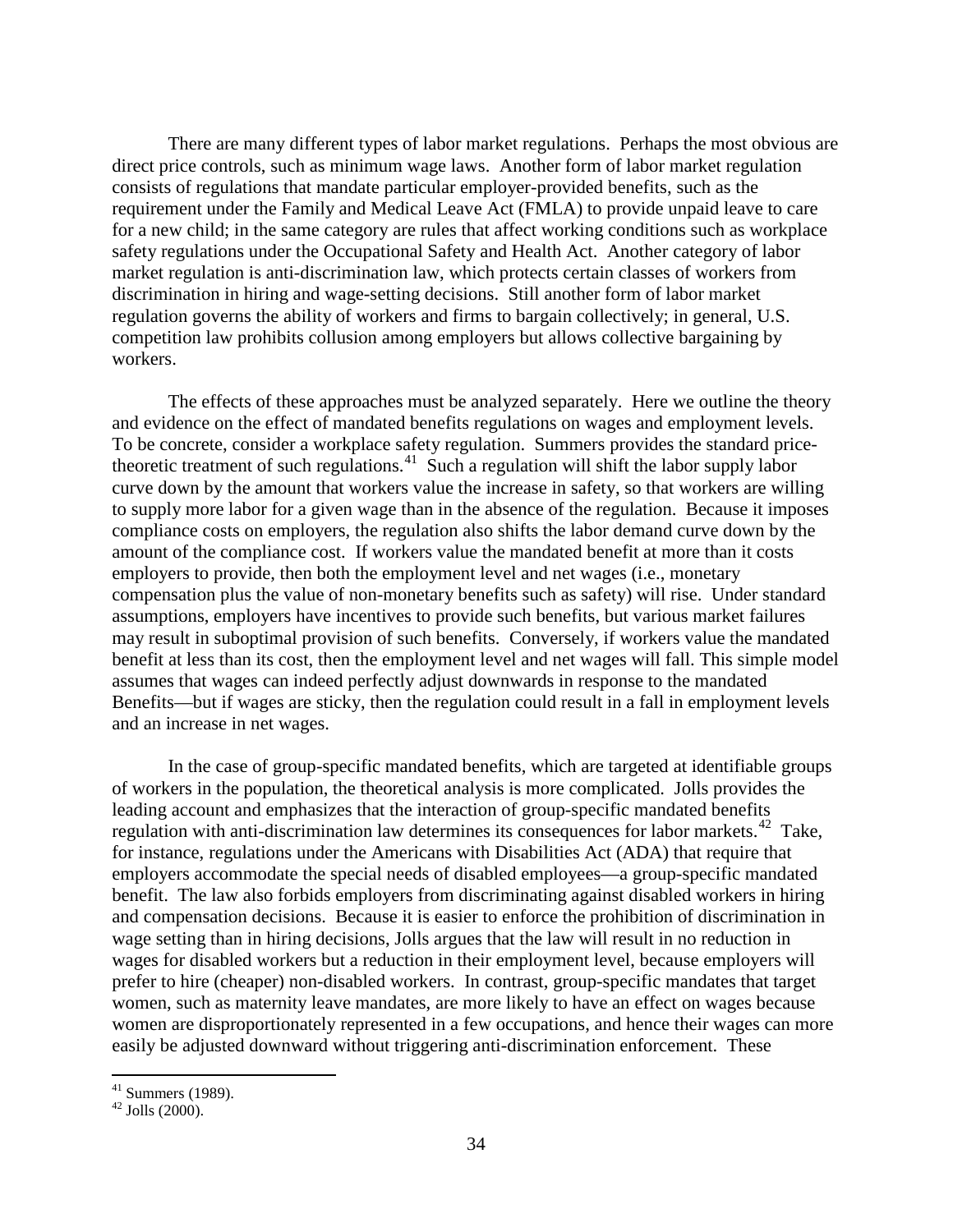mandates can be analyzed in the standard framework provided by Summers described above, and because wages adjust down, are less likely to have a negative effect on employment.

The empirical literature does not offer unambiguous conclusions, but some studies provide support for the predictions of these simple partial equilibrium models. Acemoglu and Angrist find that the ADA resulted in no decrease in relative wages of disabled people but a decrease in employment levels.[43](#page-35-0) In contrast, Gruber finds that regulations that require employers to provide comprehensive coverage for childbirth in health insurance plans result in a fall in women's wages but no effect on their employment levels.<sup>44</sup> Studies examining the effect of the FMLA in the US, however, find little effect on either relative employment levels or wages of women, perhaps because the mandated leave is short and unpaid and many employers provided maternity leave prior to the law.<sup>[45](#page-35-2)</sup> OMB continues to investigate the growing literature on these topics; the references here are meant to be illustrative rather than exhaustive.

#### *b. Economic regulation*

Rate regulations and restrictions on entry in product markets—commonly referred to as "economic regulation"---can also have important effects on labor markets. As emphasized by Peoples,<sup>46</sup> restrictions on entry into an industry can make unionization of the industry easier because as a result the industry is dominated by a few large firms, which lowers the cost of organizing workers. The resulting high unionization rates give unions in the regulated industries substantial bargaining power, and as a result wages in regulated industries, which historically include trucking, electricity, and airlines, are higher. Moreover, rate regulations that allow firms in these industries to pass costs on to customers may make it easier for unions to bargain for relatively high wages.

However, economic regulation also results in higher prices in the product market, which workers must pay as consumers. Blanchard and Giavazzi show in theoretical terms that the increased markups in the product market caused by widespread economic regulation can result in both lower real wages of workers, measured in terms of purchasing power, and lower employment levels.<sup> $47$ </sup> The theoretical negative effect of entry regulation on employment was supported empirically by Bertrand and Kramarz,<sup>48</sup> who examine entry restrictions in the French retail industry and find that they have reduced employment growth in France.

## *4. Impact on Economic Growth*

Measuring the effects of regulation on economic growth is a complex task. Some forms

<span id="page-35-0"></span><sup>&</sup>lt;sup>43</sup> Acemoglu and Angrist (2001).

<span id="page-35-2"></span><span id="page-35-1"></span><sup>&</sup>lt;sup>44</sup> Gruber (1994).<br><sup>45</sup> Waldfogel (1999) and Baum ( 2003). Ruhm (1998) examines parental leave mandates in Europe and finds that they are associated with increases in women's relative employment levels and reductions in their relative wages.<br><sup>46</sup> Peoples (1998).<br><sup>47</sup> Blanchard and Giavazzi (2003).<br><sup>48</sup> Bertrand and Kramarz (2002).

<span id="page-35-4"></span><span id="page-35-3"></span>

<span id="page-35-5"></span>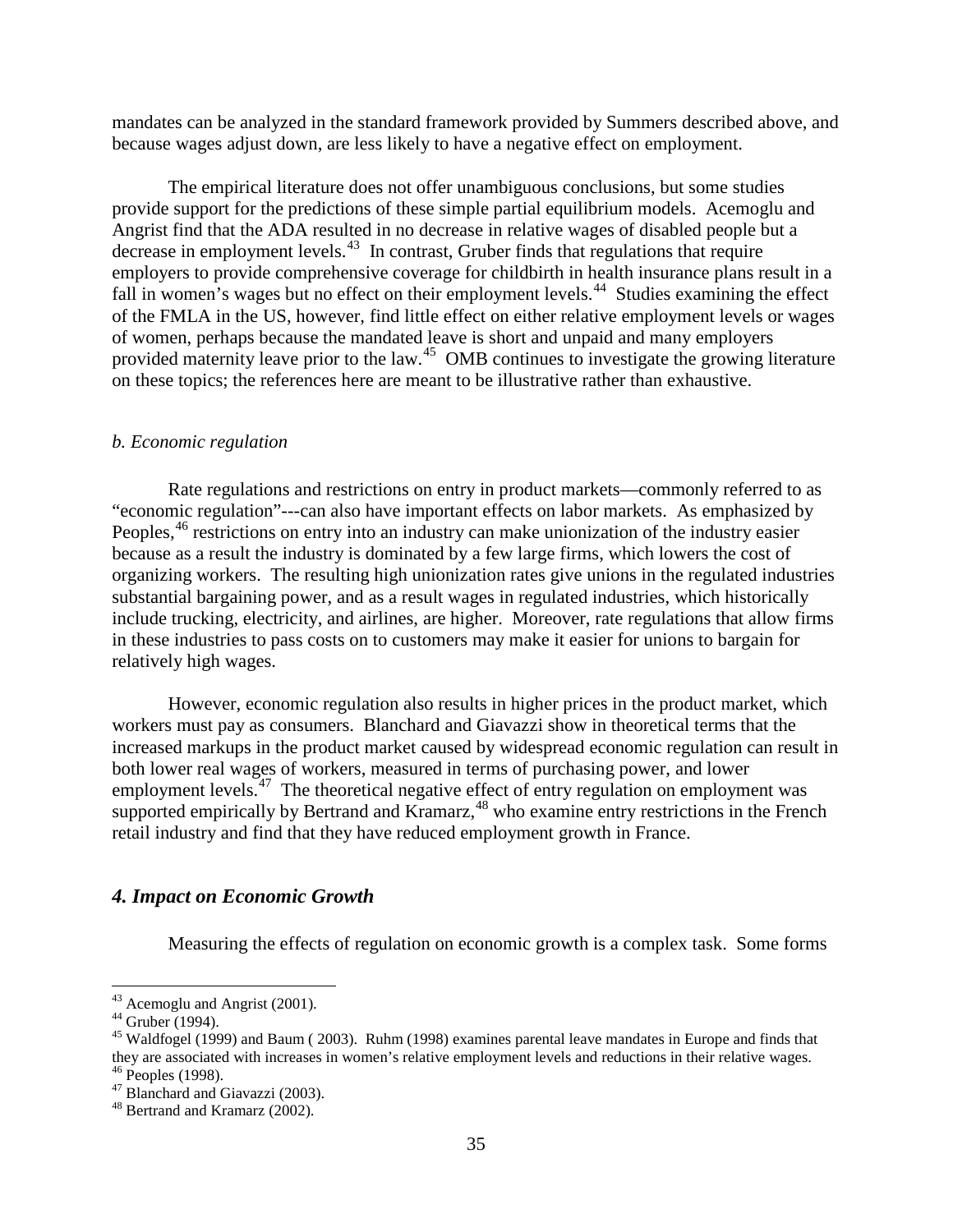of regulation are likely to have a positive effect on growth, whether through prevention of disease among workers, avoiding accidents in the transportation sector, or ensuring efficient operation of credit markets. At the same time, the direct impacts of such regulations on the overall economy may be difficult to demonstrate because of other changes in the economy. Excessive and unnecessary regulations, on the other hand, place undue burdens on companies and workers and may cause growth and overall productivity to slow; but this effect is difficult to measure. As we have noted, there is some evidence that domestic environmental regulation has lead some US-based multinationals to invest in other nations (especially in the domain of manufacturing), and in that sense, such regulation may have an adverse on domestic growth.

One difficulty with measuring the overall effects of regulation on the economy is identifying the appropriate measure of output. Economists frequently look at Gross Domestic Product (GDP), but GDP may not adequately account for the beneficial effects of some regulations. For example, GDP does not capture directly the benefits of regulation, such as environmental protection, that does not result in increases in goods or services produced, <sup>[49](#page-36-0)</sup> Efforts to expand the national accounts to incorporate omitted factors – such as improvements in environmental quality in satellite accounts—suggest the incompleteness of existing measures.

A detailed literature explores some of the potentially deeper limitations of national income and product accounting; there is a complex and not fully understood relationship between GDP growth and improved lives or subjective well-being (insofar as these may be measured).<sup>50</sup> A general finding is that there is a significant difference between self-reported life satisfaction and self-reported day-to-day experience; the measure of "life satisfaction" evidently captures judgments that are not captured in day-to-day experience, and vice-versa. A rapidly developing literature, focused principally on subjective well-being, explores the relationship between economic growth and well-being, and it may well turn out to have implications for regulatory policy and uses of cost-benefit analysis.<sup>[51](#page-36-2)</sup> For example, a regulatory initiative may have effects on subjective well-being, or actual experience, that cost-benefit analysis does not fully capture. Consider just a few of many examples from the relevant literature:

- Contributing to the extensive literature on the relevance of relative (as opposed to absolute) economic position, Luttmer reports that higher earnings of neighbors are associated with lower levels of self-reported happiness, suggesting that subjective well-being may be partly a function of relative income.<sup>52</sup>
- Examining changes over time in the United States and Britain, Blanchflower and Oswald find that in the last quarter-century, reported levels of well-being have

 $49$  See Sen (1999a, 1999b), Krueger (2009), Kahneman, et al. (2004), and Stiglitz, et al. (2010).

<span id="page-36-1"></span><span id="page-36-0"></span><sup>&</sup>lt;sup>50</sup> See Blanchflower and Oswald (2004) for a finding that over the last quarter-century, growth in GDP in the United States and Britain has not been accompanied by growth in reported levels of well-being. See Krueger (2009) for a discussion of subjective well-being and its measurement; for a recent discussion, with special emphasis on the complex relationship between well-being and economic growth, see Bok (2010). See also Stevenson and Wolfers (2008b) showing movements in happiness inequality that do not parallel movements in income inequality. For a finding of "a clear positive link between average levels of subjective well-being and GDP per capita across countries," see Stevenson and Wolfers (2008a).<br><sup>51</sup> See, e.g., Vitarelli (2010); Adler and Posner (2008).<br><sup>52</sup> Luttmer (2005).

<span id="page-36-2"></span>

<span id="page-36-3"></span>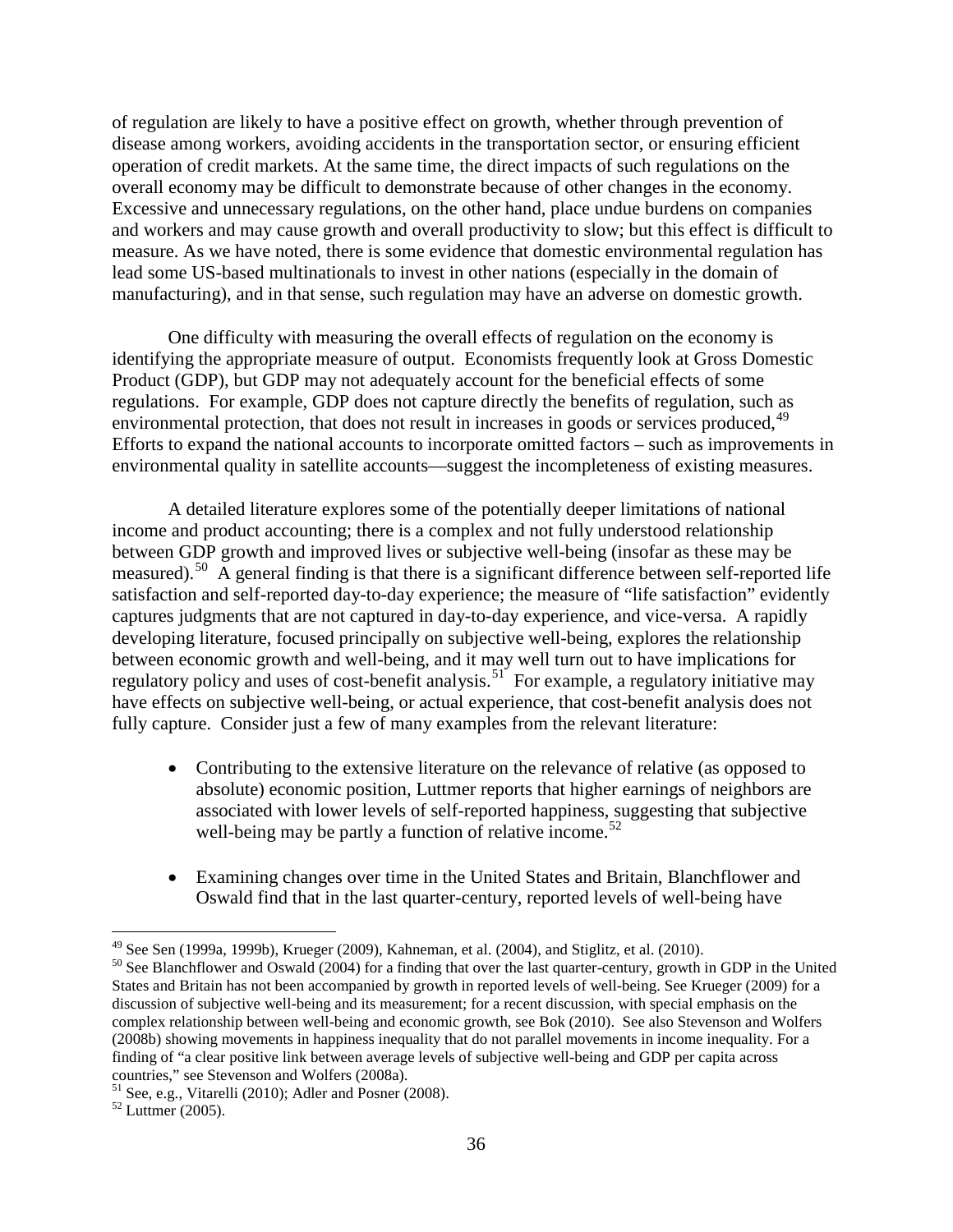declined in the United States and remained flat in Britain and are affected by such factors as relative income and age; they estimate the monetary values of events such as unemployment and divorce and find that both impose the welfare equivalent of large losses in monetary terms.<sup>53</sup>

• More ambitiously, Krueger, et al, offer an alternative measure of well-being— National Time Accounting—that proposes to measure and analyze how people spend and experience their time.  $54$  One claim is that such measures provide important information that is not fully or adequately captured in GDP or other existing measures.

There are also questions about the importance of subjective measures and about whether objective measures—about, for example, longevity, health, education, and per capita income provide valuable information that subjective measures cannot encompass. In any case, work of the sort outlined here might ultimately make it possible to connect regulatory initiatives to a variety of possible measures of changes in growth and well-being.

Few studies attempt directly to measure the effects of the level of regulation, in general, on the level of output in the economy. Jorgenson and Wilcoxen modeled dynamic simulations with and without environmental regulation on long-term growth in the United States to assess the effects and reported that the long-term cost of regulation is a 2.59 percent reduction in Gross National Product.<sup>[55](#page-37-2)</sup>

Numerous studies attempt to measure the effects of a particular set of regulations environmental regulation—on various indicators of economic activity in the United States. Berman and Bui gives a helpful summary of this literature.<sup>[56](#page-37-3)</sup> When evaluating this literature, the reader should recall that many environmental regulations affect provision of non-market goods that are not explicitly reflected in standard measures of economic activity.

- Berman and Bui find that during a period of aggressive environmental regulation, productivity increased among the petroleum refineries located in the Los Angeles from 1987 to 1992, suggesting that "[a]batement costs may severely overstate the true cost of environmental regulation"[57](#page-37-4) and that "abatement associated with the SCAQMD regulations was productivity enhancing."<sup>[58](#page-37-5)</sup>
- Using the simulation model, Jorgensen and Wilcoxen estimate that between 1973 and 1985 three types of environmental regulation were responsible for "a drop in GNP growth of .191 percentage points.<sup>59</sup>

<span id="page-37-0"></span><sup>&</sup>lt;sup>53</sup> Blanchflower and Oswald (2004).

<span id="page-37-1"></span> $<sup>54</sup>$  Krueger, et al (2009). Krueger and Schkade (2008) also have examined the reliability of subjective well-being</sup> measures. For a general account, see Diener, et al. (2009).<sup>55</sup> Jorgensen and Wilcoxen (1990).

<span id="page-37-2"></span>

<span id="page-37-4"></span>

<span id="page-37-3"></span><sup>&</sup>lt;sup>56</sup> Berman and Bui (2001).<br><sup>57</sup> *Ibid*, p. 509.<br><sup>58</sup> *Ibid*, p. 499. SCAOMD is South Coast Air Quality Management District.

<span id="page-37-6"></span><span id="page-37-5"></span><sup>59</sup> Jorgensen and Wilcoxen (1990), p. 338.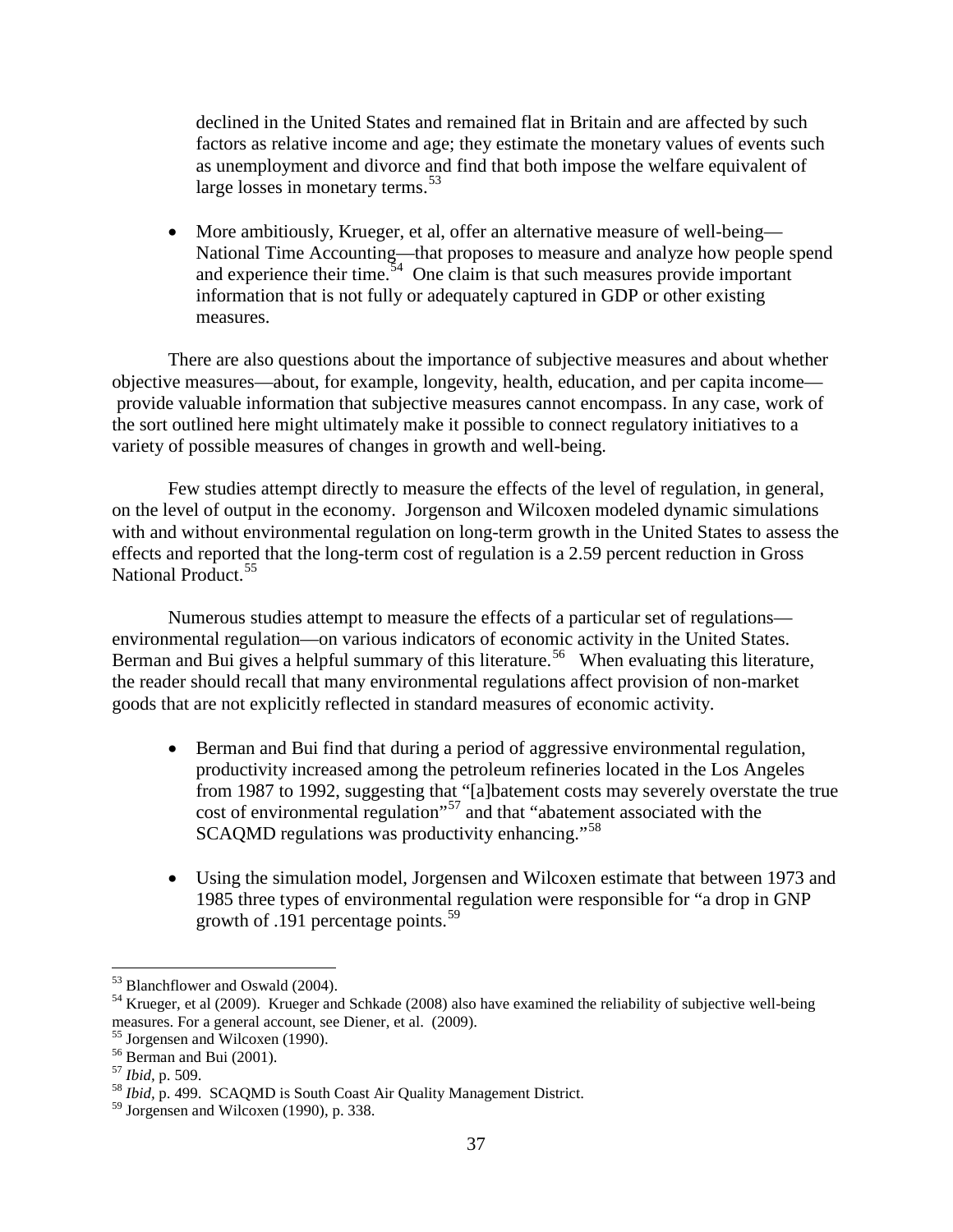- Gray and Shadbegian examine the investment activity of paper mills from 1979 to  $1990,^{60}$  and their findings suggest that "plants with relatively high pollution abatement capital expenditures over the period invest less in productive capital. The reduction in productive investment is greater than the increase in abatement investment, leading to lower total investment at high abatement cost plants. The magnitude of this impact is quite large, suggesting that a dollar of pollution abatement investment reduces productive investment by \$1.88 at that plant. This seems to reflect both environmental investment crowing out productive investment within a plant, and firms shifting investment towards plants facing less stringent abatement requirements. Estimates placing less weight on within-firm reallocation of investment indicate approximate dollar-for-dollar (\$0.99) crowding out of productive investment."<sup>61</sup>
- Becker and Henderson<sup>62</sup> find that in response to ground-level ozone regulation in polluting industries "birth [of plants] fall dramatically in nonattainment counties, compared to attainment counties….This shift in birth patterns induces a reallocation of stocks of plants toward attainment areas. Depending on the interpretation of reduced-form coefficients, net present value for a typical new plant in a nonattainment area could fall by 13-22 percent."<sup>63</sup>
- Greenstone<sup>[64](#page-38-4)</sup> finds that "in the first 15 years after the [Clean Air Act Amendments] became law (1972-1987, nonattainment counties (relative to attainment ones) lost approximately 590,000 jobs, \$37 billion in capital stock and \$75 billion (1987 dollars) of output in polluting industries."<sup>[65](#page-38-5)</sup>
- List, et al., examined the effects of air quality regulation stringency and location decisions of new plants in New York State from1980 to 1990, and found that regulatory stringency and the decision to locate is negatively correlated, and the current parametric estimates of this negative correlation may be understated.<sup>66</sup>
- As noted, Hanna<sup>[67](#page-38-7)</sup> finds that domestic environmental regulation has had an effect in increasing the outbound foreign direct investment of US-based multinational firms. The results include an increase in foreign investments in polluting industries by 5.3 percent and in foreign output by 8 percent; the results are concentrated in manufacturing.

 $60$  Gray and Shadbegian (1998).

<span id="page-38-2"></span><span id="page-38-1"></span><span id="page-38-0"></span><sup>61</sup> *Ibid*, p. 254-255.<br><sup>62</sup> Becker and Henderson (2000).<br><sup>63</sup> *Ibid*, pp. 414-415.<br><sup>64</sup> Greenstone (2002).<br><sup>65</sup> *Ibid*, p. 1213.<br><sup>66</sup> List, et al. (2003).<br><sup>67</sup> Hanna (2010).

<span id="page-38-3"></span>

<span id="page-38-4"></span>

<span id="page-38-6"></span><span id="page-38-5"></span>

<span id="page-38-7"></span>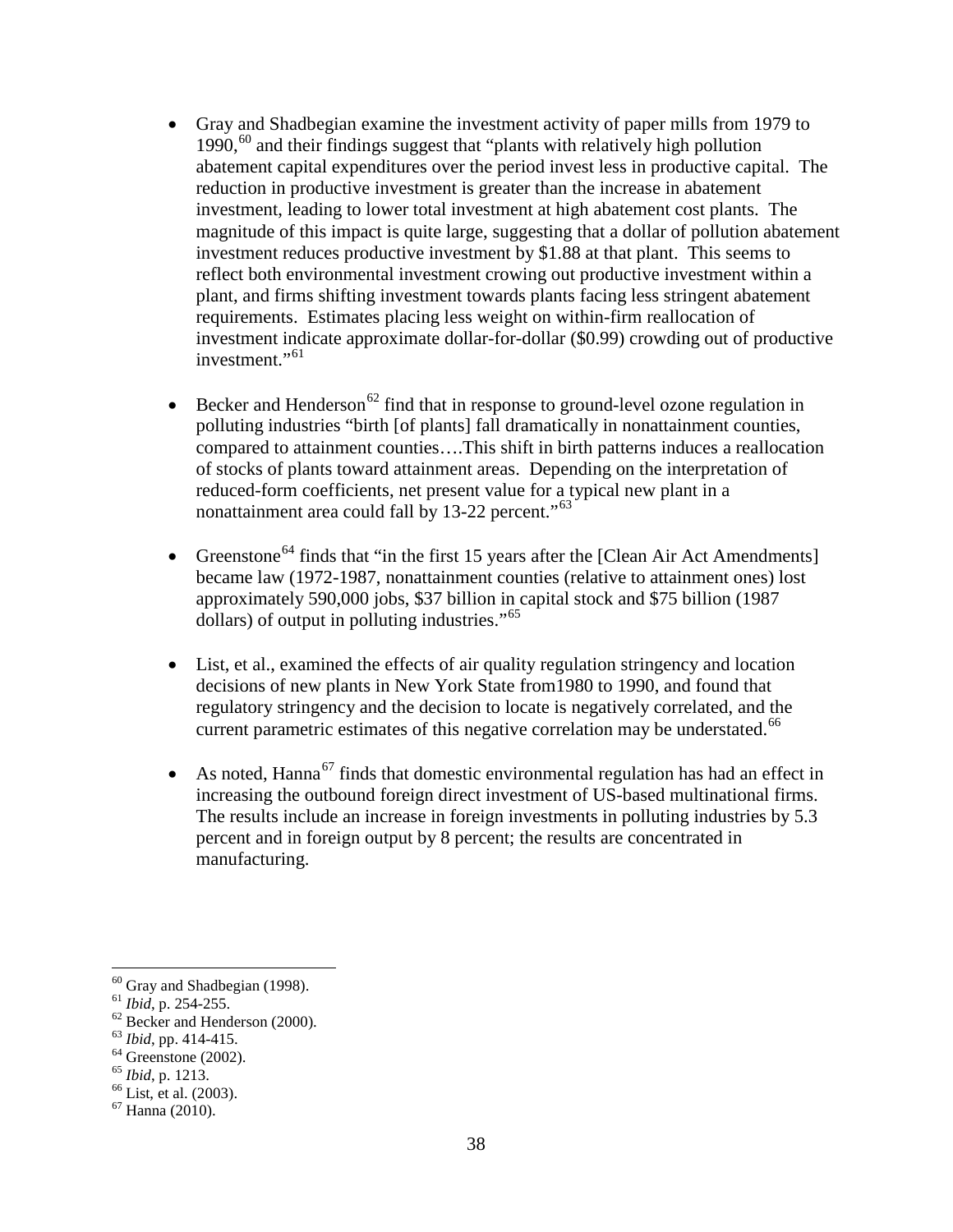These studies provide helpful information, but existing evidence remains partial and incomplete. OMB continues to investigate the underlying questions; no clear consensus has emerged on the answers.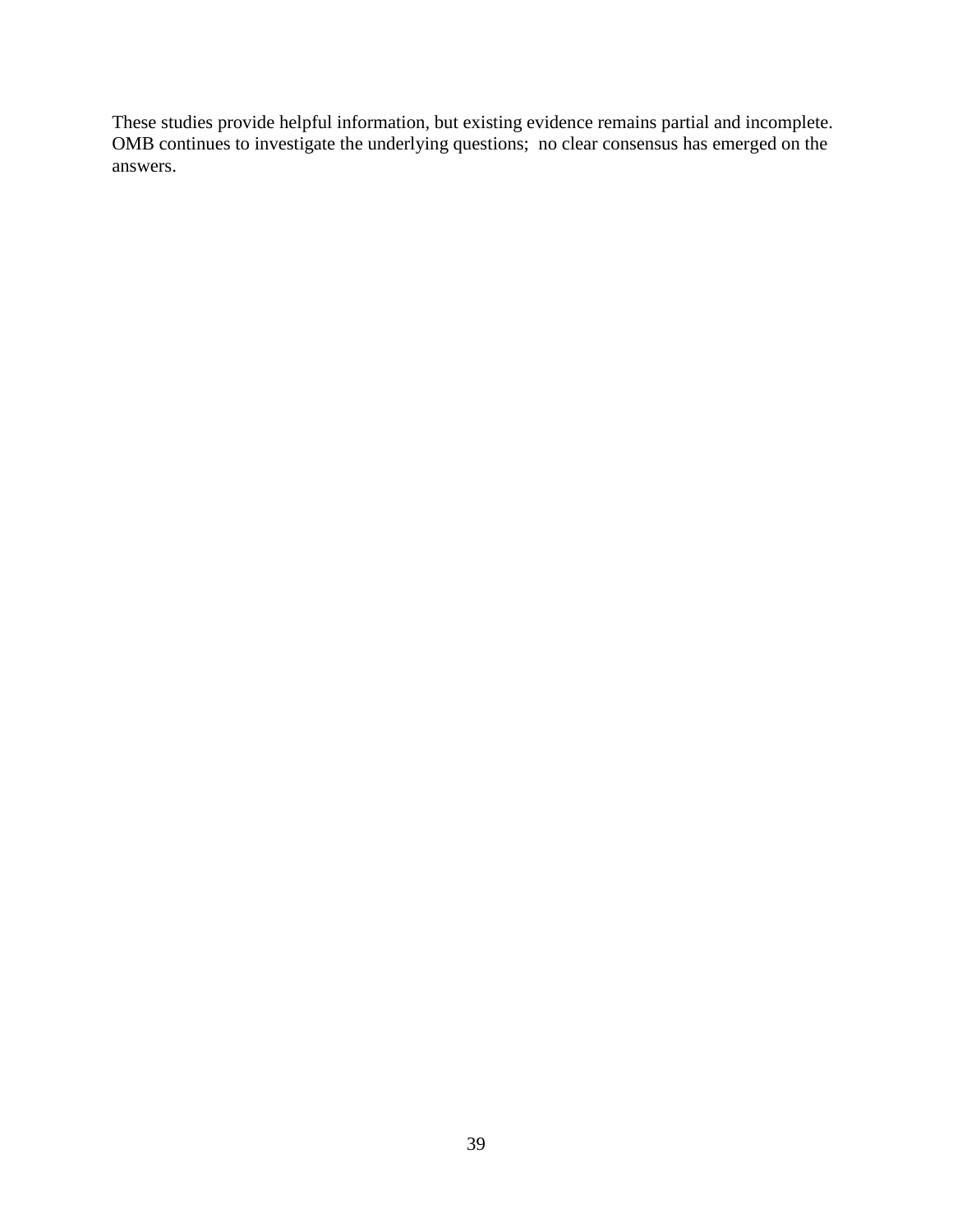#### **CHAPTER II: RECOMMENDATIONS FOR REFORM**

The Regulatory Right-to-Know Act charges OMB with making "recommendations for reform." [68](#page-40-0) In its 2009 Report, OMB recommended three potential reforms that might improve regulatory policy and analysis. First, OMB recommended consideration of empirically informed approaches to regulation, with an emphasis on relevant empirical findings and on disclosure policies, simplification, appropriate default rules, salience, and the role of social norms. Second, OMB suggested consideration of several steps to improve regulatory impact analysis, including clear, tabular presentation of both costs and benefits. Third, OMB recommended that regulatory impact analysis should be seen and used as a central part of open government. With each of these recommendations, OMB offered concrete suggestions for possible improvements. The unifying goal is to promote data-driven, evidence-based regulation and to select approaches on the basis of empirical findings, rather than intuition, anecdote, or guesswork.

## **A. Recent Developments**

 $\overline{a}$ 

OMB continues to support these recommendations. In the last year, agencies and OMB have worked together on a continuing basis to promote low-cost, low-burden approaches, with particular attention to disclosure policies, default rules, and simplification. (Such approaches draw on relevant empirical findings in social science, including but not limited to behavioral economics and psychology.) It is clear, for example, that some disclosures are too complex to be useful, and that disclosure requirements must be attuned to how people actually process information. Clear, simple, salient, and meaningful disclosures are generally most useful. Vague, excessively detailed, or abstract disclosure may not actually inform people; disclosure works best if people are aware, or made aware, of what path to take to avoid costs or to obtain benefits. Presentation greatly matters; if, for example, a potential outcome is framed as a loss, it may have more impact than if it is presented as a gain. ("Loss aversion" is a standard finding in the empirical literature; people are highly adverse to losses from the status quo.) To be effective, disclosure requirements should be tested in advance, preferably through quasi-experimental studies, and not merely through focus group testing, which can be unreliable as a guide to actual behavior.

It is also clear that undue complexity, through confusing requirements or forms, can have serious adverse effects, including noncompliance with law or nonparticipation in important programs. Sensible default rules (including automatic enrollment, as in savings and health care plans) can ease people's choices and have significant benefits. More generally, simplification of forms, increased coordination, elimination of duplication and redundancy, and substitution of electronic for paper filing can reduce costs and produce large gains.

OMB has worked closely with agencies on all of these issues. In June 2010, OIRA released explicit guidance on disclosure and simplification as regulatory tools. The guidance is included as Appendix D here. We offer a brief discussion of recent developments here.

<span id="page-40-0"></span><sup>68</sup> 31 U.S.C. § 1105 note, Pub. L. 106–554, § 1(a)(3) [title VI, § 624], Dec. 21, 2000, 114 Stat. 2763, 2763A–161.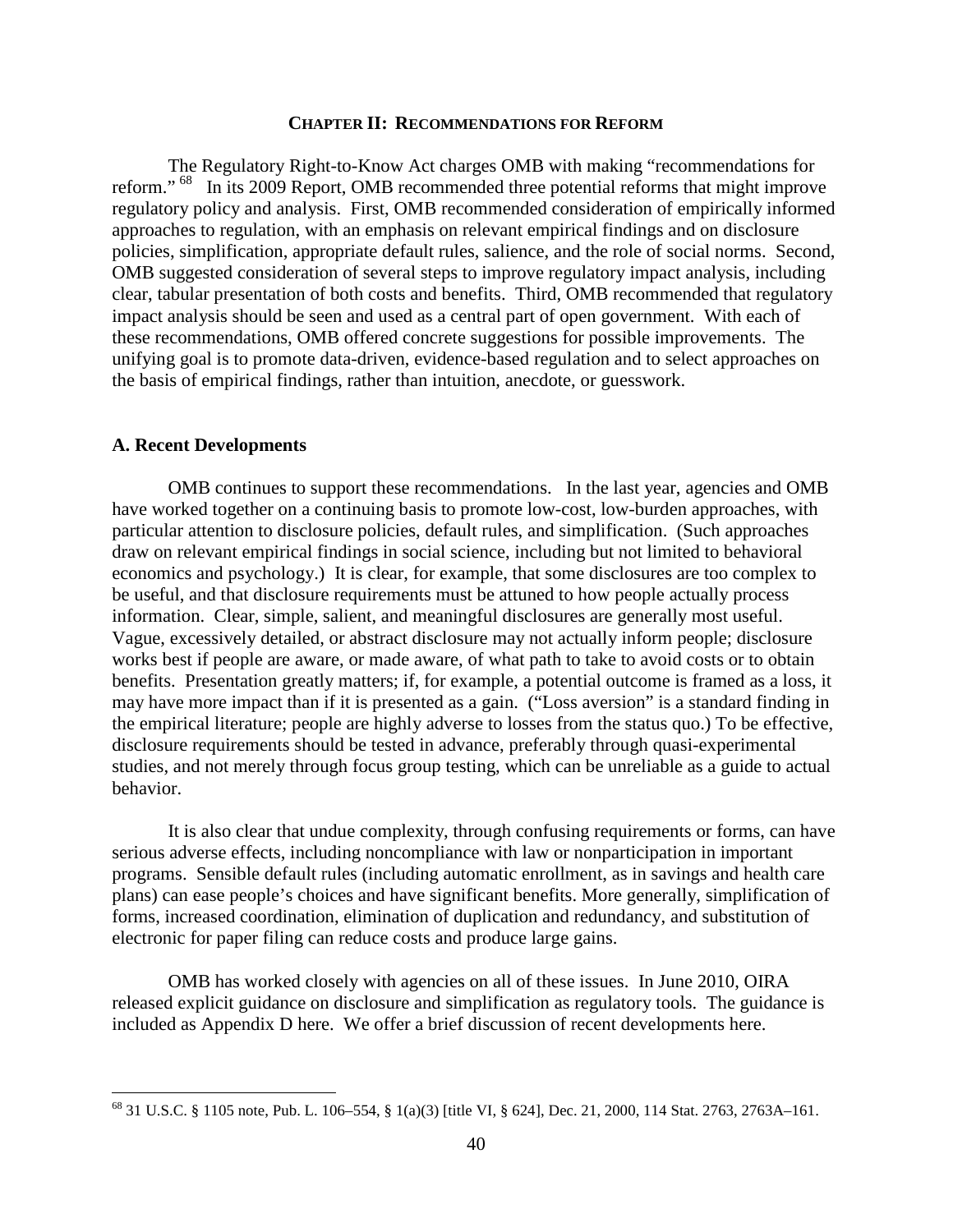#### *1. Disclosure*

In numerous cases, agencies have used disclosure to promote regulatory goals. In 2009 and 2010, the Occupational Safety and Health Administration placed a significant subset of its fatality, illness, and injury data online, in a step that should promote accountability and promote safer workplaces.<sup>69</sup> In 2009, the Environmental Protection Agency issued a Greenhouse Gas Reporting rule, requiring disclosure by many of the most significant emitters.<sup>70</sup> The data should help businesses to track their own emissions, to compare them to similar facilities, and eventually to identify low-cost reductions. Another example of continuing agency efforts to improve the quality of disclosure, with reference to empirical findings, involves the labeling of tires. In March 2010, OMB sent a review letter to NHTSA regarding its proposed labeling of tires for fuel efficiency, safety, and durability. In that letter, OMB urged NHTSA to conduct consumer testing to identify a label that is clear, comprehensible, and meaningful to consumers. NHTSA subsequently finalized its rule on tire test procedures while undertaking further investigation before committing to a final decision on the design of the label.

Much recent legislation also attempts to use disclosure as a regulatory tool. For example, the Credit Card Accountability, Responsibility, and Disclosure Act of 2009 is designed in large part to ensure that credit card users are adequately informed. The Affordable Care Act of 2010 contains a number of disclosure requirements designed to promote accountability and informed choice with respect to health care.

These and many other efforts to promote disclosure fit well with the goals of OMB's Open Government Directive, which is intended in part to ensure that high-value data sets are placed online.[71](#page-41-2) Posting such data sets can promote regulatory goals, and often at low cost, by virtue of the power of publicity. One example is the Emergency Planning and Community Right-to-Know Act, enacted by Congress in 1986. At first, this law seemed to be largely a bookkeeping measure, requiring a Toxic Release Inventory in which firms reported what pollutants they were using. But available evidence indicates that it has had beneficial effects, helping to spur reductions in toxic releases throughout the United States.<sup>[72](#page-41-3)</sup>

Indeed, many high-value data sets count as such because their publication helps agencies to further their statutory missions. The Open Government Directive explicitly emphasizes this point,<sup>[73](#page-41-4)</sup> and numerous agencies have disclosed high-value data sets and developed open government plans. Disclosure of many of the data sets (for example, in the domain of safety and health) should promote agency missions; the open government plans enlist openness for the same reason. A particular advantage of disclosure requirements is that they can spur the creation of "applications," by the public and private sector, for frequent use, perhaps promoting regulatory goals. Recalls.gov and FlyOnTime.us are only two of many examples.

<sup>69</sup> See

<span id="page-41-2"></span><span id="page-41-1"></span><span id="page-41-0"></span><sup>&</sup>lt;sup>70</sup> Mandatory Reporting of Greenhouse Gases; Final Rule, 74 FED. REG. 56259-519 (Oct. 30, 2009).<br><sup>71</sup> Available at <u>http://www.whitehouse.gov/omb/assets/memoranda\_2010/m10-06.pdf</u>.<br><sup>72</sup> See Hamilton (2005)..<br><sup>73</sup> Id. at

<span id="page-41-3"></span>

<span id="page-41-4"></span>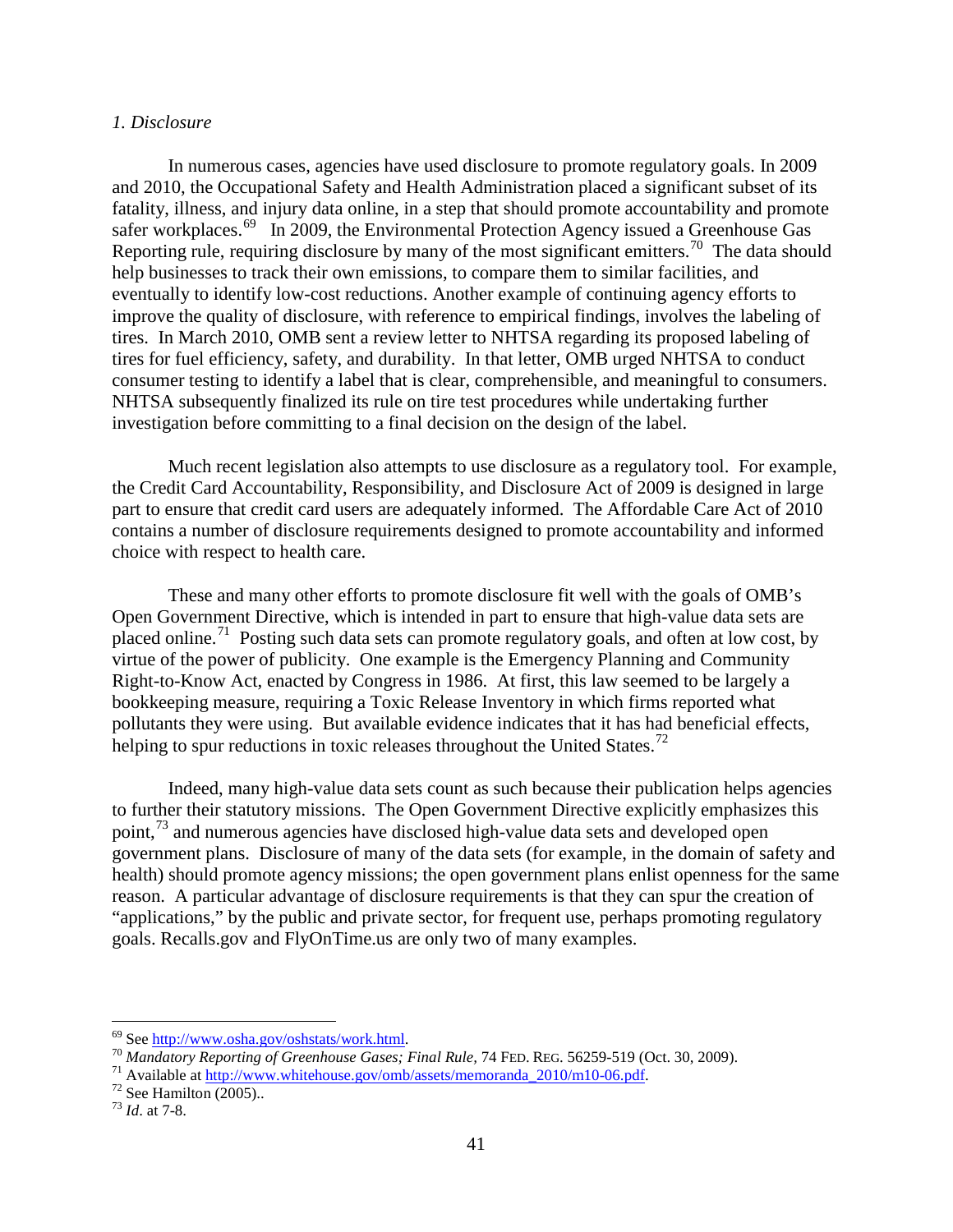By harnessing technology, disclosure policies can also help to track the performance of both public and private institutions, thus increasing information and promoting accountability. For example, the Information Technology Dashboard (it.USASpending.gov), created in 2009 and significantly improved in June 2010, provides the public with an online window into the details of Federal information technology investments and enables users to track the progress of investments over time. People can see spending by government department, as graphs display performance against schedule, costs, and an informed assessment of how well agencies are meeting their objectives. A concrete result of the IT Dashboard has been to improve accountability and thus performance. Similarly, the dashboard of the Office of Information and Regulatory Affairs (OIRA) (www.RegInfo.gov) offers significant information about regulations, both proposed and final, that are under review at OIRA. The dashboard of the Centers for Medicare & Medicaid Services (CMS) (www.cms.gov/dashboard) permits tracking of how much is spent on Medicare patients in hospitals for many treated illnesses and conditions. Other dashboards have been put in place and many others are easy to imagine, promoting transparency about public and private institutions and building on existing programs that use disclosure as a regulatory tool.

The Food and Drug Administration has acted to provide greater information about the regulatory process through a plan designed to improve transparency in its programs, while also protecting confidentiality. In early 2010, the FDA initiated two websites that answer questions about how it approves drugs and monitors adverse reactions and provide detailed monthly information about the workload of approval applications at the agency. <sup>[74](#page-42-0)</sup> In May, the FDA's Transparency Task Force issued 21 draft proposals for additional disclosure about products under investigation for approval.<sup>75</sup> The goal of this disclosure would be to provide greater information to patients, doctors, and other manufacturers about the regulatory process.<sup>[76](#page-42-2)</sup>

#### *2. Default rules*

In the past year, several agencies have adopted, proposed, or considered default rules in order to encourage greater participation in programs they consider desirable. In the United States, employers have long asked workers whether they want to enroll in 401(k) plans; under a common approach, the default rule is non-enrollment. Even when enrollment is easy, the number of employees who enroll, or "opt in," has sometimes been relatively low.<sup>77</sup> Recently, a number of employers have responded by changing the default to automatic enrollment, by which employees are enrolled unless they opt *out*. The results are clear; significantly more employees end up enrolled with an "opt-out" design than with "opt-in."<sup>[78](#page-42-4)</sup> This is so even when "opt out" is

<span id="page-42-0"></span><sup>&</sup>lt;sup>74</sup> These websites can be accessed through the following addresses: [http://www.fda.gov/fdabasics,](http://www.fda.gov/fdabasics) and http://www.fda.gov/fdatrack.<br><sup>75</sup>"FDA Transparency Initiative: Draft Proposals for Public Comment Regarding Disclosures Policies of the U.S.

<span id="page-42-1"></span>Food and Drug Administration," Transparency Task Force, U.S. Department of Health and Human Services, Food and Drug Administration, May 2010.<br><sup>76</sup> For a description of the plan, see Asamoah and Sharfstein (2010).

<span id="page-42-3"></span><span id="page-42-2"></span><sup>&</sup>lt;sup>77</sup> See Madrian and Shea (2001); and Gale, et al. (2009). <sup>78</sup> Gale, et al. (2009).

<span id="page-42-4"></span>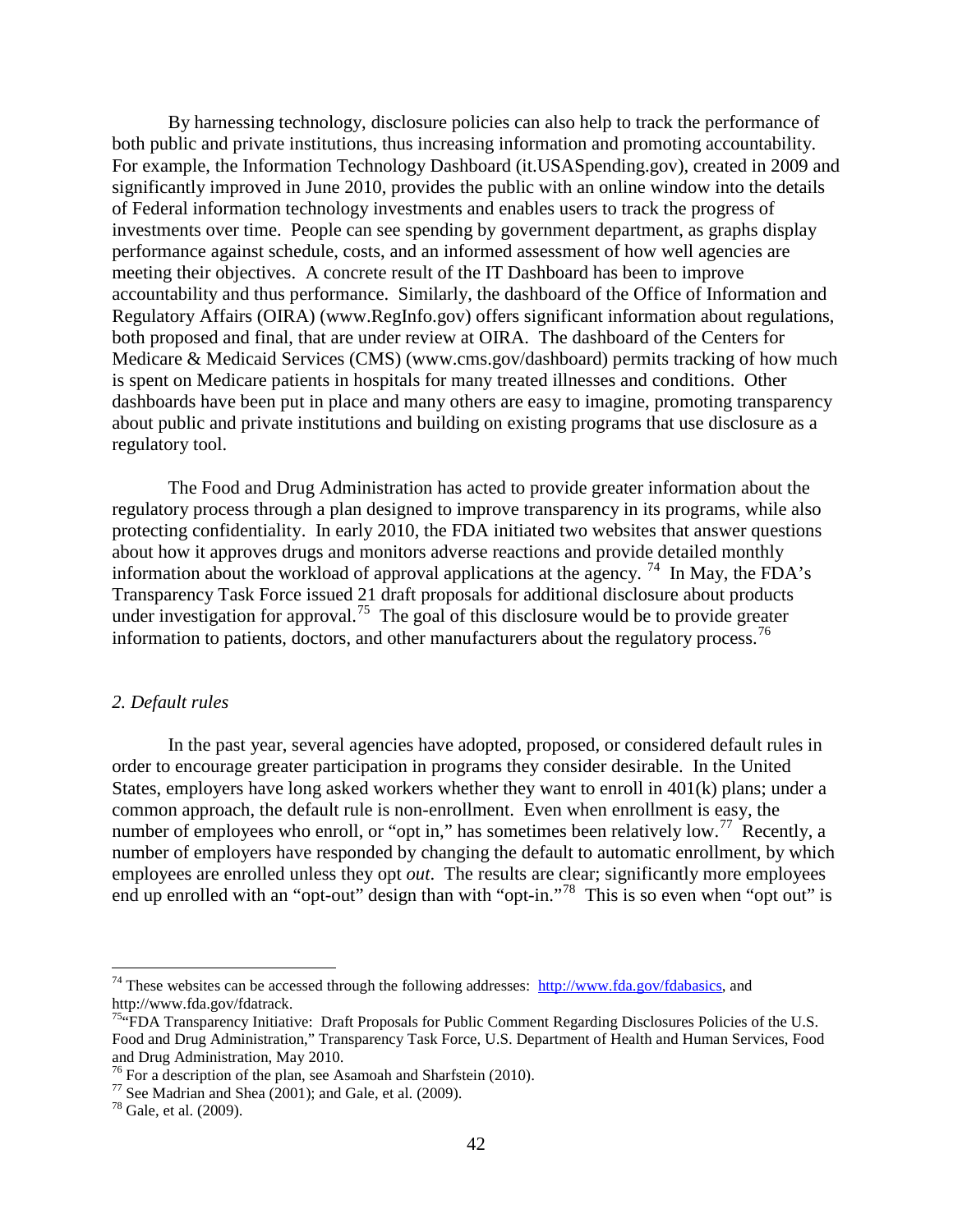easy. Importantly, automatic enrollment has significant benefits for all groups, and with particular improvements in anticipated savings for Hispanics, African-Americans, and women.<sup>79</sup>

A great deal of research has attempted to explore exactly why default rules have such a large effect on outcomes.<sup>80</sup> There appear to be three contributing factors. The first involves inertia and procrastination.<sup>81</sup> To alter the effect of the default rule, people must make an active choice to reject the default. In view of the power of inertia and the tendency to procrastinate, people may simply continue with the status quo. The second factor involves what might be taken to be an implicit endorsement of the default rule. Many people appear to conclude that the default was chosen for a reason; they believe that they should not depart from it unless they have particular information to justify a change. $82$  Third, the default rule might establish the reference point for people's decisions; the established reference point has significant effects because people dislike losses from that reference point.<sup>83</sup> If, for example, the default rule favors energy efficient light bulbs, then the loss (in terms of reduced efficiency) may loom large and there will be a tendency to continue with energy efficient light bulbs. But if the default rule favors less efficient (and initially less expensive) light bulbs, then the loss in terms of upfront costs may loom large and there will be a tendency to favor less efficient light bulbs.<sup>[84](#page-43-5)</sup>

The Pension Protection Act (PPA) of 2006 draws directly on empirical findings by encouraging employers to adopt automatic enrollment plans. The PPA does this by providing nondiscrimination safe harbors for elective deferrals; by matching contributions under plans that include an automatic enrollment feature; and by providing protections from state payrollwithholding laws to allow for automatic enrollment. Building on these efforts, President Obama asked the Internal Revenue Service (IRS) and the Treasury Department to undertake initiatives to make it easier for employers to adopt such plans. The IRS has issued guidance that demonstrates how a  $401(k)$  or SIMPLE IRA plan sponsor can adopt automatic enrollment for employees.<sup>85</sup> This guidance includes (a) pre-approved sample automatic enrollment language for 401(k) sponsors, (b) pre-approved sample automatic contribution language for SIMPLE IRA plan sponsors, and (c) guidance to help small employers add automatic enrollment to their SIMPLE IRA plans. In January 2010, the Employee Benefits Security Administration issued an Advanced Notice of Proposed Rulemaking seeking comment on whether it should modify 401(k) rules or ERISA rules to encourage greater use of opt-out rules for retirement plans.

Similarly, the Affordable Care Act of 2010 contains a provision calling for large employers automatically to enroll employees in health care plans, while also allowing opt-out. A related example is the Children's Health Insurance Program Reauthorization Act of 2009 (CHIPRA), which promotes simplicity by giving states new tools with which to enroll eligible but unenrolled children in Medicaid and CHIP. Among these tools is the option to develop and

 $^{79}$ See Orszag and Rodrieguez (2009); Papke, Walker, and Dworsky (2009); and Chiteji and Walker (2009).

<span id="page-43-2"></span>

<span id="page-43-3"></span>

<span id="page-43-4"></span>

<span id="page-43-6"></span><span id="page-43-5"></span>

<span id="page-43-1"></span><span id="page-43-0"></span><sup>&</sup>lt;sup>80</sup> See Gale, et al. (2009); Dinner, et al. (2009); and Carroll, et al. (2009).<br>
<sup>81</sup> See Carroll et al. (2009); and Madrian and Shea (2001).<br>
<sup>82</sup> See McKenzie et al. (2006) and Madrian and Shea (2001).<br>
<sup>83</sup> See Dinner [and-Fair-Rewards-for-Hard-Work/.](http://www.whitehouse.gov/blog/Weekly-Address-Labor-Day-and-Fair-Rewards-for-Hard-Work/) Details on the automatic enrollment initiatives are available at [http://www.irs.gov/retirement/article/0,,id=212061,00.html.](http://www.irs.gov/retirement/article/0,,id=212061,00.html)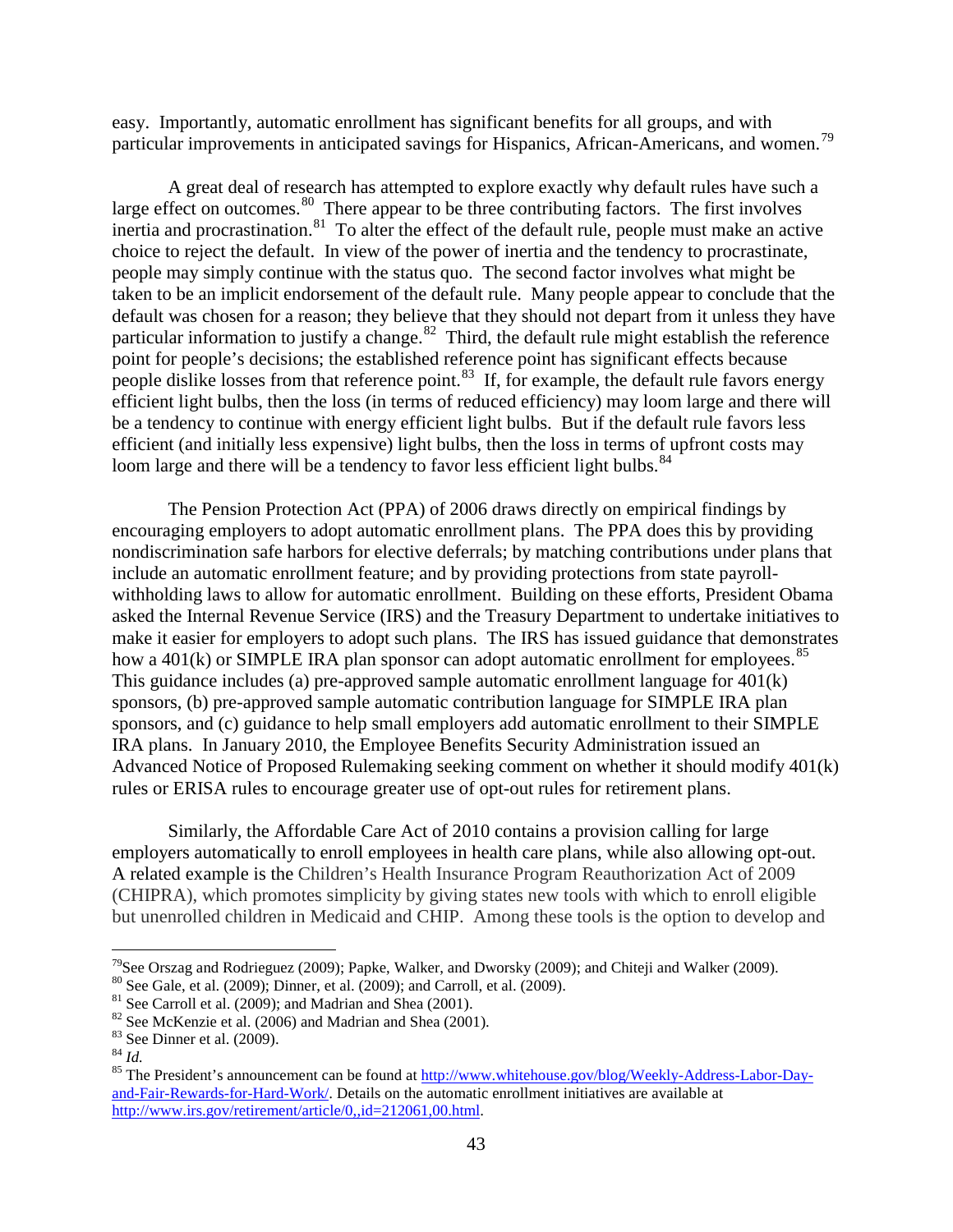implement Express Lane Eligibility, which allows states to enroll and renew children in Medicaid and CHIP on the basis of eligibility findings by other government agencies.

Changes in default rules can also produce savings for taxpayers. In 2010, the Department of Homeland Security announced a change in the default setting for payroll statements from paper to electronic. By making electronic statements the default option (while giving employees the option to opt out in favor of paper), agencies are highly likely to reduce costs. It would be useful to identify other contexts in which sensible default rules, or automatic or simplified enrollment, might operate in the service of legal requirements and agreed-upon social goals.

# *3. Simplification*

In the recent past, there have been numerous efforts by agencies, working with OMB, to simplify regulations and requirements. Consider the following examples:

- A series of steps have been taken recently toward simplifying the Free Application for Federal Student Aid (FAFSA), reducing the number of questions through skip logic and allowing electronic retrieval of information. Use of a simpler and shorter form is accompanied by a pilot initiative to permit online users to transfer data previously supplied electronically in their tax forms directly onto their FAFSA application.<sup>[86](#page-44-0)</sup> These steps are intended to simplify the application process for financial aid and thus to increase access to college; such steps are expected to enable many students to receive aid, and attend college, when they previously could not do so. The Department of Education continues to consider ways to increase simplicity and to ease applications.
- To simplify the delivery of payments, the Social Security Administration has initiated the Direct Express card program. Under this program, Social Security and Supplemental Security Income recipients receive their money via debit cards. This program improves reliability and convenience and reduces costs and paperwork for both the SSA and recipients. (Other programs might build on this approach, considering the choice between an "opt in" and "opt out" design, and simplifying people's choices. Some such programs might be designed to help vulnerable populations, including those without bank accounts, by giving them such accounts or the functional equivalent; the Treasury Department initiatives, described below, are a significant step in this direction.)
- In 2010, the Treasury Department proposed to take several steps to increase simplicity by moving to electronic systems. Perhaps most important, the Department proposed to make electronic payments to people receiving Social Security, Supplemental Security Income, Veterans, Railroad Retirement and Office of Personnel Management benefits. If the rule is finalized, individuals will be able to receive benefits through direct deposit into a bank account or the Direct Express debit card. In addition, businesses currently permitted to use paper Federal Tax Deposit coupons will be required to make those deposits electronically (thus saving an

<span id="page-44-0"></span> $\overline{a}$ <sup>86</sup> On the importance of such steps, see Bettinger et al. (2009).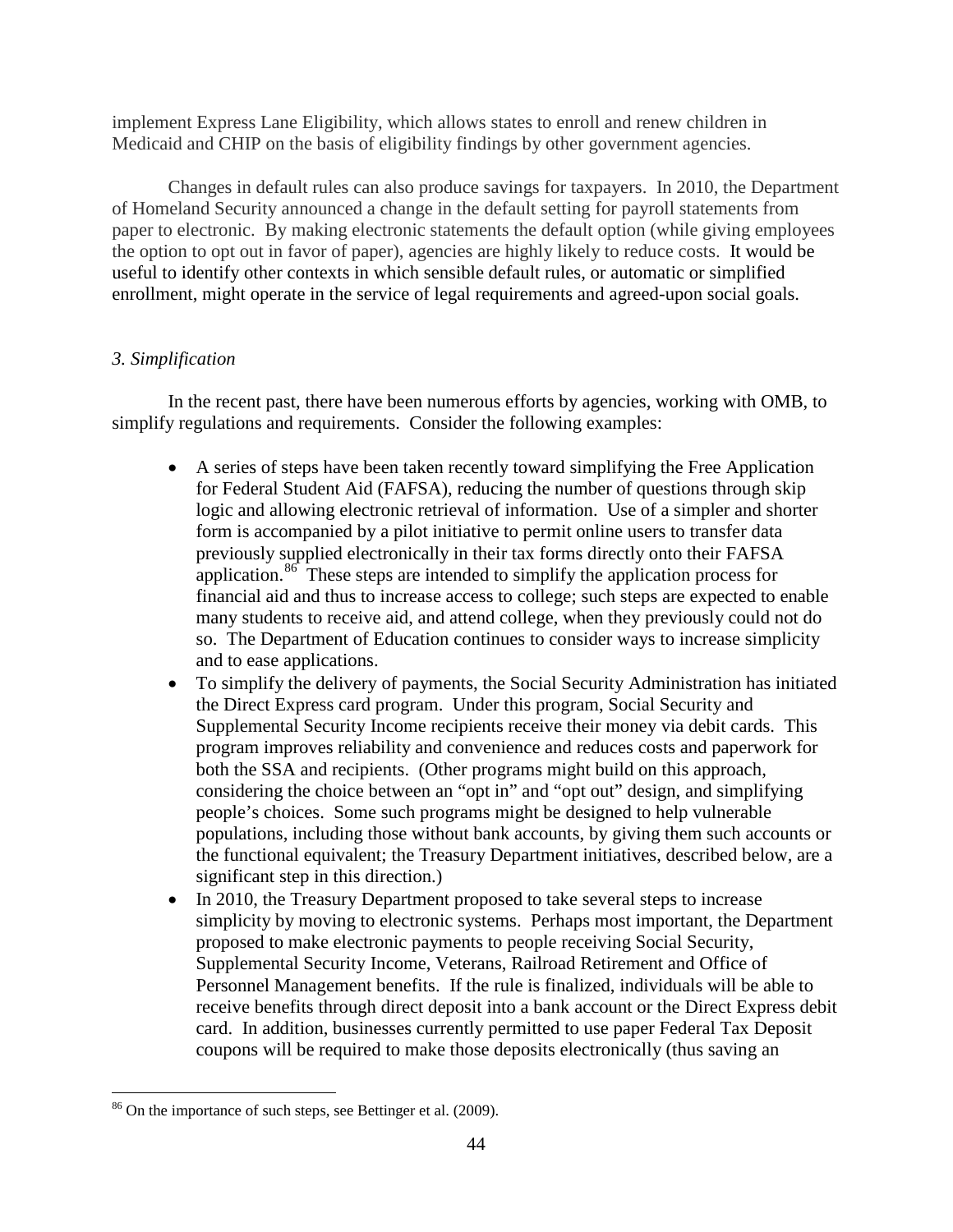estimated \$65 million in the first five years). Finally, Treasury will eliminate the option to purchase paper savings bonds through payroll deductions. Payroll savers will be encouraged to continue their purchases through Treasury Direct, a web-based system that allows investors to buy and hold electronic savings bonds. It is estimated that the result of these steps will be to save over \$400 million in the first five years.

- In September 2009, the Occupational Safety and Health Administration published a notice of proposed rulemaking that would align its rules for labeling and identifying hazardous chemicals with the United Nations Globally Harmonized System of Classification and Labeling of Chemicals. By simplifying labeling requirements, this is expected to save costs for companies that have to comply with the regulation and make it easier for workers to understand the hazards of chemicals that they are using.
- In 2010, OMB asked agencies for initiatives that would promote electronic filing through "fileable" forms; substitute electronic for paper signatures; reduce the frequency of filing; increase administrative simplification; and reduce burdens on small business.<sup>[87](#page-45-0)</sup>

# *4. Transparent Analysis*

 $\overline{a}$ 

OMB has also worked closely with agencies to improve regulatory impact analysis, and to increase transparency, by promoting (1) clarity with respect to underlying assumptions and anticipated consequences, (2) prominent tabular presentations of costs and benefits, and (3) careful consideration of the comments offered by members of the public on proposed rules. For example, the Environment Protection Agency and the Department of Transportation included clear tabular presentations in their regulations covering fuel economy standards for model year 2012-2016 cars and light-duty trucks. The EPA's presentations, including both an aggregated and disaggregated table, are as follows:

<span id="page-45-0"></span><sup>&</sup>lt;sup>87</sup> See [http://www.whitehouse.gov/omb/assets/inforeg/2010\\_icb\\_datacall.pdf;](http://www.whitehouse.gov/omb/assets/inforeg/2010_icb_datacall.pdf) for the Department of Treasury initiative, see [http://www.ustreas.gov/press/releases/tg644.htm.](http://www.ustreas.gov/press/releases/tg644.htm)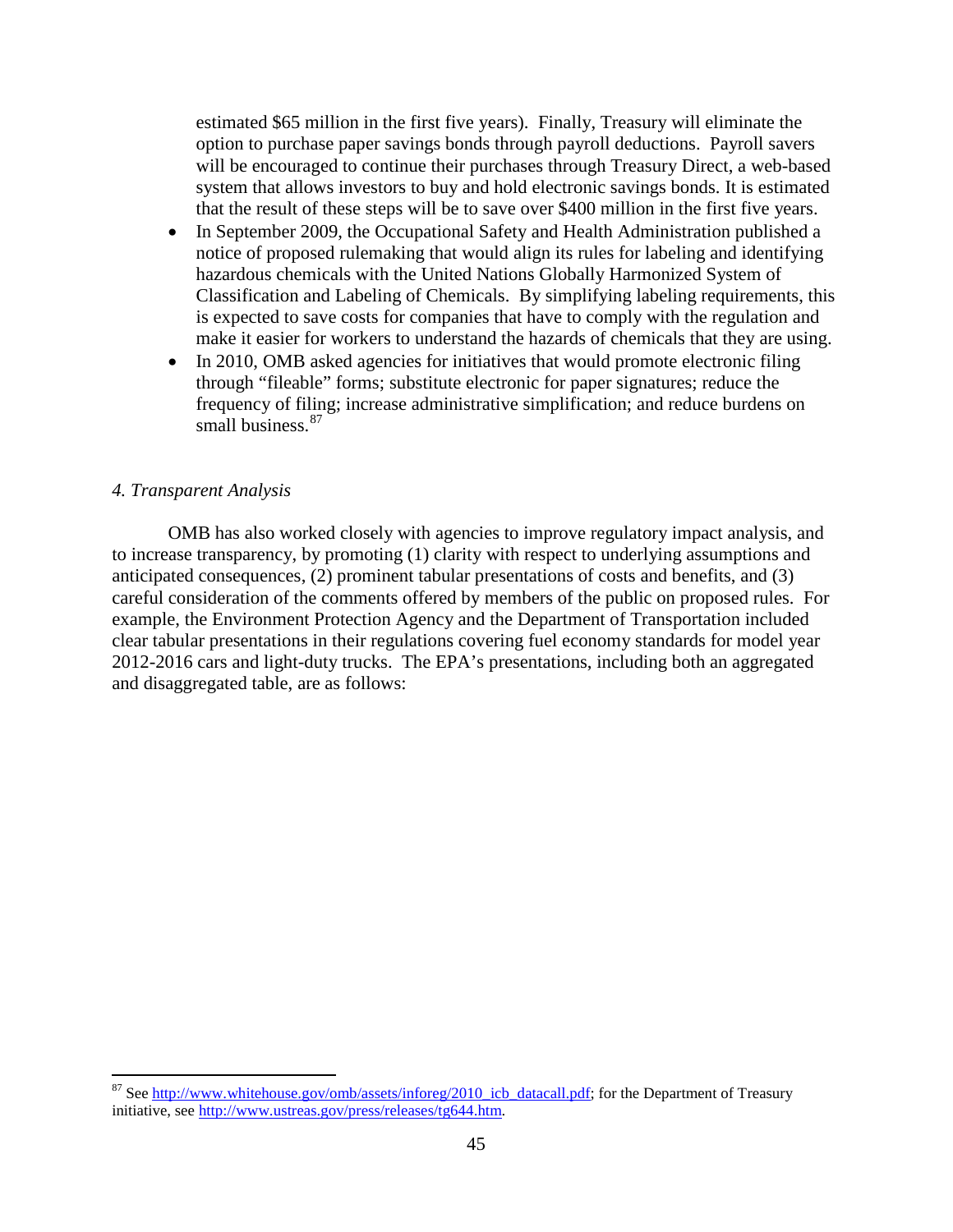# **Table 2.1: EPA's Estimated 2012-2016 Model Year Lifetime Discounted Costs, Benefits, and Net Benefits (Millions of 2007 dollars)**

| 3% Discount Rate |           |
|------------------|-----------|
| Costs            | \$51,500  |
| <b>Benefits</b>  | \$240,200 |
| Net Benefits     | \$188,700 |
| 7% Discount Rate |           |
| Costs            | \$51,500  |
| <b>Benefits</b>  | \$191,700 |
| Net Benefits     | \$140,200 |

# **Table 2.2: EPA's Estimated 2012-2016 Model Year Economic Impacts (Millions of 2007 dollars)**

|                                                                           | 2020         | 2030       | 2040        | 2050        | <b>NPV, 3%</b> | NPV, 7%       |
|---------------------------------------------------------------------------|--------------|------------|-------------|-------------|----------------|---------------|
| <b>Vehicle Costs</b>                                                      | \$15,600     | \$15,800   | \$17,400    | \$19,000    | \$345,900      | \$191,900     |
| <b>Fuel Savings</b>                                                       | $-$ \$35,700 | $-$79,800$ | $-$119,300$ | $-$171,200$ | $-$1,545,600$  | $-$ \$672,600 |
| Benefits from Reduced CO <sub>2</sub> Emissions at each assumed SCC value |              |            |             |             |                |               |
| Avg SCC at 5%                                                             | \$900        | \$2,700    | \$4,600     | \$7,200     | \$34,500       | \$34,500      |
| Avg SCC at 3%                                                             | \$3,700      | \$8,900    | \$14,000    | \$21,000    | \$176,700      | \$176,700     |
| Avg SCC at 2.5%                                                           | \$5,800      | \$14,000   | \$21,000    | \$30,000    | \$299,600      | \$299,600     |
| 95 <sup>th</sup> percentile SCC at 3%                                     | \$11,000     | \$27,000   | \$43,000    | \$62,000    | \$538,500      | \$538,500     |
| Other Impacts                                                             |              |            |             |             |                |               |
| Criteria Pollutant                                                        | unquantified | $$1,200-$  | $$1,200-$   | $$1,200-$   | \$21,000       | \$14,000      |
| <b>Benefits</b>                                                           |              | \$1,300    | \$1,300     | \$1,300     |                |               |
| <b>Energy Security Impacts</b>                                            | \$2,200      | \$4,500    | \$6,000     | \$7,600     | \$81,900       | \$36,900      |
| (price shock)                                                             |              |            |             |             |                |               |
| Reduced Refueling                                                         | \$2,400      | \$4,800    | \$6,300     | \$8,000     | \$87,900       | \$40,100      |
| Value of Increased                                                        | \$4,200      | \$8,800    | \$13,000    | \$18,400    | \$171,500      | \$75,500      |
| Driving                                                                   |              |            |             |             |                |               |
| Accidents, Noise,                                                         | $-$ \$2,300  | $-$4,600$  | $-$ \$6,100 | $-$7,800$   | $-$ \$84,800   | $-$ \$38,600  |
| Congestion                                                                |              |            |             |             |                |               |
| Quantified Net Benefits at each assumed SCC value                         |              |            |             |             |                |               |
| Avg SCC at 5%                                                             | \$27,500     | \$81,500   | \$127,000   | \$186,900   | \$1,511,700    | \$643,100     |
| Avg SCC at 3%                                                             | \$30,300     | \$87,700   | \$136,400   | \$200,700   | \$1,653,900    | \$785,300     |
| Avg SCC at 2.5%                                                           | \$32,400     | \$92,800   | \$143,400   | \$209,700   | \$1,776,800    | \$908,200     |
| 95 <sup>th</sup> percentile SCC at 3%                                     | \$37,600     | \$105,800  | \$165,400   | \$241,700   | \$2,015,700    | \$1,147,100   |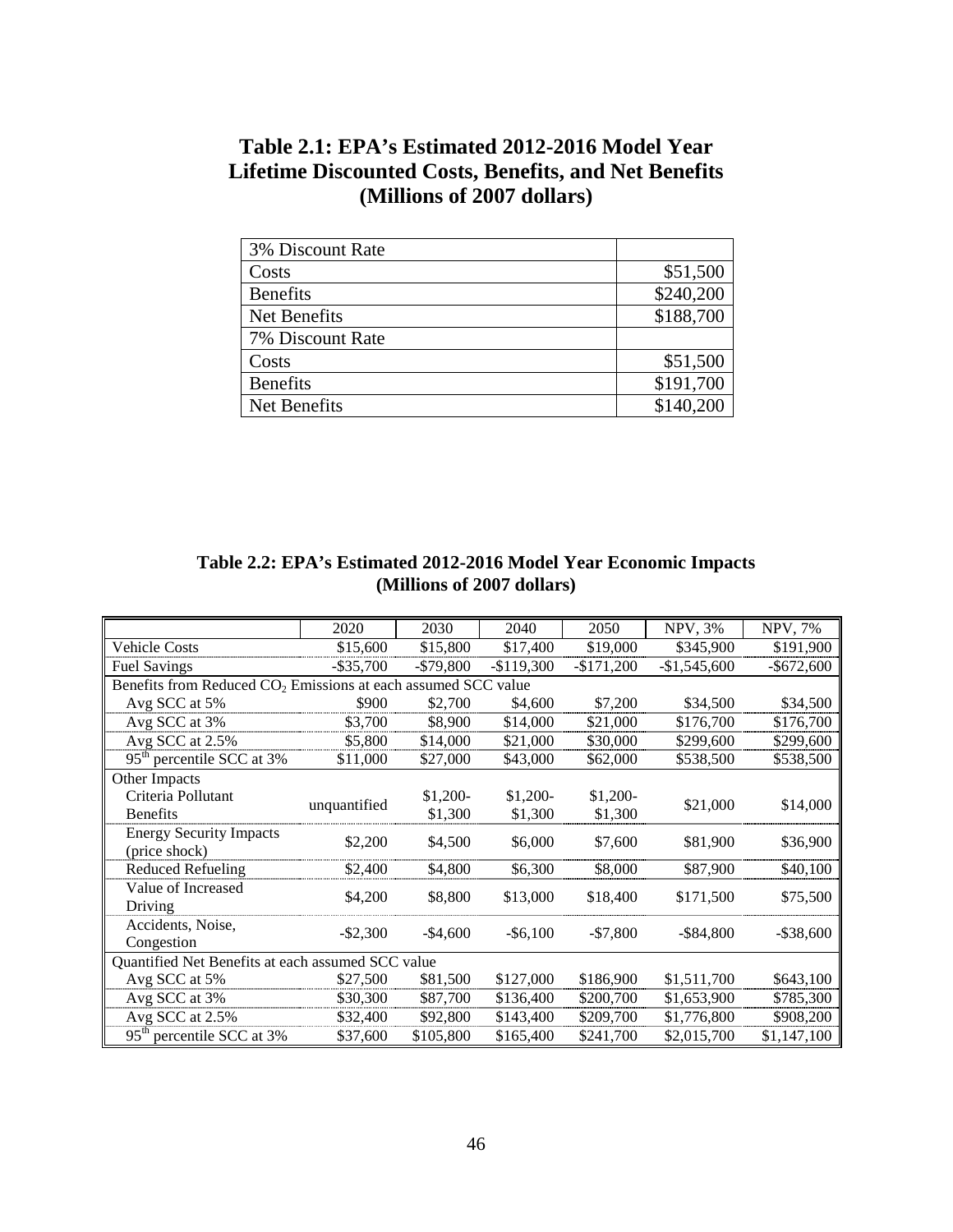Similarly, the Department of Labor included the following table in its proposed rule protecting occupational safety with respect to working surfaces and protective equipment:

| Table 2.3: Net Benefits and Cost Effectiveness of the Proposed Revision to OSHA's |
|-----------------------------------------------------------------------------------|
| <b>Walking-Working Standards</b>                                                  |

| <b>Annualized Costs</b>                                                                               |                 |  |  |  |
|-------------------------------------------------------------------------------------------------------|-----------------|--|--|--|
| §1910.22 General Requirements                                                                         | \$15.7 million  |  |  |  |
| §1910.23 Ladders                                                                                      | \$9.7 million   |  |  |  |
| §1910.24 Step Bolts and Manhole Steps                                                                 | \$3.7 million   |  |  |  |
| §1910.27 Scaffolds                                                                                    | \$73.0 million  |  |  |  |
| §1910.28 Duty to Have Fall Protection                                                                 | \$0.09 million  |  |  |  |
| §1910.29 Fall Protection Systems Criteria and Practices                                               | \$8.4 million   |  |  |  |
| §1910.30 Training Requirements                                                                        | \$44.1 million  |  |  |  |
| §1910.140 Fall Protection                                                                             | \$18.5 million  |  |  |  |
| <b>Total Annual Costs</b>                                                                             | \$173.2 million |  |  |  |
| <b>Annual Benefits</b>                                                                                |                 |  |  |  |
| Number of Injuries Prevented                                                                          | 3,706           |  |  |  |
| Number of Fatalities Prevented                                                                        | 20              |  |  |  |
| <b>Monetized Benefits</b> (assuming \$50,000 per injury and                                           | \$328.5 million |  |  |  |
| \$7.2 million per fatality prevented)                                                                 |                 |  |  |  |
| OSHA standards that are updated and consistent with voluntary                                         | Unquantified    |  |  |  |
| standards.                                                                                            |                 |  |  |  |
| Net Benefits (benefits minus costs)                                                                   | \$155.4 million |  |  |  |
| <b>Cost Effectiveness:</b> Compliance with the proposed standards would result in the prevention of 1 |                 |  |  |  |
| fatality and 231 injuries for every \$10 million in costs, or alternatively, \$1.90 in benefits per   |                 |  |  |  |
| dollar of costs.                                                                                      |                 |  |  |  |

The Department of Transportation included a detailed table in its Notice of Proposed Rulemaking, "Enhanced Passenger Protections—Part 2"; we include that table as Appendix E here.

OMB and agencies have worked together to promote such transparency as a routine part of regulatory impact analysis. In part as a result of close attention to costs and benefits, the quantified benefits of final rules significantly exceeded the quantified costs for the calendar year  $2009^{88}$  $2009^{88}$  $2009^{88}$ :

<span id="page-47-0"></span> $88$  The tabulation include only those rules for which reasonably complete monetized estimates of both benefits and costs are available. Figure 2-1 reports aggregate estimates by calendar year, and hence do not match estimates for "2001" and "2009" in figure 1-1 that are reported by fiscal year. As with the estimates in figure 1-1, we generally used agency estimates of central tendency when available and took midpoints when not available. Three qualifications are important: (1) the estimates for 2009 are preliminary; (2) the groundwork for a number of regulations finalized in one administration is done in a previous administration; (3) as discussed in other sections of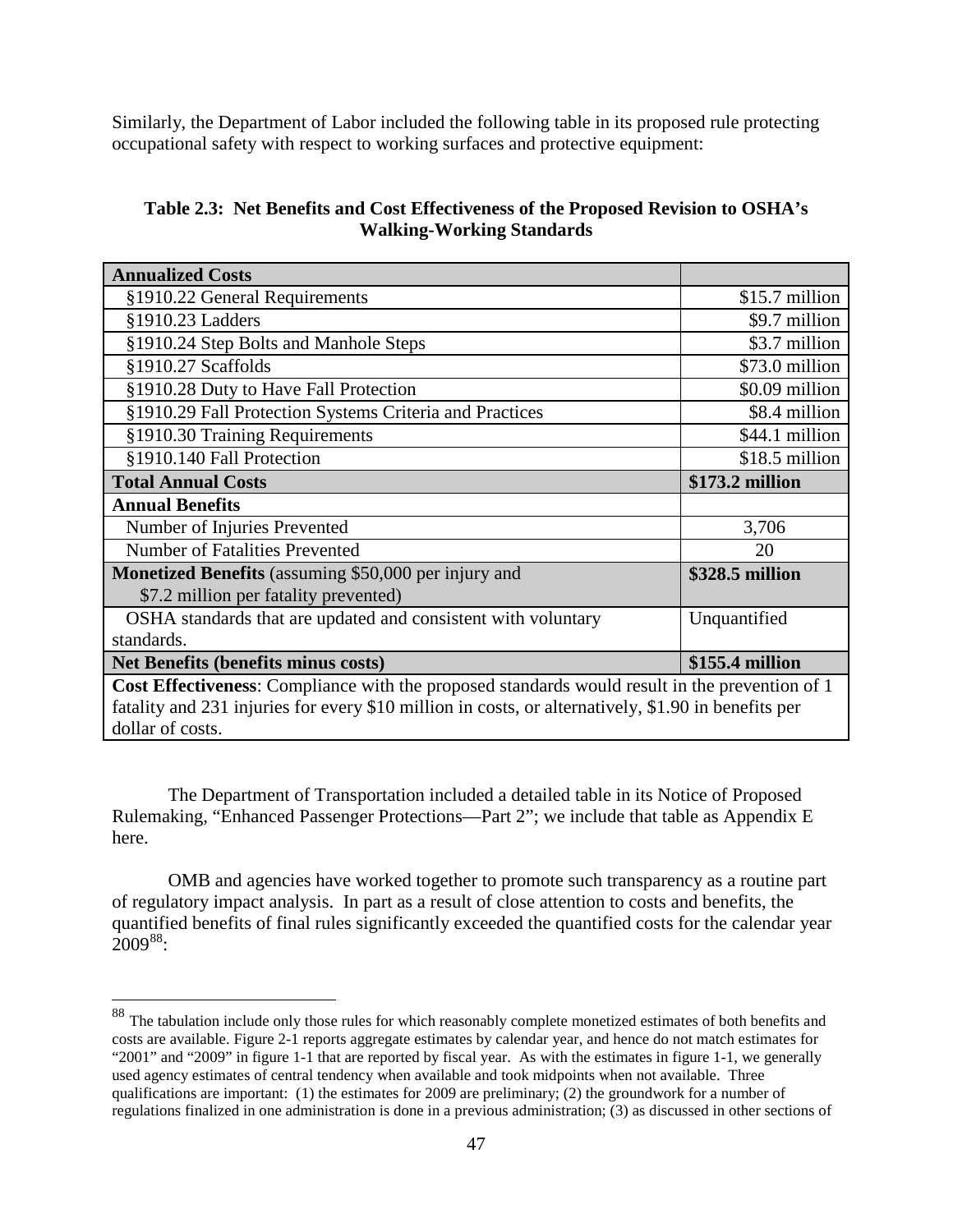

**Figure 2-1: Annual Net Benefits of Major Rules**  First Calendar Year of an Administration (1/21 to 12/31)<sup>[89](#page-48-0)</sup>

 In this Report, OMB offers four additional recommendations. First, OMB identifies several measures designed to meet analytical challenges, generally involving increased disclosure and transparency about the anticipated consequences of regulation. Second, OMB offers a brief discussion of disclosure as a regulatory tool, with particular emphasis on the need to attend to how people process information. Third, and with an emphasis on disclosure, OMB recommends exploration of certain low-cost approaches to the problem of childhood obesity; those approaches offer potential lessons for other programs and problems. Fourth, OMB draws

this Report, the aggregate estimates of costs and benefits, derived from different agencies' estimates and over different time periods, are subject to methodological inconsistencies and differing assumptions.

<span id="page-48-0"></span><sup>&</sup>lt;sup>89</sup> The net benefits estimate for CY1993 is based on estimates reported in Figure 2-2 of the 2009 Report. The estimate for CY2001 is based on the one rule reviewed during that time period where reasonably complete monetized estimates of both benefits and costs are available— the DOT advanced air bag rule (OMB concluded review in December of 2001). In addition to the six major rules included in this Report, the estimate for CY2009 includes five major rules that will be listed and discussed in more detail in next year's Report (i.e., rules where OMB concluded review between 10/1/2009 and 12/31/2009 not included in this Report). It is for this reason that the CY2009 estimate should be considered preliminary.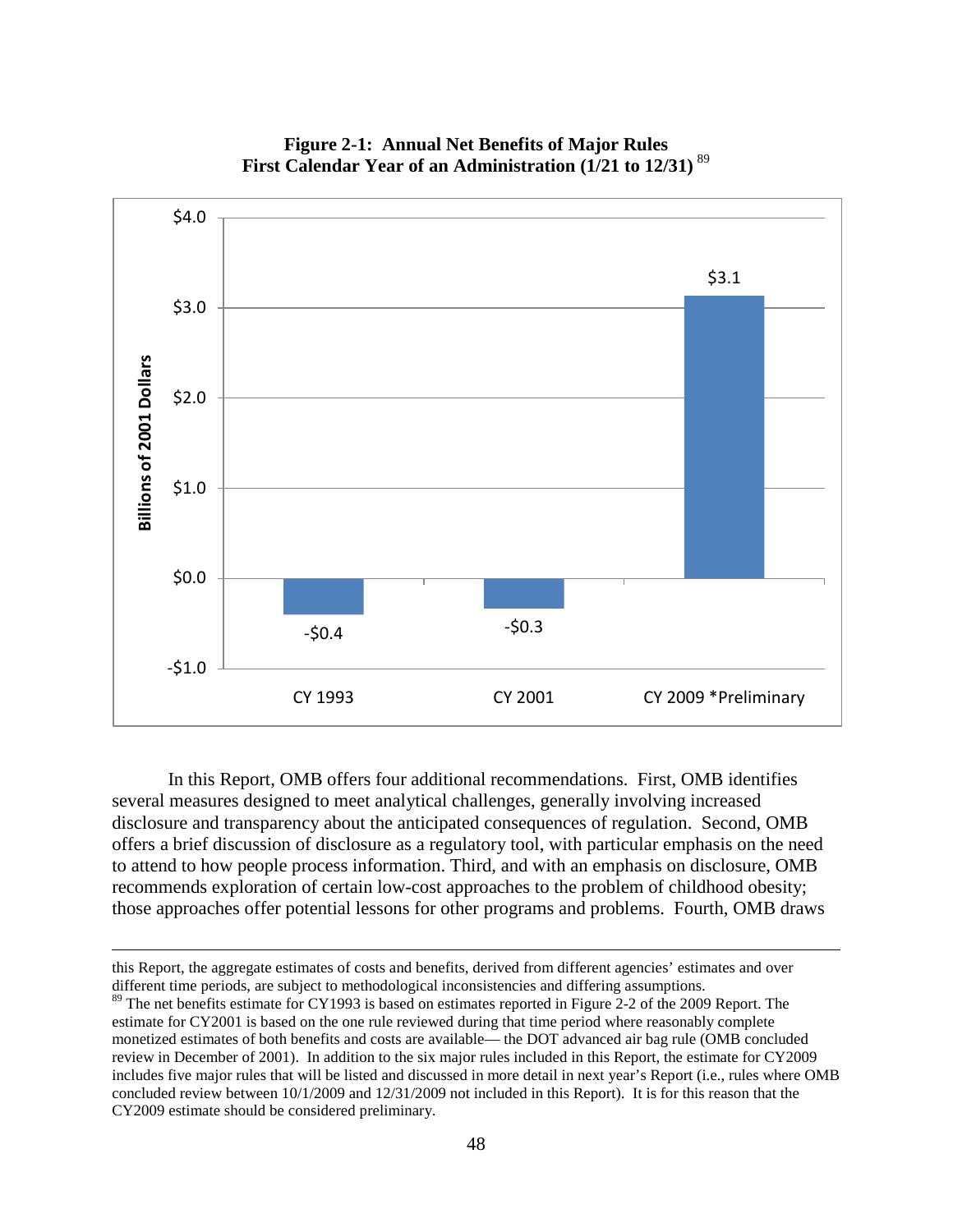on principles of open government to invite public suggestions about improvements in existing regulations, with particular reference to economic growth.

#### **B. Analytic Challenges**

With respect to regulatory impact analysis in particular, the 2009 Report recommended that (1) all significant regulations should be accompanied with clear, tabular presentations of both benefits and costs, including nonquantifiable variables; (2) consistent with agency resources and priority-setting, serious consideration should be given to retrospective analyses of the effects of especially significant regulations; (3) analysis should take account, where relevant, of the effects of the regulation on future generations and the least well-off; and (4) continuing efforts should be made to meet some difficult challenges posed by regulatory impact analysis, including treatment of variables that are difficult to quantify and monetize.

As the discussion in Chapter I suggests, (1) remains exceedingly important, and current practices can and should be improved. Some regulations are not accompanied by clear presentations of both benefits and costs, and in many cases, significant effects are neither quantified nor monetized. It is true that in some cases, a qualitative presentation is the most that can be offered in light of the limits of existing information, and in such cases, qualitative considerations should not be ignored. At the same time, transparency and accountability can be significantly improved if agencies (including independent agencies) make serious efforts at quantification. OMB recommends that such efforts should be undertaken.

OMB also believes that where regulations have effects on future generations or the least well-off, those effects are important to consider. (See the discussion below of the social cost of carbon.) Where, for example, regulation imposes significant burdens on or delivers significant benefits to low-income populations, or those suffering from serious adverse conditions (such as poor health), it may well be appropriate to identify those effects and to take them into account (to the extent permitted by law). Executive Order 12866 explicitly requires agencies to take account of "distributive impacts" and "equity." As noted, agencies have explicitly taken account of those factors, for example in the context of rules lifting the ban on entry into the United States by those who are HIV-positive and eliminating lifetime limits on health insurance.

In this section, we offer several recommendations designed to help meet some analytical challenges. First, we make proposals for steps that might use transparency and public participation to improve analysis and as a result, regulations as well. Second, we briefly report on, and offer recommendations with respect to, recent interagency efforts with respect to the social cost of carbon (SCC); we emphasize the importance of accounting for new scientific and economic understandings.

### *1. Transparency and Analysis*

In the Memorandum on Transparency and Open Government, issued on January 21, 2009, the President called for the establishment of "a system of transparency, public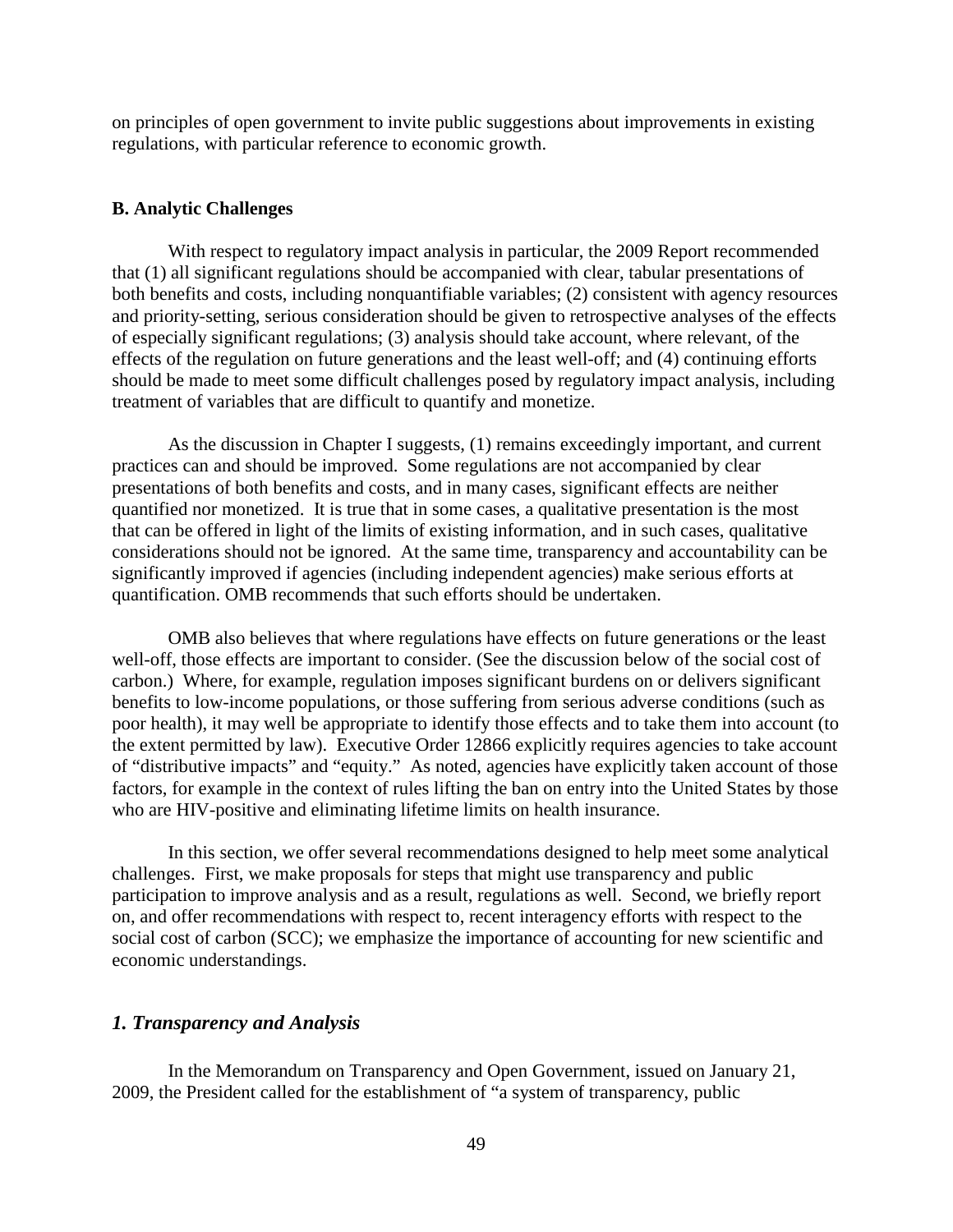participation, and collaboration."[90](#page-50-0) The memorandum elaborated the principles of such a system, designed to promote accountability and disclosure of information that "the public can readily find and use." The memorandum noted that "[k]nowledge is widely dispersed in society, and public officials benefit from having access to that dispersed knowledge." Implementing the President's memorandum, the Open Government Directive of the Office of Management and Budget (OMB) requires a series of concrete measures to put into practice the commitments to transparency, participation, and collaboration. $91$ 

With respect to regulatory analysis, we recommend several steps that might promote those commitments. One goal is to promote accountability; another goal is to ensure that regulations are informed, to the extent feasible and consistent with law, by a careful analysis of the likely consequences. Once agencies and the public are so informed, it should be possible to reduce the dual risks of excessive and insufficient regulation.

#### *a. Promoting Participation and Collaboration in the Regulatory Process*

Regulations and their supporting justifications should be based on the open exchange of information and perspectives among public officials, experts in relevant disciplines, and the public as a whole. To promote that open exchange, agencies should provide the public with timely access to regulatory analyses and supporting documents (to the extent permitted by law and subject to valid privacy, confidentiality, security, or other restrictions), to ensure a meaningful opportunity for public comment. Existing technology, above all the Internet, should be enlisted to promote transparency and participation.

To that end, we recommend that to the extent feasible, agencies should publish information relevant to rulemaking, including underlying data, online and in downloadable format (in addition to any other planned or mandated publication methods). In recent guidance, OIRA required agencies to publish such information, to the extent feasible, on regulations.gov, in order to make the online record as complete as possible.<sup>[92](#page-50-2)</sup> Agencies should take all necessary steps to make relevant material available to the public for scrutiny and comment. Agencies should also ensure that all information provided to the public conforms to OMB "Guidelines for Ensuring and Maximizing the Quality, Objectivity, Utility, and Integrity of Information Disseminated by Federal Agencies."<sup>93</sup>

To the extent permitted by law and where feasible, agencies should also comply with the requirement in Executive Order 12866 that the public should receive a comment period of "not less than 60 days" for proposed regulatory actions [Section 6(a)(1)]. Consistent with that requirement, and because of the importance of promoting public participation in the rulemaking process, agencies should generally provide a similar period for public comment on their regulatory analyses and supporting documents. In some cases, of course, agencies must act expeditiously, perhaps because an interim final rule is required by statute. Even in such cases, an

<sup>90</sup> Available at:<http://www.gpoaccess.gov/presdocs/2009/DCPD200900010.pdf>

<span id="page-50-1"></span><span id="page-50-0"></span><sup>&</sup>lt;sup>91</sup> Available at: http://www.<u>openthegovernment.org/otg/OGD.pdf</u>

<span id="page-50-2"></span><sup>&</sup>lt;sup>92</sup> Available at: http://www.whitehouse.gov/omb/assets/inforeg/edocket\_final\_5-28-2010.pdf

<span id="page-50-3"></span><sup>93</sup> Available at http://www.whitehouse.gov/omb/fedreg\_final\_information\_quality\_guidelines/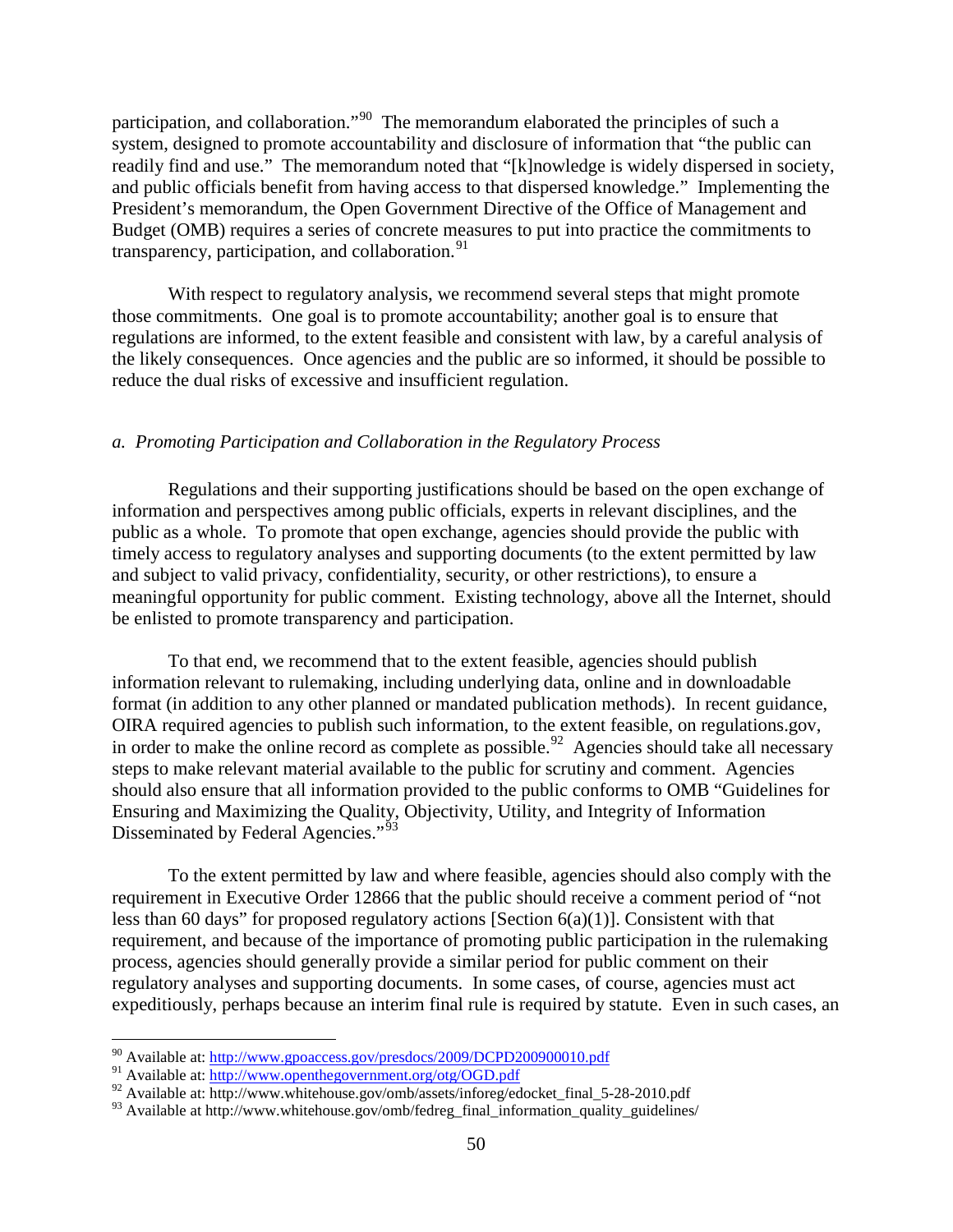agency should seek public comment and respond in a timely fashion to suggestions about potential improvements in rules.

#### *b. Publicly Accessible Summaries and Tables With Key Information*

Regulatory analysis should be made as transparent as possible by a prominent and accessible executive summary— written in a "plain language" manner designed to be understandable to the public—that outlines the central judgments that support regulations, including the key findings of the analysis (such as central assumptions and uncertainties). For all significant regulatory actions, agencies should provide a description of the need for the regulatory action and a clear summary of the analysis of costs and benefits, both qualitative and quantitative, as required under Executive Order 12866 Section  $6(a)(3)(B)(i)-(ii)$ .

If an agency has analyzed the costs and benefits of regulatory alternatives to the planned action (as is required for economically significant regulatory actions), the summary should include such information. If relevant and feasible, the summary should include information on the distributional impacts of regulations, identifying affected subpopulations (such as lowincome and minority populations). To the extent feasible, the summary should be published online in a format that can be retrieved, downloaded, indexed, and searched by commonly used web search applications.

For all economically significant regulatory actions, we recommend that agencies should clearly and prominently present, in the preamble and in the executive summary of the regulatory impact analysis, one or more tables summarizing the assessment of costs and benefits required under Executive Order 12866 Section  $6(a)(3)(C)(i)$ -(iii). The tables should provide a transparent statement of both quantitative and qualitative benefits and costs of the proposed or planned action as well as of reasonable alternatives. The tables should include all relevant information that can be quantified and monetized, along with relevant information that can be described only in qualitative terms. It will often be useful to accompany a simple, clear table of aggregated costs and benefits with a separate table offering disaggregated figures, showing the components of the aggregate figures. To the extent feasible in light of the nature of the issue and the relevant data, all benefits and costs should be quantified and monetized. To communicate any uncertainties, we recommend that the table should offer a range of values, in addition to best estimates, and it should clearly indicate impacts that cannot be quantified or monetized. If nonquantifiable variables are involved, they should be clearly identified. Agencies should attempt, to the extent feasible, not merely to identify such variables but also to signify their importance.

#### *c. Simple, Straightforward Justification of Preferred Option*

Consistent with Executive Order 12866 Section  $6(a)(3)(C)(iii)$ , the executive summary of the regulatory analysis should be accompanied by "an explanation of why the planned regulatory action is preferable to the identified potential alternative." In addition, the explanation should demonstrate that the agency has selected the approach "that maximizes net benefits (including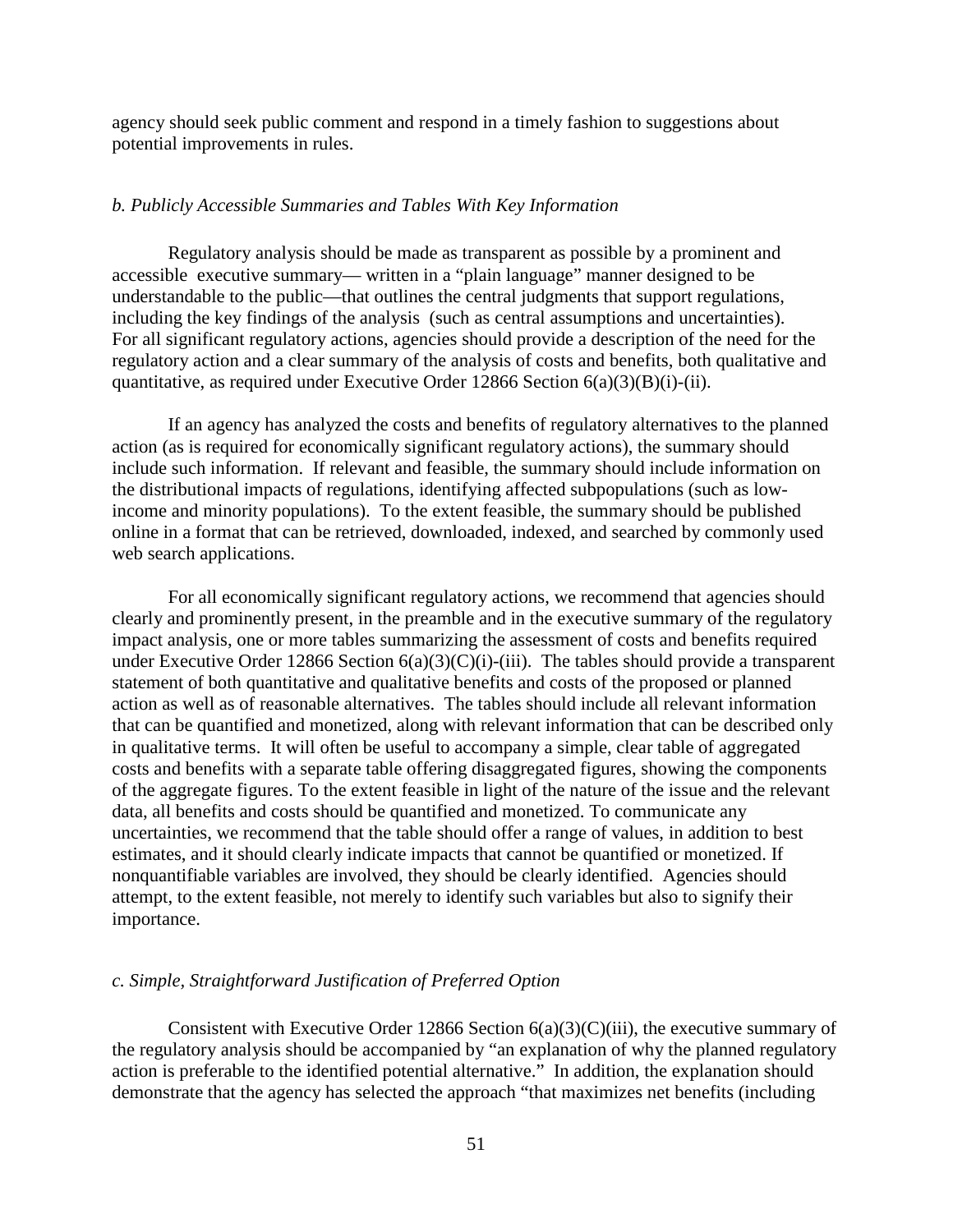potential economic, environmental, public health and safety, and other advantages; distributive impacts; and equity) unless a statute requires another regulatory approach" [Section 1(a)].

For all significant regulatory actions, agencies should provide a clear statement and account of their "reasoned determination that the benefits of the intended regulation justify its costs" [Section 1(b)(6)], to the extent permitted by law. They should not merely recite costs and benefits; they should also explain the grounds for that "reasoned determination," in a way that members of the public including affected stakeholders, can understand. It is important to emphasize that this determination need not be based solely on monetized or quantifiable values; it may consider values that are hard or impossible to quantify in light of existing knowledge, as well as distributional effects, fairness, and considerations of equity (including, where relevant, considerations of environmental justice). If, for example, a regulatory action will prevent discrimination, or improve health outcomes for those with serious chronic or long-term conditions, those effects should be identified. Executive Order 12866 explicitly requires agencies to consider "distributive impacts" and "equity," and some such effects are legitimately treated as benefits and hence are relevant to the conclusion that the benefits justify the costs.

Where nonquantified or nonmonetized variables are important to the agency's determination, the agency should not merely recite them but should attempt to order and prioritize them. Consistent with established practice, the agency should seriously consider engaging in "breakeven analysis," explaining how high the nonquantified or nonmonetized benefits would have to be in order for the benefits to justify the costs.<sup>[94](#page-52-0)</sup> The determination and its underlying assumptions should be transparent to the public, and to the extent feasible and consistent with law, subject to public comment through the rulemaking process. Where the agency has proceeded even though the benefits do not justify the costs, and where the agency has not selected the approach that maximizes net benefits, it should carefully explain its reasoning (as, for example, where a statute so requires).

# *d. Transparent Analysis of Regulatory Alternatives*

 $\overline{a}$ 

Executive Order 12866 directs agencies to analyze "potentially effective and reasonably feasible alternatives to the planned regulation, identified by the agencies or the public (including improving the current regulation and reasonably viable nonregulatory actions)." To promote accountability and transparency, agencies should provide a clear description of the principal alternatives. For economically significant actions, that description should include, to the extent feasible, an accounting of the costs and benefits of those alternatives, so as to inform the agency's judgment and promote public scrutiny of its preferred option.

In exploring alternatives, the agency should promote a clear justification of its selection of that option, by reference to its analysis of the likely consequences of the alternative approaches. Consistent with Executive Order 12866, the agency should give careful consideration to the least burdensome alternative for achieving its goals and should select the approach that maximizes net benefits (to the extent permitted by law).

<span id="page-52-0"></span><sup>&</sup>lt;sup>94</sup> Breakeven analysis has some limitations. For example, if a rule has several different types of nonmonetized benefits, breakeven analysis will be difficult to perform.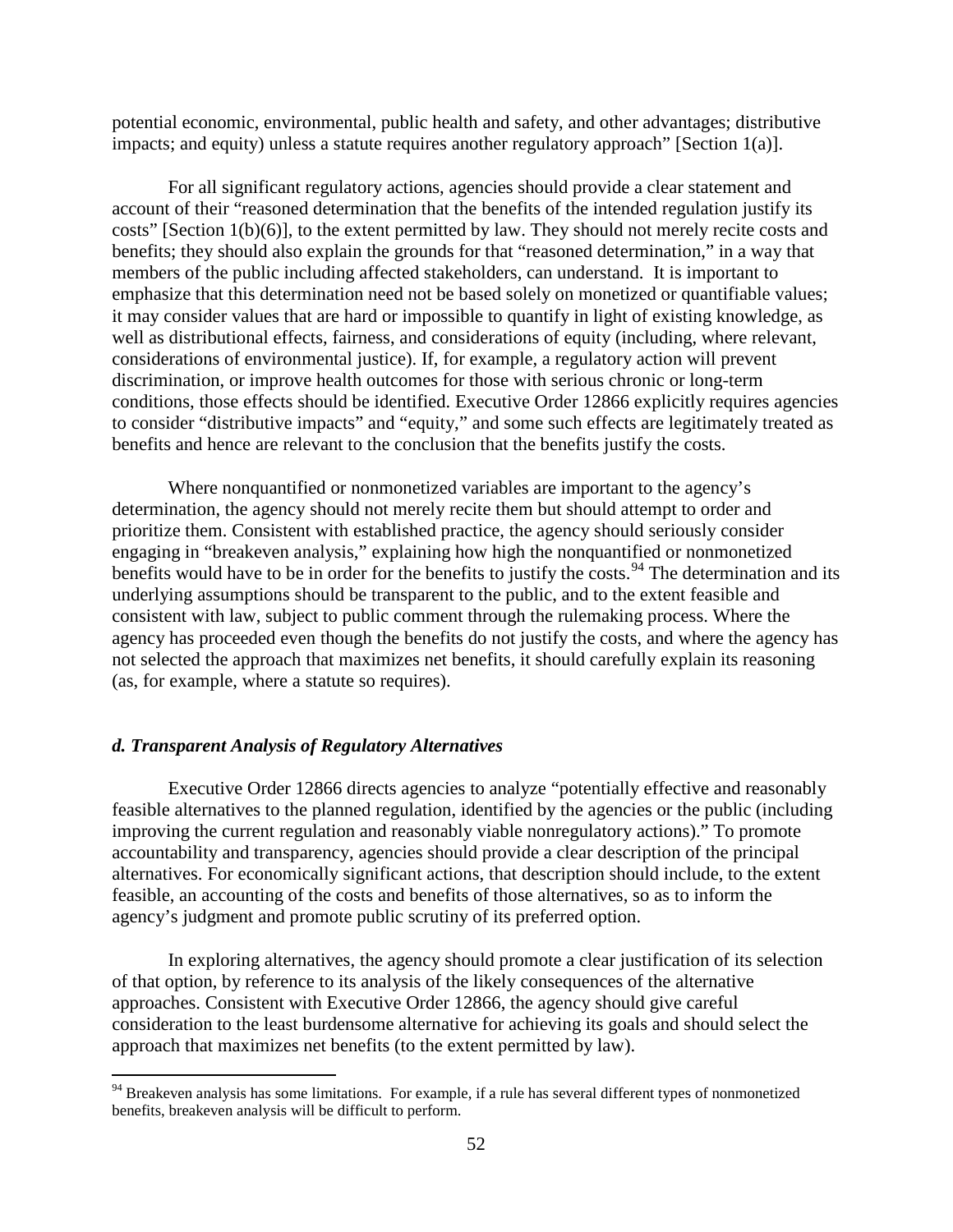#### *e. Reducing Uncertainty and Promoting Coordination*

Executive Order 12866 provides that "Each agency shall avoid regulations that are inconsistent, incompatible, or duplicative with its other regulations or those of other Federal agencies." It also requires regulations to be "simple and easy to understand." To promote consistency and coordination, and to avoid uncertainty, agencies should endeavor to harmonize their programs and requirements, and should work with other agencies to ensure, to the extent feasible and consistent with law, that regulatory requirements are not "inconsistent, incompatible, or duplicative." To obtain relevant information, to promote planning, and to reduce uncertainty, agencies should, where appropriate, provide the public and affected stakeholders with a clear understanding, in advance, of potential rulemaking action.

## *2. Social Cost of Carbon*

The social cost of carbon (SCC) is an estimate of the monetized cumulative future damages associated with an incremental increase in carbon emissions in a given year (SCC). The SCC is intended to include (but is not limited to) changes in net agricultural productivity, harm to human health, property damages from increased flood risk, and destruction of ecosystems due to climate change associated with carbon dioxide emissions.

 In 2009 and 2010, an interagency group met on a regular basis to discuss the underlying issues. The group included representatives of the Council of Economic Advisers, the Council on Environmental Quality, the Environmental Protection Agency, the National Economic Council, the Office of Energy and Climate Change, the Office of Management and Budget, the Office of Science and Technology, and the Departments of Agriculture, Commerce, Energy, Transportation, and Treasury. Technical experts from these agencies explored the scientific and economic literatures in relevant fields, discussed public comments, and examined key model inputs and assumptions. Because future generations are expected to be adversely affected by climate change, the effects on those generations are of course included in existing models. We offer a very brief outline here; for the full report of the interagency working group, see http://www1.eere.energy.gov/buildings/appliance\_standards/residential/pdfs/htgp\_finalrule\_app1 6a.pdf.

The central goal of the working group was to allow agencies to incorporate the social benefits of reducing carbon dioxide  $(CO<sub>2</sub>)$  emissions into cost-benefit analyses of regulatory actions that have small, or "marginal," impacts on cumulative global emissions. For example, energy efficiency, fuel economy, and related regulations will result in reductions in greenhouse gas emissions, and under Executive Order 12866, those reductions should be quantified and turned into monetary equivalents for purposes of regulatory impact analysis. Building on the scientific and economic literature, and incorporating a range of uncertainties, the interagency group selected four SCC values for use in regulatory analyses. Three values are based on the average SCC from three existing models, at discount rates of 2.5, 3, and 5 percent, with the central value at 3 percent. The fourth value, which represents the  $95<sup>th</sup>$  percentile SCC estimate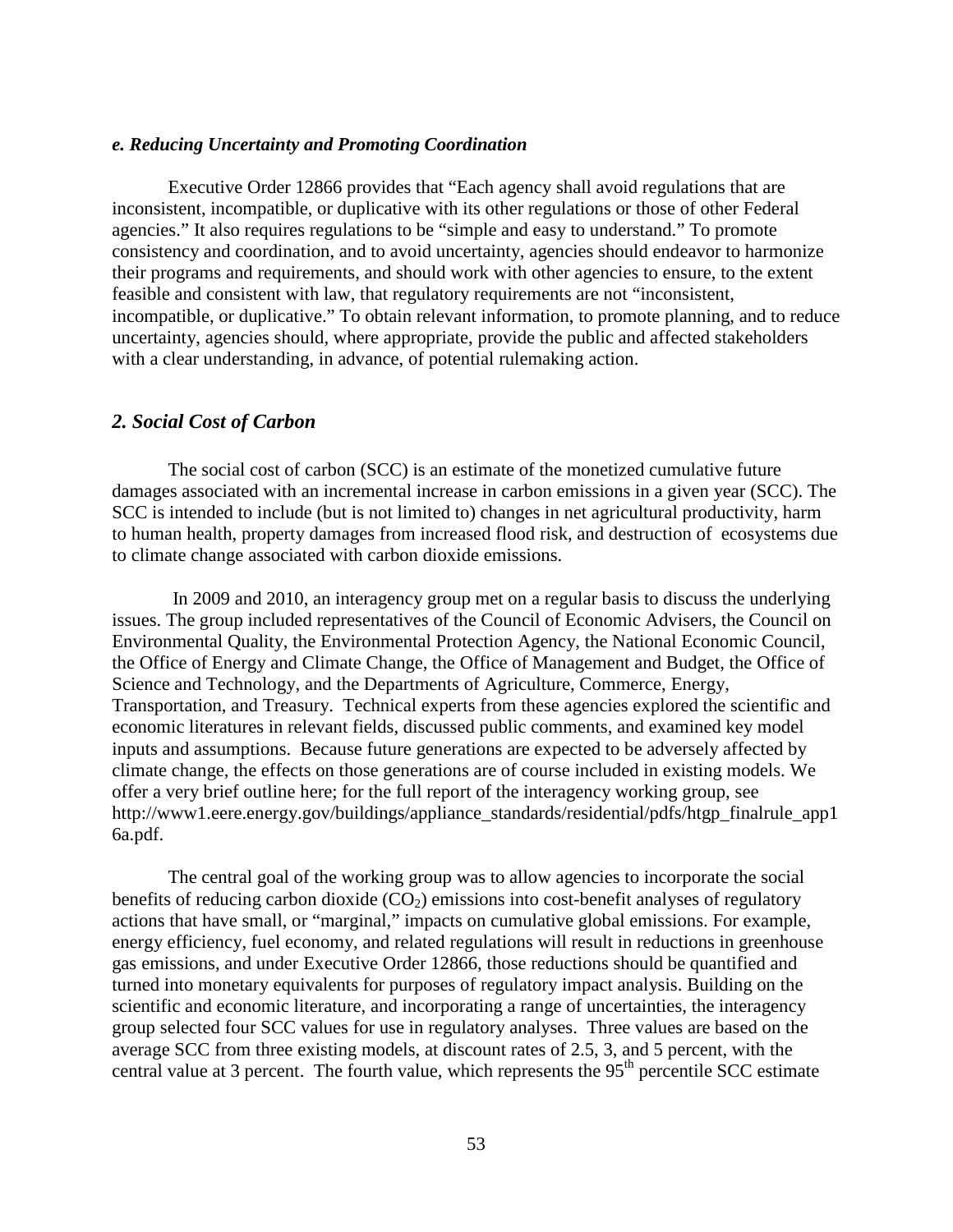across all three models at a 3 percent discount rate, is included to represent higher-than-expected impacts from temperature change further out in the tails of the SCC distribution.

Table 2-1 presents the estimates of the social cost of carbon under these various assumptions. The table shows that if we assume a 3% discount rate and an average impact from climate change, each ton of carbon emissions prevented by a regulation in 2010 will prevent \$21.4 in future costs due to global warming.

| <b>Discount Rate</b> | 5%   | 3%   | 2.5% | 3%               |
|----------------------|------|------|------|------------------|
| Year                 | Avg  | Avg  | Avg  | 95 <sup>th</sup> |
| 2010                 | 4.7  | 21.4 | 35.1 | 64.9             |
| 2015                 | 5.7  | 23.8 | 38.4 | 72.8             |
| 2020                 | 6.8  | 26.3 | 41.7 | 80.7             |
| 2025                 | 8.2  | 29.6 | 45.9 | 90.4             |
| 2030                 | 9.7  | 32.8 | 50.0 | 100.0            |
| 2035                 | 11.2 | 36.0 | 54.2 | 109.7            |
| 2040                 | 12.7 | 39.2 | 58.4 | 119.3            |
| 2045                 | 14.2 | 42.1 | 61.7 | 127.8            |
| 2050                 | 15.7 | 44.9 | 65.0 | 136.2            |

**Table 2-3: Social Cost of CO2, 2010 – 2050 (2007 dollars)**

 Consistent with the discussion in this chapter, the interagency working group sought (1) to promote transparency and clarity with respect to underlying assumptions and judgments and (2) to offer a clear discussion of gaps in existing information and understandings. The report of the group was preceded by an interim report, which was made public and subject to a period of comment in connection with the national policy on fuel economy and greenhouse gas emissions from DOT and EPA; public comments were carefully considered during the development of the group's report.

As the report emphasizes, the scientific and economic understandings of the underlying questions are constantly evolving and the current judgments are subject to change as new answers emerge. On many relevant issues, the existing literature leaves significant gaps. These gaps include, (1) incorporation of the possibility of adaptation (which may reduce costs); (2) potentially significant adverse effects included either not at all or only imperfectly on existing models (e.g., species extinction); and (3) worst-case scenarios and the risk of catastrophe. Both scientific and economic thinking continue to change on these issues, and on some of them, there is significant controversy. It may also be important to acknowledge the risk of "carbon leakage"; if industry migrates to foreign nations, anticipated emissions reductions might not occur.<sup>[95](#page-54-0)</sup> Following the views of the interagency working group, we recommend that the SCC should be revisited as more is learned about the key questions.

<span id="page-54-0"></span><sup>&</sup>lt;sup>95</sup> Hanna (2010) offers some suggestive evidence.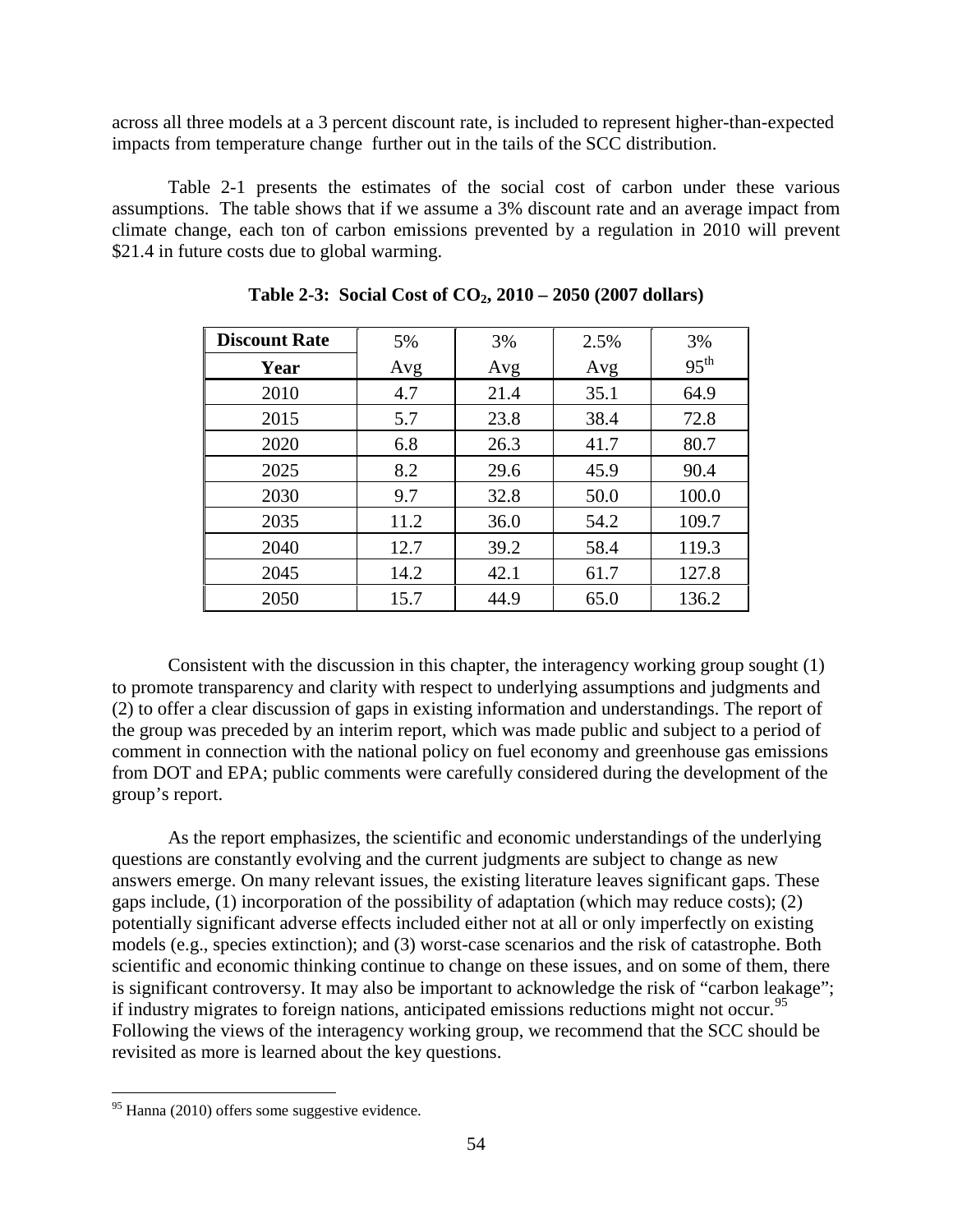#### **C. Disclosure as a Regulatory Tool**

Agencies often impose disclosure requirements instead of, or in addition to, mandates or bans. For example, the EPA requires automobile companies to disclose miles per gallon (MPG) ratings for new vehicles, and the FDA requires most food producers to include a standardized Nutrition Facts panel on their products. The goal of providing such information is to ensure that people have relevant information at the proper moment in time, usually when they make purchase decisions. It is important to distinguish between *summary disclosure*, often provided at the point of purchase, and *full disclosure*, typically provided on the Internet. Both forms of disclosure have important uses. We believe that disclosure policies have considerable promise (for consumers, investors, and others), and we recommend both their continued use and more systematic investigation of such policies and their likely consequences. A potential advantage of disclosure strategies is that they are often less burdensome and coercive than more intrusive approaches and can allow flexibility on the part of both producers and consumers of information. Such strategies maintain freedom of choice (not unlike default rules). In the 2009 Report, we linked the design of disclosure policies to recent empirical work in social science, including behavioral economics and psychology. The guidance issued in June 2010, and included as Appendix D here, is intended to offer relevant principles. We offer some elaboration here.

There is, of course, a large question about the circumstances in which disclosure is an adequate or valuable substitute for mandates or bans – and the circumstances in which disclosure is not sufficient. One issue is the market failure that calls for regulation in the first place. Informational remedies make most sense when the market failure involves an absence of information, and even in such cases, informational remedies may not be either appropriate or sufficient (as, for example, where its costs do not justify its benefits, or where a ban turns out to be justified). If the goal of regulation is to prevent harms to third parties (as, for example, in the case of pollution), disclosure is unlikely to be enough; the appropriate response to externalities is not merely to provide information. Here as elsewhere, it is important to "match" the regulatory failure with the tool that is best designed to remedy that failure. A large and impressive literature investigates that question.<sup>96</sup> Building on the June 2010 guidance, our goal here is to explore how disclosure policies should be designed, not to suggest that disclosure policies are always or generally the optimal regulatory tool. Of course it may be possible, or best, to combine disclosure with other approaches, rather than to see them as substitutes.

Several points are clear. Effective disclosure policies are empirically informed and sensitive to how people process information. Unduly complex and detailed disclosure requirements may fail to inform consumers; such information may not be read at all, and if it is read, it may not have an effect on behavior. To be effective, disclosure should be clear, simple, meaningful, timely, and salient. Agencies often simplify and display complicated information through summary measures, such as scales, five-star ratings, percentage daily allowances, and so on. In order for these approaches to be effective, agencies should ensure that users understand both what they mean and how to incorporate the information into their choices and decisions. It is also clear that when people are informed of the benefits or risks of engaging in

<span id="page-55-0"></span><sup>96</sup> See, e.g., Breyer (1982).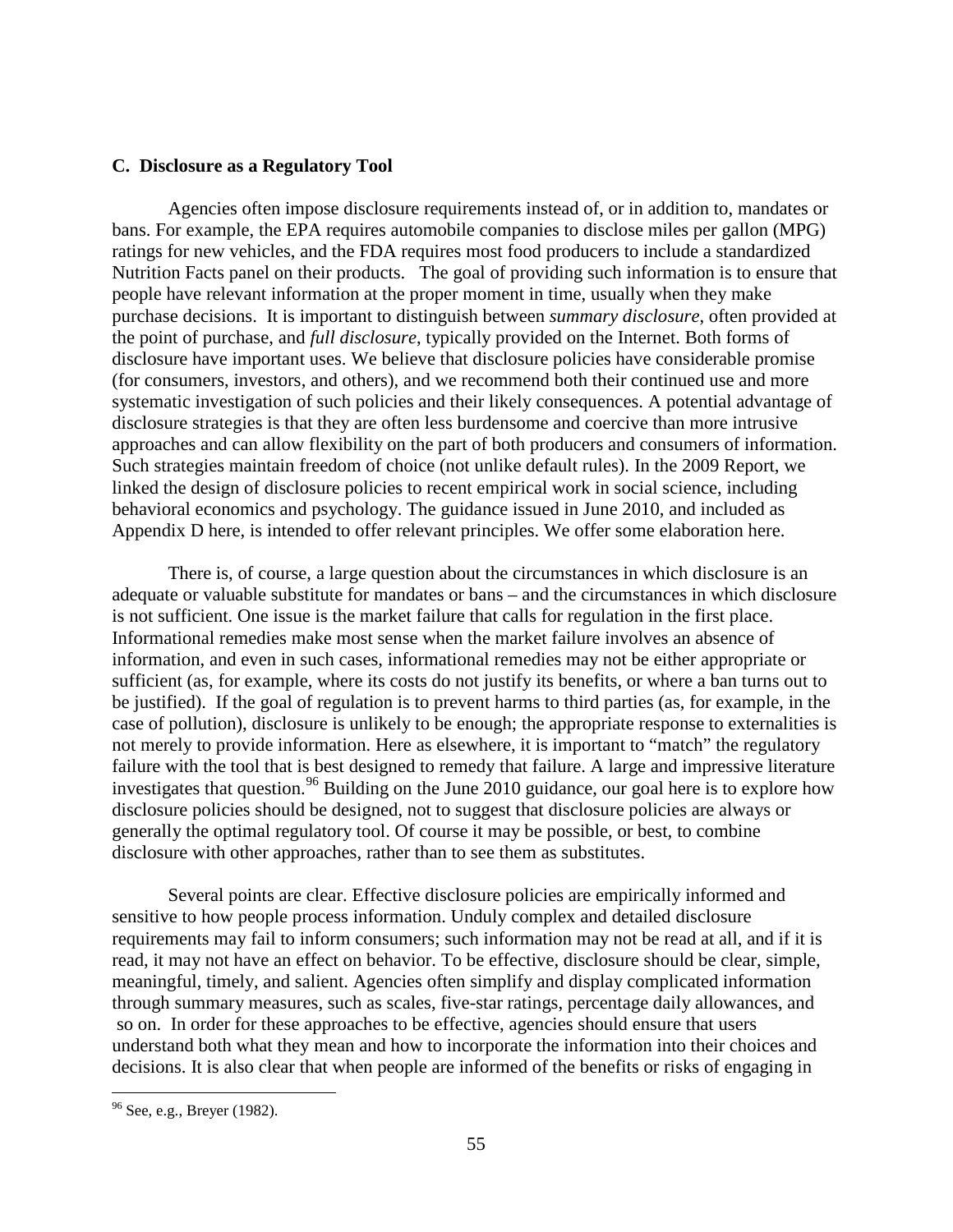certain behavior, they are far more likely to engage in corrective action *if they are also provided with clear, explicit guidance on how to do so*. For example, those who are informed of the benefits of receiving a vaccine show a greater tendency to be vaccinated if they are simultaneously given detailed plans and maps describing where to go. $97$  In many domains, the identification of a specific, unambiguous path has a decisive effect on social outcomes; complexity or vagueness can ensure inaction, even when people are informed about risks and potential improvements. It follows that a general instruction that offers abstract guidance ("drive safely") is far less helpful than specificity ("buckle your seatbelt" or "don't text while driving").

Before choosing a disclosure design, agencies should study the actual effects of alternative designs. To the extent possible and warranted by a lack of sufficient current information, agencies should develop several alternative methods of disclosure and pilot test them before implementing a larger program. Agencies should also give greater weight to scientifically valid experiments than to focus group testing (which, as noted above, may well be unreliable as a guide to behavior and which should, in any case, attempt to mimic actual choices rather than simply asking participants for their preferences).

Some disclosure requirements are designed to inform consumers at the point of purchase, often with brief summaries of relevant information. Such "summary disclosures" are often complemented with more robust information, typically found on public or private websites. Consider the following examples:

- In May 2010, the Department of Health and Human Services issued an interim final rule that calls for the establishment of a web portal (healthcare.gov) that provides consumers and small businesses with information about insurance coverage options available to them in their state. It enables users to "Find Insurance Options," "Learn About Prevention Tips," "Compare Care Quality," and "Understand the New Law." Healthcare.gov is the first website to collect both public and private health insurance options across the nation in a single place. The insurance options finder automatically sorts through a large catalog of options to help identify the best options for consumers. The resulting improvements in access to information should facilitate better decisions. In many contexts, the Department itself is using transparency to inform choices and to promote accountabolity (see, for example, healthcompare.gov).
- The EPA offers a great deal of material on fuel economy online, going well beyond the information that is available on stickers.<sup>[98](#page-56-1)</sup>
- The Nutrition Facts label is supplemented by a great deal of nutritional information available on the FDA and USDA websites.
- The Centers for Disease Control (CDC) provide detailed online accounts of the risks associated with smoking.

Approaches of this kind provide material that can be used by private individuals and institutions, adapting the information and repackaging or presenting it in new and helpful ways. We recommend continued efforts to disclose relevant information to the public, both through

<span id="page-56-0"></span> $\overline{a}$  $^{97}$  H. Leventhal, et al. (1965). For a popular treatment with citations to the academic literature, see Heath and Heath (2010).

<span id="page-56-1"></span><sup>&</sup>lt;sup>98</sup> See http://www.fueleconomy.gov.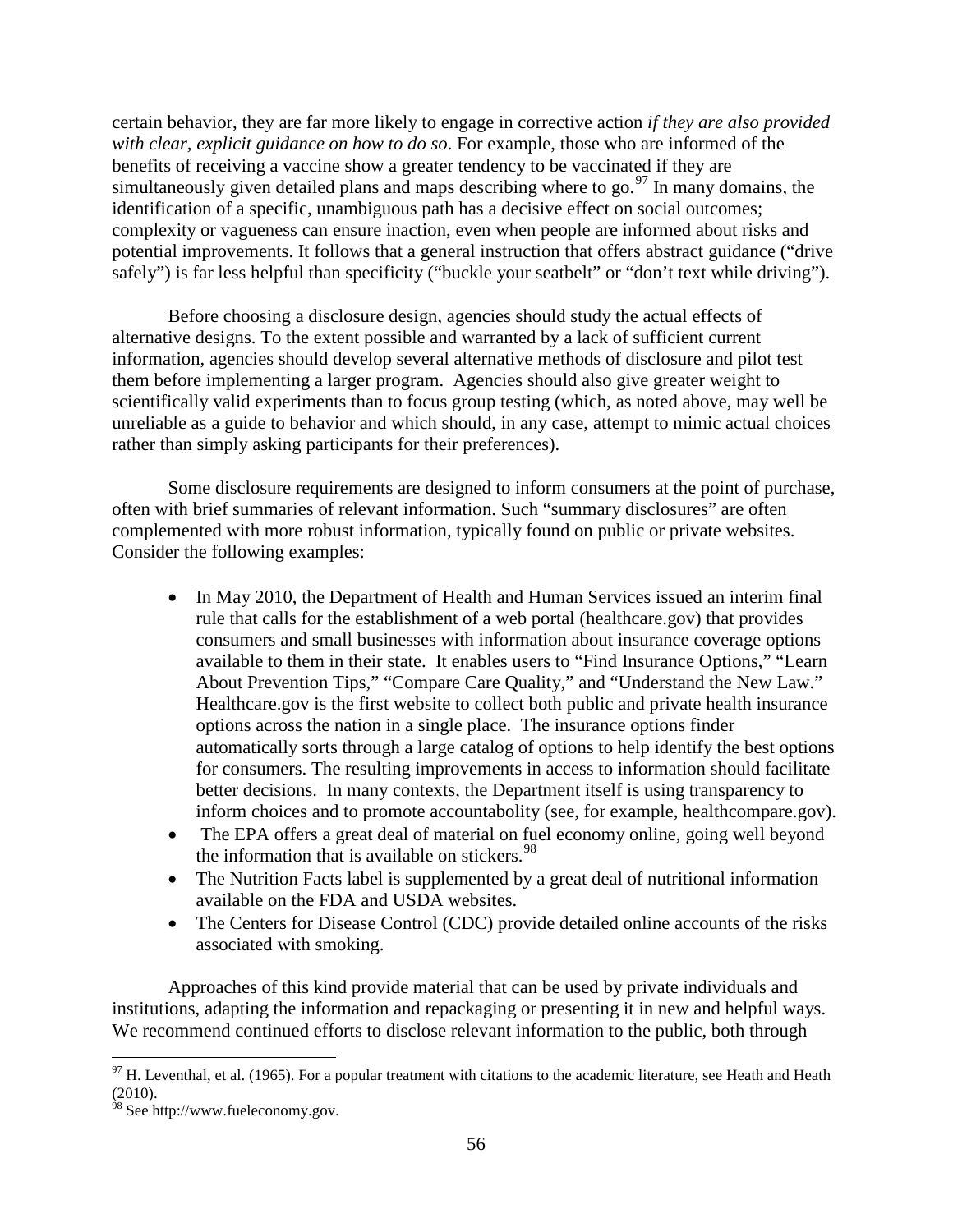summary disclosure and through full disclosure, in the belief that such efforts can help promote regulatory goals and improve the operation of markets. We will return to these points in the context of childhood obesity.

In addition to informing consumers, disclosure requirements can give manufacturers an incentive to reformulate their products. For example, FDA has required that saturated fat and dietary cholesterol be listed on the food label since 1993. Because adding trans fat has been added on the Nutrition Facts panel (required by January 1, 2006), consumers are now in a position to know how much of all three -- saturated fat, trans fat, and cholesterol -- are in the foods they choose. Identifying saturated fat, trans fat, and cholesterol on the food label gives consumers information to enable them to make healthy food choices that reduce the risk of coronary heart disease (CHD). Furthermore, manufacturers now have a clear way, and an incentive, to eliminate trans fat in their products and substitute healthier oils (and thus to distinguish their products as having "zero grams of trans" at the point of purchase).

The disclosure requirement, coupled with significant media attention on this issue (as well as consumer education initiatives), encouraged many manufacturers to eliminate trans fat from packaged food products. We recommend further attention to the incentive effects of disclosure requirements and to the circumstances under which those incentives are likely to have desirable effects – a point that relates directly to the next topic.

#### **D. Childhood Obesity**

 Over the past three decades, childhood obesity rates in U.S. have tripled, and nearly one in three children in the U.S. is now overweight or obese. Obesity has serious, long-term consequences. The incidence of type II diabetes has increased in U.S. children in parallel with the rising prevalence of obesity, and obesity is associated with a number of chronic health problems, including hypertension, heart disease, asthma, and orthopedic disorders. Because some promising approaches to that problem –including disclosure remedies – may have a regulatory component, it is appropriate to discuss the problem here; OMB works closely with agencies on regulatory actions associated with nutritional labeling and health risks. (The FDA's front-ofpackage labeling initiative can be found at

http://www.fda.gov/Food/LabelingNutrition/ucm202726.htm.)

Obesity is a public health problem that imposes significant private and social costs.<sup>[99](#page-57-0)</sup> When efforts are made to reduce those costs, it is important to investigate the likely effects of alternative methods of intervention, including those that involve disclosure, changes in the social environment that make healthy foods more convenient to see and to purchase, and public-private partnerships intended to affect social norms.<sup>[100](#page-57-1)</sup> Obesity results in part from individual choices, including those of parents -- consuming more calories than are expended leads to weight gain - and its incidence varies significantly over time and differs across populations. Studies on obesity consistently report a higher prevalence of obesity in African-Americans and Mexican Americans

<span id="page-57-0"></span> $99$  See, e.g., Elston et al. (2007), pp.172-74.

<span id="page-57-1"></span><sup>&</sup>lt;sup>100</sup> Philipson and Posner (2008).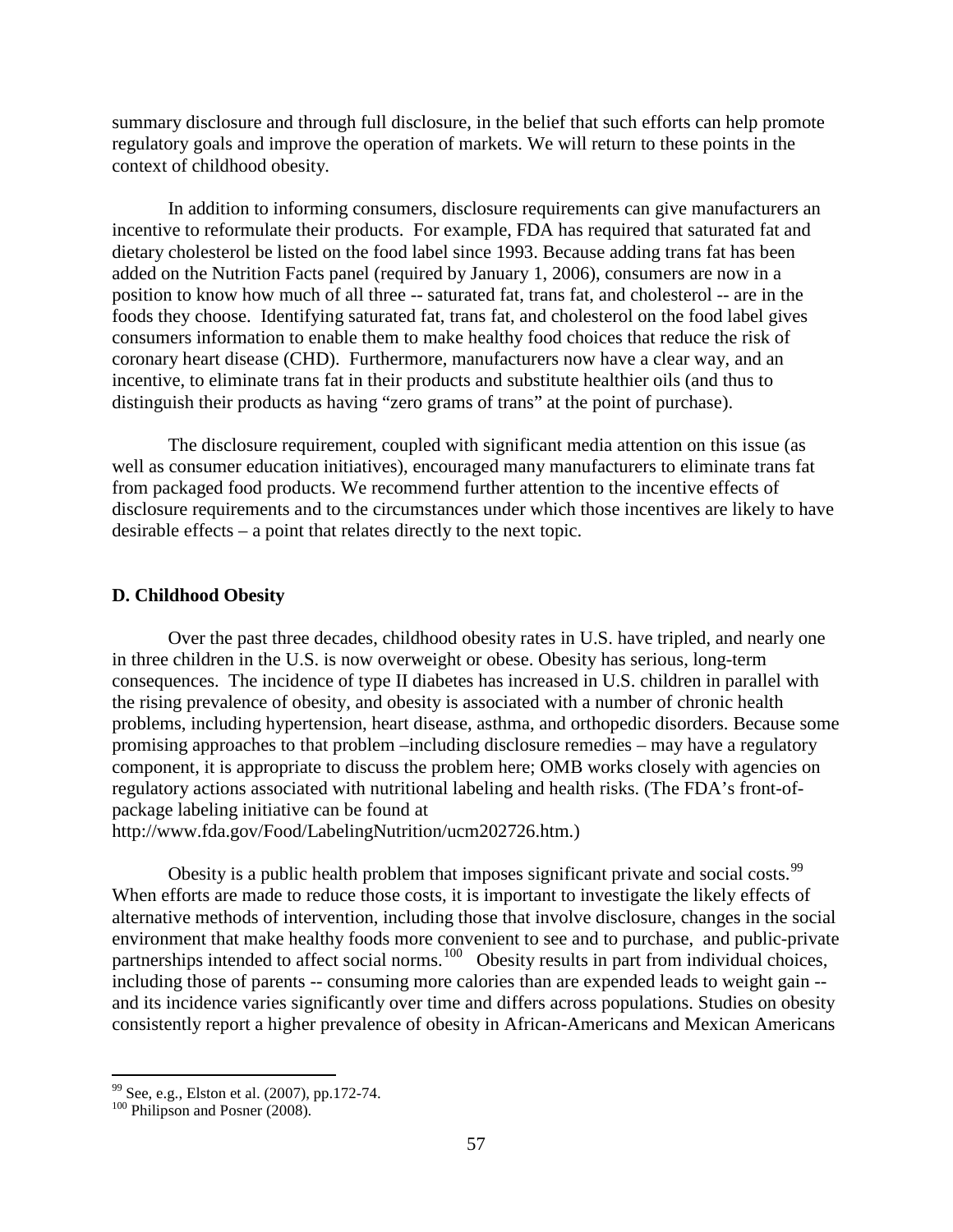compared with the white, non-Hispanic population;<sup>[101](#page-58-0)</sup> there are also high levels of obesity among Native-Americans.

 Reductions in obesity, and associated health problems, have been a priority for a number of government agencies, and some of the most prominent approaches have substantial regulatory components. On February 9, 2010, First Lady Michelle Obama launched a nationwide campaign called *Let's Move*. The campaign is focused on ending childhood obesity within a generation, with the belief that children born today should reach adulthood at a healthy weight. The campaign is expected to engage all sectors affecting the health of children to achieve this national goal, to spur private action, and to benefit from public-private partnerships; and it will provide schools, families, and communities with appropriate tools.

The *Let's Move* campaign has four central goals: (1) increasing information for parents and caregivers about nutrition and physical activity, (2) improving the quality of food in schools, (3) making healthy foods more affordable and accessible, and (4) focusing additional attention on physical activity. (The full Report of the Task Force on Childhood Obesity, with numerous recommendations designed to promote those goals, can be found at [http://www.letsmove.gov/pdf/TaskForce\\_on\\_Childhood\\_Obesity\\_May2010\\_FullReport.pdf.](http://www.letsmove.gov/pdf/TaskForce_on_Childhood_Obesity_May2010_FullReport.pdf)) Achievement of all of these goals requires attention to relevant empirical work in social science, including behavioral economics and psychology, which emphasizes the importance of both social norms and easy accessibility of healthy foods, and which draws attention to the potentially significant effects of small interventions. For example, people are more likely to eat a great deal of unhealthy, high-calorie foods if those in their social network are eating a great deal of such foods. Moreover, people are more likely to select healthy foods if it is convenient to find them and if they are salient and visible.

In short, eating choices are partly a function of purely material incentives (including the prices of various foods); but they are also affected by prevailing social norms and importantly, by the social environment (which can make either healthy or unhealthy foods easily accessible). Of special relevance, for present purposes, is (1), and in particular the commitment of the Food and Drug Administration (FDA) to investigate new nutritionally sound and consumer-friendly front-of-package labeling.

 Although reducing childhood obesity has been among the nation's health goals for some time, achieving significant progress has been challenging. The principal interventions – actual or proposed – have been diverse.<sup>102</sup> Some of them involve the use of economic incentives. Others involve changes in either social norms or the social environment. We know, for example, that people are affected by the actions of other people, and it might be possible to move behavior in the direction of healthier eating as a result of purely private action, or public-private partnerships, that help spur better norms. We also know that apart from incentives and norms, the social environment much matters, and private and public institutions can work together to promote an environment that promotes, and does not discourage or penalize, healthier choices.

<span id="page-58-0"></span><sup>&</sup>lt;sup>101</sup> Studies on obesity consistently report a higher prevalence of obesity in African-Americans and Mexican Americans compared with the white, non-Hispanic population. *See* Galvez et al, (2003). <sup>102</sup> See, e.g., Acs, et al (2007).

<span id="page-58-1"></span>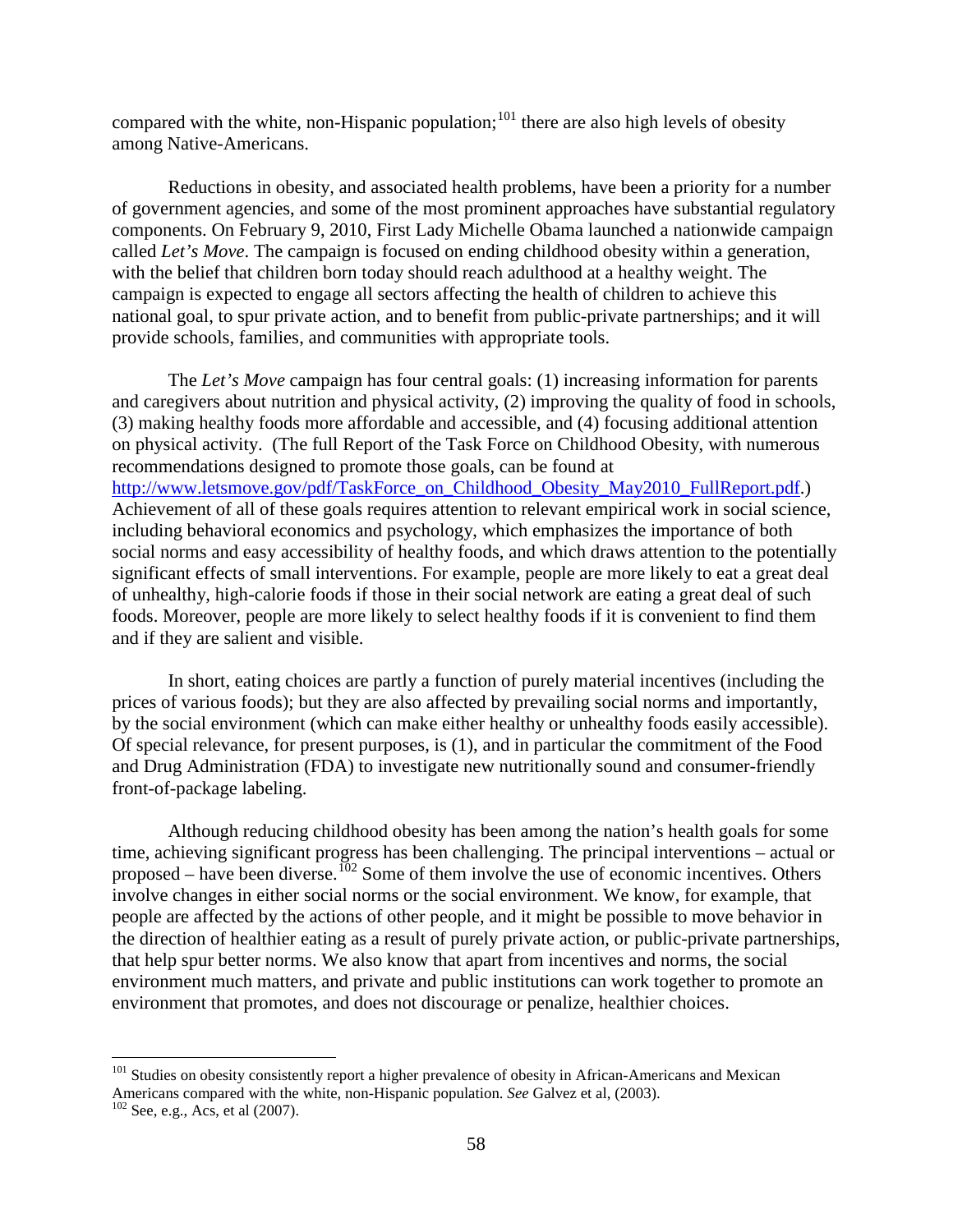Many people have suggested the potential importance of improved education and information disclosure, including labeling and advertising. A central question is how to design such approaches to promote effectiveness in improving nutritional and health outcomes. Consumer responses to labeling are likely to depend on how information is provided and in particular on three factors: (1) the clarity, simplicity, and salience of the information; (2) the substantive content of the information; and (3) whether the relevant consumers are attentive to the information provided. Consistent with behavioral findings, we would emphasize the central importance of promoting clarity, simplicity, and salience. Also consistent with those findings, and reflecting the importance of how, not merely whether, information is disclosed, the literature is not conclusive on the influence of nutrition information on food consumption.

In many domains, the Federal Government (often alongside private groups) has conveyed information to people with the goal of encouraging informed choices. This type of intervention has had significant success outside of the obesity context.<sup>[103](#page-59-0)</sup> See the discussion above and consider, for example, the Surgeon General's 1964 campaign to warn people of the harms of tobacco; the anti-drunk driving movement inspired by Mothers Against Drunk Driving; the efforts to encourage people to buckle their seatbelts (helping to produce substantial increases in buckling) and (more recently) not to text while driving; and information about the danger of high cholesterol.[104](#page-59-1)

In the domain of nutritional choices, the literature on the effects of labeling leaves many open questions, but it suggests that when information is both salient and easy to understand, consumers tend to use it.<sup>105</sup> In particular, studies have shown that a person's food consumption can be significantly influenced by advertisements, promotions, and container size; the latter has a surprisingly large effect on how much people eat (perhaps because it establishes a kind of "default rule" with respect to eating).<sup>[106](#page-59-3)</sup> More generally, studies show that even when labeling does not affect *what* people eat, it may greatly influence *how much* people eat.<sup>[107](#page-59-4)</sup>

Recall as well that in many domains, the identification of a specific, unambiguous path can have an important effect on social outcomes; complexity, abstraction, or vagueness might ensure ineffectiveness or inaction, even when people are properly educated and informed about current risks and potential improvements. For nutrition and control of obesity, it is extremely important to offer people a clear and specific sense of appropriate steps, rather than to offer general education or ambiguous instructions (such as "obesity creates health risks" or "eat healthy"). $108$ 

<span id="page-59-1"></span><span id="page-59-0"></span><sup>&</sup>lt;sup>103</sup> For discussion, see Fung et al., (2007).<br><sup>104</sup> Cutler (2004) hypothesizes that national interventions may have more salient effects than individual or community interventions because of some combination of (1) permeability (people prefer not to change their behavior and inertia is strong), (2) externalities (making more obvious that people doing the activities were harming others in addition to themselves), and (3) social influences (people judge appropriate behavior in part on the basis of what others are doing).

<span id="page-59-3"></span><span id="page-59-2"></span><sup>&</sup>lt;sup>105</sup> Moorman (1990); Moorman (1996).<br><sup>106</sup> See Wansink (2007).<br><sup>107</sup> Garg, Wansink, and Inman 2007.<br><sup>108</sup> See Heath and Heath (2010).

<span id="page-59-5"></span><span id="page-59-4"></span>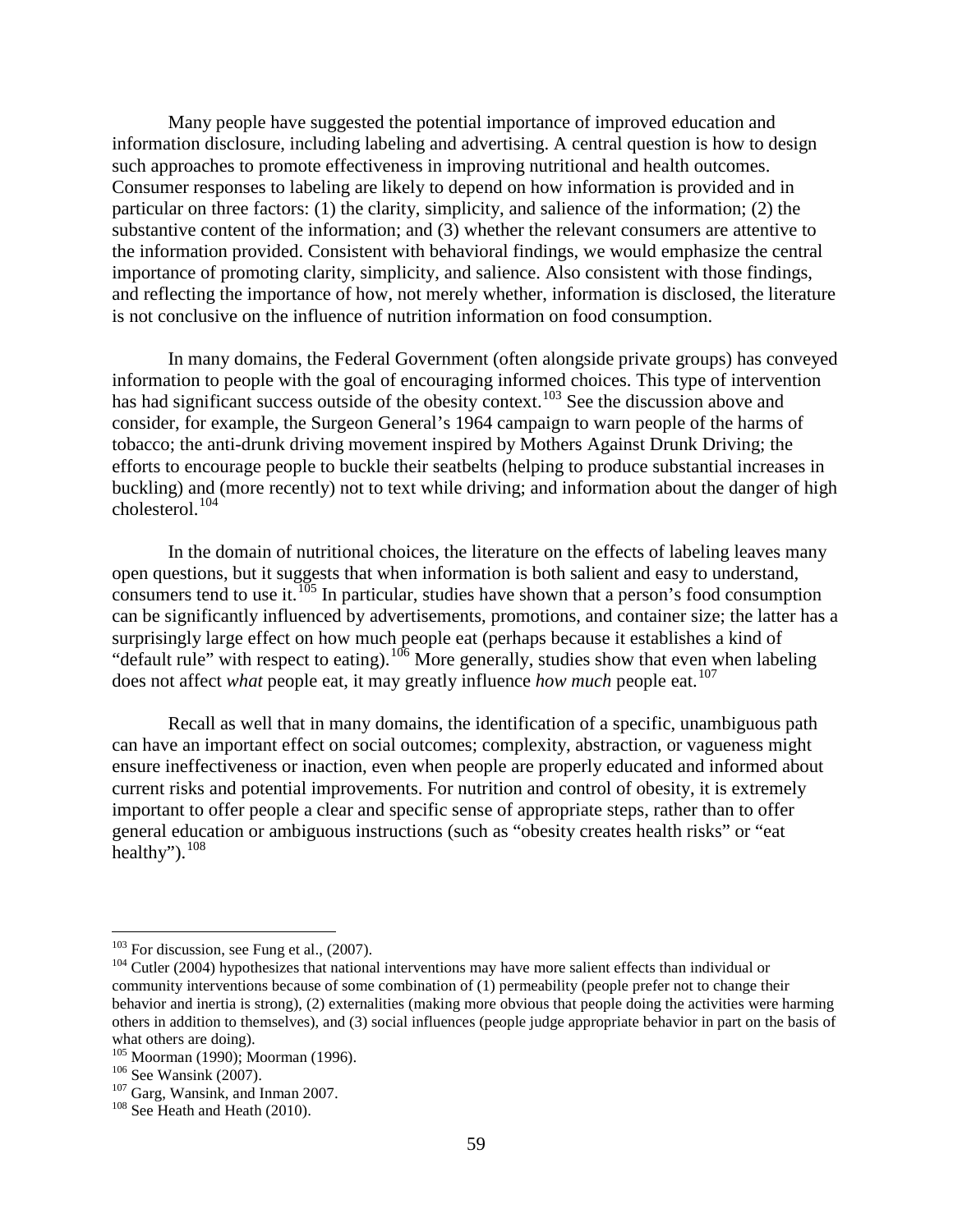We recommend that in this domain, serious efforts should be made to identifying clear, simple, easily-applied rules or guidelines that people might use to reduce the risk of childhood obesity. We also recommend that careful consideration should be given to the various points sketched here in developing the best methods of informing people, including parents, of relevant facts about the nutritional content of food, so as to promote informed choices.

### **E. Soliciting Public Recommendations on Regulation and Economic Growth**

In the 2009 Report, OMB emphasized the importance of open government and in particular of obtaining access to "dispersed knowledge" about how to improve regulation. The Report said, "[i]f members of the public have fresh evidence or ideas about improvement of existing regulations – including expansion, redirection, modification, or repeal – it is important to learn about that evidence or those ideas. A general goal is to connect the interest in sound analysis with the focus on open government, in part by promoting public engagement and understanding of regulatory alternatives*.*" The Open Government Directive issued by OMB in December 2009 emphasizes the importance of transparency, participation, and collaboration, and calls for concrete steps to promote these goals.

To promote public engagement, OMB has requested public suggestions about regulatory changes that might serve to promote economic growth, with particular reference to increasing employment, innovation, and competitiveness.<sup>[109](#page-60-0)</sup> OMB is particularly interested in identifying both new initiatives and current regulations that might be modified, expanded, or repealed in order to promote those goals. Consistent with Executive Order 12866, OMB sought suggestions for regulatory reforms that have significant net benefits, that might increase exports, and that might promote growth, innovation, and competitiveness for small business, perhaps through increasing flexibility. OMB will carefully consider public suggestions for achieving the relevant goals. When weighing these suggestions, OMB will consider the likely long-term costs and benefits of the changes, not just short-term economic effects.

<span id="page-60-0"></span><sup>&</sup>lt;sup>109</sup> "Draft 2010 Report to Congress on the Benefits and Costs of Federal Regulations." Federal Register 75: 82 (April 29, 2010) pp. 22630-1.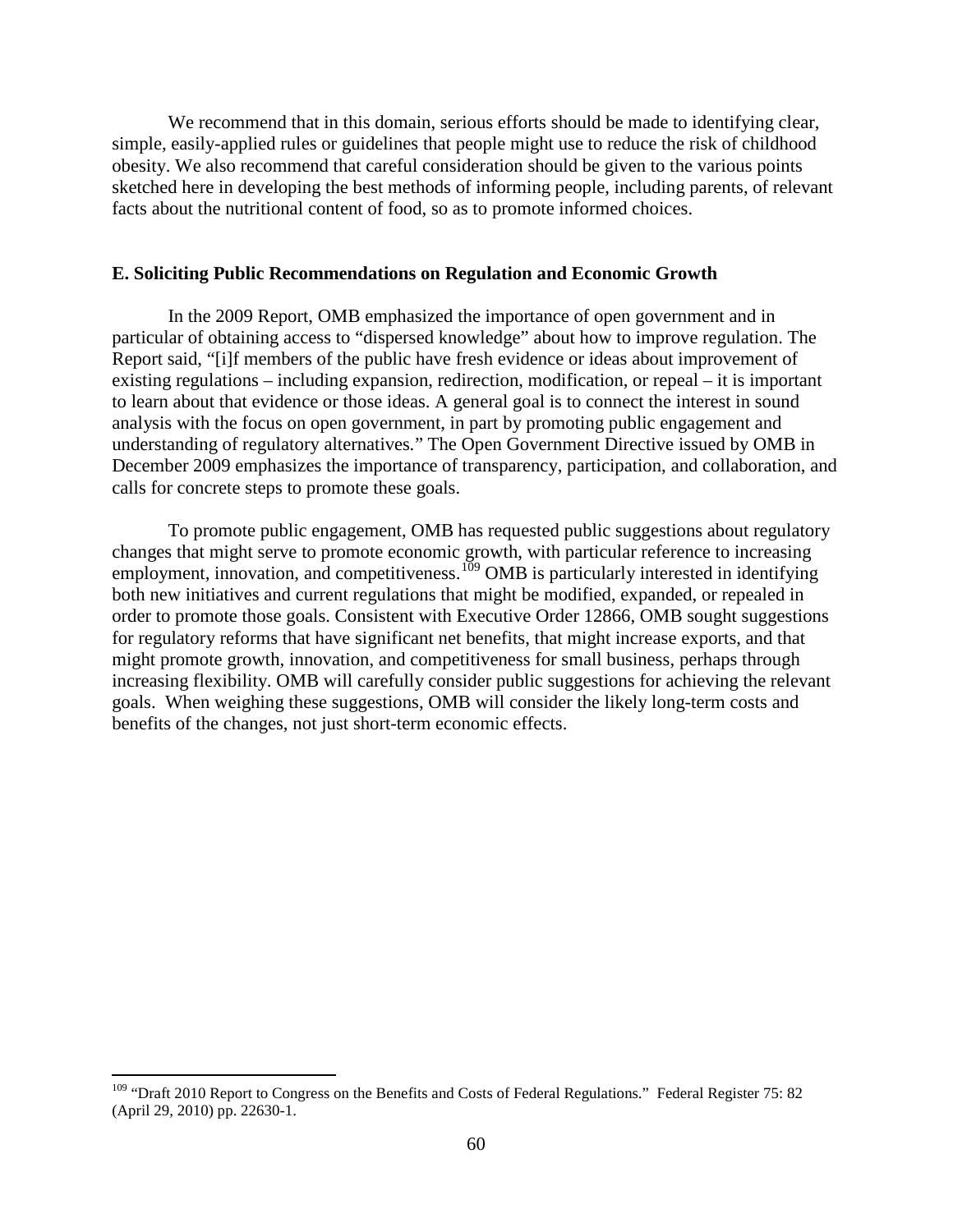# **CHAPTER III: UPDATE ON THE IMPLEMENTATION OF OMB'S INFORMATION QUALITY INITIATIVES**

Objective and high-quality analysis can produce better regulatory decisions. OMB and the regulatory agencies have taken a number of steps to improve the rigor and transparency of analysis supporting public policy. Of particular importance in the context of regulatory analysis is OMB's Circular A-4, "Regulatory Analysis," which was issued in 2003 after public comment, interagency review, and peer review. Circular A-4 defines good regulatory analysis and standardizes how benefits and costs of Federal regulatory actions are measured and reported. This guidance is available at: [http://www.whitehouse.gov/omb/circulars/a004/a-4.pdf.](http://www.whitehouse.gov/omb/circulars/a004/a-4.pdf)

In this chapter of the Report, we provide a brief update on the 2009 Agency reporting under the 2002 Information Quality Guidelines and the 2004 Information Quality Bulletin for Peer Review.

#### **A. Government-Wide Information Quality Guidelines**

Section 515 of the Treasury and General Government Appropriations Act, 2001 (Pub. L. No. 106-554, 44 U.S.C. § 3516 note), commonly known as the "Information Quality Act" (IQA), requires OMB to develop government-wide standards "for ensuring and maximizing" the quality of information disseminated by Federal agencies.

To implement the IQA, OMB issued final government-wide guidelines on February 22, 2002 (67 FR 8452), and each Federal agency is charged with promulgating its own Information Quality Guidelines. OMB has facilitated the development of these agency guidelines, working with the agencies to ensure consistency with the principles set forth in the government-wide guidelines. By October 1, 2002, almost all agencies released their final guidelines, which became effective immediately. The OMB government-wide guidelines require agencies to report annually to OMB providing information on the number and nature of complaints received by the agency and how such complaints were resolved.

In August 2004, the OIRA Administrator issued a memorandum to the President's Management Council requesting that agencies post all Information Quality correspondence on agency web pages to increase the transparency of the process.<sup>[110](#page-61-0)</sup> In their FY 2004 Information Quality Reports to OMB, agencies provided OMB with the specific links to these web pages and OMB began providing this information to the public in our 2005 update on Information Quality.<sup>[111](#page-61-1)</sup> This increase in transparency allows the public to view all correction requests, appeal requests, and agency responses to these requests. The web pages also allow the public to track the status of correction requests that may be of interest. An updated list of agency web pages is provided in Appendix F of this Report.

<span id="page-61-0"></span><sup>110</sup>See OMB, *Memorandum for the President's Management Council (2004)*

<span id="page-61-1"></span>http://www.whitehouse.gov/omb/inforeg/info\_quality\_posting\_083004.pdf.<br><sup>111</sup>See OMB, *Validating Regulatory Analysis: 2005 Report to Congress on the Costs and Benefits of Federal Regulations and Unfunded Mandates on State, Local, and Tribal Entities* (2005)*,* [http://www.whitehouse.gov/omb/inforeg/2005\\_cb/final\\_2005\\_cb\\_report.pdf.](http://www.whitehouse.gov/omb/inforeg/2005_cb/final_2005_cb_report.pdf)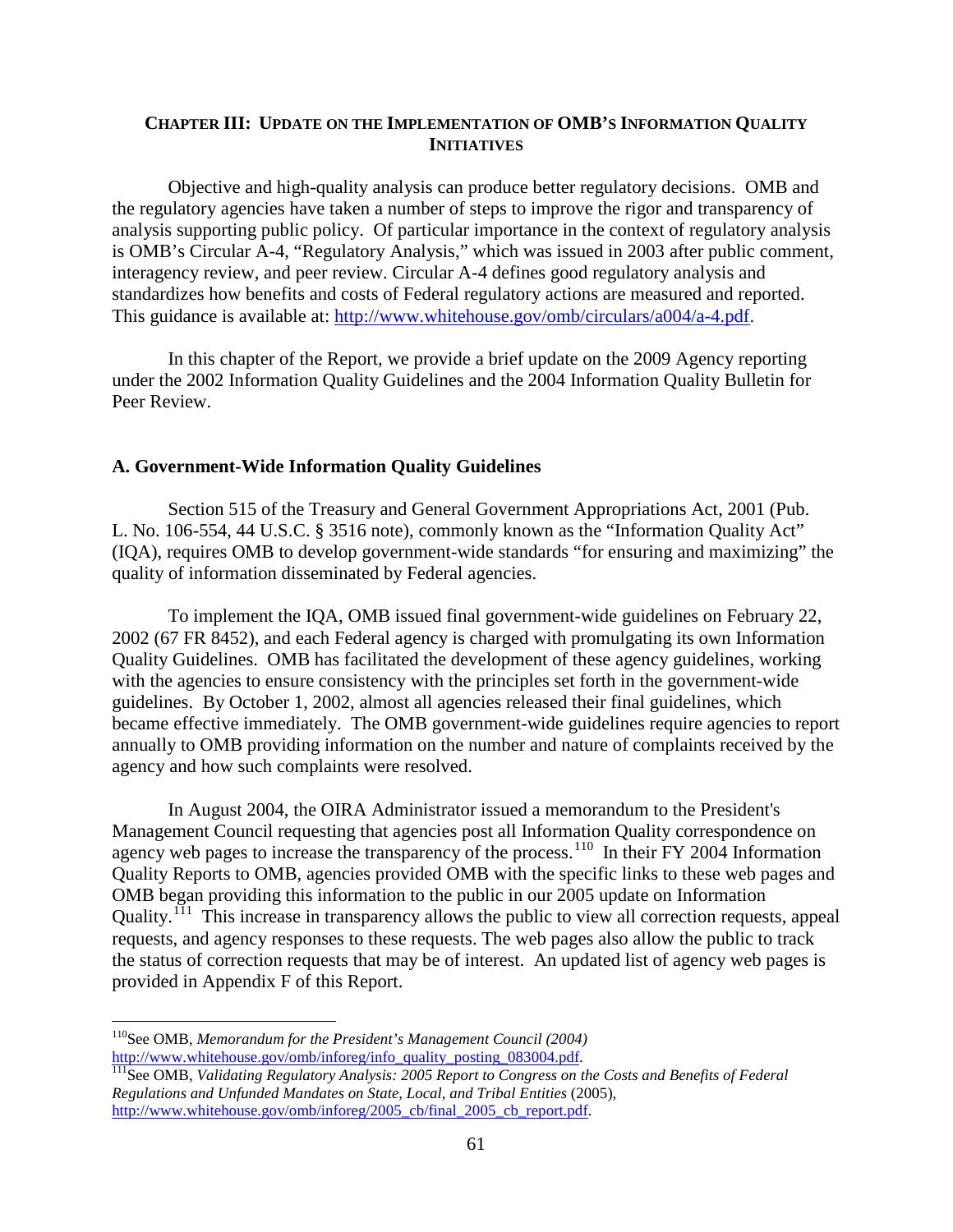In our 2003 Report, OMB presented a detailed discussion of the IQA and its implementation, including a discussion of perceptions and realities, legal developments, methods for improving transparency, suggestions for improving correction requests, and the release of the OMB Information Quality Bulletin for Peer Review.<sup>112</sup>

This section of the chapter provides a summary of the current status of correction requests received in FY 2009, as well as an update on the status of requests received in FY 2004, FY 2005, FY 2006, FY 2007, and FY 2008. An update on legal developments is also provided. Our discussion of the individual correction requests and agency responses is minimal because all correspondence between the public and agencies regarding these requests is publicly available on the agencies' Information Quality web pages.

# *1. Request for Correction Process*

# *a. New Correction Requests and Appeal Requests Received by the Agencies in FY 2009*

Table 4-1 below lists the departments and agencies that received requests for correction FY 2009. In FY 2009, a total of 17 requests for correction were sent to nine different departments and agencies. FY 2009 was the first year correction requests were sent to the Department of Veterans Affairs and the Office of National Drug Control Policy (ONDPC). In addition, three appeals associated with these 17 requests were filed in FY 2009. Two appeals were sent to the Forest Service, within USDA, and one appeal was sent to ONDPC. As some of the agency's 17 responses were sent at the end of FY 2009, or were still pending at the end of FY 2009, there is a possibility that additional appeals may be filed.

| Agency                                            | <b>Number of FY09</b><br><b>Correction Requests</b> |
|---------------------------------------------------|-----------------------------------------------------|
| Department of Agriculture<br>(USDA)               |                                                     |
| Department of Commerce                            |                                                     |
| Department of Health and<br><b>Human Services</b> |                                                     |
| Department of the Interior                        |                                                     |
| Department of Treasury                            |                                                     |
| National Aeronautics and<br>Space Administration  |                                                     |

# **Table 4-1: Departments and Agencies that Received Information Quality Correction Requests in FY 2009**

<span id="page-62-0"></span> $\overline{a}$ 112See OMB, *Information Quality, a Report to Congress FY 2003,* (2003)*,* 

[http://www.whitehouse.gov/omb/inforeg/fy03\\_info\\_quality\\_rpt.pdf,](http://www.whitehouse.gov/omb/inforeg/fy03_info_quality_rpt.pdf) and OMB, *Validating Regulatory Analysis: 2005 Report to Congress on the Costs and Benefits of Federal Regulations and Unfunded Mandates on State, Local, and Tribal Entities*, (2005) [http://www.whitehouse.gov/omb/inforeg/2005\\_cb/final\\_2005\\_cb\\_report.pdf.](http://www.whitehouse.gov/omb/inforeg/2005_cb/final_2005_cb_report.pdf)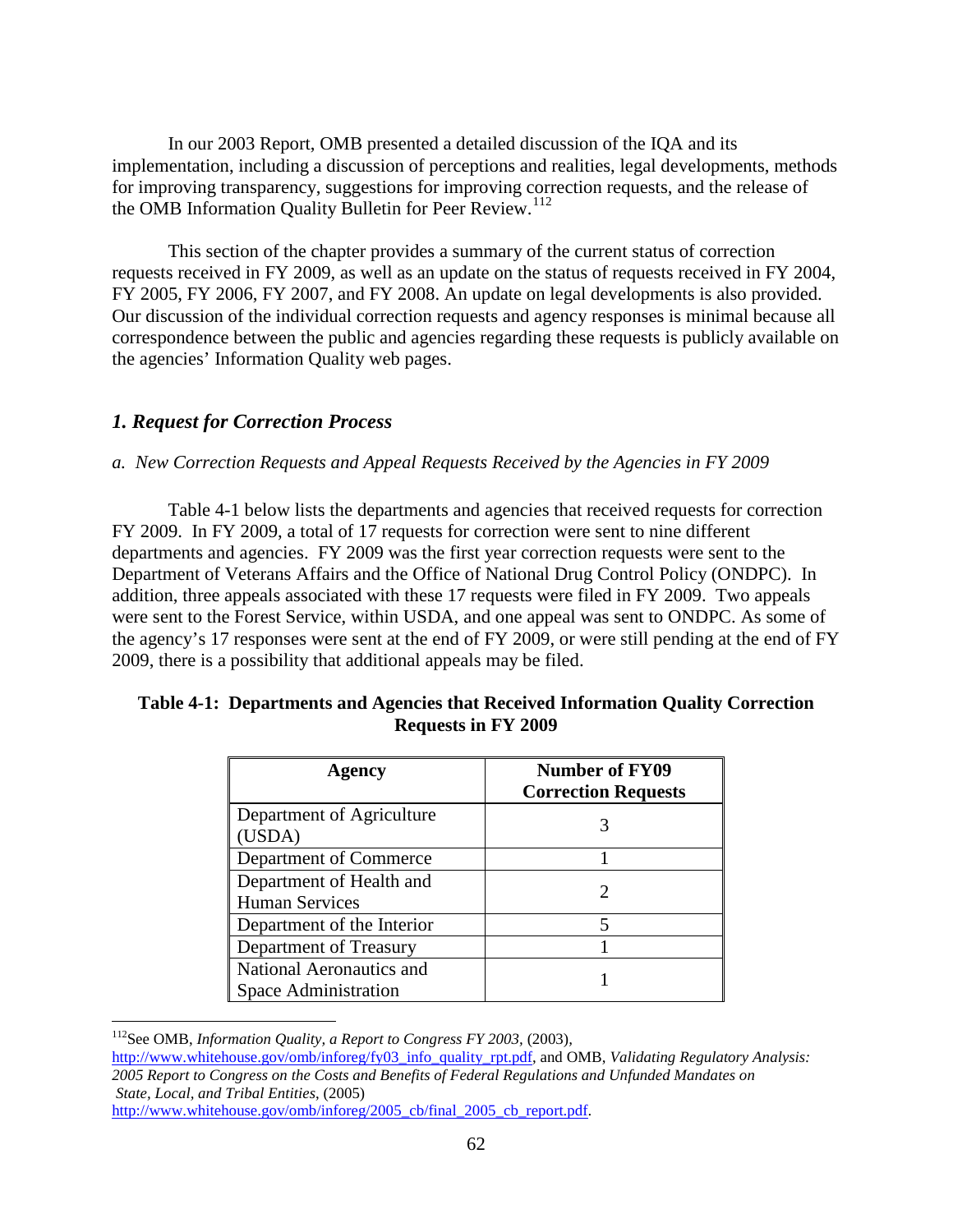| Agency                                           | <b>Number of FY09</b><br><b>Correction Requests</b> |
|--------------------------------------------------|-----------------------------------------------------|
| <b>Environmental Protection</b><br>Agency        |                                                     |
| Department of Veterans Affairs                   |                                                     |
| Office of National Drug<br><b>Control Policy</b> |                                                     |
| Total                                            |                                                     |

Further, as shown below in Table 4-2, four additional appeals have been filed in FY 2009. These appeal requests were sent to the agencies following receipt of responses to correction requests that were responded to in FY 2008. One appeal was sent to the Bureau of Reclamation within the Department of Interior regarding a request relating to a biological assessment on the Central Valley Project and State Water Project Operations Criteria and Plan and the three other appeals were sent to the Environmental Protection Agency following responses related to asbestos fibers, the ozone air quality standards, and groundwater cleanup maps.

# **Table 4-2: Departments and Agencies that Received Information Quality Appeals Requests in FY 2009, Following Responses to Requests Initiated in FY 2008**

| Agency                                    | <b>Number of FY09</b><br><b>Appeals</b> |
|-------------------------------------------|-----------------------------------------|
| Department of Interior                    |                                         |
| <b>Environmental Protection</b><br>Agency |                                         |
| Total                                     |                                         |

The correction requests received in FY 2009 were quite diverse. For instance, the Colorado Wool Growers Association requested that the Forest Service retract a report related to the disease related conflicts between domestic sheep and goats and Bighorn Sheep; the Centers for Disease Control, within the Department of Health and Human Services, was asked by the International Hyperbaric Medical Association to correct information relating to webpage information discussing influenza deaths; and the Bureau of Land Management, within the Department of Interior was asked by the Questar Exploration and Production Company to correct information in a report relating to the leasing of parcels in Utah. For further details, links to all the correction requests, and the complete agency responses, can be found on the agencies IQ web pages.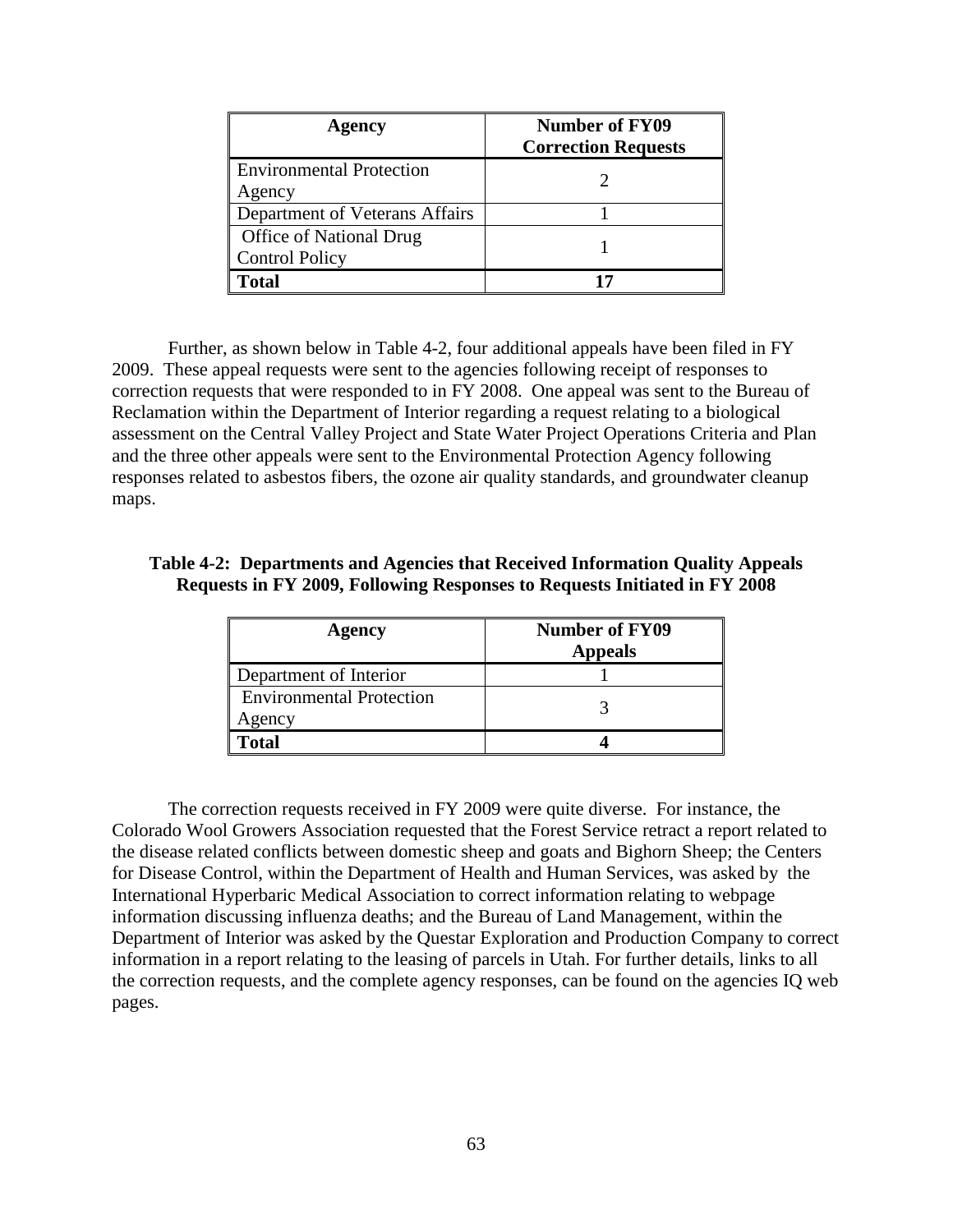Figure 4-1 shows the status of the 17 FY 2009 correction requests and three appeals*.* As mentioned above, for details relating to the specific requests, including agency responses, we encourage readers to visit agency Information Quality websites.<sup>[113](#page-64-0)</sup>



**Figure 4-1: Status of IQ Correction Requests Received in FY 2009**

As noted in the 2007 Report,  $114$  OMB cautions readers against drawing any conclusions about trends or year-to-year comparisons because agency procedures for classifying correction requests are still evolving. However, we note that in FY 2003 there were 48 correction requests, in FY 2004 there were 37 correction requests, in FY 2005 there were 24 correction requests, in FY 2006 there were 22 correction requests, in FY 2007 there were 21 correction requests and in FY 2008 there were 14 correction requests.

<span id="page-64-0"></span><sup>113</sup> A listing of webpages for Agency IQ correspondence is available in Appendix D of OMB, *2008 Report to Congress on the Benefits and Costs of Federal Regulations and Unfunded Mandates on State, Local, and Tribal Entities.* (2008). This report can be found at:<br>http://www.whitehouse.gov/omb/assets/information\_and\_regulatory\_affairs/2008\_cb\_final.pdf.

<span id="page-64-1"></span><sup>&</sup>lt;sup>[114](http://www.whitehouse.gov/omb/assets/information_and_regulatory_affairs/2008_cb_final.pdf)</sup> See OMB, 2007 Report to Congress on the Costs and Benefits of Federal Regulations and Unfunded Mandates *on State, Local, and Tribal Entities (2007)*,

[http://www.whitehouse.gov/omb/inforeg/2007\\_cb/2007\\_cb\\_final\\_report.pdf.](http://www.whitehouse.gov/omb/inforeg/2007_cb/2007_cb_final_report.pdf)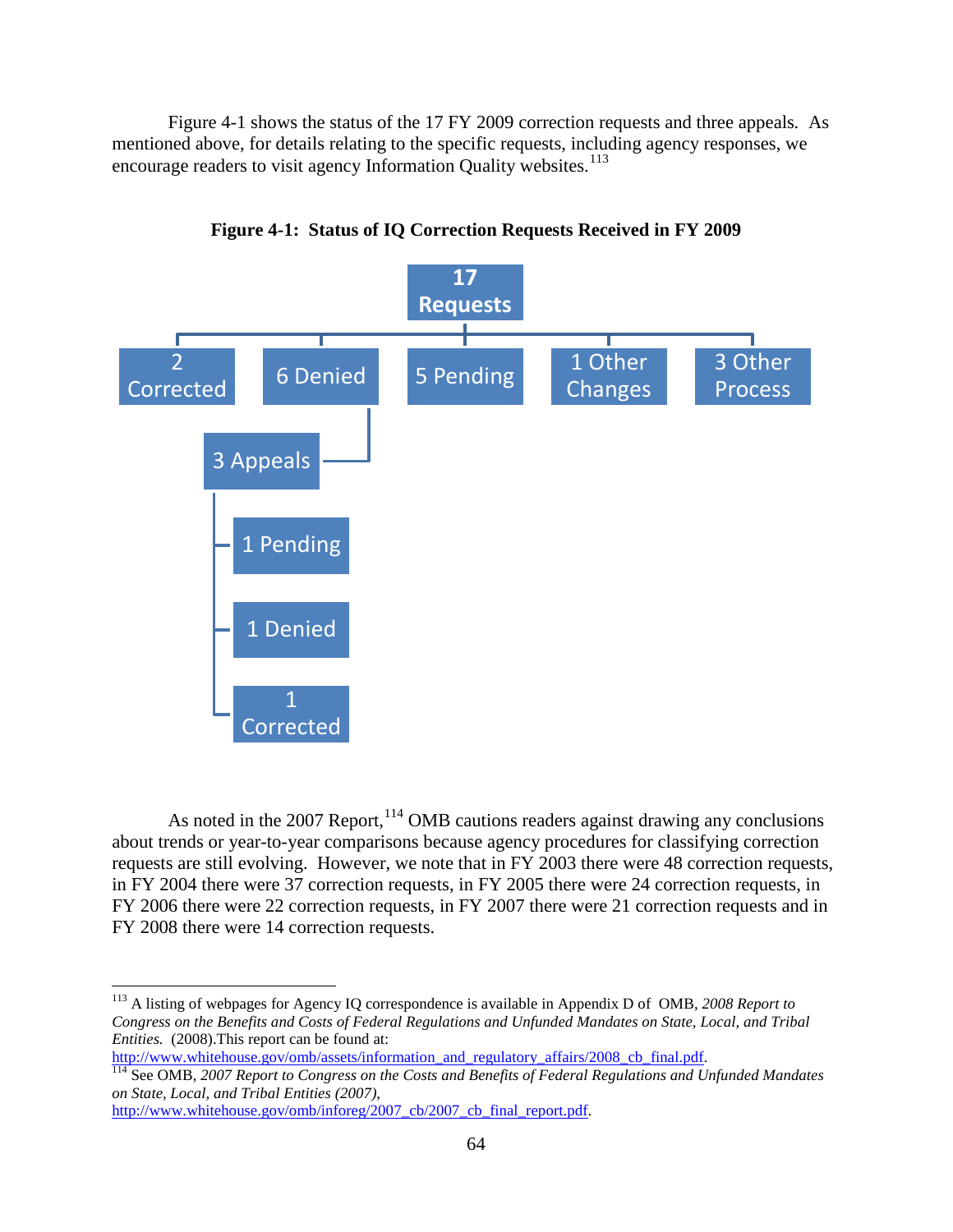#### *b. Status of Outstanding Correction Requests Received by the Agencies in FY 2003-2008*

At the close of FY 2008, 12 Information Quality correction request responses and 4 appeal responses remained pending from the agencies. The pending correction requests were initiated in FY 2004, FY 2005, FY 2006, FY 2007, and FY 2008. Figure 4-2 shows the status of those outstanding correction request responses at the close of FY 2009. Agencies responded to six of these correction requests and continued to work on responses to the remaining six at the end of FY 2009. All the pending requests are request to the Army Corps of Engineers, within the Department of Defense. As is shown below, there were two appeals that were sent after the agencies responded. One appeal was sent to the Bureau of Reclamation and a response was still pending at the end of FY 2009. One appeal was sent to EPA regarding the characterization of asbestos fibers and this appeal was denied.

**Figure 4-2: FY 2008 Status of Pending Correction Requests from FY 2004, FY 2005, FY 2006, FY 2007, and FY 2008** 



Figure 4-3 below gives the status of the four appeal requests pending at the close of FY 2008. The National Institute of Standards and Technology, within the Department of Commerce denied an outstanding appeal regarding a World Trade Center fire report, and the U.S. Geological Survey, within the Department of Interior denied an appeal regarding pythons. In responding to an outstanding appeal regarding sampling at a lead smelter, in lieu of correcting data, the EPA committed to revisions of a soil sampling standard operating procedure in order to enhance the documentation and consistency of sampling procedures. Correspondence showing the agencies responses to these requests is publicly available on the agencies' Information Quality web pages. In addition, the Federal Communications Commission continued to work on the appeal they received in FY 2007.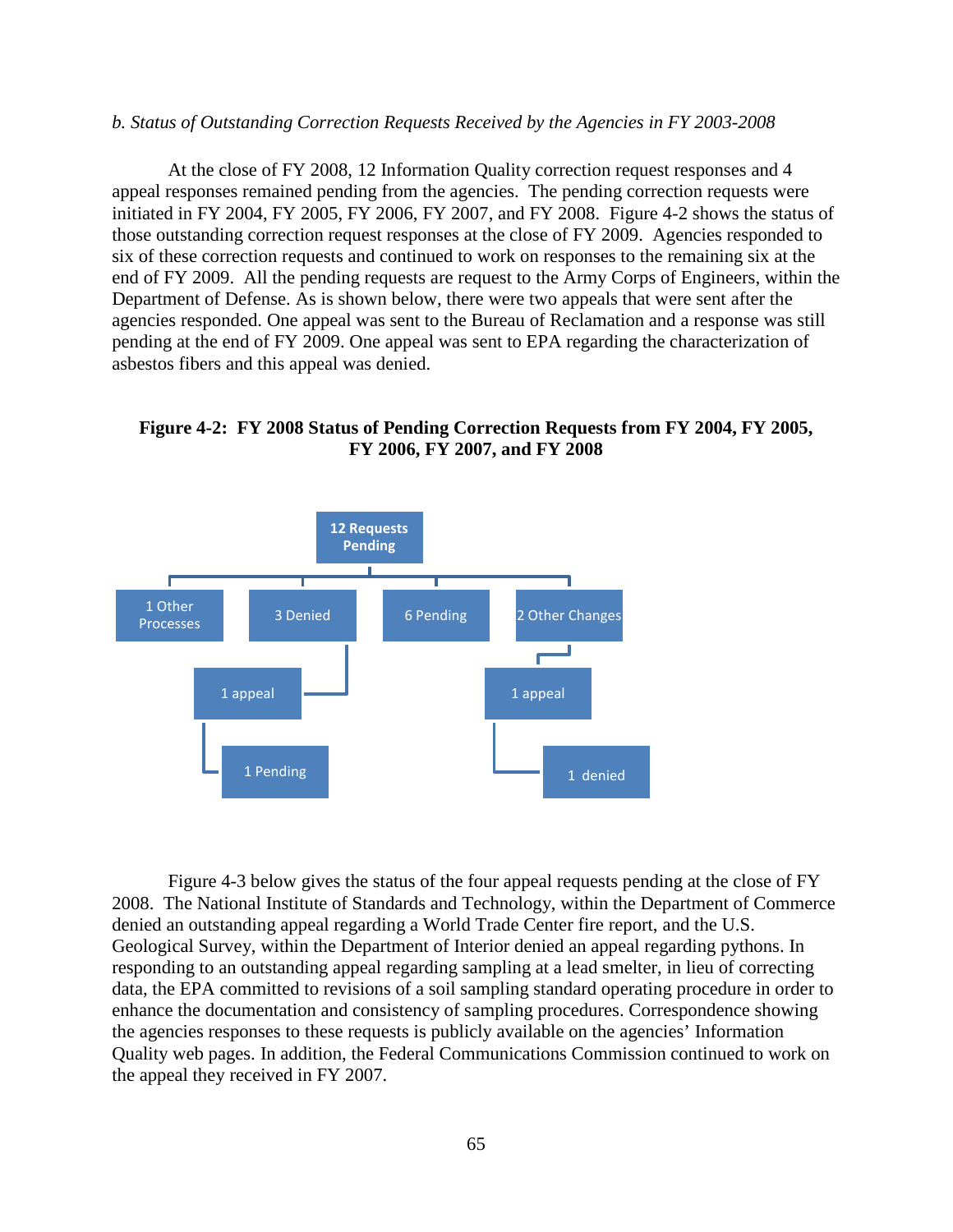

#### **Figure 4-3: FY 2009 Status of Pending Appeal Requests from FY 2008**

# *2. Legal update*

As discussed in the final 2009 Report, litigation has arisen regarding the legal issue of whether agency responses to IQA requests for correction are subject to judicial review under the IQA and the Administrative Procedure Act (APA). In this litigation, the courts concluded that the agency responses in those cases were not subject to judicial review under the IQA and the APA. See *Salt Institute v. Leavitt*, 440 F.3d 156, 159 (4th Cir. 2006); *Americans for Safe Access v. United States Dep't of Health and Human Servs.,* No. C 07-01049 WHA, 2007 U.S. Dist. LEXIS 89257, at \*11 (N.D. Cal. Nov. 20, 2007); *Americans for Safe Access v. United States Dep't of Health and Human Servs*., No. C 07-01049 WHA, 2007 U.S. Dist. LEXIS 55597, at \*14 (N.D. Cal. July 24, 2007); *In re Operation of the Missouri River System Litigation*, 363 F. Supp. 2d 1145, 1174- 75 (D. Minn. 2004), *vacated in part and aff'd in part on other grounds*, 421 F.3d 618 (8th Cir. 2005). The district court's ruling in *Americans for Safe Access* is currently pending on appeal. *Americans for Safe Access v. United States Dep't of Health and Human Servs*., No. 07-17388 (9thCir.). In addition, the United States Court of Appeals for the District of Columbia Circuit recently determined that OMB's interpretation regarding "dissemination" (and, in particular, the exclusion from the definition of dissemination of documents "prepared and distributed in the context of adjudicative proceedings") was a reasonable interpretation of the statute. *Prime Time v. Vilsack,*  599 F.3d 678 (D.C. Cir. 2010).

#### **B. Information Quality Bulletin for Peer Review**

In keeping with the goal of improving the quality of government information, on December 16, 2004, OMB issued the Final Information Quality Bulletin for Peer Review (the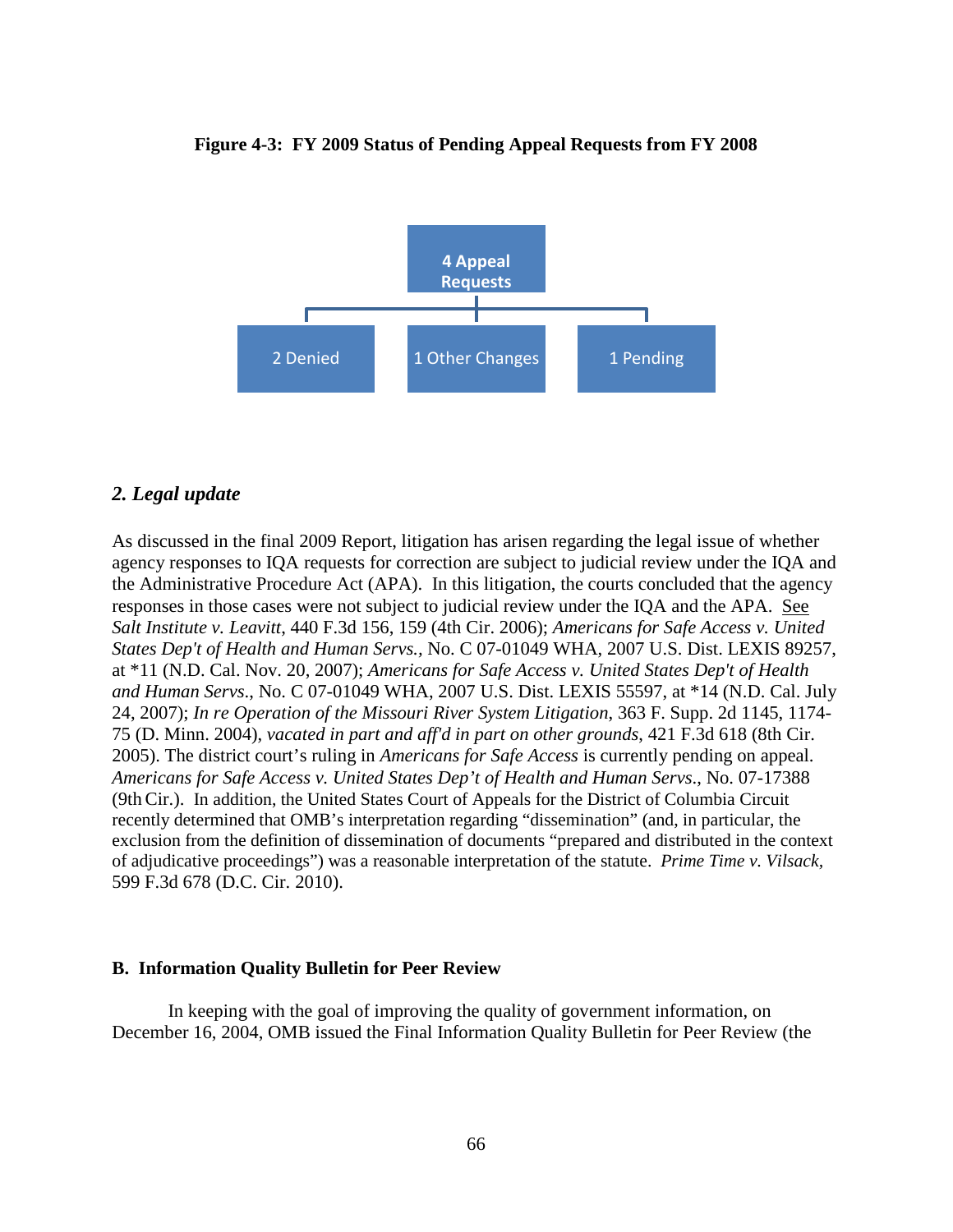Peer Review Bulletin).<sup>[115](#page-67-0)</sup> The Peer Review Bulletin requires executive agencies to ensure that all "influential scientific information" they disseminate after June 16, 2005 is peer reviewed.

"Influential scientific information" is defined as "scientific information the agency reasonably can determine will have or does have a clear and substantial impact on important public policies or private sector decisions."[116](#page-67-1) The term "influential" is to be interpreted consistently with OMB's government-wide Information Quality Guidelines and the information quality guidelines of each agency.

One type of scientific information is a scientific assessment. For the purposes of the Peer Review Bulletin, the term "scientific assessment" means an evaluation of a body of scientific or technical knowledge, which typically synthesizes multiple factual inputs, data, models, assumptions, and/or applies best professional judgment to bridge uncertainties in the available information. $117$ 

The Peer Review Bulletin describes the factors that should be considered in choosing an appropriate peer review mechanism and stresses that the rigor of the review should be commensurate with how the information will be used. It directs agencies to choose a peer review mechanism that is adequate, giving due consideration to the novelty and complexity of the science to be reviewed, the relevance of the information to decision making, the extent of prior peer reviews, and the expected benefits and costs of additional review. When deciding what type of peer review mechanism is appropriate for a specific information product, agencies should consider at least the following issues: individual versus panel review; timing; scope of the review; selection of reviewers; disclosure and attribution; public participation; disposition of reviewer comments; and adequacy of prior peer review.

The Peer Review Bulletin specifies the most rigorous peer review requirements for "highly influential scientific assessments," which are a subset of "influential scientific information." To ensure that implementation of the Peer Review Bulletin is not too costly, these requirements for more intensive peer review apply only to the more important scientific assessments disseminated by the Federal Government – those that could have a potential impact of more than \$500 million in any one year on either the public or private sector or are novel, controversial, or precedent-setting, or have significant interagency interest.

Under the Peer Review Bulletin, agencies are granted broad discretion to weigh the benefits and costs of using a particular peer review mechanism for a specific information product. In addition to the factors noted above, agencies also have the option of employing "alternative processes" for meeting the peer review requirement (e.g., commissioning a National

<span id="page-67-0"></span><sup>115</sup> See OMB, *Memorandum for the Heads of Departments and Agencies*, (2004), M-05-03, http://www.whitehouse.gov/omb/memoranda/fy2005/m05-03.pdf.<br><sup>116</sup> The Bulletin notes that information dissemination can have a significant economic impact even if it is not part of

<span id="page-67-1"></span>a rulemaking. For instance, the economic viability of a technology can be influenced by the government's characterization of its attributes. Alternatively, the Federal Government's assessment of risk can directly or indirectly influence the response actions of state and local agencies or international bodies.

<span id="page-67-2"></span><sup>&</sup>lt;sup>117</sup> These assessments include, but are not limited to, state-of-science reports; technology assessments; weight-ofevidence analyses; meta-analyses; health, safety, or ecological risk assessments; toxicological characterizations of substances; integrated assessment models; hazard determinations; or exposure assessments.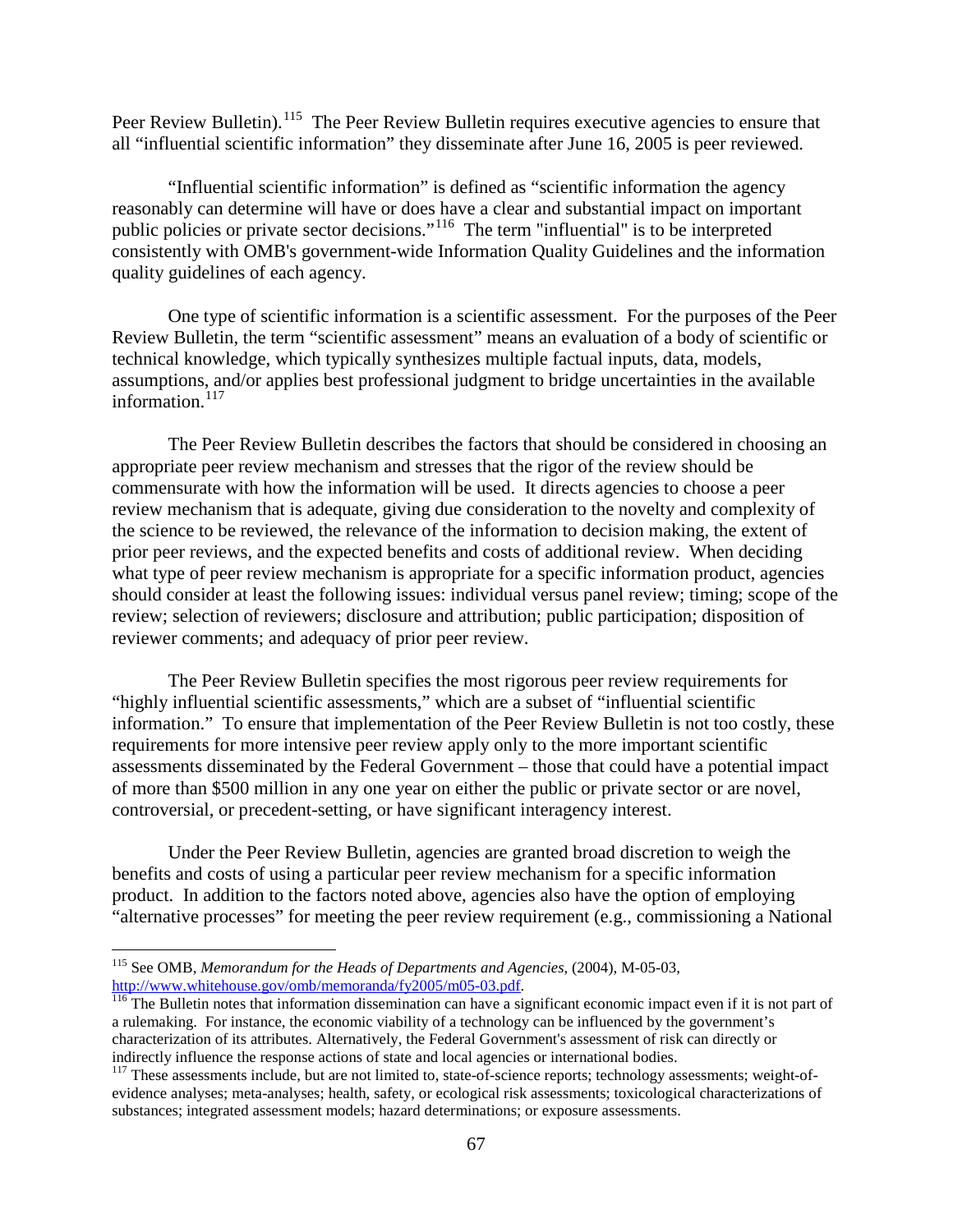Academy of Sciences' panel). Moreover, to ensure that peer review does not unduly delay the release of urgent findings, time-sensitive health and safety determinations are exempted from the requirements of the Peer Review Bulletin. There are also specific exemptions for national security, individual agency adjudication or permit proceedings, routine statistical information, and financial information. The Peer Review Bulletin does not cover information disseminated in connection with routine rules that materially alter entitlements, grants, user fees, or loan programs, or the rights and obligations of recipients thereof.

The Peer Review Bulletin provides two mechanisms for monitoring the progress of the agencies in meeting these peer review requirements: a transparent peer review planning process and annual reporting, described below.

The good science and good government requirements of the Peer Review Bulletin should assist in improving the accuracy and transparency of agency science. Additionally, the peer review planning process described in the Peer Review Bulletin, which includes posting of plans on agency websites, enhances the ability of the government and the public to track influential scientific disseminations made by agencies.

On June 16, 2005, the Peer Review Bulletin became effective for all influential scientific information, including highly influential scientific assessments. The peer review planning component of the Bulletin, discussed below, became fully effective on December 16, 2005. By the end of FY 2009, we had four full years of implementation.

# *1. Peer Review Planning*

The Peer Review Planning component of the Peer Review Bulletin (Section V) requires agencies to begin a systematic process of peer review planning for influential scientific information (including highly influential scientific assessments) that the agency plans to disseminate in the foreseeable future.

A key feature of the agency's peer review plan is a web-accessible listing (agenda) of forthcoming influential scientific disseminations that is updated on a regular basis. These postings are designed to allow the public to participate in the peer review process by providing data and comments to the sponsoring agencies, as well as to external peer reviewers. By making these agendas publicly available, agencies increase the level of transparency in their peer review processes, and also have a mechanism to gauge the extent of public interest in their proposed peer reviews.

The agenda is designed to encourage planning for peer review early in the information generation process. Thus, the agenda should cover all information subject to the Peer Review Bulletin that the agency plans to disseminate *in the foreseeable future.* For instance, once an agency has established a time line for the generation of a scientific report, the agency should include that report in its agenda. Thus, although the Peer Review Bulletin specifies that agencies should update their peer review agendas every six months, the agenda is not a six-month forecast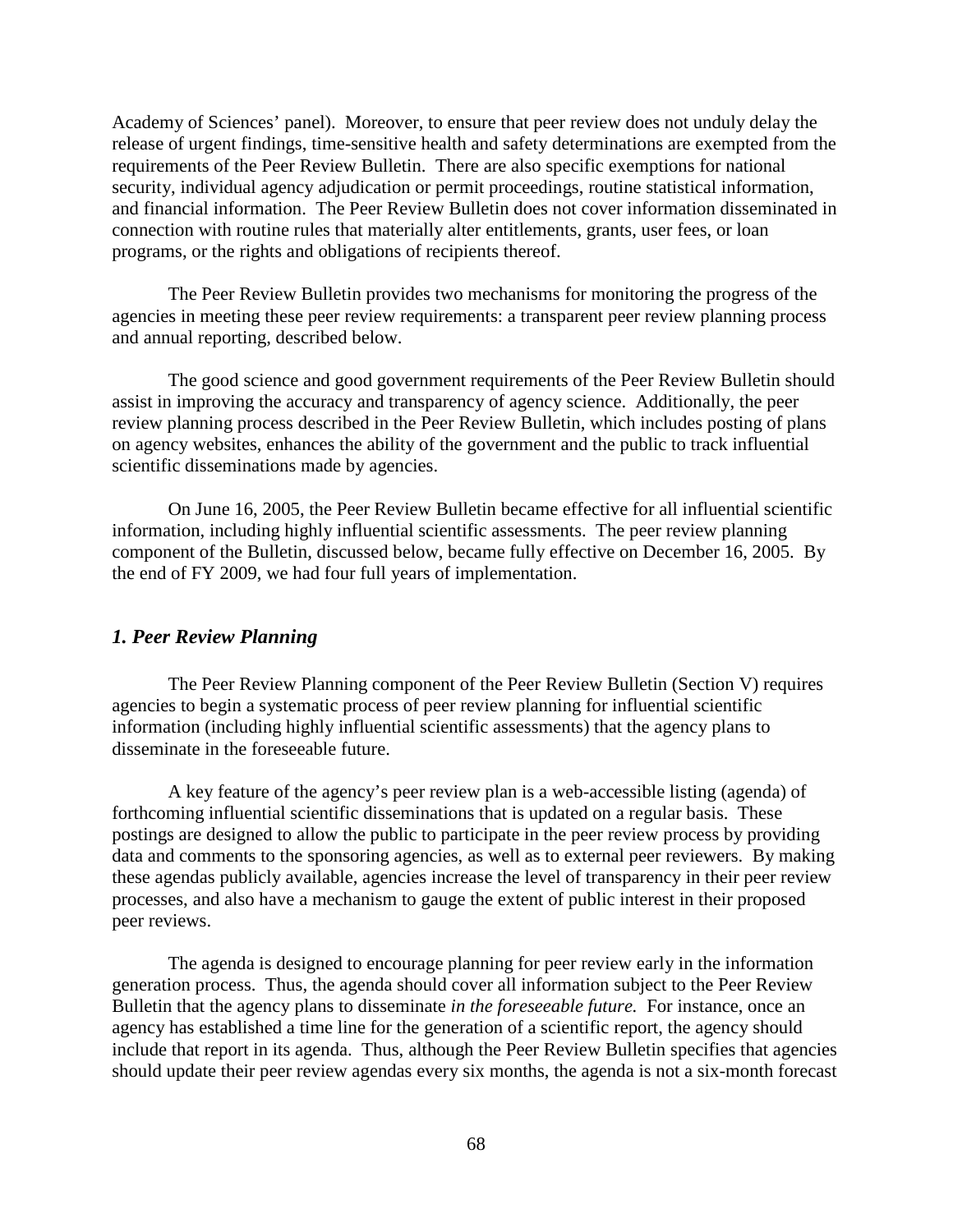(i.e., it should not be limited to information (documents) that the agency plans to peer review in the next six months).

Readers are encouraged to visit the agendas for agencies of interest. OMB asks agencies to ensure that there is an easily identifiable hyperlink to the peer review agenda from the agency's information quality home page. For cabinet-level departments that have a central information quality page but do not have a central peer review agenda, OMB requests that a hyperlink to each agency agenda be provided. Section B in the Appendix F provides the URLs for most agencies' peer review agendas.

Cabinet-level departments and agencies with processes in place for proactively identifying documents subject to the Bulletin include the Departments of Agriculture,<sup>[118](#page-69-0)</sup> Commerce,<sup>[119](#page-69-1)</sup> Health and Human Services,<sup>[120](#page-69-2)</sup> Housing and Urban Development, Justice, Interior,<sup>121</sup> Labor, State, and Transportation, and the Environmental Protection Agency. Other agencies with processes in place for proactively identifying documents subject to the Peer Review Bulletin include the Consumer Product Safety Commission and the Federal Communications Commission.

From time to time, other agencies produce or sponsor influential scientific information, but do not identify forthcoming information products subject to the Peer Review Bulletin. OMB is currently working with these agencies to ensure that they develop rigorous processes for determining which documents are subject to the Bulletin, and to ensure that the peer review plans for those documents are listed on the agency's agenda in a timely manner. These agencies include the Departments of Defense, Education, Energy, Homeland Security, and Veterans Affairs, as well as the National Aeronautics and Space Administration, the Nuclear Regulatory Commission, the Small Business Administration, the Federal Trade Commission, and the Tennessee Valley Authority.

Several agencies do not think that they currently produce or sponsor information subject to the Peer Review Bulletin. Most of these agencies primarily produce financial information or routine statistical information for which the Bulletin provides specific exemptions. Others primarily engage in management, oversight, or granting activities. A list of these agencies can be found in Section C in the Appendix F.

Although the Peer Review Planning section of the Bulletin lays out the specific items that should be included in each peer review plan, OMB does not specify the format that agencies should use, thereby giving agencies the flexibility to incorporate their agendas into existing e-

<span id="page-69-0"></span><sup>&</sup>lt;sup>118</sup> The Animal and Plant Health Inspection Service and the Food Safety and Inspection Service have strong peer review programs, as do the Economic Research Service and the Agricultural Research Service. Other agencies have come into compliance this year.

<span id="page-69-1"></span><sup>&</sup>lt;sup>119</sup> The National Oceanographic and Atmospheric Administration is the only agency within Commerce that has identified documents subject to the Bulletin; NOAA's peer review process is strong.

<span id="page-69-2"></span><sup>&</sup>lt;sup>120</sup> The Food and Drug Administration, the Center for Disease Control and Prevention, and the National Toxicology Program are compliant with the Bulletin.

<span id="page-69-3"></span><sup>&</sup>lt;sup>121</sup> The Fish and Wildlife Service has an exemplary peer review process. The US Geological Survey and the Mineral Management Service, and the National Park Service are also compliant with the Bulletin. The DOI is working to incorporate peer review planning in the rest of its Bureaus.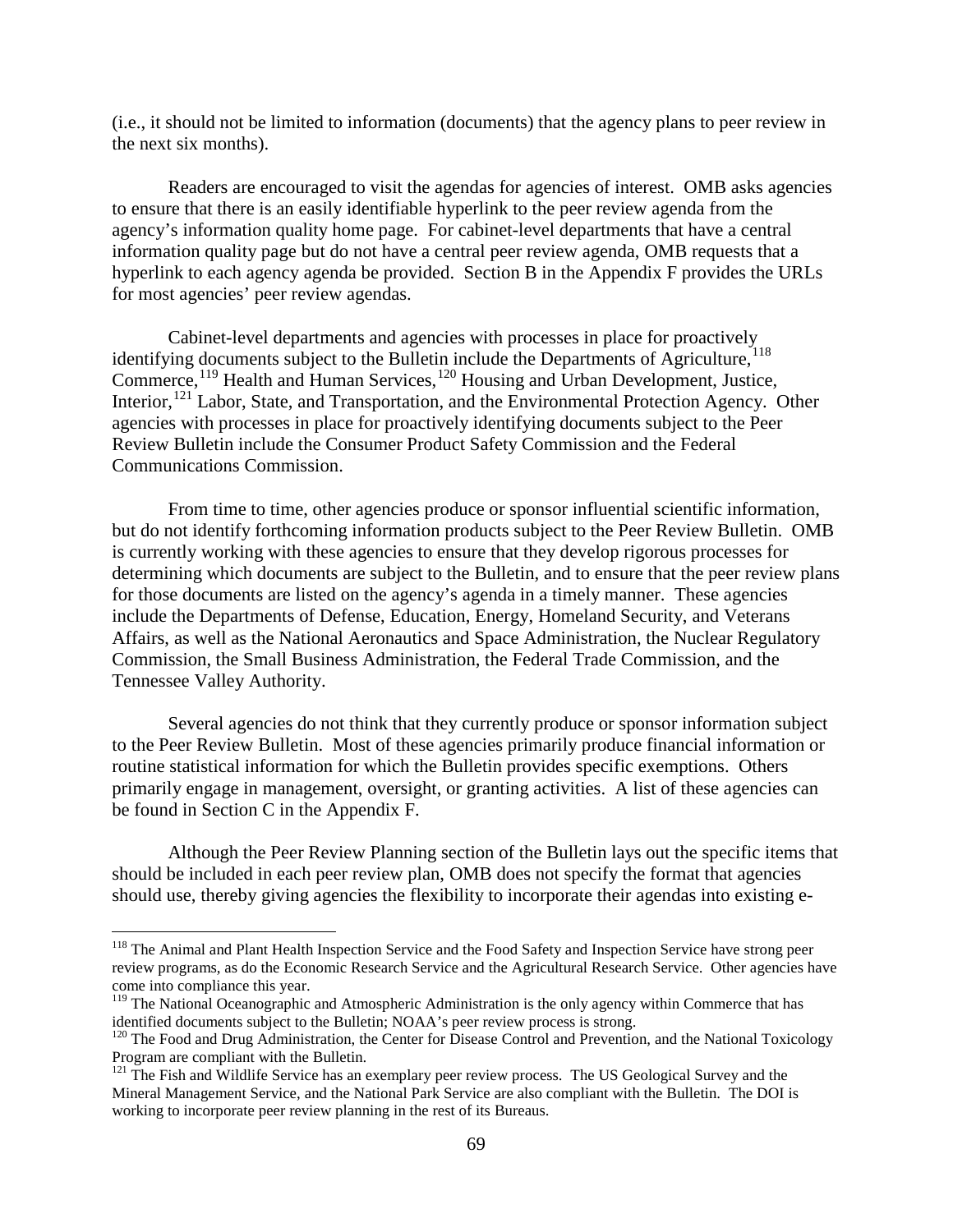government and science planning initiatives.<sup>[122](#page-70-0)</sup> As such, some agencies house their peer review agendas within a research arm of the agency, whereas others operate out of the office of the chief information officer or the policy and planning office. Some departments provide an integrated agenda across the agencies, $123$  while other departments have chosen to have individual agencies host their own agendas.<sup>[124](#page-70-2)</sup> Furthermore, some agencies have chosen to provide a single agenda for both influential scientific information and highly influential scientific assessments, $125$  while others provide two separate agendas.<sup>126</sup> The Peer Review Bulletin specifically requires that agencies provide a link from the agenda to each document made public pursuant to the Bulletin, including the completed peer review report. Although some agencies routinely provide such links, $127$  agendas at other agencies do not yet have this capability. Agencies have advised us that provision of these links is not always straightforward when the peer review is nested within a more complicated preexisting public process.<sup>[128](#page-70-6)</sup> OMB is currently working with the agencies to ensure that the required information is posted, and that the web sites are easy to locate and navigate.

| Department/<br><b>Agency</b>  | <b>Total</b><br><b>Peer</b><br><b>Reviews</b><br><b>Completed</b> | <b>Reviews of</b><br><b>Highly</b><br><b>Influential</b><br><b>Scientific</b> | Waivers,<br>Deferrals, or<br><b>Exemptions</b> | <b>Potential</b><br><b>Reviewer</b><br><b>Conflicts</b> |
|-------------------------------|-------------------------------------------------------------------|-------------------------------------------------------------------------------|------------------------------------------------|---------------------------------------------------------|
|                               |                                                                   | <b>Assessments</b>                                                            |                                                |                                                         |
| Department of                 |                                                                   |                                                                               |                                                |                                                         |
| Agriculture <sup>129</sup>    | 62                                                                | 15                                                                            | None                                           | None                                                    |
| Department                    |                                                                   |                                                                               |                                                |                                                         |
| of Commerce <sup>130</sup>    | 20                                                                |                                                                               | None                                           | None                                                    |
| Department                    |                                                                   |                                                                               |                                                |                                                         |
| of Energy <sup>131</sup>      | 2                                                                 | $\Omega$                                                                      | None                                           | None                                                    |
| Department                    |                                                                   |                                                                               |                                                |                                                         |
| of Health and                 | 32                                                                | $\Omega$                                                                      | None                                           | None                                                    |
| Human Services <sup>132</sup> |                                                                   |                                                                               |                                                |                                                         |

**Table 4-3: Peer Reviews Conducted Subject to the Bulletin in FY 2009** 

<span id="page-70-0"></span> $122$  An example is the Environmental Protection Agency's incorporation with its science inventory project.

<span id="page-70-2"></span><span id="page-70-1"></span><sup>&</sup>lt;sup>123</sup> An example is the agenda for the Department of Transportation.<br><sup>124</sup> An example is the agendas for the Department of Health and Human Services and the Department of the Interior.<br><sup>125</sup> For instance, the agenda for t

<span id="page-70-3"></span>

<span id="page-70-5"></span><span id="page-70-4"></span>Department of Health and Human Services' Center for Disease Control, and the Environmental Protection Agency

<span id="page-70-6"></span><sup>(</sup>See Appendix for URLs for these agencies' agendas.).<br><sup>128</sup> For instance, some National Oceanographic and Atmospheric Administration documents that are part of the Endangered Species Act process (e.g., http://www.fakr.noaa.gov/protectedresources/stellers/section7.htm).

<span id="page-70-7"></span><sup>&</sup>lt;sup>129</sup> The Department of Agriculture agencies reporting peer reviews in FY 2009 were the Animal and Plant Health Inspection Service, the Food Safety Inspection Service, the Agricultural Research Service, the Economic Research Service, the Forest Service, and the Office of the Chief Economist.

<span id="page-70-8"></span> $130$  The Department of Commerce agency reporting peer reviews in FY 2009 was the National Oceanic and Atmospheric Administration.

<span id="page-70-9"></span> $131$  The only Department of Energy peer reviews reported in FY 2009 were associated with its climate change science program.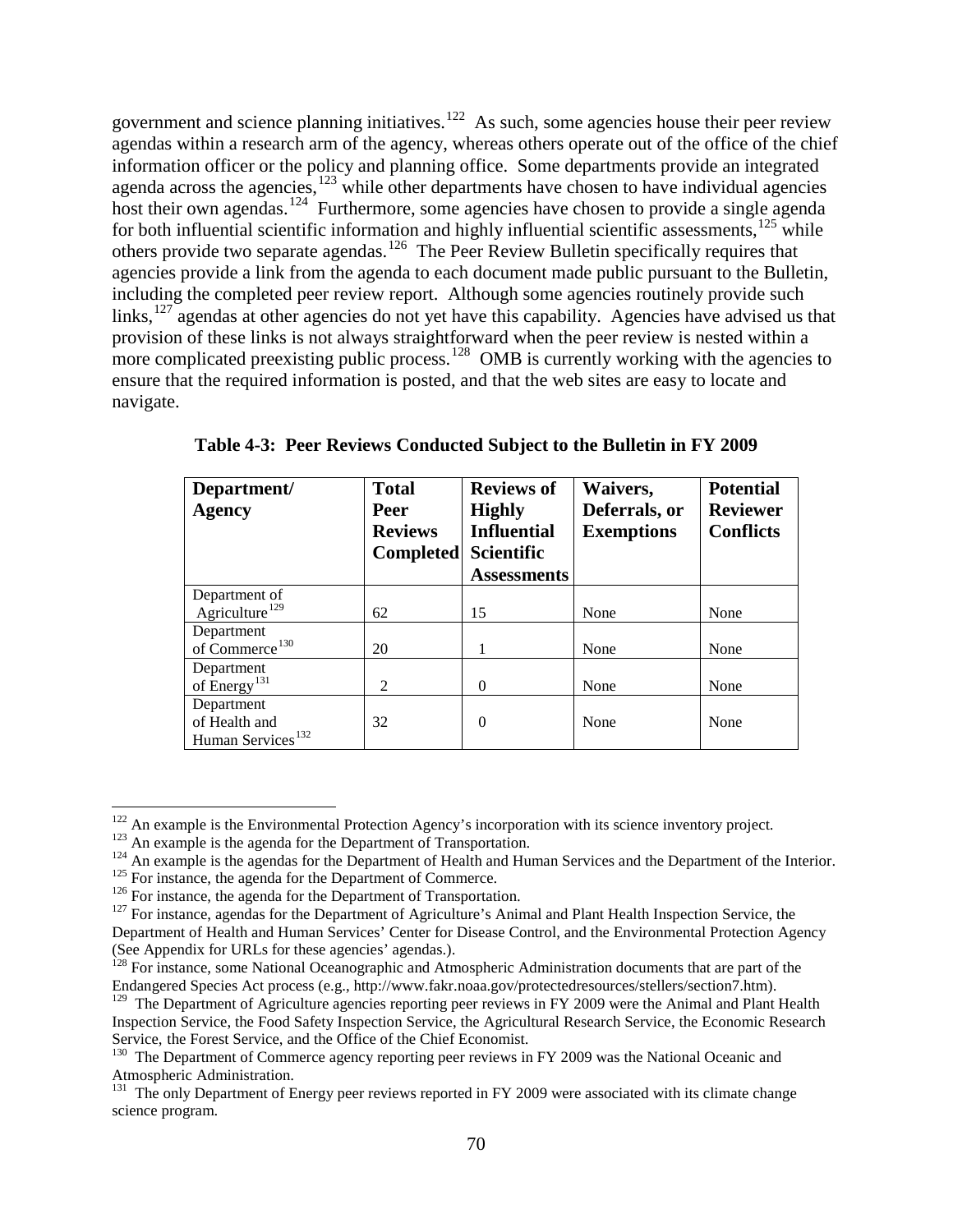| Department/<br><b>Agency</b>     | <b>Total</b><br>Peer<br><b>Reviews</b><br><b>Completed</b> | <b>Reviews of</b><br><b>Highly</b><br><b>Influential</b><br><b>Scientific</b><br><b>Assessments</b> | Waivers,<br>Deferrals, or<br><b>Exemptions</b> | <b>Potential</b><br><b>Reviewer</b><br><b>Conflicts</b> |
|----------------------------------|------------------------------------------------------------|-----------------------------------------------------------------------------------------------------|------------------------------------------------|---------------------------------------------------------|
| Department                       |                                                            |                                                                                                     |                                                |                                                         |
| of the Interior <sup>133</sup>   | 32                                                         | $\Omega$                                                                                            | 7 (Waiver)                                     | None                                                    |
| Department                       |                                                            |                                                                                                     |                                                |                                                         |
| of Labor <sup>134</sup>          | 6                                                          | $\mathcal{D}_{\mathcal{L}}$                                                                         | None                                           | None                                                    |
| Department                       |                                                            |                                                                                                     |                                                |                                                         |
| of Transportation <sup>135</sup> | 8                                                          | 6                                                                                                   | None                                           | None                                                    |
| Environmental                    |                                                            |                                                                                                     |                                                |                                                         |
| Protection                       | 22                                                         | 8                                                                                                   | None                                           | None                                                    |
| Agency                           |                                                            |                                                                                                     |                                                |                                                         |
| <b>Total</b>                     | 184                                                        | 32                                                                                                  | 7                                              | None                                                    |

# **C. Improving Access to Information Quality Information**

As part of government-wide efforts to improve the availability to information, OMB is considering creating a new webpage which would provide links to all the interagency correspondence related to information quality requests for corrections and appeals. This onestop-shopping portal would make it easier for interested stakeholders to learn about and follow any correspondence that may be of interest. As this information would be readily accessible to the public, this access to information could replace the need for this chapter in our annual report. OMB requests comment on this proposal and welcomes other ideas that may improve the availability and access to this information.

<sup>&</sup>lt;sup>132</sup> The Department of Health and Human Services agencies reporting peer reviews in FY 2009 were the Centers for Disease Control and Prevention, the Food and Drug Administration, and the National Toxicology Program at the

<span id="page-71-0"></span> $133$  The Department of the Interior agency reporting peer reviews in FY 2009 was the Fish and Wildlife Service and the National Park Service.

<span id="page-71-1"></span><sup>&</sup>lt;sup>134</sup> The Department of Labor agency reporting peer reviews in FY 2009 was the Occupational Health and Safety Administration.

<span id="page-71-2"></span><sup>&</sup>lt;sup>135</sup> The Department of Transportation agencies reporting peer reviews in FY 2009 were the Federal Aviation Administration, National Highway Traffic Safety Administration.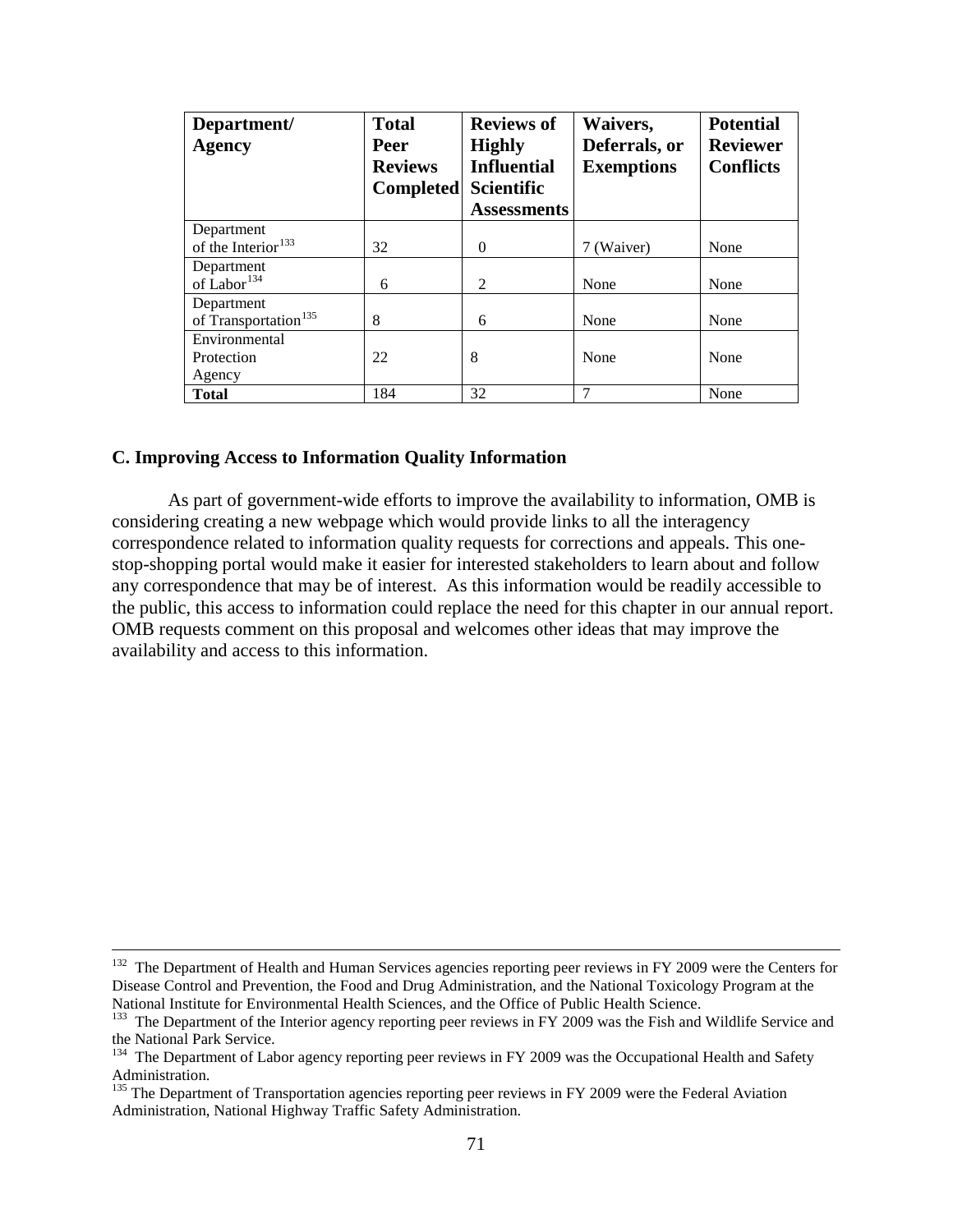# **PART II: FIFTEENTH ANNUAL REPORT TO CONGRESS ON AGENCY COMPLIANCE WITH THE UNFUNDED MANDATES REFORM ACT**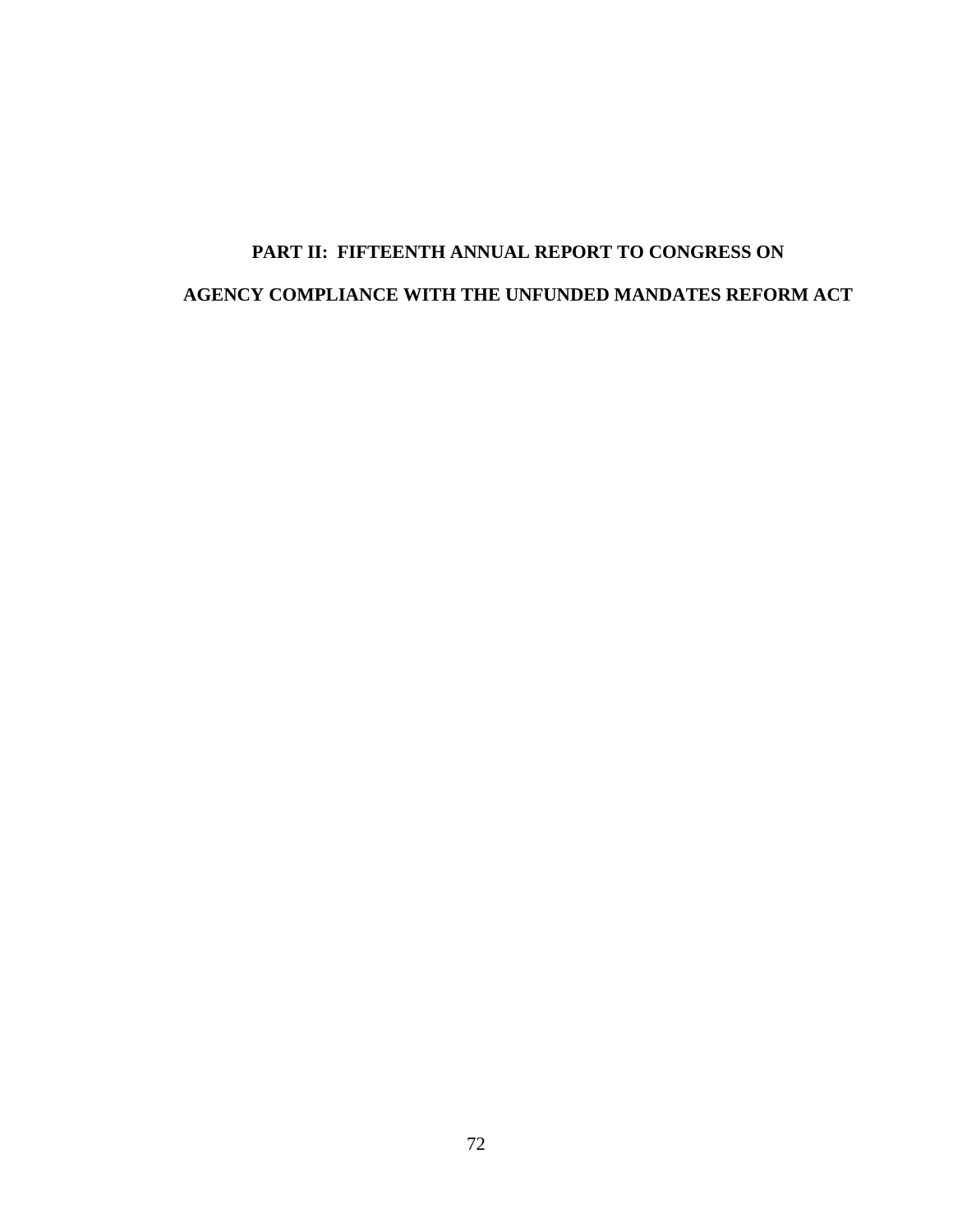#### **INTRODUCTION**

This report represents OMB's fifteenth annual submission to Congress on agency compliance with the Unfunded Mandates Reform Act of 1995 (UMRA). This report on agency compliance with the Act covers the period of October 2008 through September 2009; the rules published before October 2008 are described in last year's report.

 In recent years, this report has been included along with our final Report to Congress on the Benefits and Costs of Federal Regulations. This is done because the two reports together address many of the same issues, and both highlight the need for regulating in a responsible manner that accounts for the benefits and costs of rules and takes into consideration the interests of our intergovernmental partners. This year, OMB is again publishing the UMRA report with the Report to Congress on the Benefits and Costs of Federal Regulations.

 State and local governments have a vital constitutional role in providing government services. They have the major role in providing domestic public services, such as public education, law enforcement, road building and maintenance, water supply, and sewage treatment. The Federal Government contributes to that role by promoting a healthy economy and by providing grants, loans, and tax subsidies to State and local governments. However, over the past two decades, State, local, and tribal governments increasingly have expressed concerns about the difficulty of complying with Federal mandates without additional Federal resources. In response, Congress passed the Unfunded Mandates Reform Act of 1995 (the Act).

Title I of the Act focuses on the Legislative Branch, addressing the processes Congress should follow before enactment of any statutory unfunded mandates. Title II addresses the Executive Branch. It begins with a general directive for agencies to assess, unless otherwise prohibited by law, the effects of their rules on the other levels of government and on the private sector (Section 201). Title II also describes specific analyses and consultations that agencies must undertake for rules that may result in expenditures of over \$100 million (adjusted annually for inflation) in any year by State, local, and tribal governments in the aggregate, or by the private sector. Specifically, Section 202 requires an agency to prepare a written statement for intergovernmental mandates that describes in detail the required analyses and consultations on the unfunded mandate. Section 205 requires that for all rules subject to Section 202, agencies must identify and consider a reasonable number of regulatory alternatives, and then generally select from among them the least costly, most cost-effective, or least burdensome option that achieves the objectives of the rule. Exceptions require the agency head to explain in the final rule why such a selection was not made or why such a selection would be inconsistent with law.

Title II requires agencies to "develop an effective process" for obtaining "meaningful and timely input" from State, local and tribal governments in developing rules that contain significant intergovernmental mandates (Section 204). Title II also singles out small governments for particular attention (Section 203). OMB's guidelines assist Federal agencies in complying with the Act and are based upon the following general principles: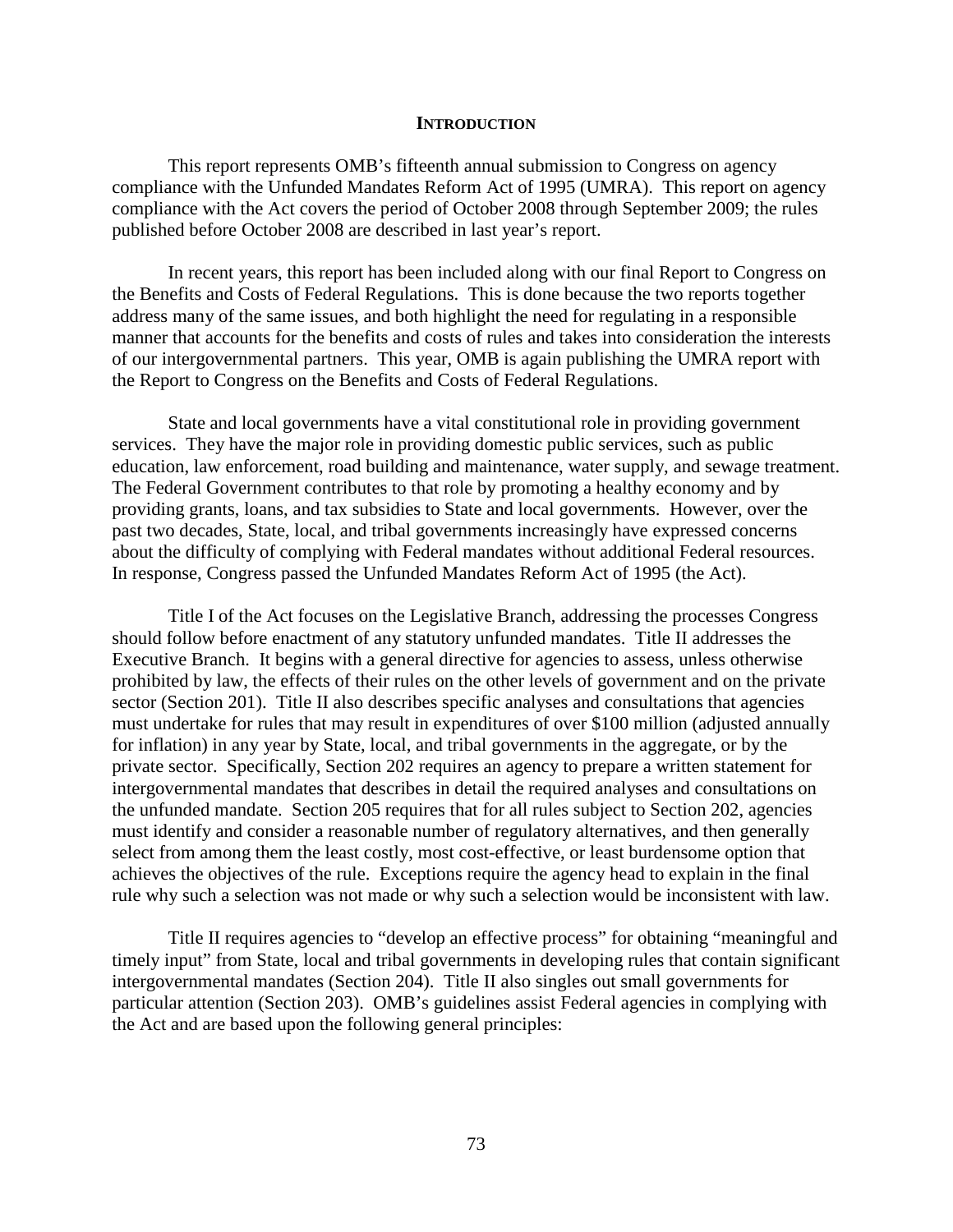- Intergovernmental consultations should take place as early as possible, beginning before issuance of a proposed rule and continuing through the final rule stage, and be integrated explicitly into the rulemaking process;
- Agencies should consult with a wide variety of State, local, and tribal officials;
- Agencies should estimate direct benefits and costs to assist with these consultations;
- The scope of consultation should reflect the cost and significance of the mandate being considered;
- Effective consultation requires trust and significant and sustained attention so that all who participate can enjoy frank discussion and focus on key priorities; and
- Agencies should seek out State, local, and tribal views on costs, benefits, risks, and alternative methods of compliance, and whether the Federal rule will harmonize with and not duplicate similar laws in other levels of government.

Federal agencies have been actively consulting with States, localities, and tribal governments in order to ensure that regulatory activities were conducted consistent with the requirements of the Act.

The remainder of this report lists and briefly discusses the regulations meeting the Title II threshold and the specific requirements of Sections 202 and 205 of the Act from October 1, 2008 to September  $30<sup>th</sup>$ , 2009.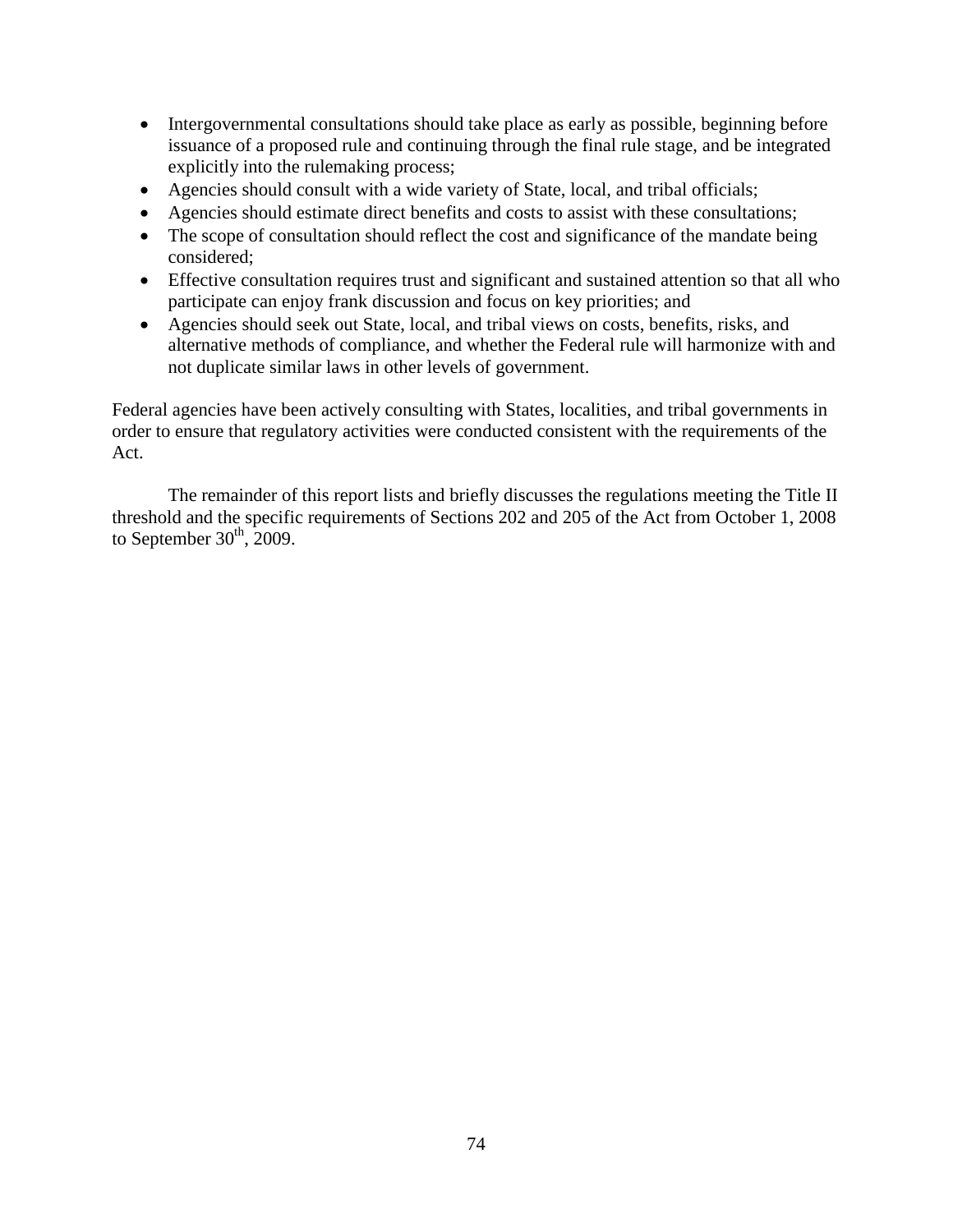#### **CHAPTER IV: REVIEW OF SIGNIFICANT REGULATORY MANDATES**

In FY 2009, Federal agencies issued twelve final rules that were subject to Sections 202 and 205 of the Unfunded Mandate Reform Act of 1995 (UMRA), as they require expenditures by State, local or tribal governments, in the aggregate, or by the private sector, of at least \$100 million in any one year (adjusted annually for inflation). The Department of Health and Human Services has five rules, Department of Transportation has three, Departments of Homeland Security, Agriculture, Labor, and Energy each issued one rule.

OMB worked with the agencies to ensure that the selection of the regulatory options for these rules fully complied with the requirements of Title II of the Act. Descriptions of the rules in addition to agency statements regarding compliance with the Act are included in the following section.

#### **A. Department of Homeland Security**

## *1. Secure Flight Program*

 This final rule allows TSA to begin implementation of the Secure Flight program, under which TSA will receive passenger and certain non-traveler information, conduct watch list matching against the No Fly and Selectee portions of the Federal Government's consolidated terrorist watch list, and transmit a boarding pass printing result back to aircraft operators. TSA aims do so in a consistent and accurate manner while minimizing false matches and protecting personally identifiable information.

DHS estimates \$327 million in annual costs. This final rule does not contain mandates under UMRA on State, local, and tribal governments. The overall impact on the private sector does exceed the \$100 million threshold in the aggregate. Consequently, the provisions of this rule constitute a private sector mandate under the UMRA.

#### **B. Department of Transportation**

## *1. Passenger Car and Light Truck Corporate Average Fuel Economy Model Year 2011.*

NHTSA has been issuing Corporate Average Fuel Economy (CAFE) standards since the late 1970's under the Energy Policy and Conservation Act (EPCA) to reduce the motor vehicle tailpipe emissions of carbon dioxide  $(CO<sub>2</sub>)$ . NHTSA estimates that the Model Year 2011 standards, adopted in this final rule, will raise the industry-wide combined average to 27.3 mpg, save 887 million gallons of fuel over the lifetime of the MY 2011 cars and light trucks, and reduce  $CO<sub>2</sub>$  emissions by 8.3 million metric tons during that period.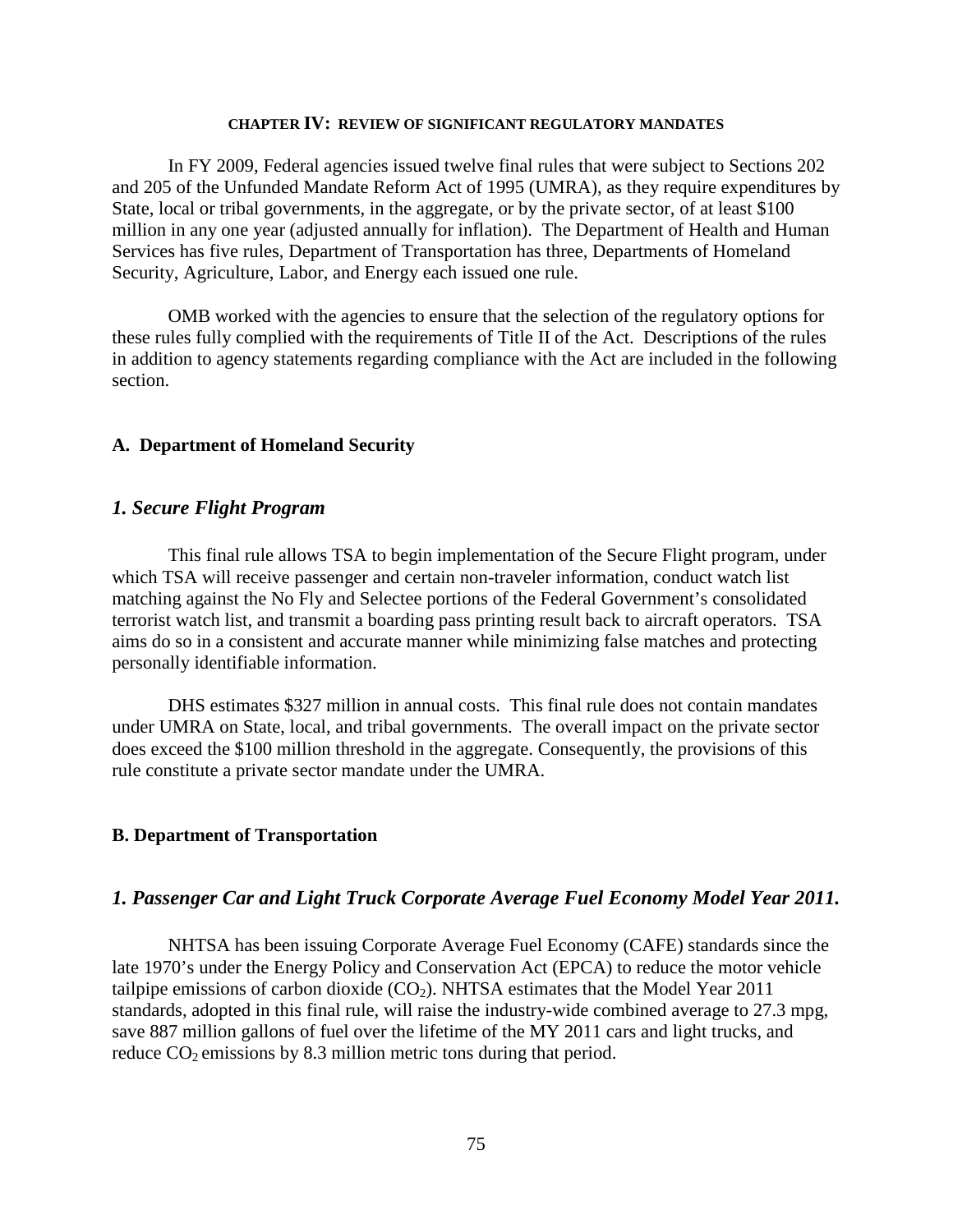NHTSA estimated \$1,145 million in costs annually. This final rule will not result in the expenditure by State, local, or tribal governments, in the aggregate, of more than \$126 million annually, but it will result in the expenditure of that magnitude by vehicle manufacturers and/or their suppliers. Consequently, the provisions of this rule constitute a private sector mandate under the UMRA.

#### *2. Roof Crush Resistance*

As part of a comprehensive plan for reducing the risk of rollover crashes and the risk of death and serious injury in those crashes, this final rule upgrades the agency's safety standard on roof crush resistance in several ways. First, for the vehicles currently subject to the standard, i.e., passenger cars and multipurpose passenger vehicles, trucks and buses with a Gross Vehicle Weight Rating (GVWR) of 2,722 kilograms (6,000 pounds) or less, the rule doubles the amount of force the vehicle's roof structure must withstand in the specified test, from 1.5 times the vehicle's unloaded weight to 3.0 times the vehicle's unloaded weight. Second, the rule extends the applicability of the standard so that it will also apply to vehicles with a GVWR greater than 2,722 kilograms (6,000 pounds), but not greater than 4,536 kilograms (10,000 pounds). The rule establishes a force requirement of 1.5 times the vehicle's unloaded weight for these newly included vehicles. Third, the rule requires all of the above vehicles to meet the specified force requirements in a two-sided test, instead of a single-sided test, i.e., the same vehicle must meet the force requirements when tested first on one side and then on the other side of the vehicle. Fourth, the rule establishes a new requirement for maintenance of headroom, i.e., survival space, during testing in addition to the existing limit on the amount of roof crush.

DOT estimates annual costs between \$1,048 million and \$1,167 million. This final rule is not estimated to result in expenditures by State, local or tribal governments of more than \$130 million annually. However, it will result in the expenditure by the automobile manufacturers and/or their suppliers of more than \$130 million annually. Consequently, the provisions of this rule constitute a private sector mandate under the UMRA.

## *3. Washington, DC, Metropolitan Area Special Flight Rules Area*

This final rule codifies special flight rules and airspace and flight restrictions for certain aircraft operations in the Washington, DC Metropolitan Area. The FAA takes this action in the interest of national security. This action is necessary to enable the Department of Homeland Security (DHS) and the Department of Defense (DOD) to effectively execute their respective constitutional and Congressionally-mandated duties to secure, protect, and defend the United States.

DHS estimates \$107 million in annual costs. The overall impact on the private sector does exceed the \$100 million threshold in the aggregate. Consequently, the provisions of this rule constitute a private sector mandate under the UMRA.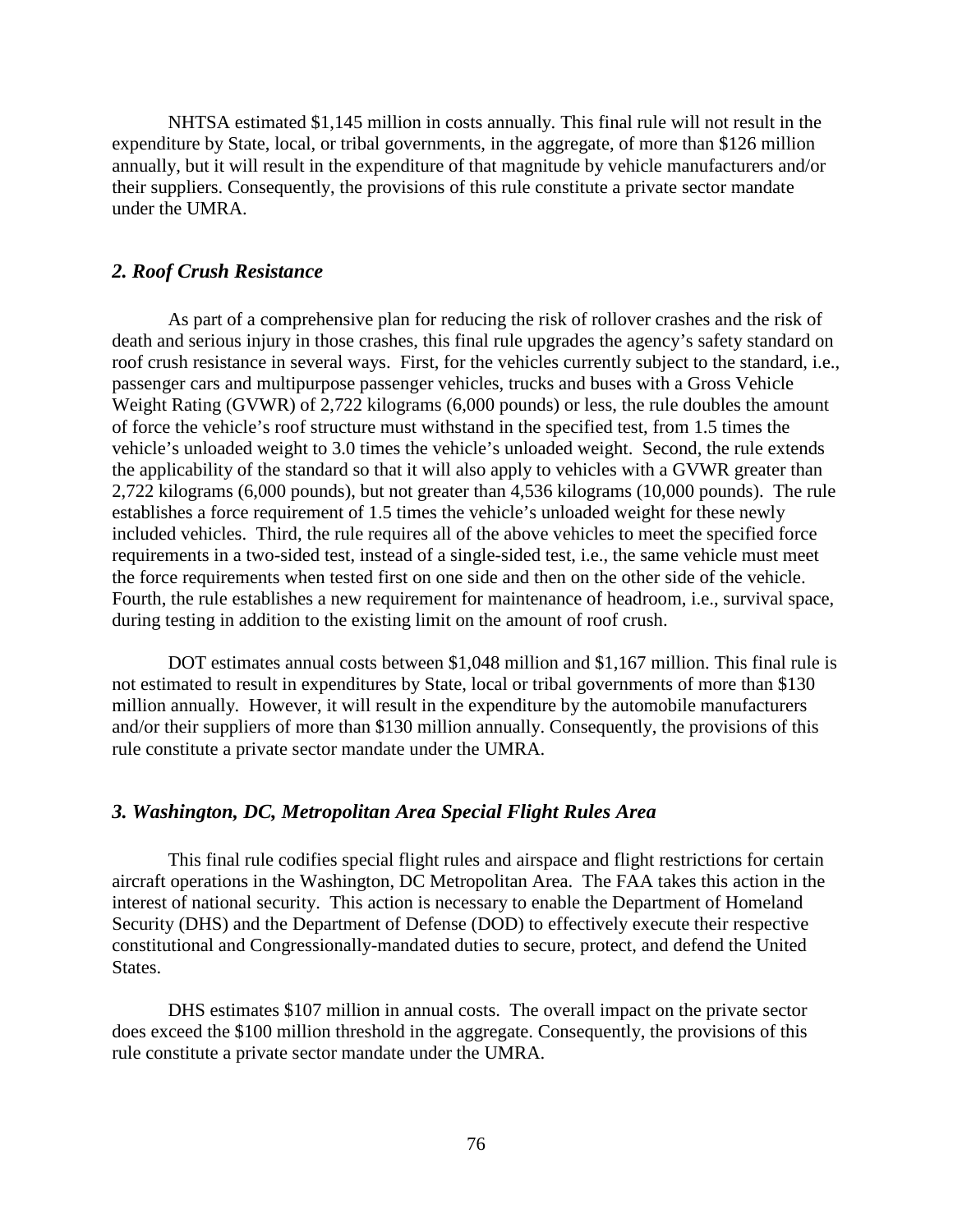#### **C. Department of Agriculture**

# *Mandatory Country of Origin Labeling of Beef, Pork, Lamb, Fish, Perishable Agricultural Commodities, and Peanuts (LS-07-0081)*

This final rule implements The Farm Security and Rural Investment Act of 2002 (Farm Bill) and the 2002 Supplemental Appropriations Act to require retailers to notify their customers of the country of origin of covered commodities beginning September 30, 2004. Covered commodities include muscle cuts of beef (including veal), lamb, and pork; ground beef, ground lamb, and ground pork; farm-raised fish and shellfish; wild fish and shellfish; perishable agricultural commodities; and peanuts. The FY 2004 Consolidated Appropriations bill (2004 Appropriations) delayed implementation of mandatory Country of Origin Labeling (COOL) for all covered commodities except wild and farm-raised fish and shellfish until September 30, 2006. The FY 2006 Agriculture Appropriations Bill further delayed the implementation date for other covered commodities until September 30, 2008.

The overall impact on the private sector does exceed the \$100 million threshold in the aggregate. Consequently, the provisions of this rule constitute a private sector mandate under the UMRA.

#### **D. Department of Health and Human Services**

# *1. HIPAA Administrative Simplification: Modifications to Medical Data Code Set Standards to Adopt ICD-10-CM and ICD-10-PCS*

This final rule modifies the standard medical data code sets for coding diagnoses and inpatient hospital procedures by concurrently adopting the International Classification of Diseases, 10th Revision, Clinical Modification (ICD-10-CM) for diagnosis coding, including the Official ICD-10-CM Guidelines for Coding and Reporting, as maintained and distributed by the U.S.

HHS estimated \$253 million in annual costs. This final rule would not impose any cost on small governments or significantly or uniquely affect small governments. However, HHS has determined that the rule would result in the expenditure by the private sector significantly greater than \$100 million in any one year. Consequently, the provisions of this rule constitute a private sector mandate under the UMRA.

# *2. Health Insurance Reform; Modifications to the Health Insurance Portability and Accountability Act (HIPAA) Electronic Transaction Standards*

 This final rule adopts updated versions of the standards for electronic transactions originally adopted under the Administrative Simplification subtitle of the Health Insurance Portability and Accountability Act of 1996 (HIPAA). This final rule also adopts the transaction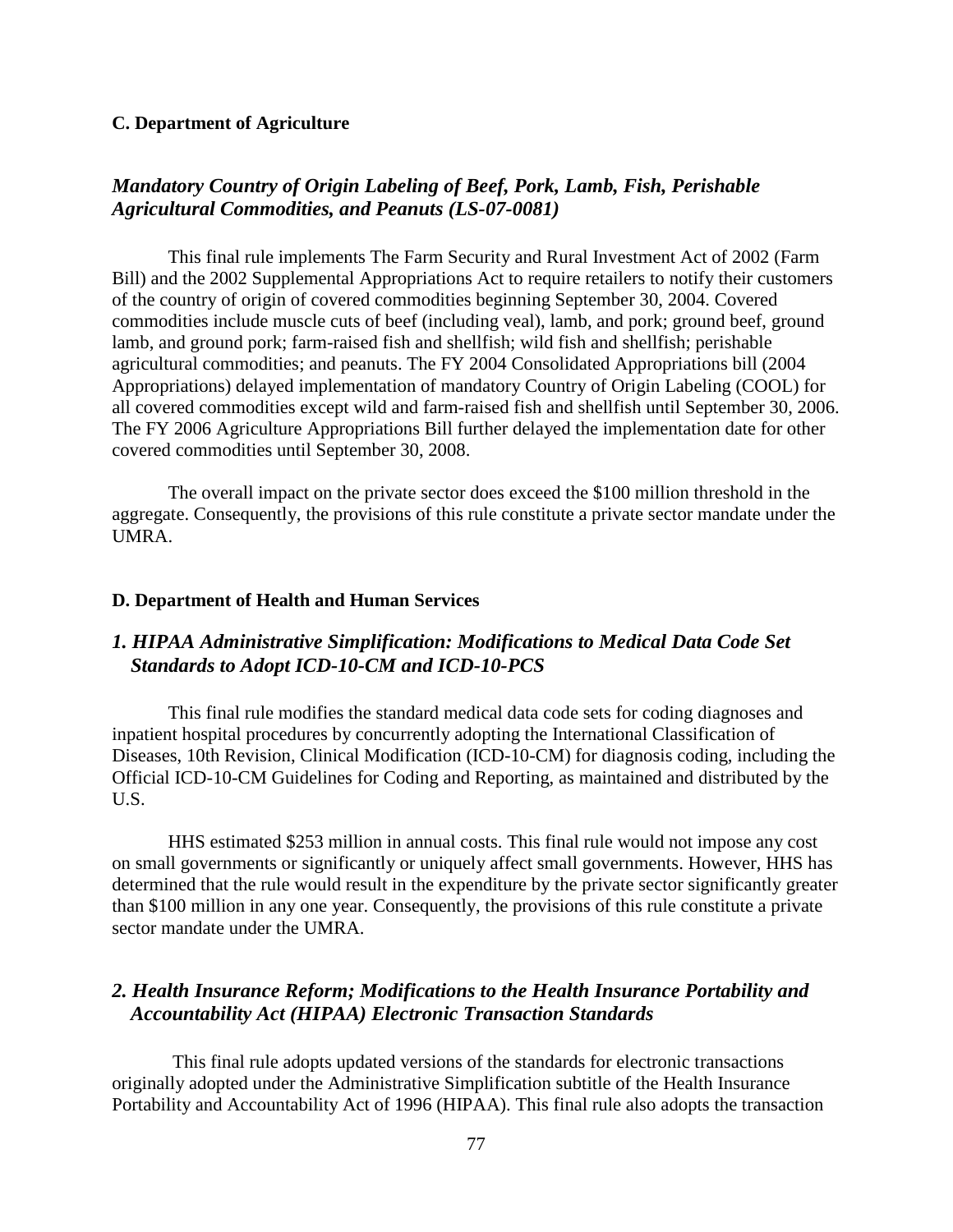standard for Medicaid pharmacy subrogation. In addition, this final rule adopts two standards for billing retail pharmacy supplies and professional services, and clarifies who the "senders" and "receivers" are in the descriptions of certain transactions.

HHS estimates \$1,173 million in costs per year. This final rule contains mandates that will impose spending costs on State, local, or tribal governments in the aggregate, or by the private sector, in excess of the current threshold. In general, each State Medicaid Agency and other government entity that is considered a covered entity will be required to invest in software, testing and training to accommodate the adoption of the updated versions of the standards, and Version 3.0. Consequently, the provisions of this rule constitute mandates under the UMRA.

## *3. Prevention of Salmonella Enteritidis in Shell Eggs*

In this final rule, the Food and Drug Administration (FDA) requires shell egg producers to implement measures to prevent Salmonella Enteritidis (SE) from contaminating eggs on the farm and from further growth during storage and transportation, and requires these producers to maintain records concerning their compliance with the rule and to register with FDA. FDA is took this action because SE is among the leading bacterial causes of food-borne illness in the United States, and shell eggs are a primary source of human SE infections. The final rule will reduce SE-associated illnesses and deaths by reducing the risk that shell eggs are contaminated with SE.

FDA expects this final rule to result in 1-year expenditures that would meet or exceed this amount. Consequently, the provisions of this rule constitute a private sector mandate under the UMRA.

# *4. Use of Ozone-Depleting Substances; Removal of Essential Use Designations [Epinephrine]*

The FDA, after consultation with the Environmental Protection Agency (EPA), is amending FDA's regulation on the use of ozone-depleting substances (ODSs) in self-pressurized containers to remove the essential-use designation for epinephrine used in oral pressurized metered-dose inhalers (MDIs). The Clean Air Act requires FDA, in consultation with the EPA, to determine whether an FDA-regulated product that releases an ODS is an essential use of the ODS. FDA has concluded that there are no substantial technical barriers to formulating epinephrine as a product that does not release ODSs, and therefore epinephrine would no longer be an essential use of ODSs as of December 31, 2011. Epinephrine MDIs containing an ODS cannot be marketed after this date.

FDA estimates \$350 million in annual costs. This final rule may result in a 1-year expenditure that would meet or exceed this amount. Consequently, the provisions of this rule constitute a private sector mandate under the UMRA.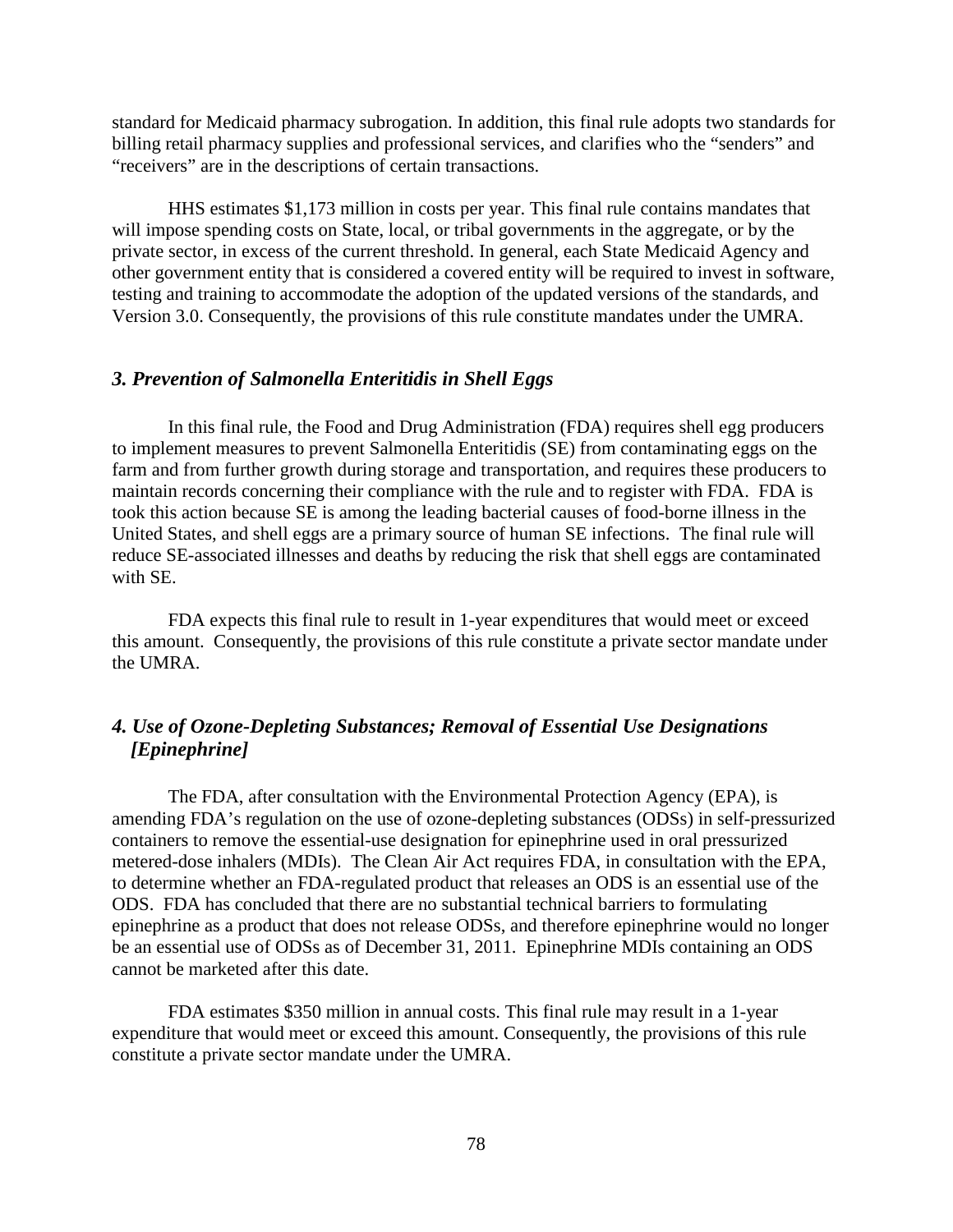# *5. Medicare Program; Revisions to the Medicare Advantage and Prescription Drug Benefit Programs (CMS-4131-Q)*

 This rule contains final regulations governing the Medicare Advantage (MA) program (Part C) and prescription drug benefit program (Part D), and interim final regulations (1) governing certain aspects of the Retiree Drug Subsidy (RDS) Program; and (2) reflecting new statutory definitions relating to Special Needs Plans under Part C. The final regulations revising the Part C and Part D regulations include provisions regarding medical savings account (MSA) plans, cost-sharing for dual eligible enrollees in the MA program, the prescription drug payment and novation processes in the Part D program, and the enrollment and appeals processes for both programs.

The overall impact on the private sector does exceed the \$100 million threshold in the aggregate. Consequently, the provisions of this rule constitute a private sector mandate under the UMRA.

## **E. Department of Energy**

# *Energy Efficiency Standards for General Service Fluorescent Lamps and Incandescent Lamps*

Pursuant to the Energy Policy and Conservation Act (EPCA), DOE is amending the energy conservation standards for certain general service fluorescent lamps and incandescent reflector lamps. DOE is also adopting new energy conservation standards and amendments to its test procedures for certain general service fluorescent lamps not currently covered by standards. Additionally, DOE is amending the definitions of certain terms found in the general provisions. It has determined that energy conservation standards for these products would result in significant conservation of energy, and are technologically feasible and economically justified.

DOE anticipates annual costs between \$425 million and \$582 million. DOE concluded that, although this rule would not contain an intergovernmental mandate, it may result in expenditure of \$100 million or more in one year by the private sector.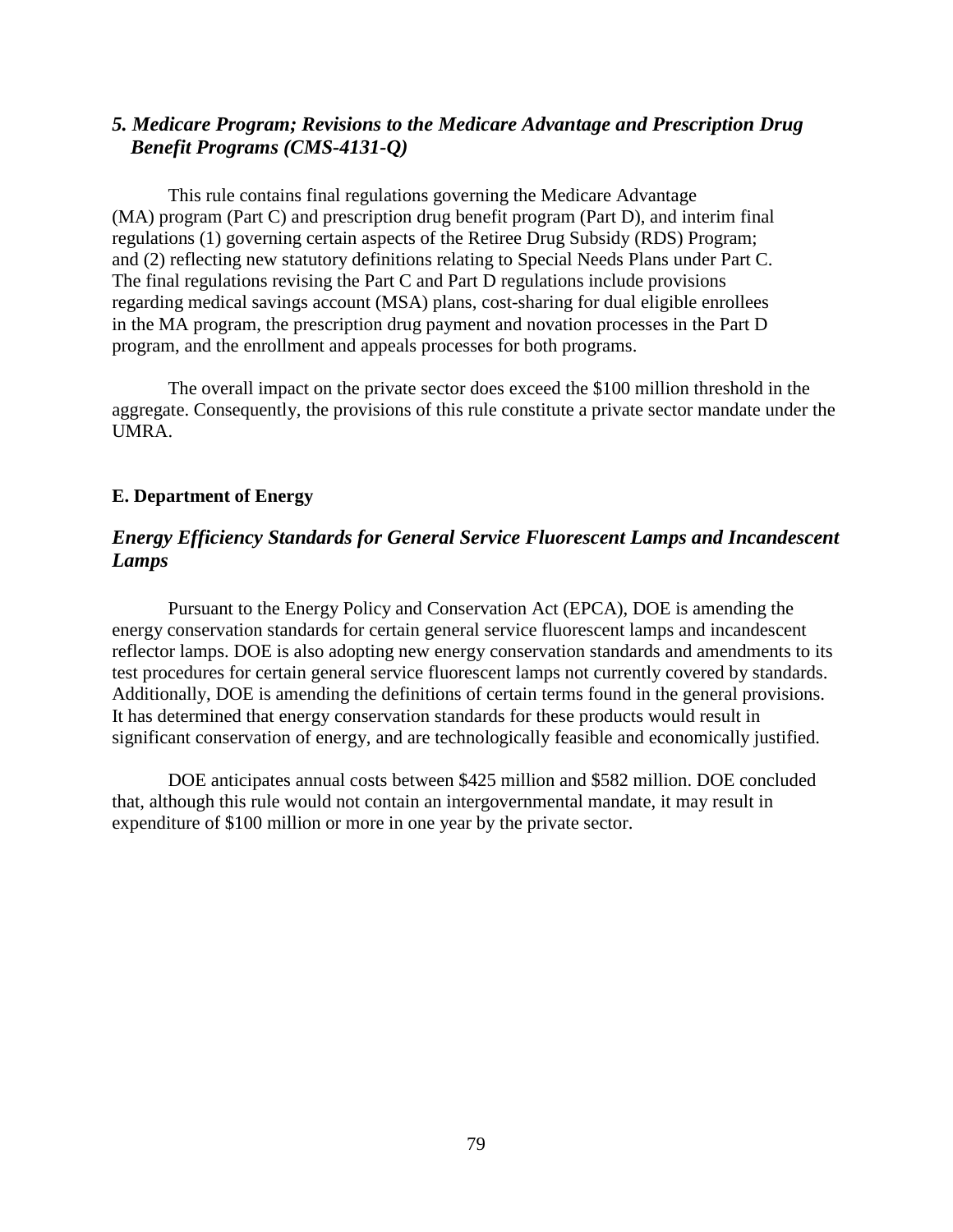## **APPENDIX A: CALCULATION OF BENEFITS AND COSTS**

Chapter I presents estimates of the annual benefits and costs of selected major final regulations reviewed by OMB between October 1, 1999 and September 30, 2009. OMB presents more detailed explanation of these regulations in several documents.

- Rules from October 1, 1997 to September 30, 1998 appear in Table B-1 in Appendix B of this Report.
- Rules from October 1, 1996 to September 30, 1997 appear in Table B-1 in Appendix B of the 2008 Report.
- Rules from October 1, 1995 to September 30, 1996 appear in Table B-1 in Appendix B of the 2007 Report.
- Rules from October 1, 1992 to September 30, 1995: Tables C-1 through C-3 in Appendix C of our 2006 Report.
- Rules from October 1, 1995 to March 31, 1999 can be found in Chapter IV of the 2000 Report.
- Rules from April 1, 1999 to September 30, 2001: Table 19 of the 2002 Report.
- Rules from October 1, 2001 to September 30, 2002: Table 19 of the 2003 Report.
- Rules from October 1, 2002 to September 30, 2003: Table 12 of the 2004 Report.
- Rules from October 1, 2003 to September 30, 2004: Tables 1-4 and A-1 of the 2005 Report.
- Rules from October 1, 2004 to September 30, 2005: Tables 1-4 and A-1 of the 2006 Report
- Rules from October 1, 2005 to September 30, 2006: Tables 1-4 and A-1 of the 2007 Report.
- Rules from October 1, 2006 to September 30, 2007: Tables 1-4 and A-1 of the 2008 Report.
- Rules from October 1, 2007 to September 30, 2008: Tables 1-4 and A-1 of this Report.
- Rules from October 1, 2008 to September 30, 2009: Tables 1-4 and A-1 of this Report.

In assembling estimates of benefits and costs presented in Table 1-4, OMB has:

- (1) Applied a uniform format for the presentation of benefit and cost estimates in order to make agency estimates more closely comparable with each other (for example, annualizing benefit and cost estimates); and
- (2) Monetized quantitative estimates where the agency has not done so (for example, converting agency projections of quantified benefits, such as estimated injuries avoided per year or tons of pollutant reductions per year, to dollars using the valuation estimates discussed below).

All benefit and cost estimates are adjusted to 2001 dollars using the latest Gross Domestic Product (GDP) deflator, available from the Bureau of Economic Analysis at the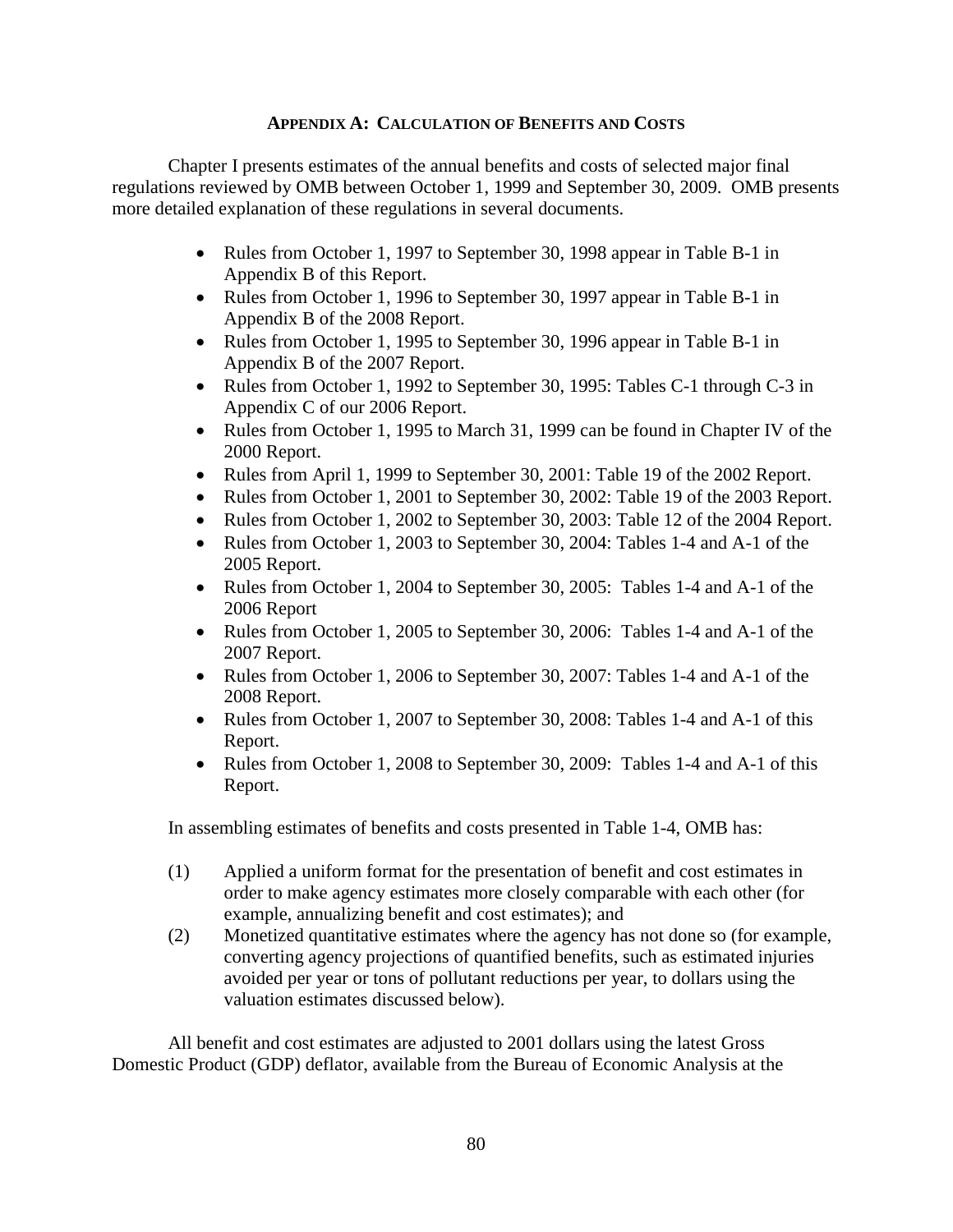Department of Commerce.<sup>[136](#page-81-0)</sup> In instances where the nominal dollar values the agencies use for their benefits and costs is unclear, we assume the benefits and costs are presented in nominal dollar values of the year before the rule is finalized. In periods of low inflation such as the past few years, this assumption does not affect the overall totals. All amortizations are performed using a discount rate of 7 percent unless the agency has already presented annualized, monetized results using a different explicit discount rate.

 OMB discusses, in this Report and in previous Reports, the difficulty of estimating and aggregating the benefits and costs of different regulations over long time periods and across many agencies. In addition, where OMB has monetized quantitative estimates where the agency has not done so, we have attempted to be faithful to the respective agency approaches. The adoption of a uniform format for annualizing agency estimates allows, at least for purposes of illustration, the aggregation of benefit and cost estimates across rules; however, agencies have used different methodologies and valuations in quantifying and monetizing effects. Thus, an aggregation involves the assemblage of benefit and cost estimates that are not strictly comparable.

 To address this issue in part, the 2003 Report included OMB's new regulatory analysis guidance, also released as OMB Circular A-4, which took effect on January 1, 2004 for proposed rules and January 1, 2005 for final rules. The guidance recommends what OMB considers to be "best practices" in regulatory analysis, with a goal of strengthening the role of science, engineering, and economics in rulemaking. The overall goal of this guidance is a more competent and credible regulatory process, and a more consistent regulatory environment. OMB expects that as more agencies adopt these recommended best practices, the benefits and costs presented in future Reports will become more comparable across agencies and programs. The 2006 Report was the first report that included final rules subject to OMB Circular A-4. OMB will continue to work with the agencies to ensure that their impact analyses follow the new guidance.

Table A-1 below presents the unmodified information on the impacts of 66 major rules reviewed by OMB from October 1, 2008 through September 30, 2009, and includes additional explanatory text on how agencies calculated the impacts for these rulemakings. Unless otherwise stated, the totals presented in Table A-1 are annualized impacts in 2001 dollars, which is the requested format in OMB Circular A-4. Table 1-4 in Chapter I of this Report presents the adjusted impact estimates for the 18 rules finalized in 2008-2009 that were added to the Chapter I accounting statement totals.

 $\overline{a}$ 

<span id="page-81-0"></span><sup>136</sup>See *National Income and Product Accounts*, http://www.bea.gov.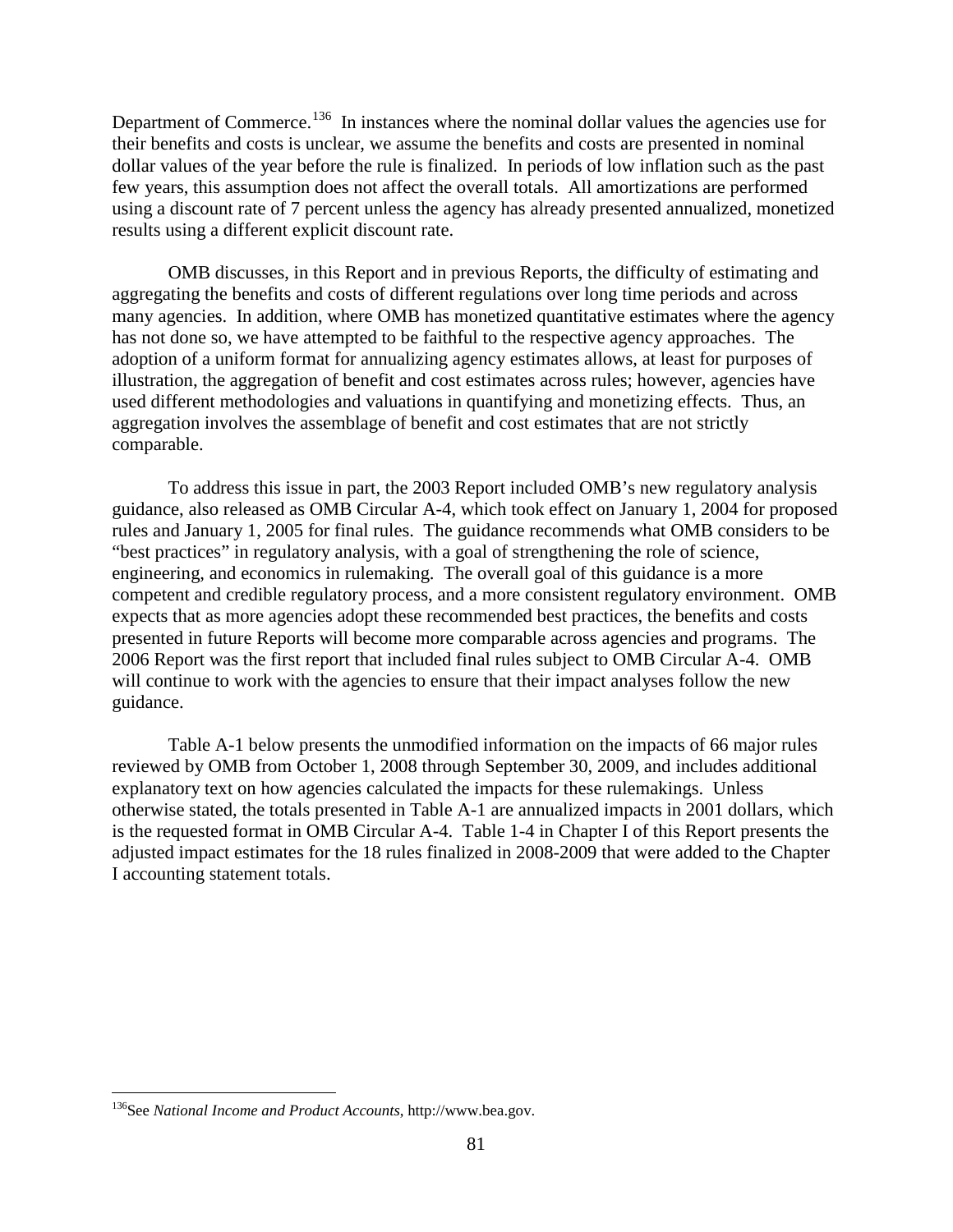## **Table A-1: Summary of Agency Estimates for Final Rules October 1, 2008 - September 30, 2009 (As of Date of Completion of OMB Review)**

| <b>Rule [FR Cite]</b>                                                                                                                                                      | <b>Agency</b>   | <b>Benefits</b> | <b>Costs</b>  | <b>Other Information</b>                                                                                                                                                     |
|----------------------------------------------------------------------------------------------------------------------------------------------------------------------------|-----------------|-----------------|---------------|------------------------------------------------------------------------------------------------------------------------------------------------------------------------------|
| Mandatory<br>Country of<br>Origin Labeling<br>of Beef, Pork,<br>Lamb, Fish,<br>Perishable<br>Agricultural<br>Commodities,<br>and Peanuts (LS-<br>$07-0081$<br>[74 FR 2657] | <b>USDA/AMS</b> | Not estimated   | Not estimated | This rule is the final rule to the interim final promulgated in 2004. See $10th$<br>Annual Report to Congress on Agency Compliance with the Unfunded<br>Mandates Reform Act. |
| Direct and<br>Counter-Cyclical<br>Program (DCP)<br>[73 FR 79284]                                                                                                           | <b>USDA/FSA</b> | Not estimated   | Not estimated | Transfer between \$3,236 million to \$3,381 million from Federal Government<br>to farmers                                                                                    |
| <b>Emergency Loss</b><br>Assistance<br>Program (ELAP)<br>and Livestock<br>Forage Disaster<br>Program (LFP)<br>[74 FR 46665]                                                | <b>USDA/FSA</b> | Not estimated   | Not estimated | Transfer of \$441 million from Federal government to farmers                                                                                                                 |
| Marketing<br><b>Assistance Loans</b><br>and Loan<br>Deficiency<br>Payments<br>[74 FR 15644]                                                                                | <b>USDA/FSA</b> | Not estimated   | Not estimated | Transfer amount not estimated                                                                                                                                                |
| <b>Sugar Program</b><br>[74 FR 15359]                                                                                                                                      | <b>USDA/FSA</b> | Not estimated   | Not estimated | Transfer between \$118 million to \$134 million from Federal Government to<br>farmers                                                                                        |
| Conservation<br>Reserve Program<br>[74 FR 30907]                                                                                                                           | <b>USDA/FSA</b> | Not estimated   | Not estimated | Transfer between \$15 billion to \$16 billion from Federal Government to<br>farmers from 2009 through 2014.                                                                  |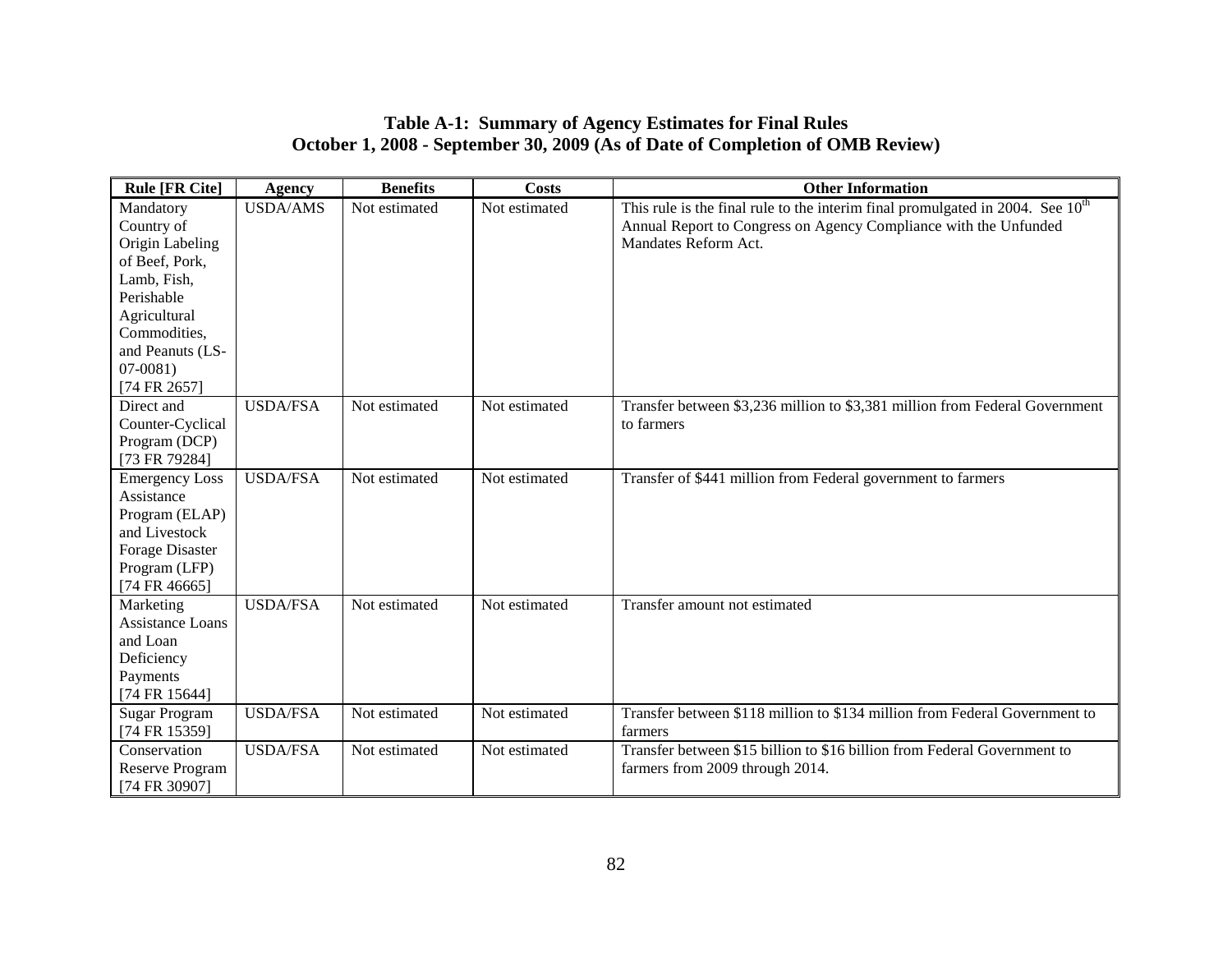| <b>Rule [FR Cite]</b>             | <b>Agency</b>   | <b>Benefits</b> | <b>Costs</b>  | <b>Other Information</b>                                                          |
|-----------------------------------|-----------------|-----------------|---------------|-----------------------------------------------------------------------------------|
| Conservation                      | USDA/           | Not estimated   | Not estimated | <b>Interim Final Rule</b>                                                         |
| Stewardship                       | <b>NRCS</b>     |                 |               |                                                                                   |
| Program                           |                 |                 |               | Transfer between \$826 million to \$889 million from Federal Government to        |
| [74 FR 37499]                     |                 |                 |               | farmers                                                                           |
| Environmental                     | USDA/           | Not estimated   | Not estimated | <b>Interim Final Rule</b>                                                         |
| Quality                           | <b>NRCS</b>     |                 |               |                                                                                   |
| Incentives                        |                 |                 |               | Transfer between \$9,381 million to \$10,141 million from Federal                 |
| Program                           |                 |                 |               | Government to farmers                                                             |
| [74 FR 2293]                      |                 |                 |               |                                                                                   |
| Wetlands                          | USDA/           | Not estimated   | Not estimated | <b>Interim Final Rule</b>                                                         |
| <b>Reserve Program</b>            | <b>NRCS</b>     |                 |               | Transfer amount not estimated                                                     |
| [74 FR 2317]                      |                 |                 |               | Agency used case study approaches                                                 |
| Regulations to                    | <b>DOC/NTIA</b> | Not estimated   | Not estimated | Transfer amount not estimated                                                     |
| Implement the                     |                 |                 |               |                                                                                   |
| DTV Delay Act                     |                 |                 |               |                                                                                   |
| [74 FR 10686]                     |                 |                 |               |                                                                                   |
| <b>State Broadband</b>            | <b>DOC/NTIA</b> | Not estimated   | Not estimated | Transfer of \$223 million from Federal Government to State governments            |
| Data and                          |                 |                 |               |                                                                                   |
| Development                       |                 |                 |               |                                                                                   |
| <b>Grant Program</b>              |                 |                 |               |                                                                                   |
| [74 FR 32545]                     |                 |                 |               |                                                                                   |
| <b>CHAMPUS/TRI</b>                | DOD/            | Not estimated   | Not estimated | Transfer of \$1,832 million (range between \$1,447 million to \$2,229 million)    |
| <b>CARE:</b> Inclusion            | <b>DODOASHA</b> |                 |               | from Federal Government to pharmaceutical industry                                |
| of TRICARE                        |                 |                 |               |                                                                                   |
| Retail Pharmacy                   |                 |                 |               |                                                                                   |
| Program in                        |                 |                 |               |                                                                                   |
| Federal                           |                 |                 |               |                                                                                   |
| Procurement of<br>Pharmaceuticals |                 |                 |               |                                                                                   |
| [74 FR 11279]                     |                 |                 |               |                                                                                   |
| TRICARE;                          | DOD/            | Not estimated   | Not estimated |                                                                                   |
| Outpatient                        | <b>DODOASHA</b> |                 |               | Transfer of \$383 million of cost savings to Federal Government from<br>hospitals |
| Hospital                          |                 |                 |               |                                                                                   |
| Prospective                       |                 |                 |               |                                                                                   |
| Payment System                    |                 |                 |               |                                                                                   |
| (OPPS)                            |                 |                 |               |                                                                                   |
| [73 FR 74945,                     |                 |                 |               |                                                                                   |
| 74 FR 6228]                       |                 |                 |               |                                                                                   |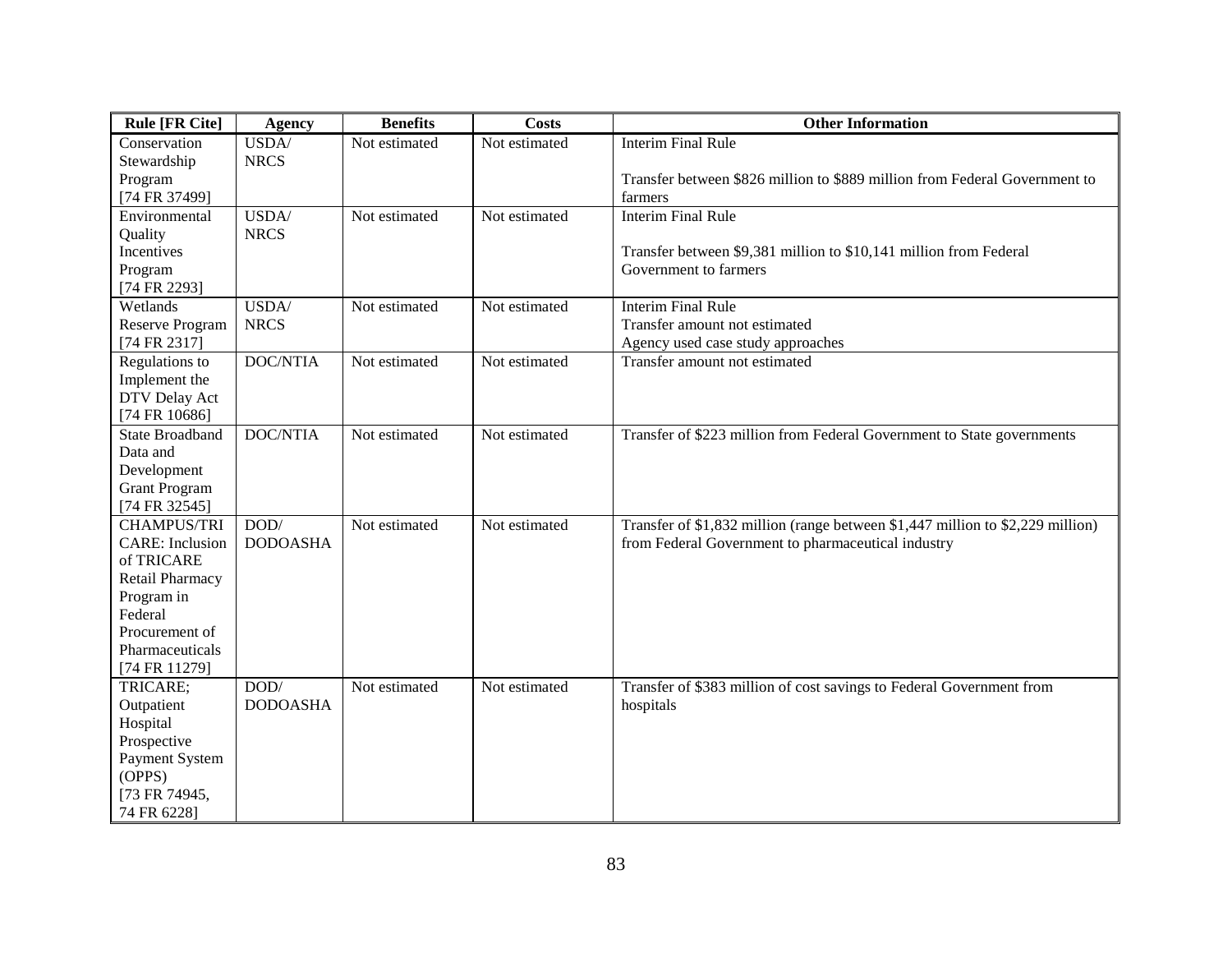| <b>Rule [FR Cite]</b>   | <b>Agency</b> | <b>Benefits</b>  | <b>Costs</b>    | <b>Other Information</b>                                        |
|-------------------------|---------------|------------------|-----------------|-----------------------------------------------------------------|
| <b>Federal Perkins</b>  | ED/OPE        | Not estimated    | Not estimated   | Transfer of \$1,609 million from Federal Government to students |
| Loan, Federal           |               |                  |                 |                                                                 |
| Family                  |               |                  |                 |                                                                 |
| <b>Education Loan</b>   |               |                  |                 |                                                                 |
| (FFEL), and             |               |                  |                 |                                                                 |
| William D. Ford         |               |                  |                 |                                                                 |
| <b>Federal Direct</b>   |               |                  |                 |                                                                 |
| Loan (DL)               |               |                  |                 |                                                                 |
| Programs                |               |                  |                 |                                                                 |
| [73 FR 63232]           |               |                  |                 |                                                                 |
| Student                 | ED/OPE        | Not estimated    | Not estimated   | <b>Interim Final</b>                                            |
| Assistance              |               |                  |                 |                                                                 |
| General                 |               |                  |                 |                                                                 |
| Provisions;             |               |                  |                 |                                                                 |
| <b>TEACH Grant,</b>     |               |                  |                 |                                                                 |
| Federal Pell            |               |                  |                 |                                                                 |
| Grant, and              |               |                  |                 |                                                                 |
| Academic                |               |                  |                 |                                                                 |
| Competitiveness         |               |                  |                 |                                                                 |
| Grant, and              |               |                  |                 |                                                                 |
| <b>National Science</b> |               |                  |                 |                                                                 |
| and Mathematics         |               |                  |                 |                                                                 |
| Access to Retain        |               |                  |                 |                                                                 |
| <b>Talent Grant</b>     |               |                  |                 |                                                                 |
| Programs                |               |                  |                 |                                                                 |
| [74 FR 20210]           |               |                  |                 |                                                                 |
| Energy                  | DOE/EE        | \$196 million    | \$81 million    |                                                                 |
| Efficiency              |               | Range: \$186     | Range: \$69     |                                                                 |
| Standards for           |               | million to \$224 | million to \$81 |                                                                 |
| Commercial              |               | million          | million         |                                                                 |
| Refrigeration           |               |                  |                 |                                                                 |
| Equipment               |               |                  |                 |                                                                 |
| [74 FR 1092]            |               |                  |                 |                                                                 |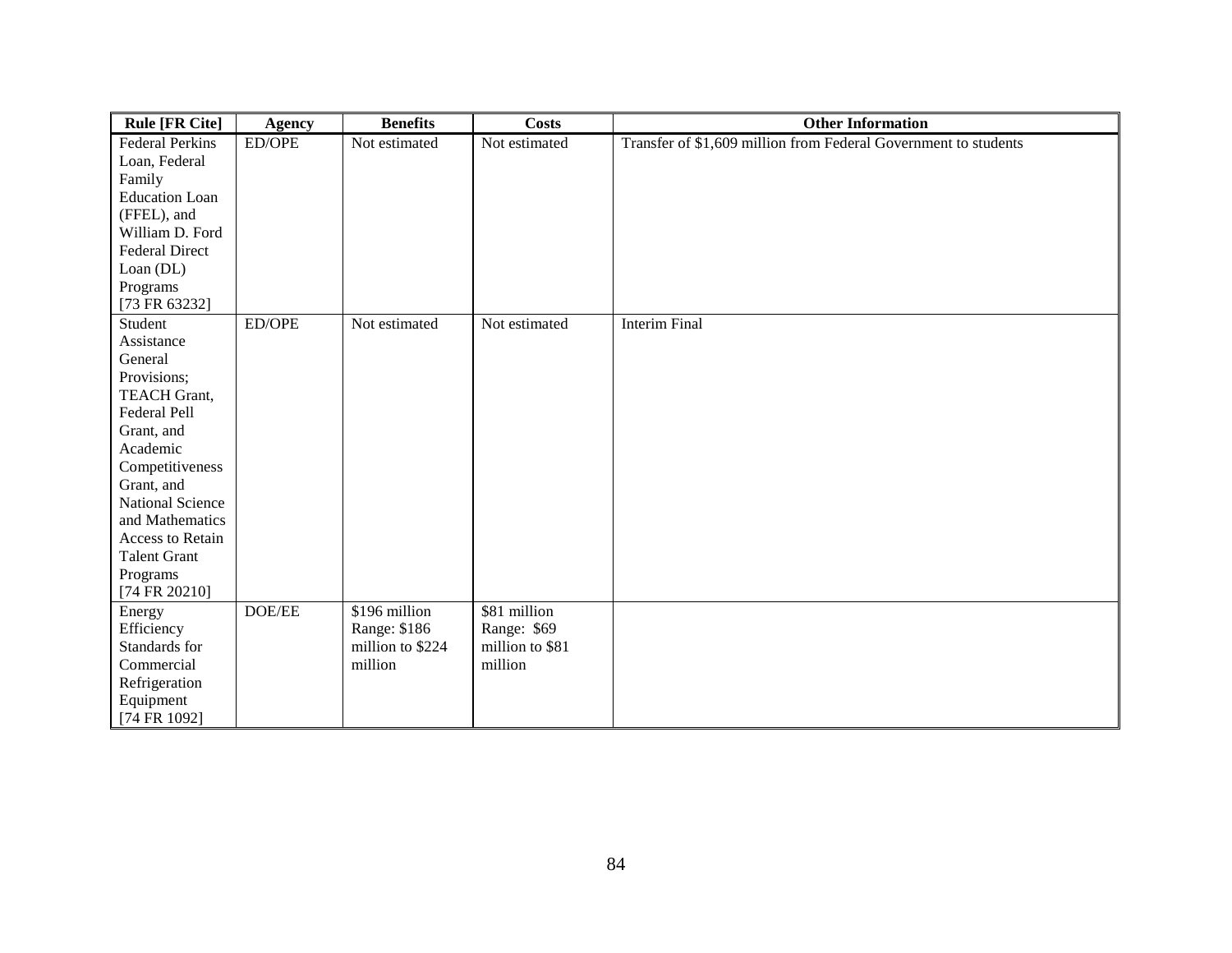| <b>Rule [FR Cite]</b>                                                                                                    | <b>Agency</b>    | <b>Benefits</b>                                         | <b>Costs</b>                                                 | <b>Other Information</b>                                                                                                            |
|--------------------------------------------------------------------------------------------------------------------------|------------------|---------------------------------------------------------|--------------------------------------------------------------|-------------------------------------------------------------------------------------------------------------------------------------|
| Energy<br>Efficiency<br>Standards for<br><b>General Service</b><br>Fluorescent<br>Lamps and<br>Incandescent<br>Lamps     | DOE/EE           | \$1,924 million<br>Range: \$1,111 to<br>\$2,886 million | \$487 million<br>Range: \$192<br>million to \$657<br>million |                                                                                                                                     |
| [74 FR 43080]<br>Production<br>Incentives for<br>Cellulosic<br><b>Biofuels</b><br>[74 FR 52867]                          | DOE/EE           | Not estimated                                           | Not estimated                                                | Transfer of \$5 million (range between \$0 to \$93 million) from Federal<br>Government to Renewable fuel producers                  |
| Advanced<br>Technology<br>Vehicles<br>Manufacturing<br>Incentive<br>Program<br>[73 FR 66721]                             | <b>DOE/ENDEP</b> | Not estimated                                           | Not estimated                                                | <b>Interim Final</b><br>Transfer amount not estimated                                                                               |
| Energy<br>Efficiency and<br>Conservation<br><b>Block Grants;</b><br>Notice of<br>Allocation<br>Formulas<br>[74 FR 17461] | <b>DOE/ENDEP</b> | Not estimated                                           | Not estimated                                                | Transfer amount not estimated                                                                                                       |
| Child Support<br>Provisions of the<br>Deficit<br><b>Reduction Act</b><br>[73 FR 74897]                                   | HHS/ACF          | Not estimated                                           | Not estimated                                                | Transfer of \$81 million from non-custodial parents to Federal and State<br>governments in collecting overdue child support payment |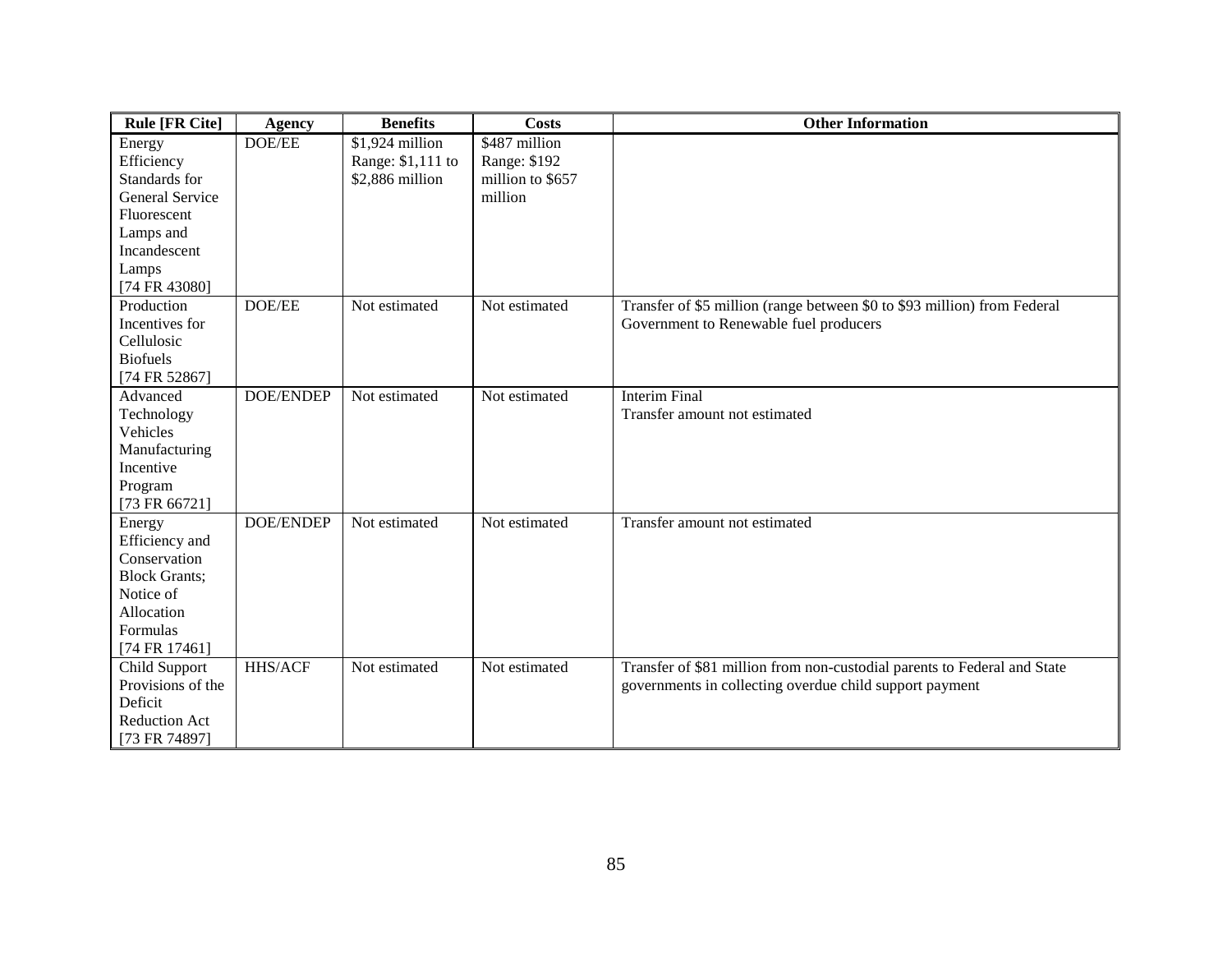| <b>Rule [FR Cite]</b>   | <b>Agency</b> | <b>Benefits</b>  | <b>Costs</b>        | <b>Other Information</b>                                                          |
|-------------------------|---------------|------------------|---------------------|-----------------------------------------------------------------------------------|
| <b>Patient Safety</b>   | HHS/AHRQ      | \$93 million     | \$97 million        |                                                                                   |
| and Quality             |               | Range: \$69      | Range: \$87 million |                                                                                   |
| Improvement             |               | million to \$136 | to \$121 million    |                                                                                   |
| Act of 2005             |               | million          |                     |                                                                                   |
| Rules                   |               |                  |                     |                                                                                   |
| [73 FR 70731]           |               |                  |                     |                                                                                   |
| Changes to the          | HHS/CMS       | Not estimated    | Not estimated       | Transfer amount not estimated                                                     |
| Hospital                |               |                  |                     |                                                                                   |
| Inpatient and           |               |                  |                     |                                                                                   |
| Long-Term Care          |               |                  |                     |                                                                                   |
| Prospective             |               |                  |                     |                                                                                   |
| Payment System          |               |                  |                     |                                                                                   |
| for FY 2010             |               |                  |                     |                                                                                   |
| $(CMS-1406-P)$          |               |                  |                     |                                                                                   |
| [74 FR 43753]           |               |                  |                     |                                                                                   |
| Changes to the          | HHS/CMS       | Not estimated    | Not estimated       | Transfer of \$669 million from Federal Government to outpatient hospitals         |
| Hospital                |               |                  |                     |                                                                                   |
| Outpatient              |               |                  |                     |                                                                                   |
| Prospective             |               |                  |                     |                                                                                   |
| Payment System          |               |                  |                     |                                                                                   |
| and Ambulatory          |               |                  |                     |                                                                                   |
| <b>Surgical Center</b>  |               |                  |                     |                                                                                   |
| Payment System          |               |                  |                     |                                                                                   |
| for CY 2009             |               |                  |                     |                                                                                   |
| $(CMS-1404-F)$          |               |                  |                     |                                                                                   |
| [73 FR 68501]           |               |                  |                     |                                                                                   |
| Medicare                | HHS/CMS       | Not estimated    | Not estimated       | This interim final rule revises a final rule that is included in the 2009 Report. |
| Program;                |               |                  |                     |                                                                                   |
| Medicare                |               |                  |                     |                                                                                   |
| Advantage and           |               |                  |                     |                                                                                   |
| Prescription            |               |                  |                     |                                                                                   |
| Drug Programs           |               |                  |                     |                                                                                   |
| MIPPA Drug              |               |                  |                     |                                                                                   |
| Formulary and           |               |                  |                     |                                                                                   |
| Protected               |               |                  |                     |                                                                                   |
| <b>Classes Policies</b> |               |                  |                     |                                                                                   |
| (CMS-4138-              |               |                  |                     |                                                                                   |
| $IFC-4)$                |               |                  |                     |                                                                                   |
| [74 FR 1494]            |               |                  |                     |                                                                                   |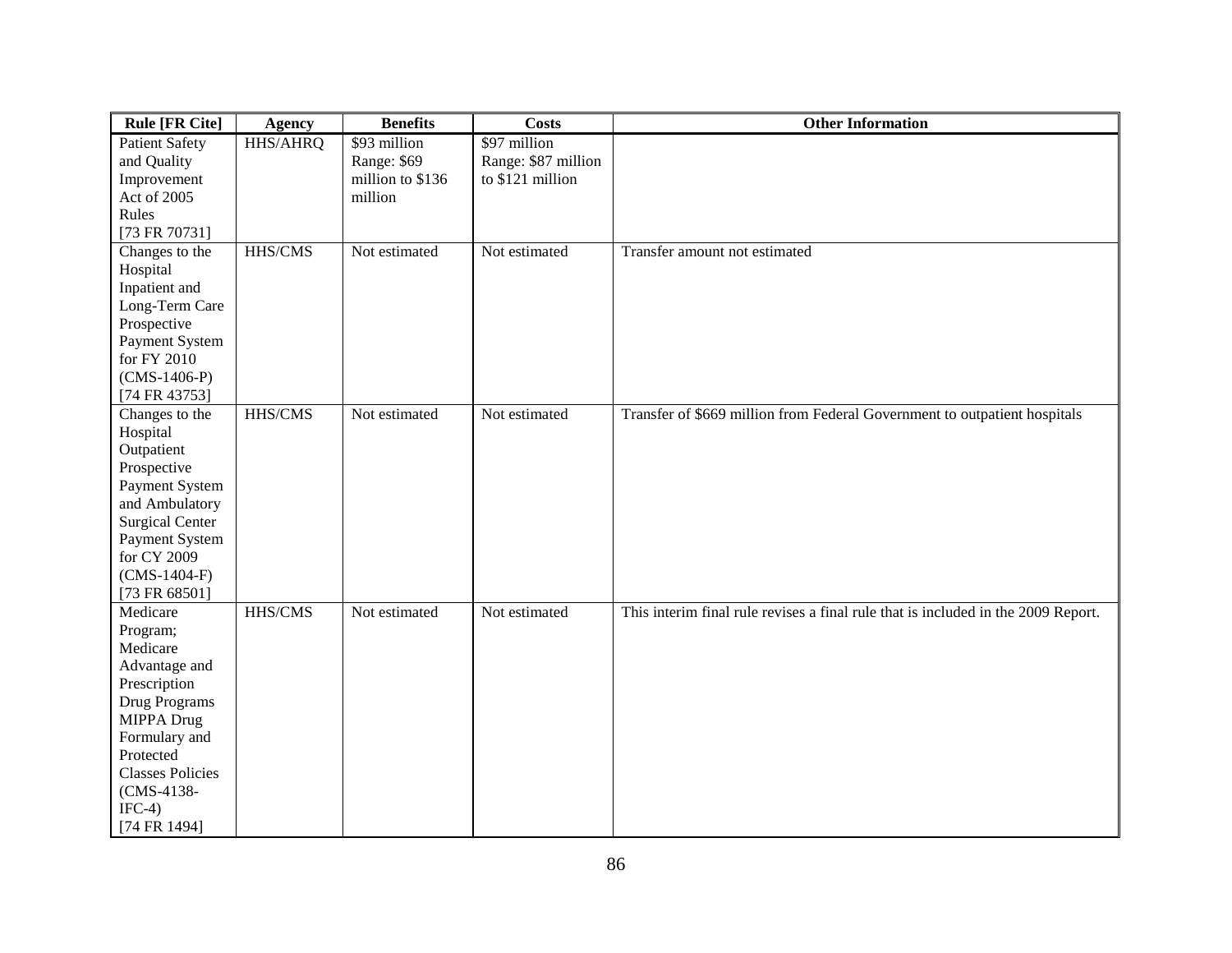| <b>Rule [FR Cite]</b>                                                                                                                                                               | <b>Agency</b>  | <b>Benefits</b>                                             | <b>Costs</b>                                              | <b>Other Information</b>                                                                                     |
|-------------------------------------------------------------------------------------------------------------------------------------------------------------------------------------|----------------|-------------------------------------------------------------|-----------------------------------------------------------|--------------------------------------------------------------------------------------------------------------|
| Medicare<br>Program;<br>Revisions to the<br>Medicare<br>Advantage and<br>Prescription<br>Drug Benefit<br>Programs (CMS-<br>$4131 - Q$ )<br>[74 FR 1494]                             | HHS/CMS        | Not estimated                                               | Not estimated                                             | Transfer of \$394 million to \$417 million from Federal Government to<br>Medicare recipients                 |
| Premiums and<br><b>Cost Sharing</b><br>$(CMS-2244-F)$<br>[73 FR 71827]                                                                                                              | HHS/CMS        | Not estimated                                               | Not estimated                                             | Transfer of \$407 million of cost savings from beneficiaries to Federal<br>Government and State governments  |
| Prospective<br>Payment System<br>and Consolidated<br><b>Billing</b> for<br><b>Skilled Nursing</b><br>Facilities-<br><b>Update for FY</b><br>2010 (CMS-<br>$1410-P$<br>[74 FR 40287] | <b>HHS/CMS</b> | Not estimated                                               | Not estimated                                             | Transfer of \$335 million from Skilled Nursing Facility Medicare providers to<br><b>Federal Government</b>   |
| Prospective<br>Payment System<br>for Inpatient<br>Rehabilitation<br>Facilities for FY<br>2010 (CMS-<br>$1538-P$<br>[74 FR 40947]                                                    | HHS/CMS        | Not estimated                                               | Not estimated                                             | Transfer of \$135 million from Federal Government to Inpatient Rehabilitation<br>Facility Medicare providers |
| Revisions to<br><b>HIPAA Code</b><br>Sets (CMS-00-<br>$13-F$<br>[74 FR 3328]                                                                                                        | HHS/CMS        | \$209 million<br>Range: \$77<br>million to \$261<br>million | $$217$ million<br>Range: \$44 million<br>to \$238 million |                                                                                                              |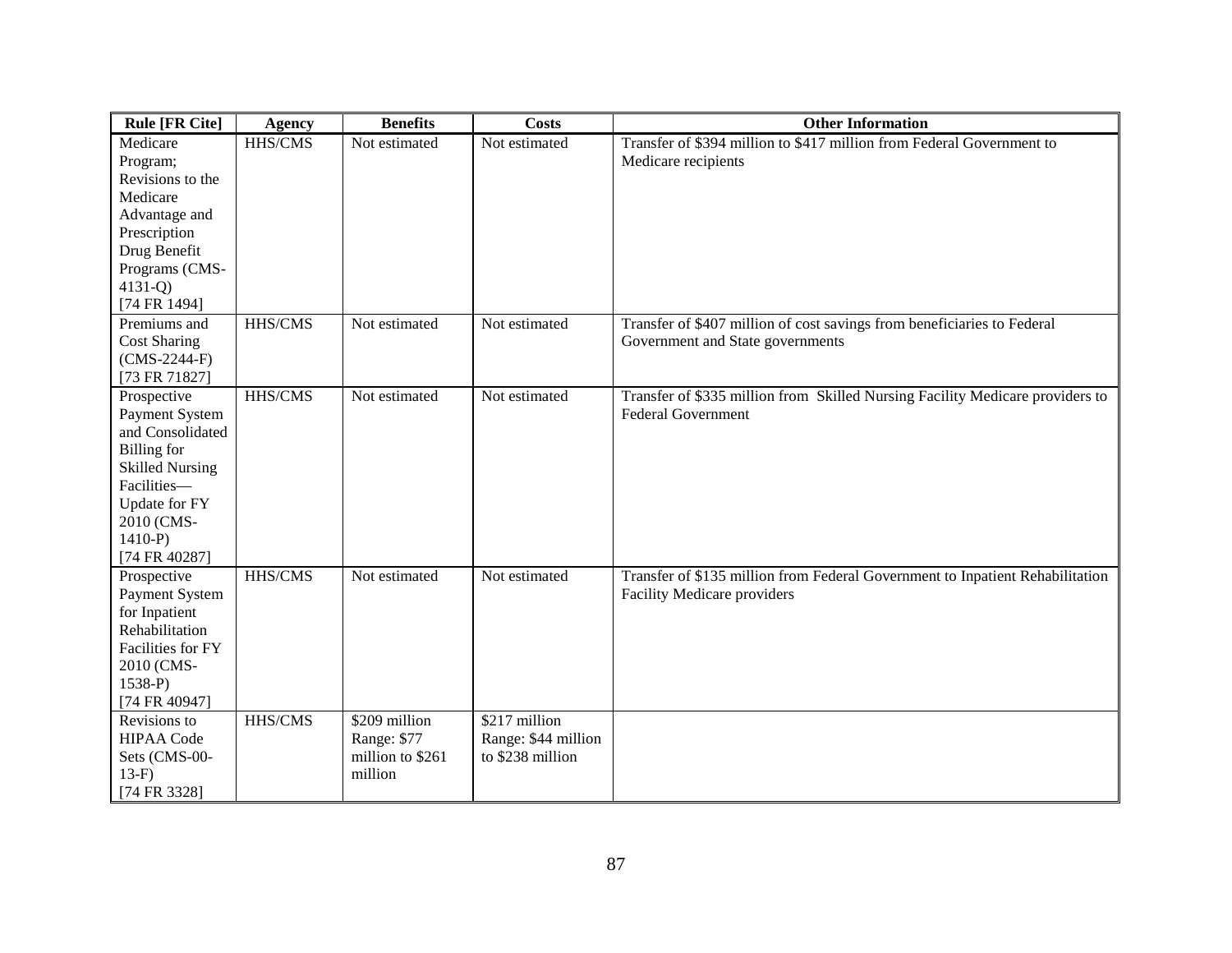| <b>Rule [FR Cite]</b>    | <b>Agency</b>  | <b>Benefits</b>    | <b>Costs</b>        | <b>Other Information</b>                                                  |
|--------------------------|----------------|--------------------|---------------------|---------------------------------------------------------------------------|
| Revisions to             | HHS/CMS        | Not estimated      | Not estimated       | Transfer of \$2,508 million from Federal Government to physicians         |
| <b>Payment Policies</b>  |                |                    |                     |                                                                           |
| Under the                |                |                    |                     |                                                                           |
| Physician Fee            |                |                    |                     |                                                                           |
| Schedule for CY          |                |                    |                     |                                                                           |
| 2009 (CMS-               |                |                    |                     |                                                                           |
| 1403-FC)                 |                |                    |                     |                                                                           |
| [73 FR 69725]            |                |                    |                     |                                                                           |
| <b>State Flexibility</b> | <b>HHS/CMS</b> | Not estimated      | Not estimated       | Transfer of \$664 million of cost savings to Federal Government and State |
| for Medicaid             |                |                    |                     | governments                                                               |
| <b>Benefit Packages</b>  |                |                    |                     |                                                                           |
| $(CMS-2232-F)$           |                |                    |                     |                                                                           |
| [73 FR 73693]            |                |                    |                     |                                                                           |
| <b>Surety Bond</b>       | HHS/CMS        | Not estimated      | \$86 million        | Transfer of \$153 million from medical equipment suppliers to medical     |
| Requirement for          |                |                    |                     | equipment suppliers                                                       |
| Suppliers of             |                |                    |                     |                                                                           |
| Durable Medical          |                |                    |                     |                                                                           |
| Equipment,               |                |                    |                     |                                                                           |
| Prosthetics,             |                |                    |                     |                                                                           |
| Orthotics, and           |                |                    |                     |                                                                           |
| Supplies                 |                |                    |                     |                                                                           |
| (DMEPOS)                 |                |                    |                     |                                                                           |
| $(CMS-6006-F)$           |                |                    |                     |                                                                           |
| [74 FR 166]              |                |                    |                     |                                                                           |
| Updates to               | <b>HHS/CMS</b> | \$1,988 million    | $$1,090$ million    |                                                                           |
| Electronic               |                | Range: \$1,114     | Range: \$661        |                                                                           |
| Transactions             |                | million to \$3,194 | million to \$1,449  |                                                                           |
| (Version 5010)           |                | million            | million             |                                                                           |
| (CMS-00090F)             |                |                    |                     |                                                                           |
| [74 FR 3296]             |                |                    |                     |                                                                           |
| Prevention of            | <b>HHS/FDA</b> | \$1,284 million    | \$74 million        |                                                                           |
| Salmonella               |                | Range: \$206       | Range: \$48 million |                                                                           |
| Enteritidis in           |                | million to \$8,583 | to \$106 million    |                                                                           |
| Shell Eggs               |                | million            |                     |                                                                           |
| [74 FR 33029]            |                |                    |                     |                                                                           |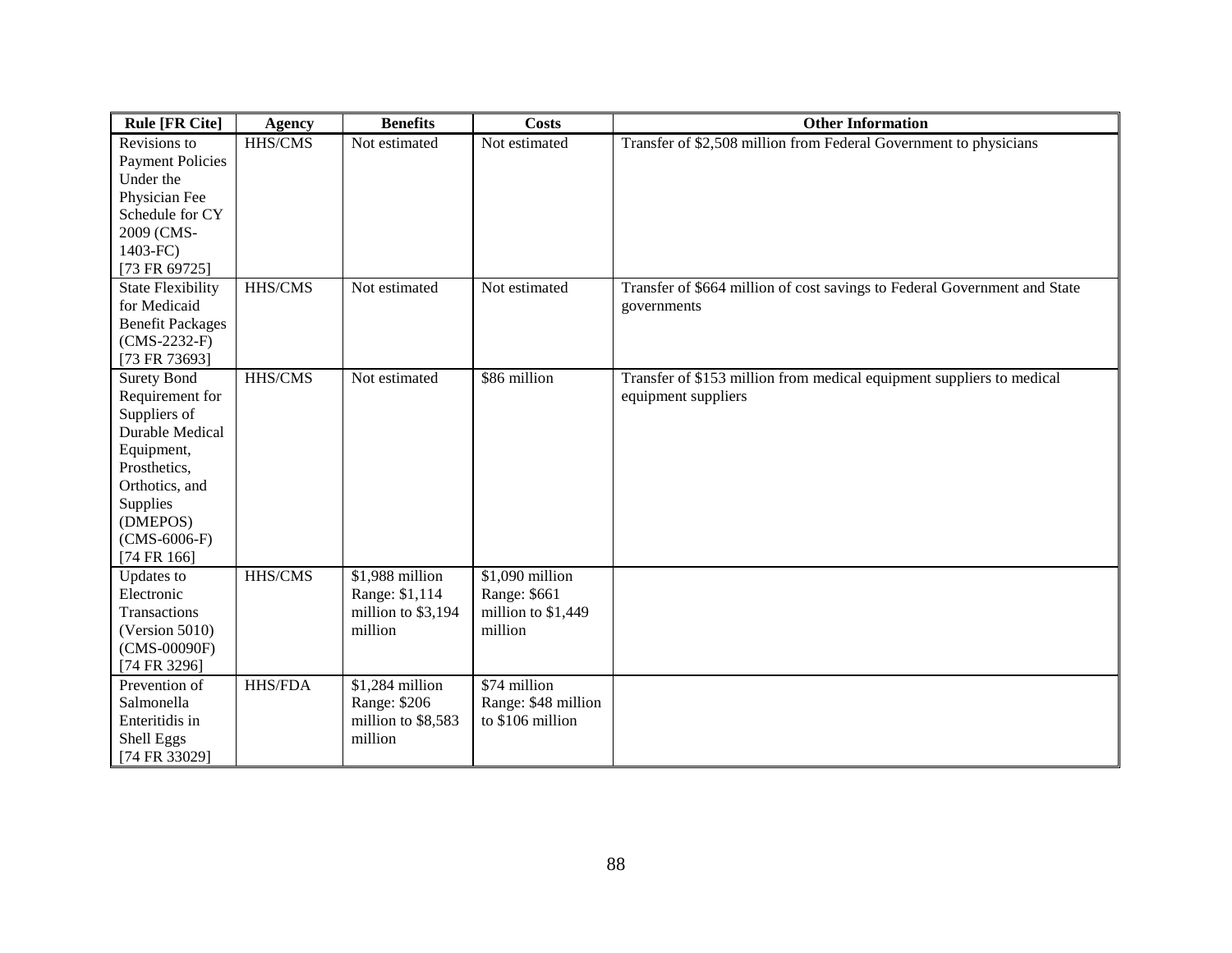| <b>Rule [FR Cite]</b>                                                                                                                                                        | Agency                        | <b>Benefits</b>                | <b>Costs</b>                                                                                                      | <b>Other Information</b>                                                                                                                                                                                                                                                                                                                                                                                                            |
|------------------------------------------------------------------------------------------------------------------------------------------------------------------------------|-------------------------------|--------------------------------|-------------------------------------------------------------------------------------------------------------------|-------------------------------------------------------------------------------------------------------------------------------------------------------------------------------------------------------------------------------------------------------------------------------------------------------------------------------------------------------------------------------------------------------------------------------------|
| Use of Ozone-<br>Depleting<br>Substances;<br>Removal of<br><b>Essential Use</b><br>Designations<br>[Epinephrine]<br>[73 FR 69532]<br>Air Cargo<br>Screening<br>[74 FR 47672] | <b>HHS/FDA</b><br>DHS/TSA     | Not estimated<br>Not estimated | \$300 million<br>Range: \$154<br>million to \$940<br>million<br>\$231 million<br>Range: \$191<br>million to \$273 | Qualitative Benefit: Reduction of CFC emissions by 70 tons<br>Qualitative Cost: Depending on consumer willingness to self-medicate,<br>potential increase in annual emergency department visits for asthma of 0 to<br>440,000 and hospitalizations for asthma of 40,000 to 120,000.<br>Transfer of \$47 million to \$470 million from Federal Government to health<br>care providers and drug manufacturers<br><b>Interim Final</b> |
|                                                                                                                                                                              |                               |                                | million                                                                                                           |                                                                                                                                                                                                                                                                                                                                                                                                                                     |
| Secure Flight<br>Program<br>[73 FR 64018]                                                                                                                                    | DHS/TSA                       | Not estimated                  | \$297 million<br>Range: \$262<br>million to \$348<br>million                                                      |                                                                                                                                                                                                                                                                                                                                                                                                                                     |
| Importer<br><b>Security Filing</b><br>and Additional<br>Carrier<br>Requirements<br>[73 FR 71729]                                                                             | DHS/USCBP                     | Not estimated                  | $$1,923$ million<br>Range: \$744<br>million to \$3,009<br>million                                                 |                                                                                                                                                                                                                                                                                                                                                                                                                                     |
| Documents and<br>Receipts<br>Acceptable for<br>Employment<br>Eligibility<br>Verification<br>[73 FR 76505]                                                                    | <b>DHS/USCIS</b>              | Not estimated                  | \$118 million                                                                                                     |                                                                                                                                                                                                                                                                                                                                                                                                                                     |
| Refinement of<br>Income and Rent<br>Determinations<br>in Public and<br>Assisted<br>Housing<br>Programs (FR-<br>4998)<br>[74 FR 4832]                                         | ${\rm HUD}/$<br><b>HUDSEC</b> | Not estimated                  | Not estimated                                                                                                     | Transfer between \$0 to \$1,594 million from tenants to tenants                                                                                                                                                                                                                                                                                                                                                                     |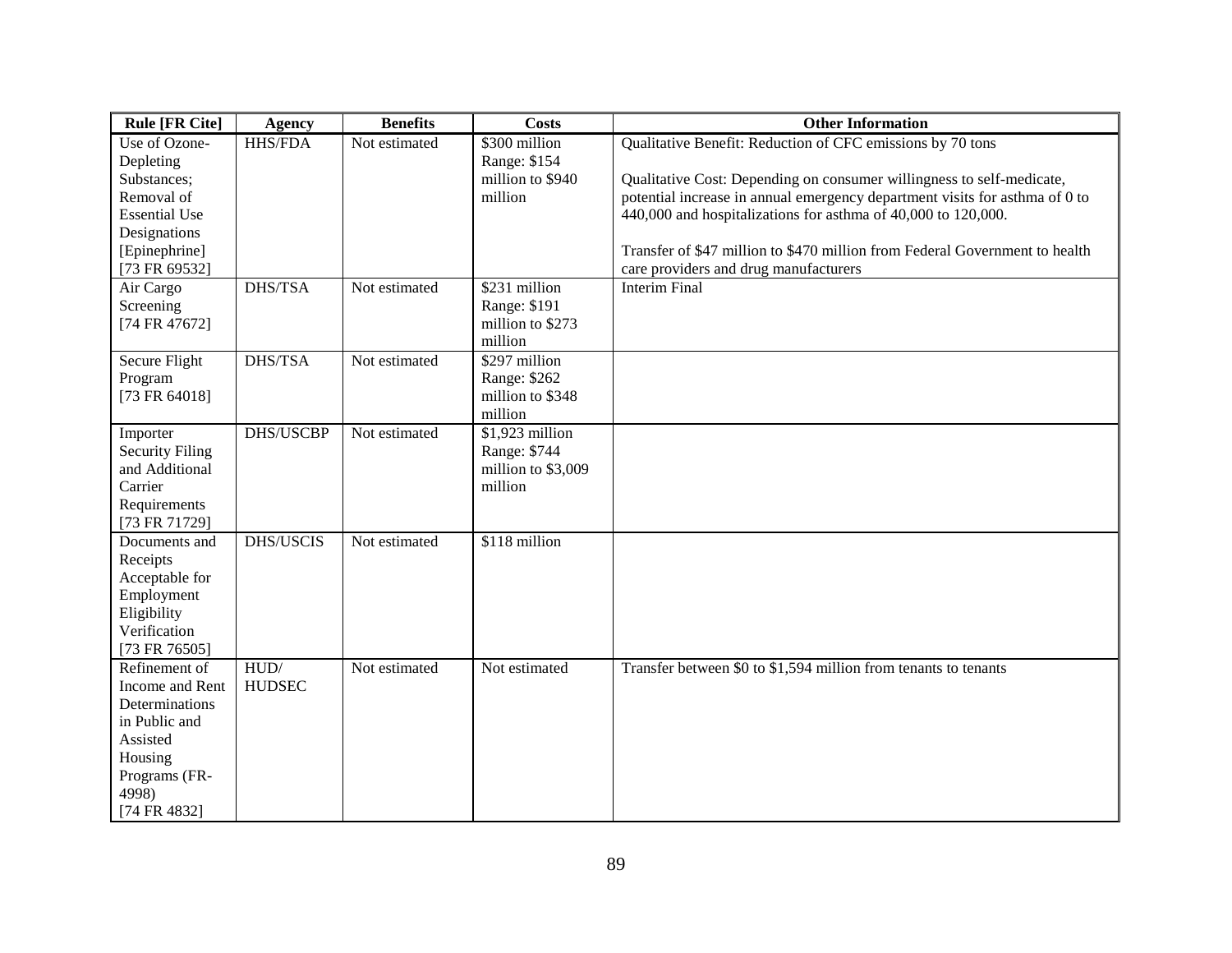| <b>Rule [FR Cite]</b>                                                                                                                                                                                                           | <b>Agency</b>  | <b>Benefits</b>                                                | <b>Costs</b>  | <b>Other Information</b>                                                                                                                                                                                                                                                                                                            |
|---------------------------------------------------------------------------------------------------------------------------------------------------------------------------------------------------------------------------------|----------------|----------------------------------------------------------------|---------------|-------------------------------------------------------------------------------------------------------------------------------------------------------------------------------------------------------------------------------------------------------------------------------------------------------------------------------------|
| <b>Real Estate</b><br>Settlement<br>Procedures Act<br>(RESPA); To<br>Simplify and<br>Improve the<br>Process of<br>Obtaining<br>Mortgages and<br>Reduce<br><b>Consumer Costs</b><br>$(FR-5180)$<br>[73 FR 68203,<br>74 FR 22822] | HUD/OH         | \$2,303 million                                                | \$884 million | The agency promulgated two rules to promulgate this rulemaking: a final<br>rulemaking in November 2008, and another final rulemaking to withdraw the<br>revised definition of "required use" in May 2009. The estimates presented in<br>this table reflect the agency analysis for the November rulemaking.<br>Transfer of \$6,980. |
| Oil Shale<br>Leasing and<br>Operations<br>[73 FR 69413]                                                                                                                                                                         | <b>DOI/BLM</b> | Not estimated                                                  | Not estimated | Transfer amount not estimated from Federal Government to petroleum<br>industry                                                                                                                                                                                                                                                      |
| <b>Migratory Bird</b><br>Hunting; 2008 to<br>2009 Migratory<br>Game Bird<br>Hunting<br>Regulations<br>[73 FR 55601]                                                                                                             | <b>DOI/FWS</b> | \$870 million<br>Range: \$711<br>million to \$1,001<br>million | Not estimated | Late season regulation                                                                                                                                                                                                                                                                                                              |
| <b>Migratory Bird</b><br>Hunting; 2009 to<br>2010 Migratory<br>Game Bird<br>Hunting<br>Regulations<br>[74 FR 45032]                                                                                                             | <b>DOI/FWS</b> | \$272 million<br>Range: \$234<br>million to \$309<br>million   | Not estimated | Early season regulation                                                                                                                                                                                                                                                                                                             |
| <b>Migratory Bird</b><br>Hunting; 2009 to<br>2010 Migratory<br>Game Bird<br>Hunting<br>Regulations<br>[74 FR 49244]                                                                                                             | <b>DOI/FWS</b> | \$272 million<br>Range: \$234<br>million to \$309<br>million   | Not estimated | Late season regulation                                                                                                                                                                                                                                                                                                              |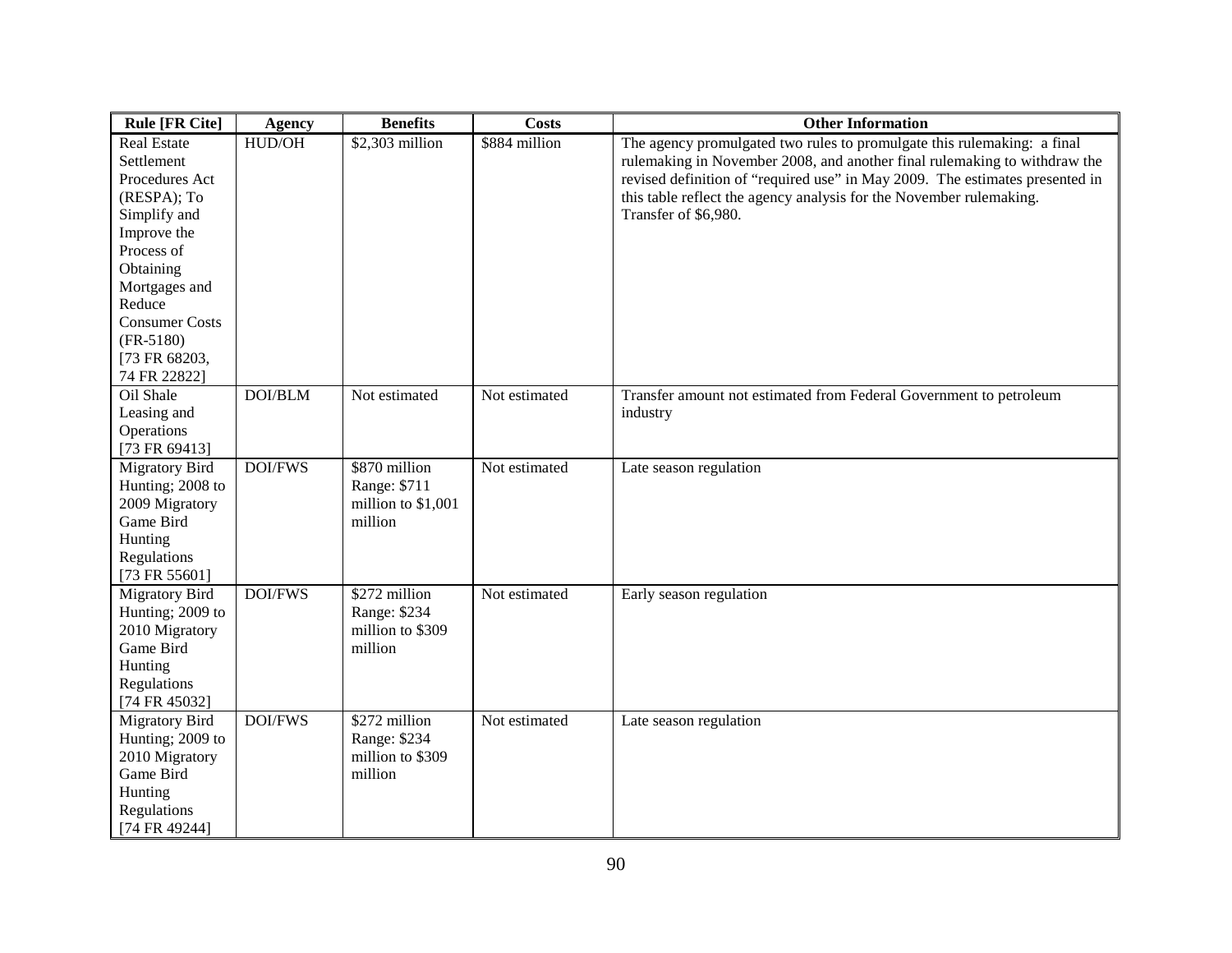| <b>Rule [FR Cite]</b>                                                                                                            | <b>Agency</b>    | <b>Benefits</b>                                             | <b>Costs</b>                                                 | <b>Other Information</b>                                                                                                                                                                                           |
|----------------------------------------------------------------------------------------------------------------------------------|------------------|-------------------------------------------------------------|--------------------------------------------------------------|--------------------------------------------------------------------------------------------------------------------------------------------------------------------------------------------------------------------|
| Alternative<br>Energy and<br><b>Alternate Uses</b><br>of Existing                                                                | DOI/MMS          | Not estimated                                               | Not estimated                                                | Transfer amount not estimated from Federal Government to electricity<br>generating industry                                                                                                                        |
| Facilities on the<br>Outer<br>Continental<br>Shelf                                                                               |                  |                                                             |                                                              |                                                                                                                                                                                                                    |
| [74 FR 19638]                                                                                                                    |                  |                                                             |                                                              |                                                                                                                                                                                                                    |
| Abandoned Mine<br>Land Program<br>[73 FR 67575]                                                                                  | <b>DOI/OSMRE</b> | Not estimated                                               | Not estimated                                                | Benefit: 210,257 acres of land reclaimed (using both 3% and 7% discount<br>rates, over 14 years)                                                                                                                   |
| Family and<br><b>Medical Leave</b><br>Act of 1993;<br>Conform to the<br>Supreme Court's<br>Ragsdale<br>Decision<br>[73 FR 67934] | <b>DOL/ESA</b>   | Not estimated                                               | \$226 million<br>Range: \$224<br>million to \$226<br>million | Transfer of \$8 million from employers to employees                                                                                                                                                                |
| Refuge<br>Alternatives for<br>Underground<br><b>Coal Mines</b><br>[73 FR 80656]                                                  | <b>DOL/MSHA</b>  | Not estimated                                               | \$45 million<br>Range: \$41 million<br>to \$45 million       | Benefits are qualitative                                                                                                                                                                                           |
| Part 121 Pilot<br>Age Limit<br>[74 FR 34229]                                                                                     | <b>DOT/FAA</b>   | \$35 million<br>Range: \$30<br>million to \$35<br>million   | \$4 million<br>Range:<br>approximately \$4<br>million        | Transfer of \$197 million (range of approximately \$197 million) from<br><b>Consumers to Pilots</b>                                                                                                                |
| Washington, DC,<br>Metropolitan<br>Area Special<br><b>Flight Rules</b><br>Area<br>[73 FR 76195]                                  | <b>DOT/FAA</b>   | \$239 million<br>Range: \$10<br>million to \$839<br>million | \$92 million<br>Range: \$89 million<br>to \$382 million      |                                                                                                                                                                                                                    |
| Hours of Service<br>of Drivers<br>[72 FR 71247]                                                                                  | DOT/FMCSA        | \$0 to \$1,760<br>million                                   | \$0-105 million                                              | This rule is the final rule to the interim final rule included in the 2009 Report.<br>Although included in this table and Table 1-4, this rule is not included in<br>the 10-year aggregation (Tables 1-1 and 1-2). |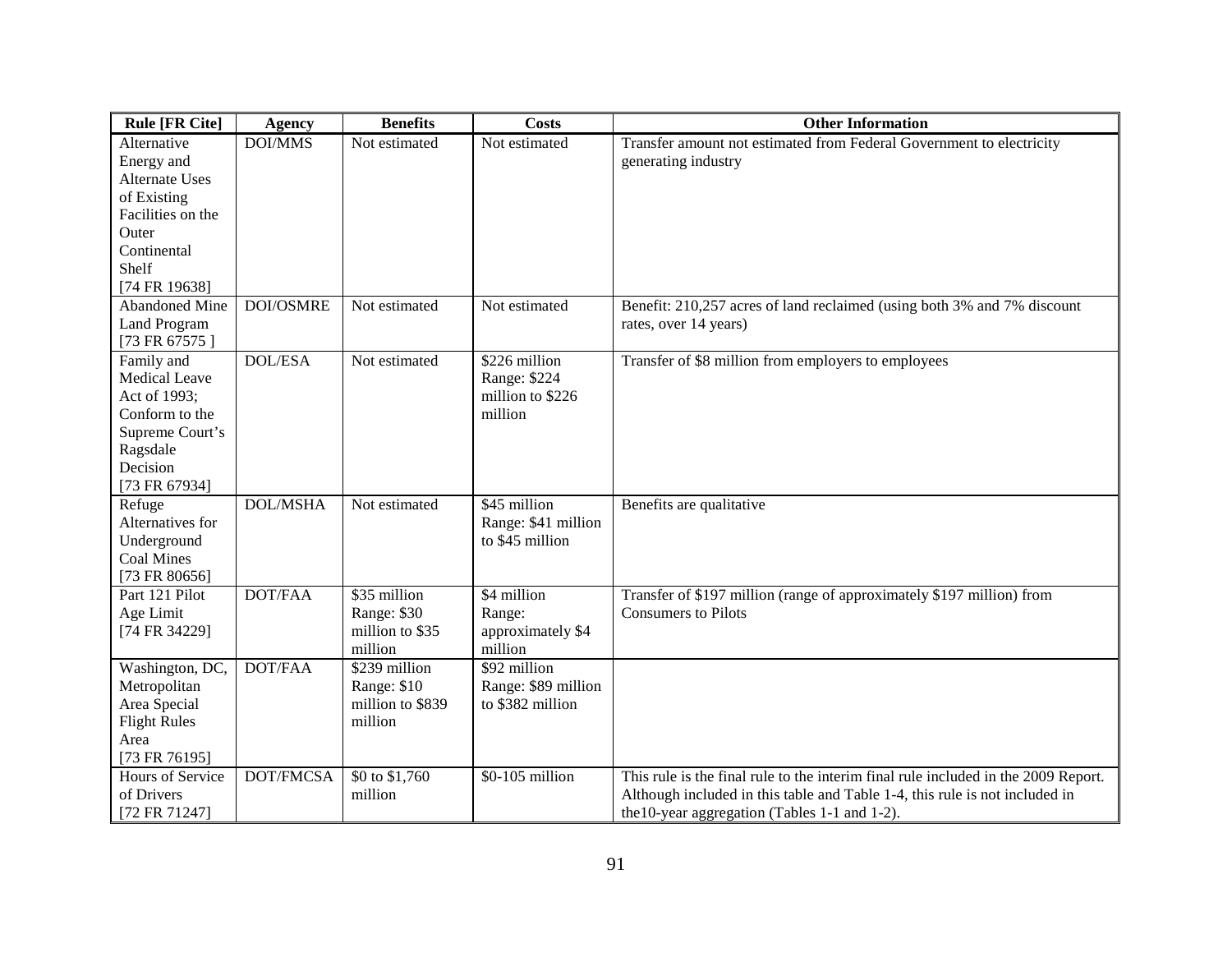| <b>Rule [FR Cite]</b>                                                                                                                                      | <b>Agency</b>    | <b>Benefits</b>                                                    | <b>Costs</b>                                                   | <b>Other Information</b>                                                                                                                                             |
|------------------------------------------------------------------------------------------------------------------------------------------------------------|------------------|--------------------------------------------------------------------|----------------------------------------------------------------|----------------------------------------------------------------------------------------------------------------------------------------------------------------------|
| New Entrant<br><b>Safety Assurance</b><br>Process                                                                                                          | DOT/FMCSA        | \$472 million to<br>\$602 million                                  | \$60 million to \$72<br>million                                | This rule is the final rule to the interim final rule promulgated in 2002. The<br>Department published a notice to revise the interim standards in December<br>2006. |
| [73 FR 76472]                                                                                                                                              |                  |                                                                    |                                                                |                                                                                                                                                                      |
| Passenger Car<br>and Light Truck<br>Corporate<br>Average Fuel<br>Economy Model<br><b>Year 2011</b><br>[74 FR 14195]                                        | <b>DOT/NHTSA</b> | \$1,665 million<br>Range: \$857<br>million to \$1,905<br>million   | \$979 million<br>Range: \$650<br>million to \$1910<br>million  |                                                                                                                                                                      |
| Reduced<br>Stopping<br>Distance<br>Requirements for<br><b>Truck Tractors</b><br>[74 FR 37121]                                                              | <b>DOT/NHTSA</b> | \$1,250 million<br>Range: \$1,250<br>million to \$1,520<br>million | \$46 million<br>Range: \$23 million<br>to \$164 million        |                                                                                                                                                                      |
| Requirements for<br>Temporary<br>Vehicle Trade-In<br>Program<br>[74 FR 37877]                                                                              | DOT/NHTSA        | Not estimated                                                      | \$46 million                                                   | Transfer of \$883 million from Federal Government to consumers                                                                                                       |
| Roof Crush<br>Resistance<br>[74 FR 22347]                                                                                                                  | <b>DOT/NHTSA</b> | \$652 million<br>Range: \$374<br>million to \$1,160<br>million     | \$896 million<br>Range: \$748<br>million to \$1,189<br>million |                                                                                                                                                                      |
| Pipeline Safety:<br>Standards for<br>Increasing the<br>Maximum<br>Allowable<br>Operating<br>Pressure for Gas<br>Transmission<br>Pipelines<br>[73 FR 62147] | DOT/PHMSA        | \$85 million<br>Range: \$85<br>million to \$89<br>million          | \$13 million<br>Range: \$13 million<br>to \$14 million         |                                                                                                                                                                      |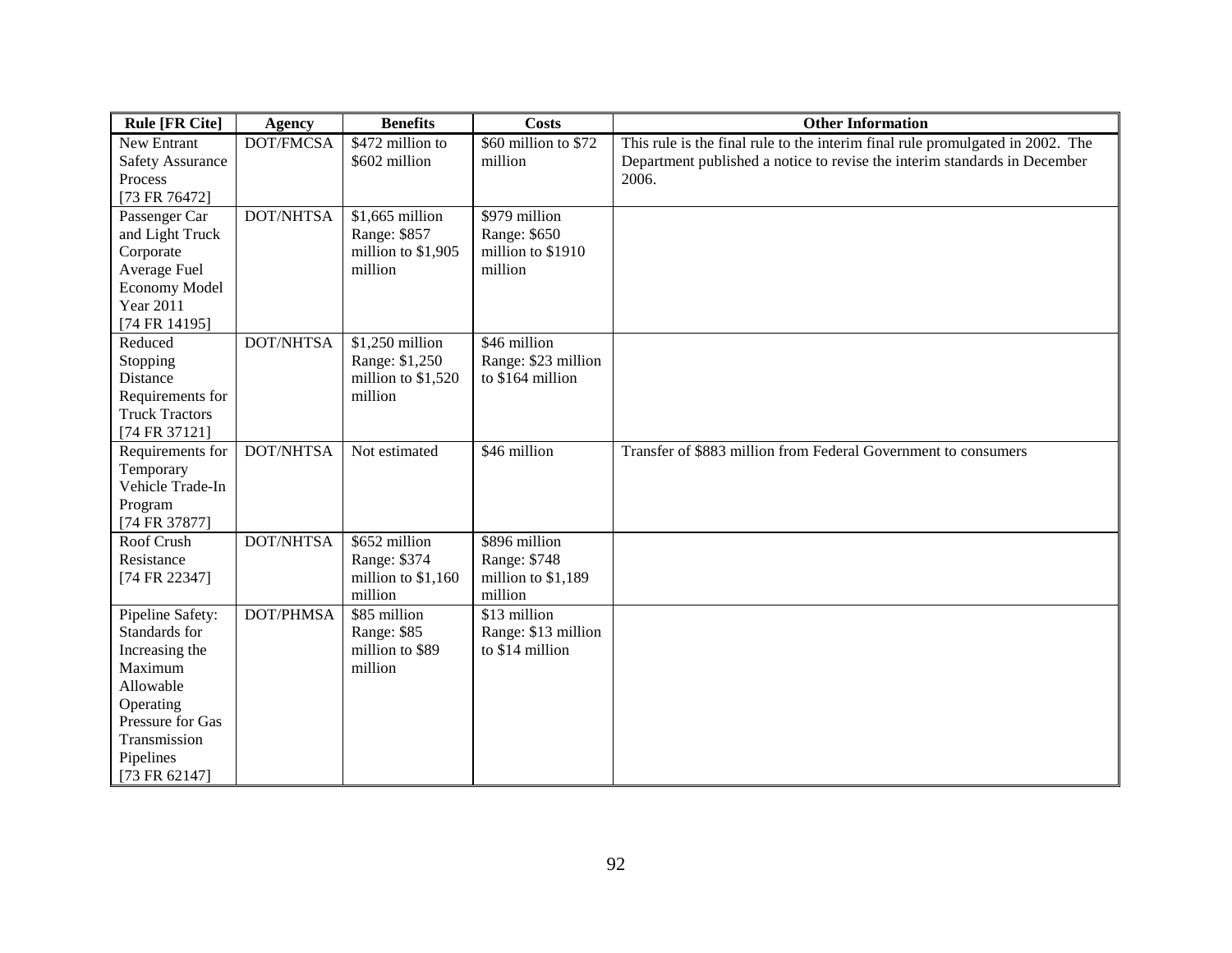| <b>Rule [FR Cite]</b> | <b>Agency</b>   | <b>Benefits</b>    | <b>Costs</b>        | <b>Other Information</b> |
|-----------------------|-----------------|--------------------|---------------------|--------------------------|
| Prohibition on        | Treas/DO        | Not estimated      | \$75 million        |                          |
| Funding of            |                 |                    |                     |                          |
| Unlawful              |                 |                    |                     |                          |
| Internet              |                 |                    |                     |                          |
| Gambling              |                 |                    |                     |                          |
| [74 FR 62687]         |                 |                    |                     |                          |
| <b>TARP</b> Limits on | Treas/DO        | Not estimated      | Not estimated       | <b>Interim Final</b>     |
| Compensation          |                 |                    |                     |                          |
| [74 FR 28393]         |                 |                    |                     |                          |
| Post-9/11 GI Bill     | $\overline{VA}$ | Not estimated      | Not estimated       | Transfer                 |
| [74 FR 14654]         |                 |                    |                     |                          |
| HOPE for              | <b>BDHHP</b>    | Not estimated      | Not estimated       |                          |
| Homeowners            |                 |                    |                     |                          |
| Program:              |                 |                    |                     |                          |
| Program               |                 |                    |                     |                          |
| Regulation            |                 |                    |                     |                          |
| [73 FR 58417]         |                 |                    |                     |                          |
| Greenhouse Gas        | EPA/AR          | Not estimated      | \$64 million        |                          |
| Mandatory             |                 |                    | Range: \$64 million |                          |
| <b>Reporting Rule</b> |                 |                    | to \$86 million     |                          |
| [74 FR 56259]         |                 |                    |                     |                          |
| Review of the         | EPA/AR          | Range: \$455       | Range: \$113        |                          |
| National              |                 | million to \$5,203 | million to \$2,241  |                          |
| Ambient Air           |                 | million            | million             |                          |
| Quality               |                 |                    |                     |                          |
| Standards for         |                 |                    |                     |                          |
| Lead                  |                 |                    |                     |                          |
| [73 FR 66963]         |                 |                    |                     |                          |
| FAR Case 2007-        | FAR             | Not estimated      | \$134 million       | Benefits qualitative     |
| 013,                  |                 |                    | Range \$127         |                          |
| Employment            |                 |                    | million to \$141    |                          |
| Eligibility           |                 |                    | million             |                          |
| Verification          |                 |                    |                     |                          |
| [73 FR 67651]         |                 |                    |                     |                          |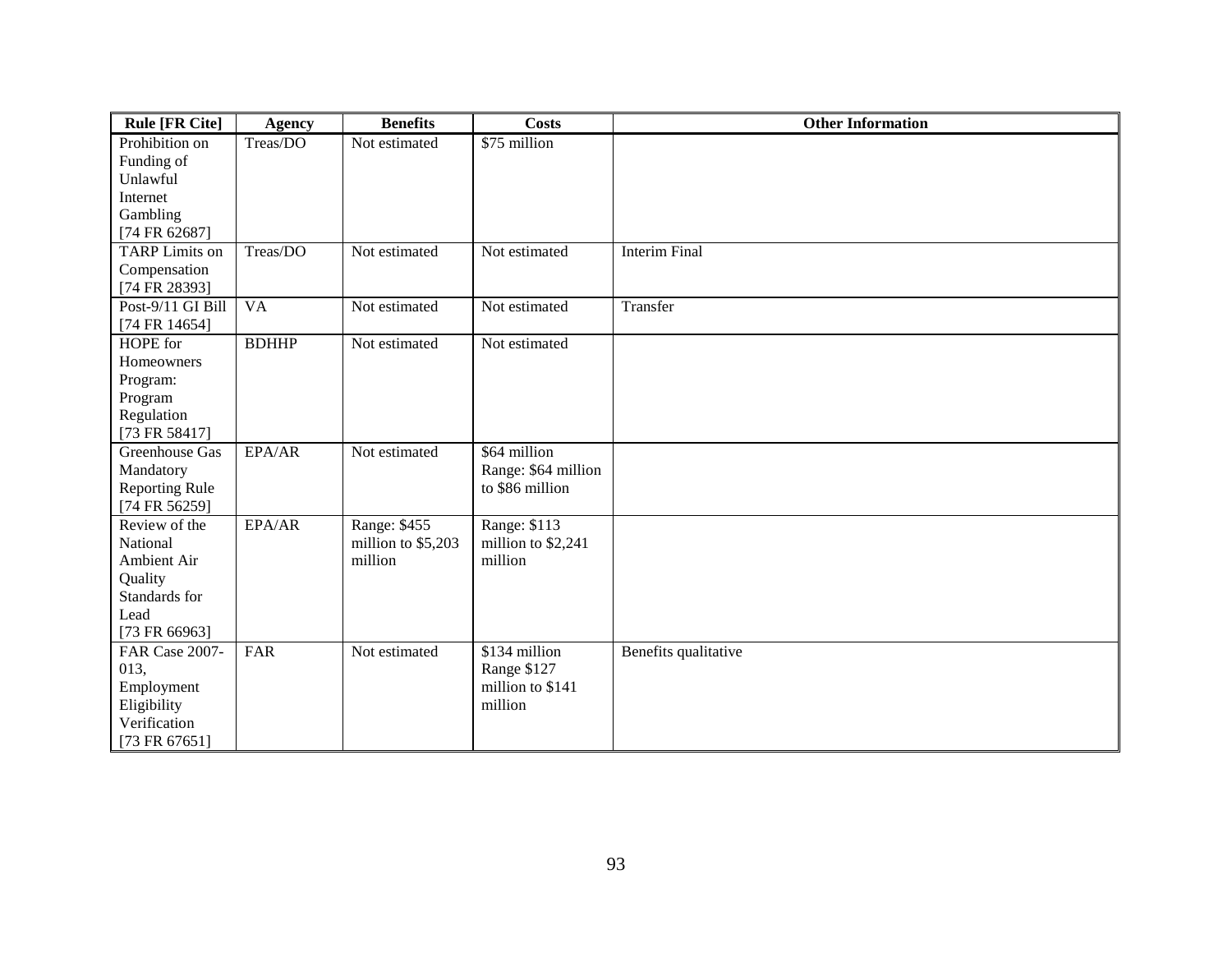#### **APPENDIX B: THE BENEFITS AND COSTS OF 1998-1999 MAJOR RULES**

Table B-1 lists the rules that were omitted from the ten-year running totals presented in Chapter I of our Report to Congress. It consists of the annualized and monetized benefits and costs of rules for which OMB concluded review between October 1, 1998 and September 30, 1999. These rules were included in Chapter I of the 2009 Report as part of the ten-year totals, but are not included in the 20010 Report.

While we limit the Chapter I accounting statement to regulations issued over the previous ten years, we have included in this Appendix the benefits and cost estimates provided for the economically significant rulemakings that have been covered in previous Reports in order to provide transparency.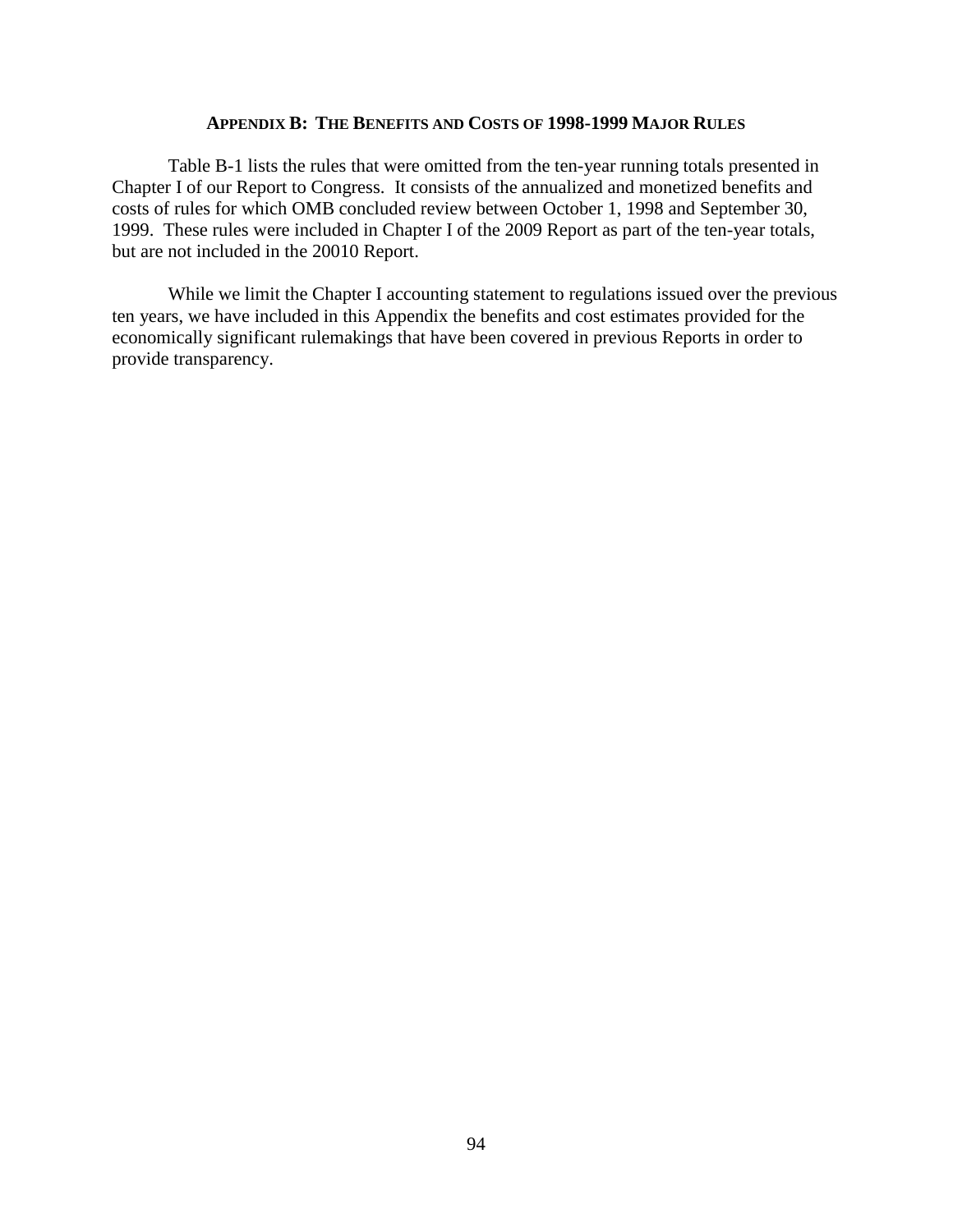# **Table B-1: Estimates of Annual Benefits and Costs of Eight Major Federal Rules October 1, 1998 - September 30, 1999 (millions of 2001 dollars)**

| <b>REGULATION</b>                                                                                                                      | <b>AGENCY</b>    | <b>BENEFITS</b> | <b>COSTS</b>    | <b>EXPLANATION</b>               |
|----------------------------------------------------------------------------------------------------------------------------------------|------------------|-----------------|-----------------|----------------------------------|
| <b>Education of Children</b><br>with disabilities and early<br>intervention programs                                                   | Education        | 633-786         | 349-589         | No adjustment to agency estimate |
| Over-the-Counter Drug<br>Labeling                                                                                                      | <b>HHS/FDA</b>   | 65-85           | 20              | No adjustment to agency estimate |
| Safety and Effectiveness<br>of New Drugs in Pediatric<br>Patients                                                                      | <b>HHS/FDA</b>   | 81              | 49              | No adjustment to agency estimate |
| Lead-based Paint Hazards                                                                                                               | <b>HUD</b>       | 190             | 150             | No adjustment to agency estimate |
| <b>Powered Industrial Truck</b><br><b>Operator Training</b>                                                                            | <b>DOL/OSHA</b>  | 229             | 20              | No adjustment to agency estimate |
| Child Restraint<br>Anchorage Systems/Child<br><b>Restraint Systems</b>                                                                 | DOT/NHTSA        | 120-207         | 163             | No adjustment to agency estimate |
| <b>Lighting Devices,</b><br>Reflectors, and Electrical<br>Equipment                                                                    | <b>DOT/NHTSA</b> | 58              | 37              | No adjustment to agency estimate |
| Control of Emissions of<br>Air Pollution from New<br>CI Marine Engines At or<br>Above 37 Kilowatts                                     | EPA/Air          | 174-783         | 295             | No adjustment to agency estimate |
| Final Regional Haze Rule                                                                                                               | EPA/Air          | 300-7,000       | 300-1,600       | No adjustment to agency estimate |
| Phase 2 Emission<br><b>Standards for New</b><br>Nonroad Small Spark<br><b>Ignition Handheld</b><br>Engines At or Below 19<br>Kilowatts | EPA/Air          | 136-871         | 142             | No adjustment to agency estimate |
| <b>Review of the National</b><br><b>Ambient Air Quality</b><br><b>Standards for Particulate</b><br>$Matter$ <sup>137</sup>             | EPA/Air          | 3,837-39,879    | 2,590-<br>2,833 | No adjustment to agency estimate |
| Pulp and Paper: National<br><b>Emission Standard for</b><br>Hazardous Air<br>Pollutants <sup>138</sup>                                 | EPA/Air          | $(982)-1,200$   | 131             |                                  |
| Onboard <sup>139</sup>                                                                                                                 | EPA/Air          | 161-734         | 33              |                                  |
| <b>Enhanced Surface Water</b><br>Treatment (Interim Rule)                                                                              | EPA/Water        | 36-1,636        | 305-327         | No adjustment to agency estimate |
| PCB Disposal <sup>140</sup>                                                                                                            | EPA/Water        | 175-862         | 15              | No adjustment to agency estimate |

<span id="page-95-0"></span><sup>&</sup>lt;sup>137</sup> Although promulgated in 2006, this rule was removed from the 10-year aggregate estimates to avoid doublecounting benefits and costs with implementing regulations.

 $\overline{a}$ 

<span id="page-95-1"></span> $138$  Due to an oversight, this rule was not removed from the 10-year aggregate estimates in the 2009 Report. This rule appears in the 1998 Report.<br>
<sup>139</sup> Due to an oversight, this rule was not removed from the 10-year aggregate estimates in the 2009 Report.

<span id="page-95-3"></span><span id="page-95-2"></span><sup>&</sup>lt;sup>140</sup> Due to an oversight, this rule was not removed from the 10-year aggregate estimates in the 2009 Report.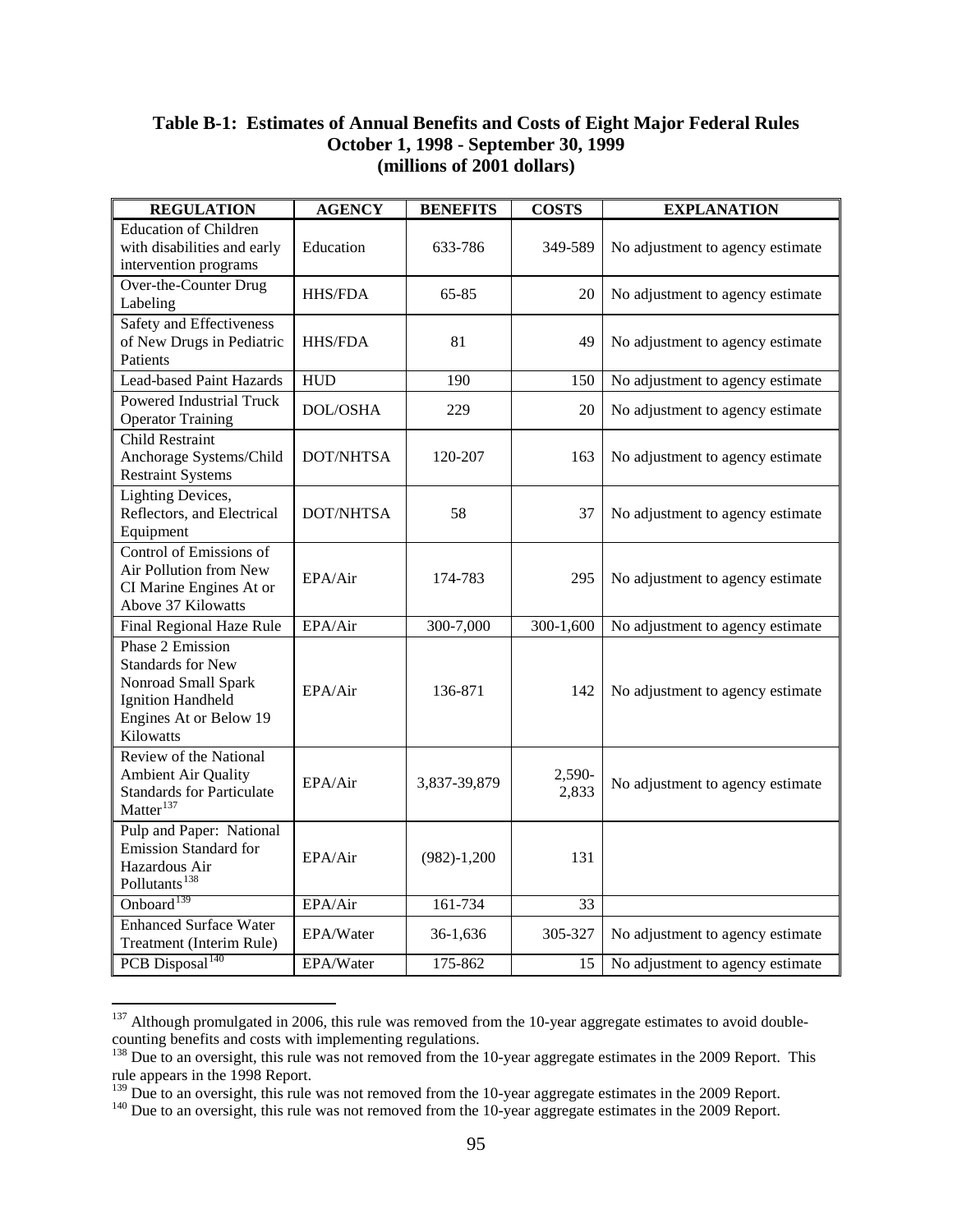| <b>REGULATION</b>                                        | <b>AGENCY</b> | <b>BENEFITS</b> | <b>COSTS</b> | <b>EXPLANATION</b>                         |
|----------------------------------------------------------|---------------|-----------------|--------------|--------------------------------------------|
| Stage 1<br>Disinfectants/Disinfection<br>Byproducts Rule | EPA/Water     | $0-4.037$       |              | $655-731$ No adjustment to agency estimate |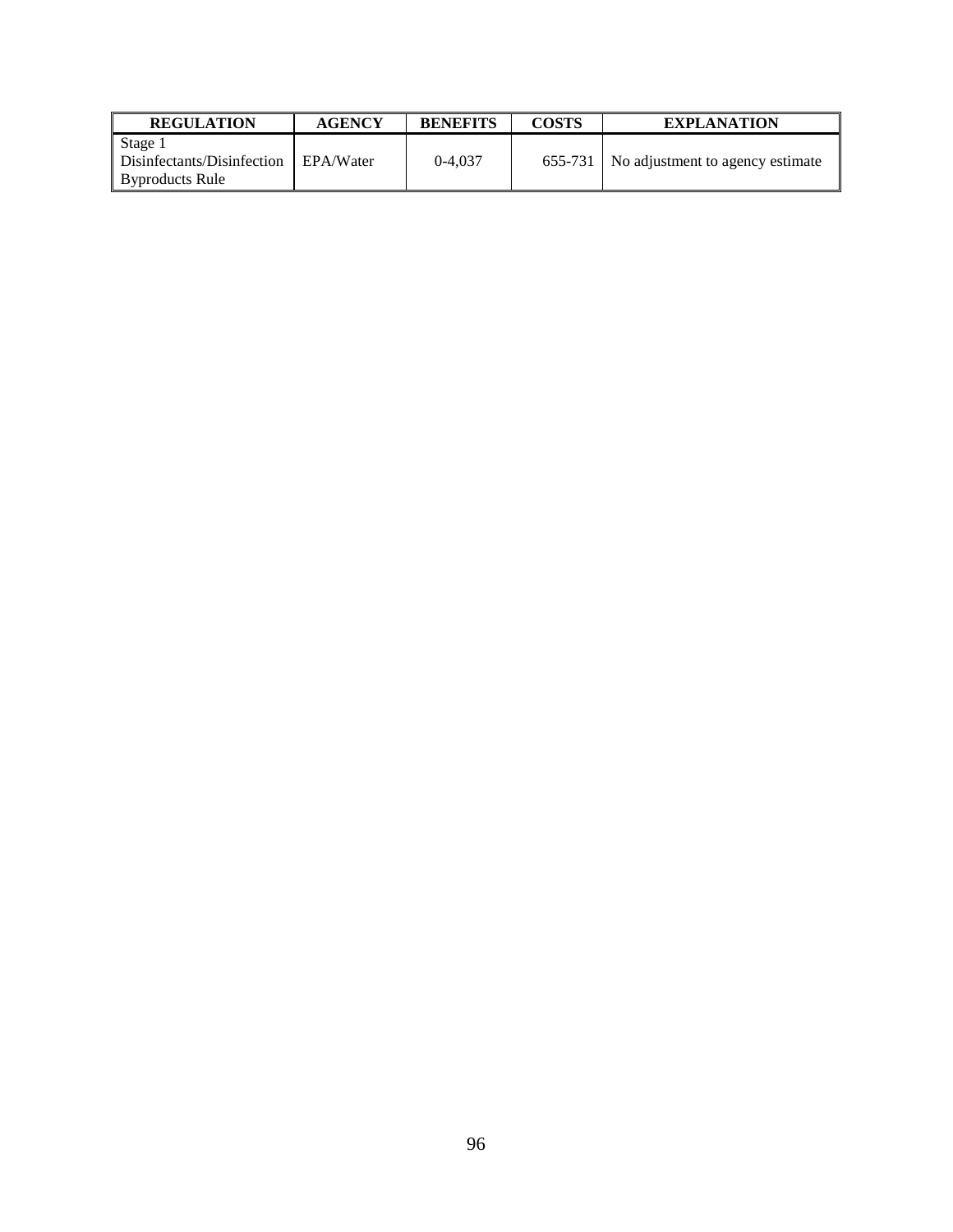# **APPENDIX C: INFORMATION ON THE REGULATORY ANALYSES FOR MAJOR RULES BY INDEPENDENT AGENCIES**

| Agency                                      | 2000     | 2001           | 2002 | 2003           | 2004     | 2005     | 2006 | 2007           | 2008 | 2009 |
|---------------------------------------------|----------|----------------|------|----------------|----------|----------|------|----------------|------|------|
| Consumer Product Safety Commission (CPSC)   | $\theta$ | $\overline{0}$ | 0    | $\overline{0}$ | 0        | 0        |      | 0              | 0    |      |
| Federal Communications Commission (FCC)     | 8        | $\overline{2}$ | 4    | $\overline{0}$ |          | 4        | ◠    | $\overline{2}$ | 4    |      |
| Federal Energy Regulatory Commission (FERC) | C        | 0              | 0    | $\theta$       | 0        | 0        | 0    | 0              |      |      |
| Federal Reserve System                      |          | 0              | 0    |                |          | 0        | 0    | $\overline{0}$ | 0    | 3    |
| Federal Trade Commission (FTC)              |          | $\theta$       | 0    | $\theta$       | 0        |          | 0    | $\overline{0}$ | 0    |      |
| National Credit Union Administration (NCUA) | $\theta$ | $\theta$       | 0    | $\theta$       | $\theta$ | $\theta$ | 0    | 0              | 0    |      |
| <b>Nuclear Regulatory Commission (NRC)</b>  | ↑        |                |      |                |          |          |      |                | 2    | ∍    |
| Pension Benefit Guaranty Corporation (PBGC) | $\Omega$ | $\theta$       | 0    | $\theta$       | 0        | $\theta$ | 0    | 0              | 0    |      |
| Securities and Exchange Commission (SEC)    | 6        | 3              | 3    | 5              |          | 5        | 0    | 7              | 4    | 8    |
| Total                                       | 20       | 6              | 8    | ⇁              | 4        | 11       |      | 10             | 11   | 13   |

## **Table C-1: Total Number of Rules Promulgated by Independent Agencies October 1, 1999 - September 30, 2009**

# **Table C-2: Total Number of Rules with Some Information on Benefits or Costs[141](#page-97-0) Promulgated by Independent Agencies October 1, 1999- September 30, 2009**

| Agency                                           | 2000  | 2001 | 2002 | 2003     | 2004 | 2005     | 2006 | 2007           | 2008 | 2009 |
|--------------------------------------------------|-------|------|------|----------|------|----------|------|----------------|------|------|
| <b>Consumer Product Safety Commission (CPSC)</b> | $- -$ | --   |      |          |      | --       |      | $- -$          |      |      |
| Federal Communications Commission (FCC)          |       | 0    | O    | 0        |      | 0        | 0    | $\overline{0}$ | 0    |      |
| Federal Energy Regulatory Commission (FERC)      | 2     |      |      |          |      |          |      |                |      |      |
| Federal Reserve System                           | 0     | --   |      | $\theta$ |      |          |      |                |      |      |
| Federal Trade Commission (FTC)                   |       | --   |      |          |      | $\theta$ |      |                |      |      |
| National Credit Union Administration (NCUA)      |       |      |      |          |      |          |      |                |      |      |
| <b>Nuclear Regulatory Commission (NRC)</b>       |       |      |      |          |      |          |      |                |      |      |
| Pension Benefit Guaranty Corporation (PBGC)      |       |      |      |          |      |          |      |                |      |      |
| Securities and Exchange Commission (SEC)         | 6     | 3    | 3    | 5        |      | 5        |      |                | 4    | 8    |
| Total                                            | 11    | 3    | 3    | 5        | 3    | 5        |      | 7              | 6    | 8    |

<span id="page-97-0"></span> $\overline{a}$  $141$  Table C-2 excludes all fee assessment rules promulgated by independent agencies. FCC promulgated six fee assessment rules from 1997 through 2002. NRC promulgated 12 statutorily mandated fee assessment rules from 1997 through 2009.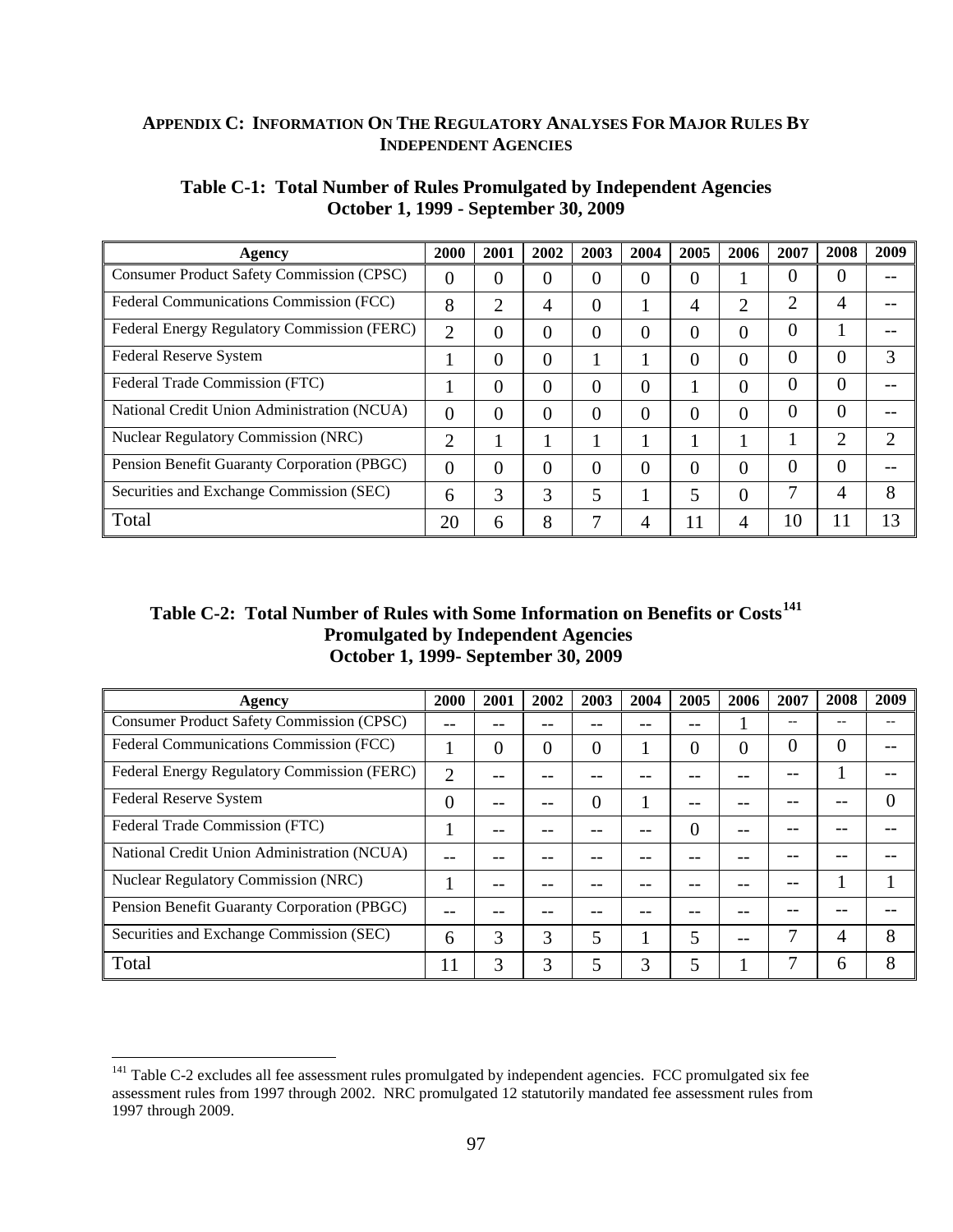| Agency                                           | 2000     | 2001 | 2002 | 2003     | 2004 | 2005           | 2006 | 2007 | 2008 | 2009 |
|--------------------------------------------------|----------|------|------|----------|------|----------------|------|------|------|------|
| <b>Consumer Product Safety Commission (CPSC)</b> |          |      |      |          |      |                | 100  |      |      |      |
| Federal Communications Commission (FCC)          | 0        | 0    |      | --       | 0    | 0              |      | 0    | 0    |      |
| Federal Energy Regulatory Commission (FERC)      | 50       |      |      |          |      |                |      |      | 0    |      |
| <b>Federal Reserve System</b>                    | $\theta$ |      |      | $\Omega$ | 0    |                |      |      |      |      |
| Federal Trade Commission (FTC)                   | 0        |      |      |          |      | $\overline{0}$ |      |      |      |      |
| National Credit Union Administration (NCUA)      |          |      |      |          |      |                |      |      |      |      |
| <b>Nuclear Regulatory Commission (NRC)</b>       | 100      | --   |      |          |      |                |      |      | 100  | 100  |
| Pension Benefit Guaranty Corporation (PBGC)      |          |      |      |          |      |                |      |      |      |      |
| Securities and Exchange Commission (SEC)         | 0        | 66   | 33   | 20       | 100  | 40             |      | 43   | 0    |      |

# **Table C-3: Percent of Rules with Monetized Benefits[142](#page-98-0) Promulgated by Independent Agencies October 1, 1999 - September 30, 2009**

# **Table C-4: Percent of Rules with Monetized Costs[143](#page-98-1) Promulgated by Independent Agencies October 1, 1999 - September 30, 2009**

| Agency                                           | 2000     | 2001  | 2002   | 2003 | 2004 | 2005 | 2006 | 2007 | 2008 | 2009 |
|--------------------------------------------------|----------|-------|--------|------|------|------|------|------|------|------|
| <b>Consumer Product Safety Commission (CPSC)</b> |          |       |        |      |      | --   | 100  | --   |      |      |
| Federal Communications Commission (FCC)          |          | 0     | $\cup$ | --   | 100  | 0    |      | 0    | 0    |      |
| Federal Energy Regulatory Commission (FERC)      | $\theta$ |       |        |      |      |      |      | --   | 100  |      |
| Federal Reserve System                           | $\theta$ |       |        | 0    | 0    |      |      |      |      |      |
| Federal Trade Commission (FTC)                   | $\Omega$ | --    |        |      |      | 0    |      |      |      |      |
| National Credit Union Administration (NCUA)      |          |       |        |      |      |      |      |      |      |      |
| <b>Nuclear Regulatory Commission (NRC)</b>       | 100      | $- -$ |        |      |      |      |      |      | 100  | 100  |
| Pension Benefit Guaranty Corporation (PBGC)      |          |       |        |      |      |      |      |      |      |      |
| Securities and Exchange Commission (SEC)         | 33       | 100   | 100    | 80   | 100  | 100  |      | 43   | 0    | 50   |

 $\overline{a}$ 

<span id="page-98-0"></span> $142$  Table C-3 excludes all fee assessment rules promulgated by independent agencies. FCC promulgated six fee assessment rules from 1997 through 2002. NRC promulgated 12 statutorily mandated fee assessment rules from 1997 through 2009.

<span id="page-98-1"></span><sup>&</sup>lt;sup>143</sup> Table C-4 excludes all fee assessment rules promulgated by independent agencies. FCC promulgated six fee assessment rules from 1997 through 2002. NRC promulgated 12 statutorily mandated fee assessment rules from 1997 through 2009.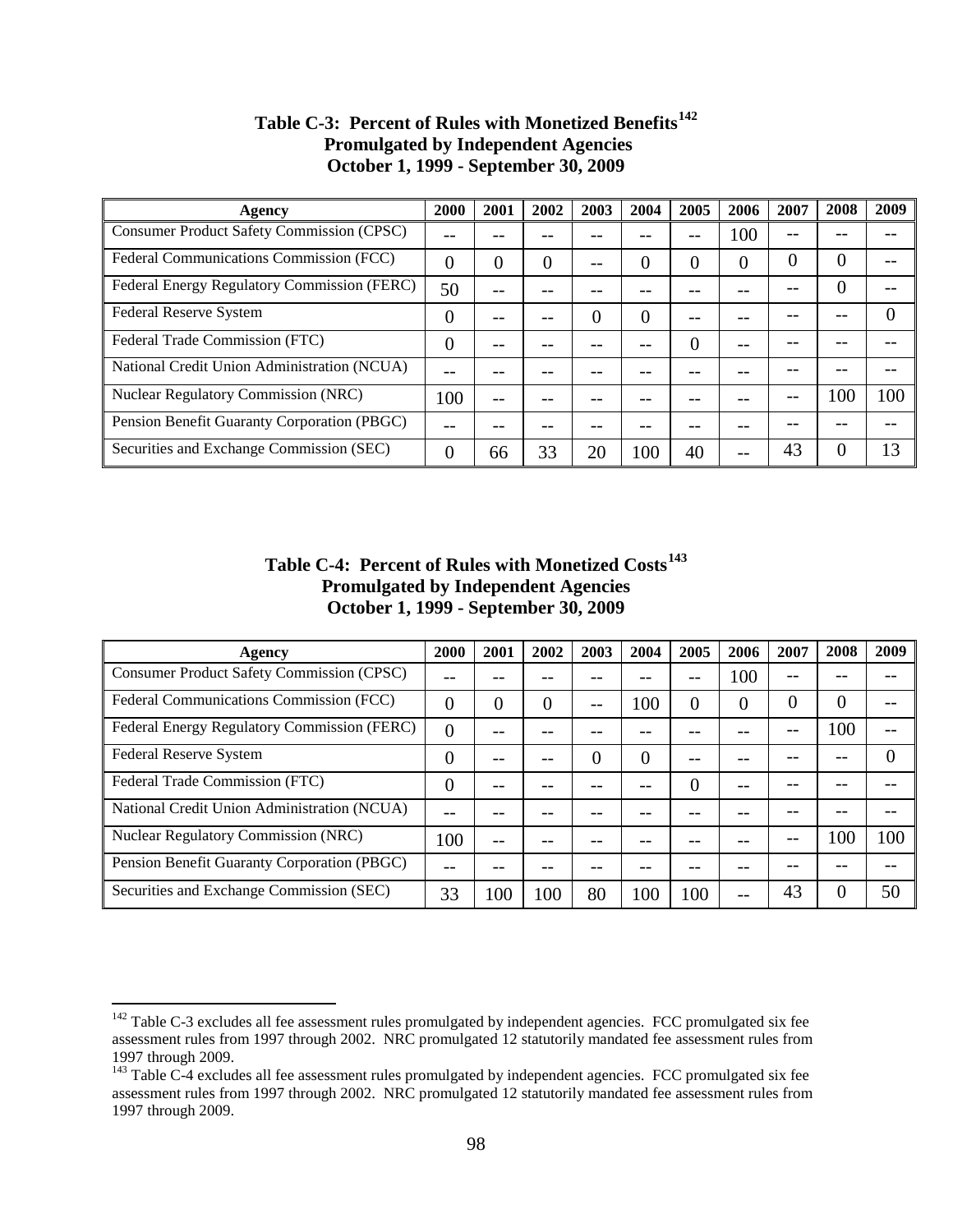#### **APPENDIX D: DISCLOSURE AND SIMPLIFICATION AS REGULATORY TOOLS**

#### **Disclosure as a Regulatory Tool**

**PURPOSE.** In many statutes, Congress requires or permits agencies to use disclosure as a regulatory tool. Executive Order 12866 provides, "Each agency shall identify and assess available alternatives to direct regulation, including . . . providing information upon which choices can be made by the public." The Open Government Directive of the Office of Management and Budget calls for disclosures that will "further the core mission of the agency." The purpose of this guidance is to set forth principles designed to assist agencies in their efforts to use information disclosure to achieve their regulatory objectives. Agencies should follow the principles outlined here in accordance with their own authorities, judgments, and goals, to the extent permitted by law.

**DISCLOSURE AS A REGULATORY TOOL.** Sometimes Congress requires or authorizes agencies to impose disclosure requirements instead of, or in addition to, mandates, subsidies, or bans. For example, automobile companies are required by law to disclose miles per gallon (MPG) ratings for new vehicles, and a standardized Nutrition Facts panel must be included on most food packages. The goal of disclosing such information is to provide members of the public with relevant information at the right moment in time, usually when a decision is made. Often that decision is whether to purchase a particular product.

Well-designed disclosure policies attempt to convey information clearly and at the time when it is needed. People have limited time, attention, and resources for seeking out new information, and it is important to ensure that relevant information is salient and easy to find and to understand. There is a difference between making a merely technical disclosure — that is, making information available somewhere and in some form, regardless of its usefulness — and actually informing choices. Well-designed disclosure policies are preceded by a careful analysis of their likely effects.

There are two general types of release that Congress may require or permit: summary disclosure and full disclosure. With summary disclosure, often required at the point of purchase, agencies highlight the most relevant information in order to increase the likelihood that people will see it, understand it, and act in accordance with what they have learned. Full disclosure is more comprehensive; it occurs when agencies release, or require others to release, all relevant information (often including underlying data).

**SUMMARY DISCLOSURE.** With summary disclosure, agencies attempt to provide people with clear, salient information at or near the time that relevant decisions are made. Examples include nutritional labeling, energy efficiency labeling, tobacco warnings, and government provision of information (e.g., fact sheets, telephone hotlines, and public interest announcements).

*Principle One: In order to select which information to highlight and how to present that information, agencies should explicitly identify their goals*.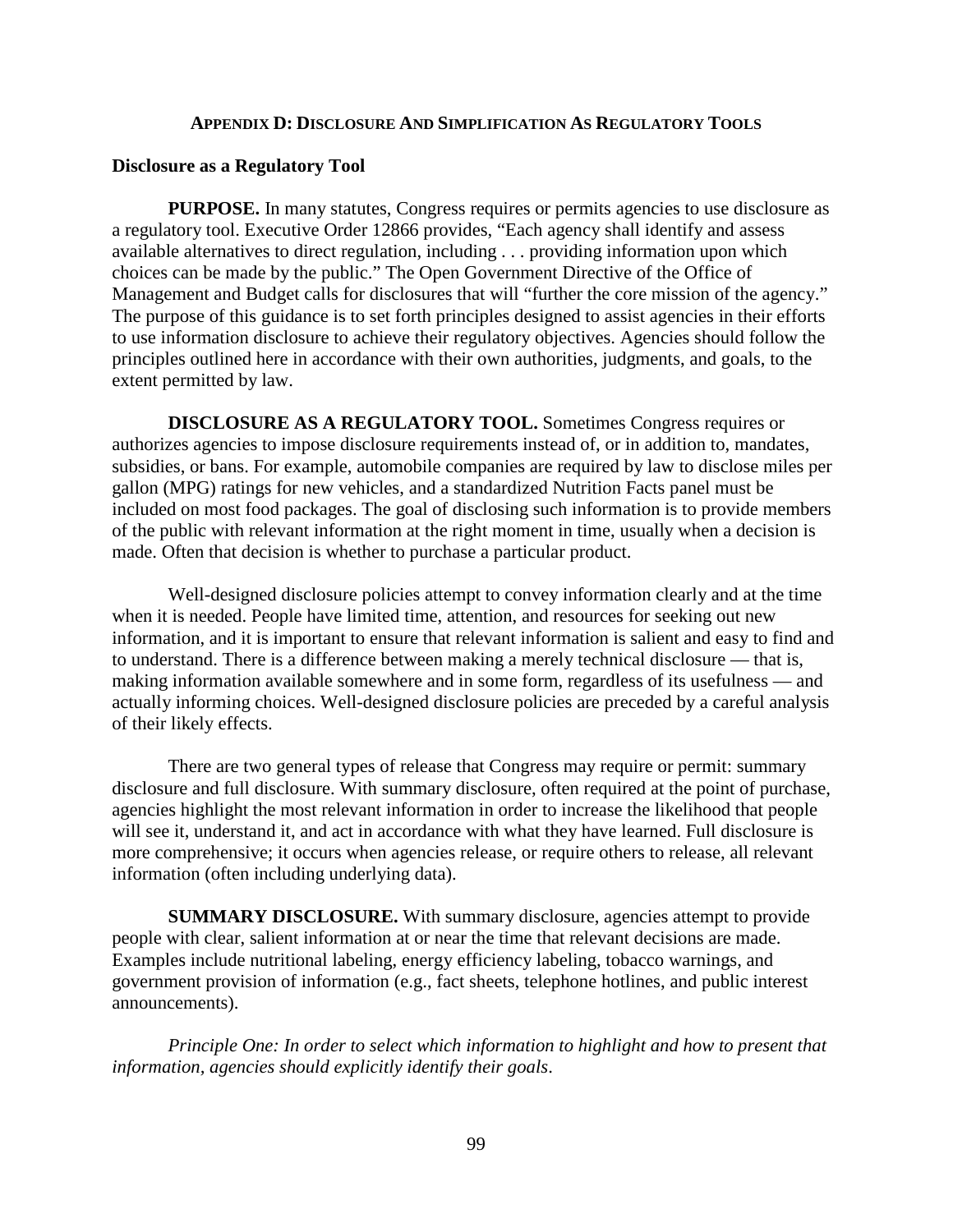Explicit identification of goals will have important implications for the nature of disclosure. If the goal is to discourage behavior by informing people that certain activities or products impose certain risks (for example, tobacco smoking), agencies should decide whether they seek to use vivid descriptions and persuasive images or merely to disclose relevant facts. If the goal is to present a warning, then graphic messages might be justified; the same is not true when the aim is simply to inform. And if the goal is to present a warning, it will often be useful to inform users of the precise steps that they might take, or the plans that they might formulate, to avoid the risk in question. Warnings (and disclosures in general) are most effective when people have a clear and specific sense of an appropriate course of action. They are likely to be less effective when the appropriate course of action is abstract, vague, or ambiguous.

## *Principle Two: Summary disclosure should generally be simple and specific, and should avoid undue detail or excessive complexity.*

Summary disclosure should focus on the central issues and should be presented in a manner that is straightforward and easy to understand. Simple, specific disclosure is generally preferable. People have limited time and attention, and their reactions to new information are not always predictable. If information is unduly complex and detailed, there is a risk that it will not be carefully read or processed, especially if the relevant area is technical or new and unfamiliar. Agencies should be aware of the importance of how information is presented; if a potential outcome is presented as a loss, for example, people may pay more attention than if it is presented as a gain. Effective disclosure also avoids abstraction and ambiguity. Summary disclosure should be designed so as to be relevant to the affected population, enabling people to know why and how the information is pertinent to their own choices.

#### *Principle Three: Summary disclosure should be accurate and in plain language.*

By its very nature, summary disclosure can be misleading; a summary of complex material might give undue prominence to isolated aspects of a product or a context, and might divert attention from what most matters. Summary disclosure should be designed to be as fair and accurate as possible. Summary disclosure should also avoid jargon, technical language, or extraneous information. Each of these is distracting and threatens to turn away or to confuse users.

#### *Principle Four: Disclosed information should be properly placed and timed.*

Careful thought should be given to the time and location of summary disclosure. Agencies should attempt to offer the information that users need when they need it. To this end, they should take steps to provide people with relevant information when they are actually making the decision or taking the action in question. For example, information about fuel economy is most useful if it is present and visible when people are shopping for motor vehicles. Similarly, summary disclosure should be provided in a prominent place, so that it will actually come to people's attention.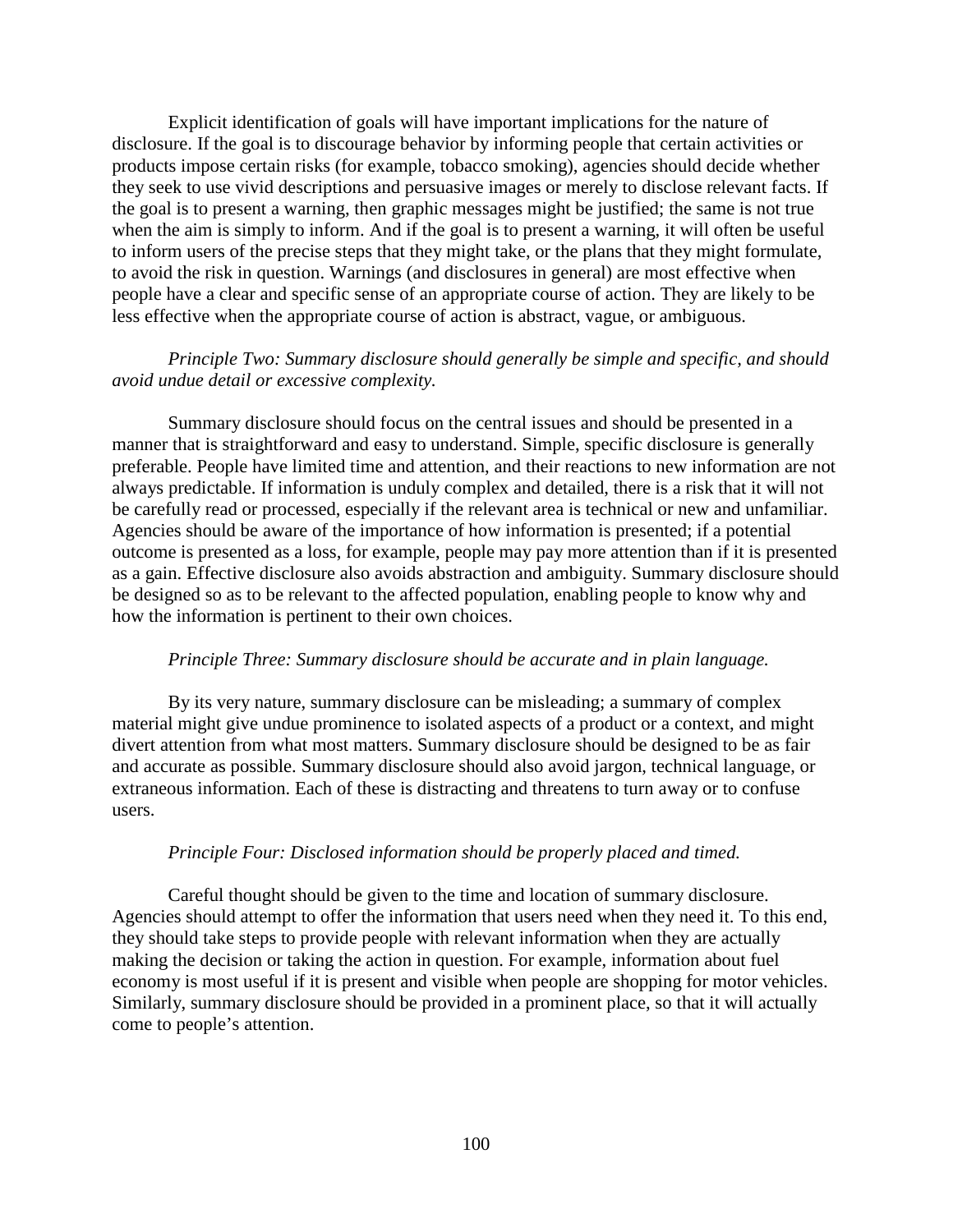#### *Principle Five: Summary disclosure through ratings or scales should be meaningful.*

Summary disclosure may involve numerical ratings or scales, because these are convenient ways to simplify and display complicated information. For nutrition, percent daily values are a common example of this sort of summary disclosure. When users understand what such scales mean, they can be among the most effective ways to communicate information. But if the scales are unclear or poorly designed, people may have a difficult time knowing what to make of the information; they might fail to incorporate it into their choices or draw the wrong conclusions. Agencies should select numbers and scales that are meaningful to users. For example, the Energy Guide label provides an estimate of annual operating cost, along with a cost range for similar models. Annual savings or benefits, measured in terms of dollars, provide a metric that is both meaningful and easy to understand. When monetary values are at stake, agencies should give careful consideration to disclosure of savings or benefits in terms of dollars.

## *Principle Six: To the extent feasible, agencies should test, in advance, the likely effects of summary disclosure, and should also monitor the effects of such disclosure over time.*

For all significant summary disclosure, it is important to observe whether and how people react to a given piece of information. To the extent feasible, and when existing knowledge is inadequate, agencies should consider several alternative methods of disclosure and test them before imposing a disclosure requirement. Scientifically valid experiments are generally preferable to focus group testing, and randomized experiments can be especially valuable. When focus groups are used, they should attempt to elicit information about actual choices and behavior (rather than simply reactions to or preferences for labels and formats). Consultation with experts can also be a valuable supplement to focus group testing.

Consistent with available resources, an agency requiring or making a disclosure should also consider performing market surveys or research to determine whether the desired effect is being achieved. These studies should determine whether users are aware of the disclosure, whether they understand the disclosure, whether they remember the relevant information when they need it, whether they have changed their behavior because of the disclosure, and, if so, how. Agencies should be aware that users might not report their behavior accurately; self-reports may be misleading. To the extent possible, agencies should attempt to verify whether reported changes are actually occurring (for example, through empirical study of practices or through surveys that reliably measure behavior).

With respect to summary disclosure, agencies will often be able to learn more over time. A disclosure requirement that seems promising at one stage may turn out to be less effective than anticipated. A disclosure requirement that was effective at an early stage may turn out to have less or little impact as time passes. New strategies will often emerge as experience accumulates and circumstances change. Agencies should be open to fresh evidence and consider new approaches to the extent feasible and as the evidence warrants.

*Principle Seven*: *Where feasible and appropriate*, *agencies should identify and consider the likely costs and benefits of disclosure requirements*.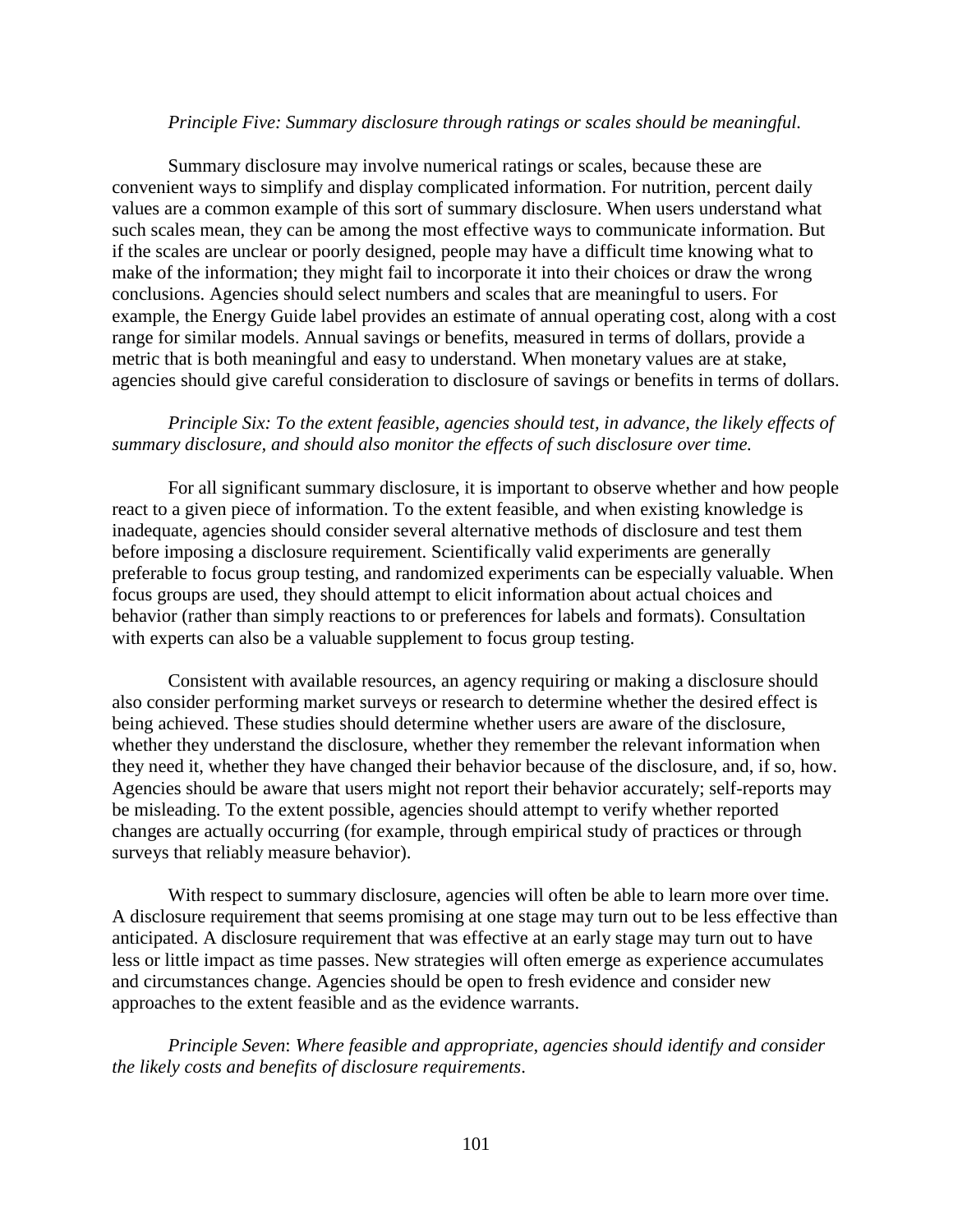Executive Order 12866 requires agencies, to the extent permitted by law, "to assess both the costs and the benefits of the intended regulation" and "recognizing that some costs and benefits are difficult to quantify," to proceed only "upon a reasoned determination that the benefits of the intended regulation justify the costs." In accordance with this requirement, and where feasible and appropriate in the circumstances, agencies should adopt disclosure requirements only after considering both qualitative and quantitative benefits and costs. That assessment should, in turn, help agencies to decide which requirements to select.

It is important to acknowledge that in some contexts, the costs and benefits of disclosure may be difficult or even impossible to specify, and a formal analysis may not be feasible or appropriate. Quantitative assessment of benefits may involve a high degree of speculation, and a qualitative discussion, based on available evidence, may be all that is feasible. In assessing benefits, agencies should consider the fact that improvements in welfare are a central goal of disclosure requirements, but should also note that informed choice is a value in itself (even if it is difficult to quantify that value).

It is also important to recognize that people may react differently to disclosure requirements. While some consumers might use calorie information to reduce their overall calorie intake, others might not. Heterogeneity can have potentially significant effects; those who have the most to gain or to lose may or may not be benefiting from the relevant disclosure. Agencies should attempt to take divergent behavior and preferences into account when formulating disclosure policies and assessing their likely consequences.

**FULL DISCLOSURE.** Sometimes Congress requires or authorizes agencies to promote regulatory goals by disclosing, or by requiring others to disclose, a wide range of information about existing practices and their effects. Full disclosure will include far more detail than is available in a summary. It may well include multiple variables, supporting data, and materials that extend over long periods of time. For example, agencies use the Internet to provide detailed information about fuel economy and nutrition; such information is far more comprehensive than what is provided through summary disclosure.

Full disclosure can often promote the purposes of open government, including transparency, participation, and collaboration. The central goals of full disclosure are to allow individuals and organizations to view the data and to analyze, use, and repackage it in multiple ways, typically taking advantage of emerging technological capacities (perhaps including social media). To promote those goals, agencies should consider the following principles.

*Principle One: Disclosed information should be as accessible as possible. For that reason, the Internet should ordinarily be used as a means of disclosing information, to the extent feasible and consistent with law.* 

Transparency is generally good practice, and agencies cannot always know which information will be most useful and in what format it will prove most valuable. Engaging in full disclosure (to the extent feasible, subject to valid restrictions, and to the extent permitted by law) is often both desirable and important.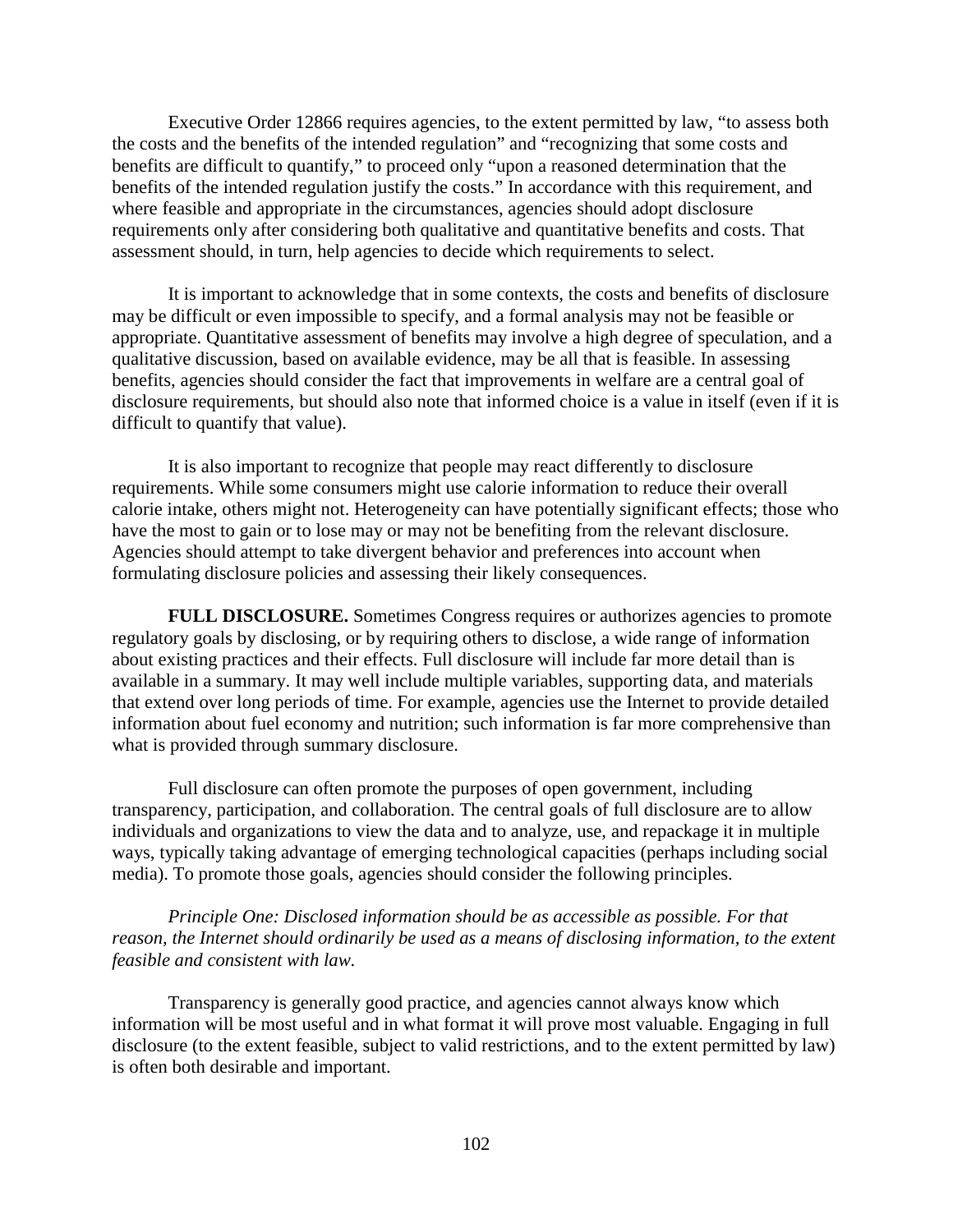Full disclosure will frequently involve large amounts of complicated data, and most people may not find it worth their time to seek out and analyze all or most of it. In such cases, the data may be most directly useful to groups and organizations with technical capabilities and with an interest in obtaining, analyzing, and repackaging relevant information. Such groups and organizations may reorganize and disseminate the information in ways that turn out to be highly beneficial to the general public (sometimes by improving the operation of markets). At the same time, agencies should strive to make full disclosure as useful as possible, and should therefore promote clarity and accessibility.

*Principle Two: Disclosed information should be as usable as possible. For that reason, information should usually be released in an electronic format that does not require specialized software.* 

Consistent with the goals of open government, it is important to make information not merely available but also usable. If information is made available electronically, it will be easier for people to sift through it and to analyze or repackage it in various ways. Agencies should select an electronic format that is suitable to achieving that goal. The best method should be chosen in light of existing technology. At the present time, a structured XML format is conducive to this purpose.

# *Principle Three: Agencies should consider making periodic assessments of whether full disclosure is as accurate and useful as possible*.

Where feasible and to the extent consistent with relevant laws, regulations, and policies (including protection of privacy), agencies should consider steps to investigate whether current disclosure policies are fulfilling their intended purposes. They might explore, for example, what information is being frequently used by the public and how those in the private sector are adapting and presenting information. By so doing, agencies can improve their disclosure policies and practices after learning about the value of particular information to the public. Similar forms of continuing assessment might prove useful for summary disclosure as well.

Agencies should also consider whether it might be useful to seek public comment on significant disclosures. As appropriate, agencies might use the Federal Register to obtain such comment. The public comment period associated with the Paperwork Reduction Act of 1995, 44 U.S.C. 3501 et seq., might also be used for this purpose. Agencies might consider requesting public comment on the following:

- 1) The quality of the information;
- 2) The usefulness of the information;
- 3) Other related information the agency should collect and/or disclose; and
- 4) Means of improving disclosure, such as more effective methods for collecting, organizing, analyzing, and disseminating information.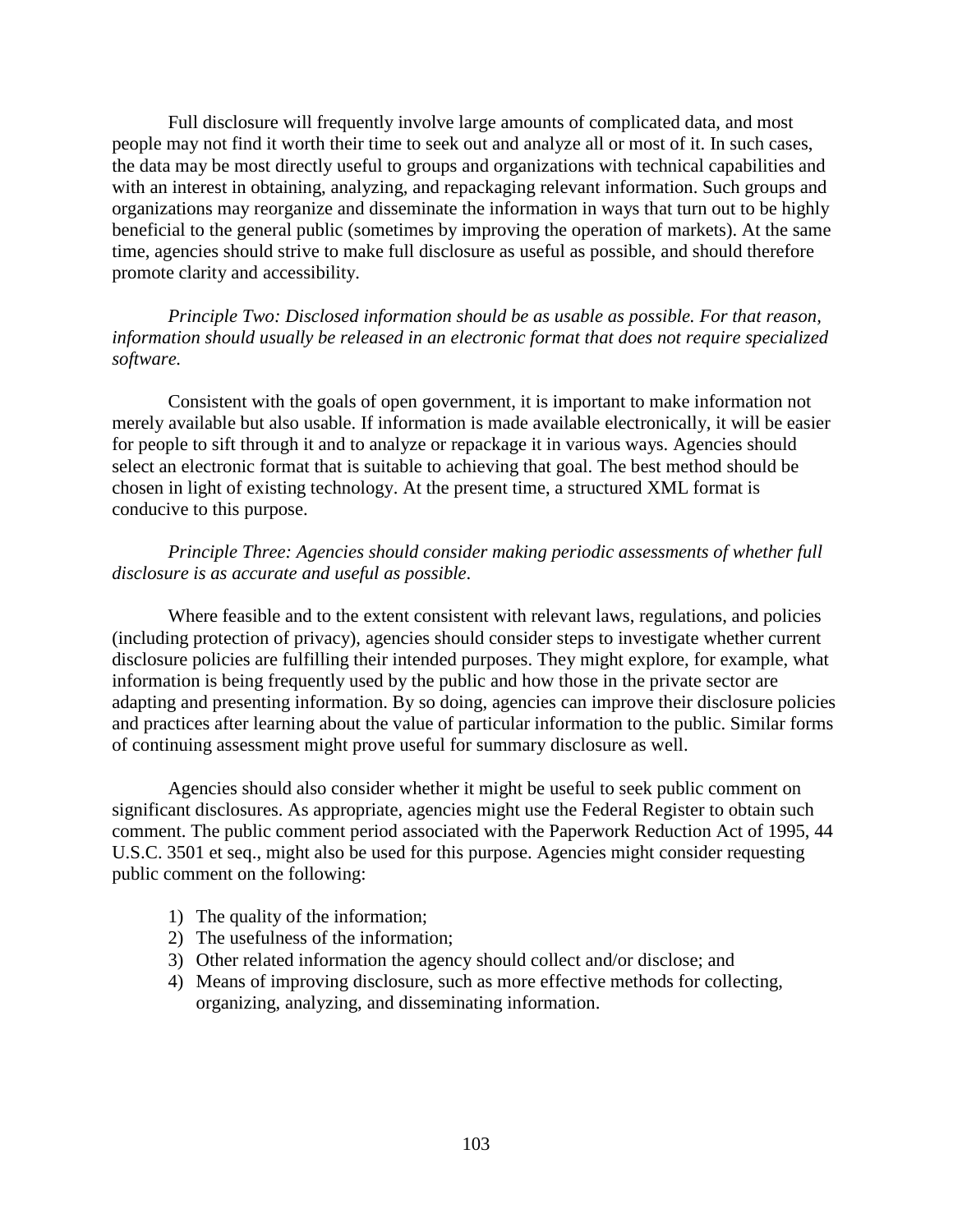*Principle Four*: *Where feasible and appropriate, agencies should consider the costs and benefits of full disclosure*.

As noted above, Executive Order 12866 requires agencies, to the extent permitted by law, "to assess both the costs and the benefits of the intended regulation" and to proceed only upon "a reasoned determination that the benefits of the intended regulation justify the costs." In addition, the Paperwork Reduction Act of 1995 imposes a series of requirements on efforts to collect information; these requirements are designed (among other things) to increase the practical utility of information collections and to minimize burdens on the private sector. In accordance with these requirements, and to the extent feasible and appropriate, agencies should evaluate full disclosure in terms of both qualitative and quantitative benefits and costs.

Here, as with summary disclosure, quantitative assessment of benefits may involve a degree of speculation, and a qualitative discussion, based on available evidence, may be all that is feasible. In assessing benefits, agencies should consider the fact that improvements in welfare are a central goal of disclosure requirements, that informed choice is also a value in itself (even if it is difficult to quantify that value), and that full disclosure may effectively complement and improve on summary disclosure. It is also important to recognize that significant benefits may be associated with recombining information in new and different ways, even if quantification of those benefits is difficult.

**SUMMARY DISCLOSURE AND FULL DISCLOSURE**. Congress may require or authorize agencies to require summary disclosure but not full disclosure; alternatively, Congress may require or authorize agencies to require full disclosure but not summary disclosure. When Congress grants agencies discretion, and to the extent feasible, they should consider the likely effects — including the qualitative and quantitative costs and benefits — of both approaches.

Summary disclosure is the best method for informing consumers at the point of decision. Full disclosure is the best method of allowing groups and individuals access to a broad range of information, allowing them to analyze and disseminate that information in creative ways, and to use it to inform private and public decisions or otherwise to promote statutory goals. The two approaches may well be complementary. For example, it may be desirable to use summary disclosure at the point of purchase while also making full information available on the Internet.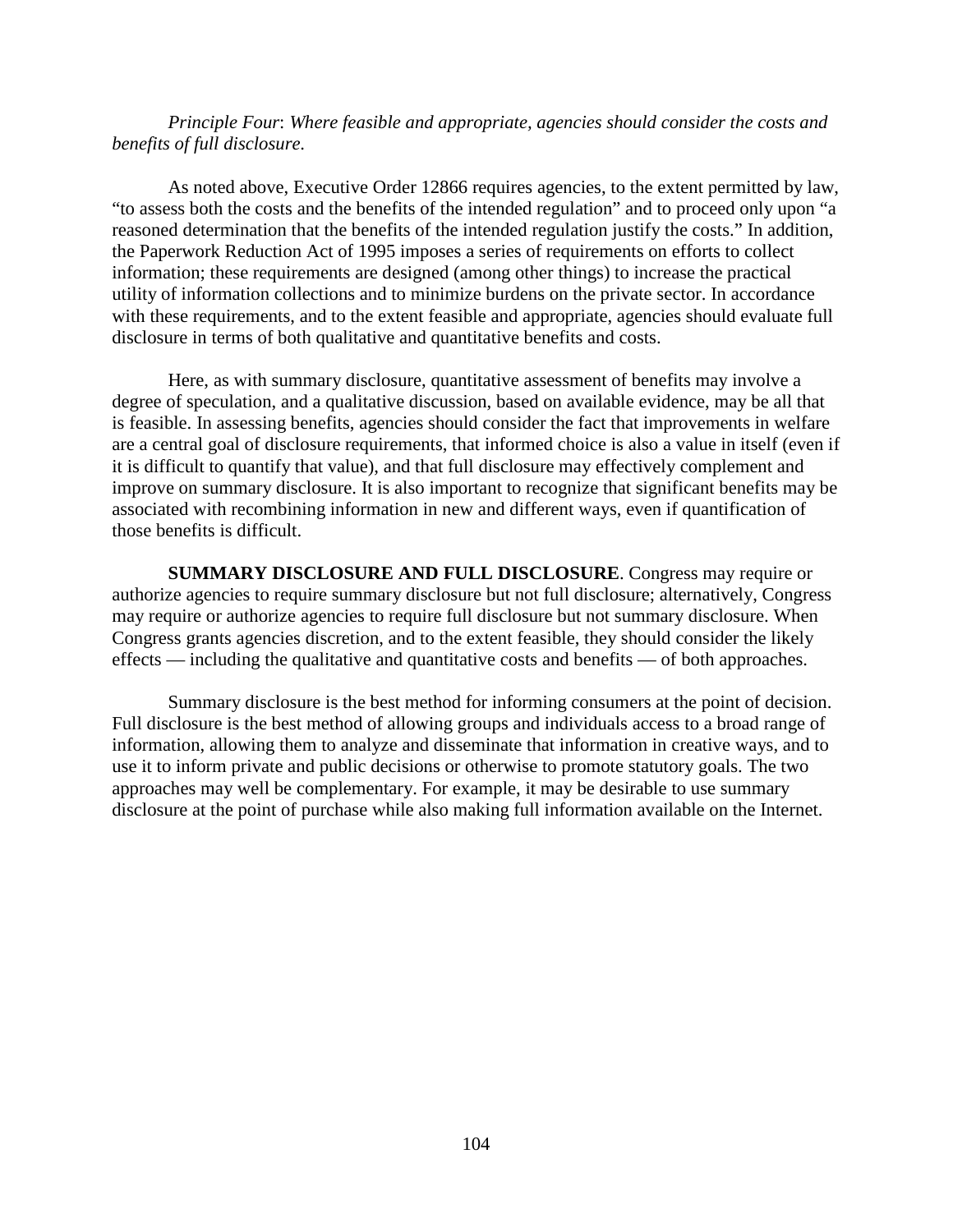#### **Simplification As A Regulatory Tool**

**PURPOSE.** In some statutes, Congress requires or permits agencies to simplify regulatory requirements. In other statutes, Congress requires or permits agencies to use default rules, such as automatic enrollment, to simplify people's decisions and to promote regulatory objectives. Executive Order 12866 provides, "Each agency shall identify and assess available alternatives to direct regulation." It also provides, "Each agency shall draft its regulations to be simple and easy to understand, with the goal of minimizing the potential for uncertainty and litigation arising from such uncertainty." It adds, "When an agency determines that a regulation is the best available method of achieving the regulatory objective, it shall design its regulations in the most cost-effective manner to achieve the regulatory objective."

The purpose of this guidance is to set forth principles designed to assist agencies in using simplification to achieve their regulatory goals. Agencies should follow the principles outlined here in accordance with their own authorities, judgments, and goals, to the extent permitted by law.

**SIMPLIFICATION AND DEFAULT RULES**. In recent years, significant attention has been given to the possibility of improving outcomes by easing and simplifying people's choices. Sometimes this goal can be achieved by reducing complexity, ambiguity, and paperwork burdens; sometimes it can be achieved by selecting appropriate starting points or "default rules." A default rule (such as automatic enrollment) specifies the outcome in a given situation if people make no choice at all.

In the domain of savings for retirement, for example, private and public employers might create an "opt in" system, in which employees do not reserve any of their salary for savings unless they affirmatively elect to do so (and hence opt in). Alternatively, employers might create an "opt out" system, in which a certain amount of salary is placed in a retirement plan unless employees affirmatively elect not to participate in the plan. Default rules play a large role in many domains. Both private and public institutions make numerous choices between opt-in and opt-out design.

Considerable evidence suggests that the choice of the default rule can have a significant effect on behavior and outcomes, even if it is simple and essentially costless to opt in or opt out. A typical finding is that under an opt-in system, fewer people are likely to participate than in an opt-out system. One reason is that inertia can be a powerful force; people may procrastinate or decline to make the effort to rethink the default option. Another reason is that the default rule might be taken to carry an implied endorsement by those who have chosen it; people may not depart from the default rule on the ground that it might have been selected because it is helpful or appropriate. Whatever the reason, it is clear that in some contexts, the chosen default rule can have significant effects, perhaps more significant than alternative possibilities, including disclosure of relevant information and even monetary incentives. It follows that if, for example, the relevant goal is to enable people to increase savings, an opt-out regime could be helpful for achieving that goal (as many private employers have found).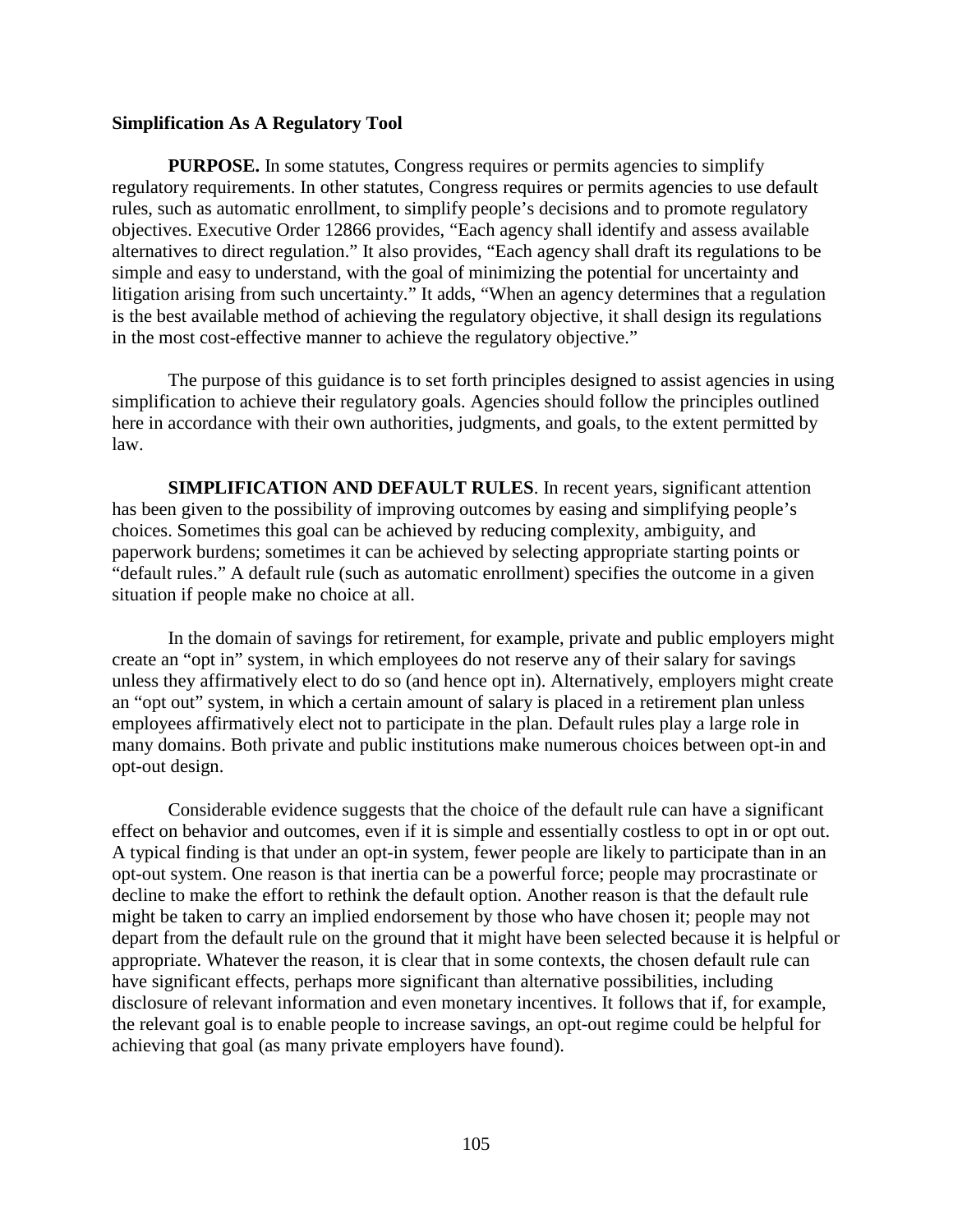Instead of choosing opt in or opt out, private or public institutions might select a distinctive approach, which is to require "active choosing." Under this approach, no default rule is put in place. People are asked to make an explicit statement of their preference among the alternatives. Compared to opt in, active choosing has been found to increase participation rates substantially. Agencies may wish to consider whether active choosing is preferable to a default rule as a means of promoting their objectives. If, for example, agencies are uncertain about which default rule will be best for the public, or if any default rule creates risks, requiring active choices may be an attractive alternative.

More generally, people may not participate in important programs simply because the required steps for participation are complex and daunting; agencies can often improve outcomes by reducing unnecessary paperwork burdens and by simplifying choices. For example, many agencies have taken active steps to dispense with paper and to allow people to use electronic forms ("fillable fileable," including electronic signatures). Others have reduced burdens by eliminating unnecessary questions, using skip patterns, allowing "prepopulation" of forms, authorizing less frequent reporting, and eliminating redundancy. In making choices among possible approaches, agencies should consider the following principles, to the extent permitted by law.

*Principle One: To promote regulatory goals, agencies should consider whether it is appropriate to use default rules (such as automatic enrollment) as a substitute for, or as a supplement to, mandates or bans*.

In some contexts, appropriate default rules have advantages over mandates and bans, because they preserve freedom of choice. Sometimes people's situations are diverse and a mandate is poorly suited to individual circumstances; a default rule has the virtue of permitting people to adjust as they see fit. And when the statutory goal is to improve outcomes without imposing firm mandates, a default rule may be simpler, more effective, and less costly than other possibilities.

Sometimes, of course, the law requires certain behavior (often to prevent harms to third parties), and in such cases, a default rule may not be sufficient. But in such contexts, default rules may be useful and complementary. If, for example, people are required by law to engage in certain behavior, it may be both useful and appropriate to select the default rule that promotes compliance and best achieves the regulatory objective. Such an approach can increase ease and simplicity for those who are asked to comply with the law.

*Principle Two: When choosing among potential default rules, agencies should attempt to specify their likely effects, and should identify the rule that would most benefit the relevant population.* 

According to standard economic theory, a default rule should generally have little or no effect, at least if it is not burdensome or costly for people to depart from it. But empirical evidence suggests that in many contexts, outcomes are significantly affected by the choice of default rules. Many people will not opt in to a certain program or situation, even if they would also not opt out.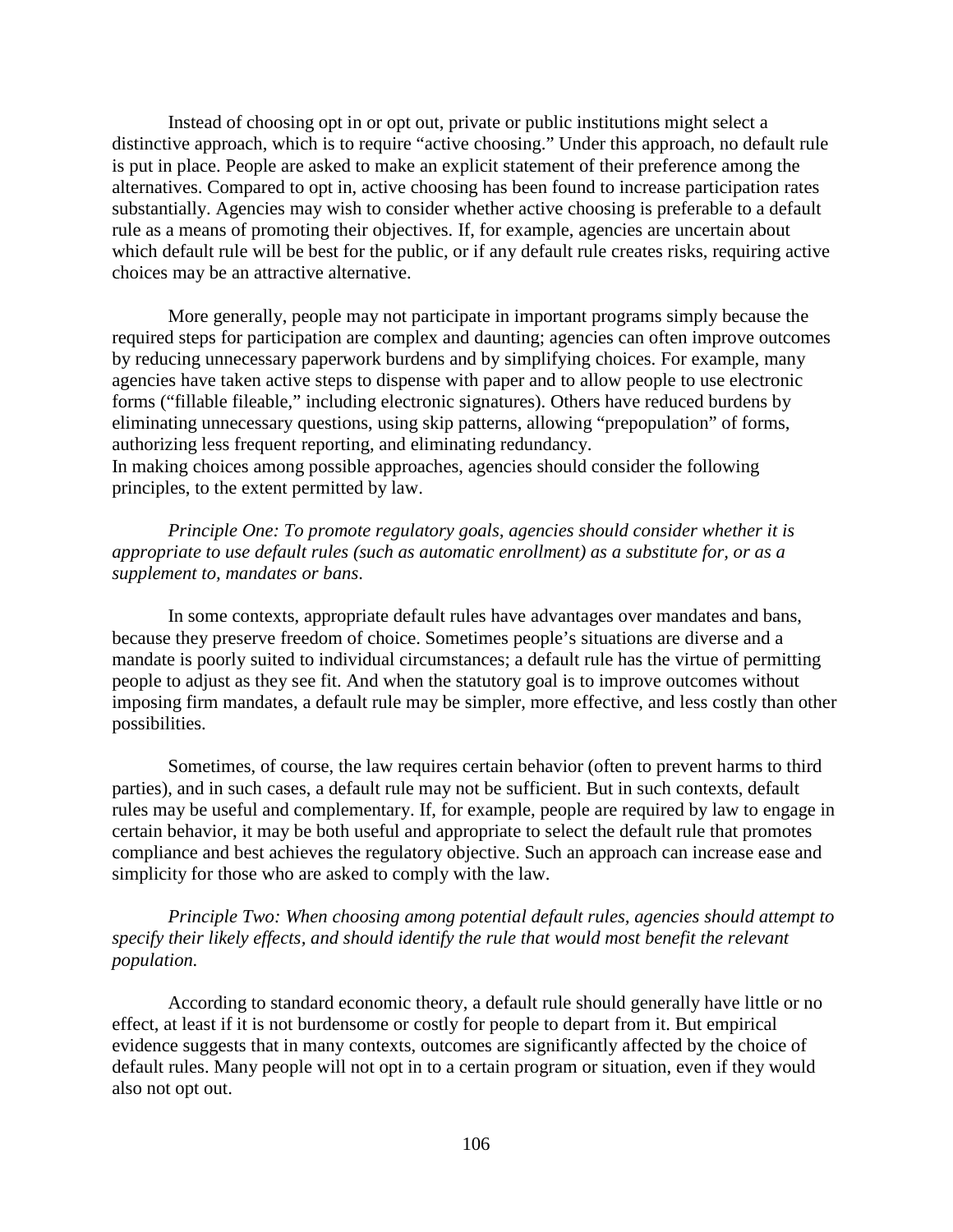When choosing the appropriate default rule, agencies should attempt to specify and assess the likely effects of the alternative possibilities (including, to the extent feasible and permitted by law, both qualitative and quantitative costs and benefits, in accordance with Executive Order 12866). An important question is whether most people in the relevant population would benefit from participation in the pertinent program or activity. This question will not always be easy. It should ordinarily be answered by asking what most people would choose if they had adequate information. And if one set of outcomes is required by law, agencies should consider selecting a default rule that would simplify and promote compliance.

One approach to the choice of default rule is to choose a general rule that will apply to all of the relevant population, subject of course to opt in or opt out. An alternative approach is more personalized, in the sense that it attempts to distinguish among, and to suit the diverse situations of, members of the affected group. For example, geographic or demographic information (such as age) might be taken into account if it helps to increase the likelihood that the default rule will be suited to the situations of those to whom it applies. Agencies might consider a personalized approach if they have good reason to believe that such an approach would more accurately reflect the informed judgments of members of the affected population. On the other hand, agencies should avoid a personalized approach if the underlying categories would be too crude or inconsistent with relevant laws, regulations, or policies, such as those involving privacy.

## *Principle Three: Agencies should consider active choosing as an alternative to a specified default rule, especially when the relevant group is diverse and appropriately informed.*

In some cases, it may be difficult for agencies to be confident about which default rule will be best for the public or the relevant population; they may lack adequate information. In such cases, active choosing might well be preferable. This approach avoids a specified default rule. Instead, active choosing asks people to make an explicit selection of the option that they prefer.

Active choosing has particular advantages over a default rule when preferences and situations are diverse and heterogeneous, so that a single approach does not fit all. To that extent, active choosing can be preferable to either an opt-in or an opt-out regime. And when preferences and circumstances are diverse, a default rule may have the disadvantage of giving uniform treatment to differently situated people. More personalized default rules may avoid some of the problems of a uniform default rule, but when agencies lack full information, active choosing might well be the best approach.

These points also suggest the circumstances in which a default rule might be preferred to active choosing. Where agencies have reason to be confident about the appropriate default rule, and when preferences and situations are not relevantly diverse, active choosing may not be the best approach; a default rule might be best. Where the situation is unfamiliar, highly technical, and complex, a default rule might be preferred to active choosing, to the extent that the latter approach requires people to make decisions for which they lack experience and expertise. Provision of information might, of course, help to reduce the latter problem. Agencies should consider whether existing evidence provides a basis for deciding between a specified default rule and active choosing, or whether it is appropriate to attempt to obtain such evidence. Assessment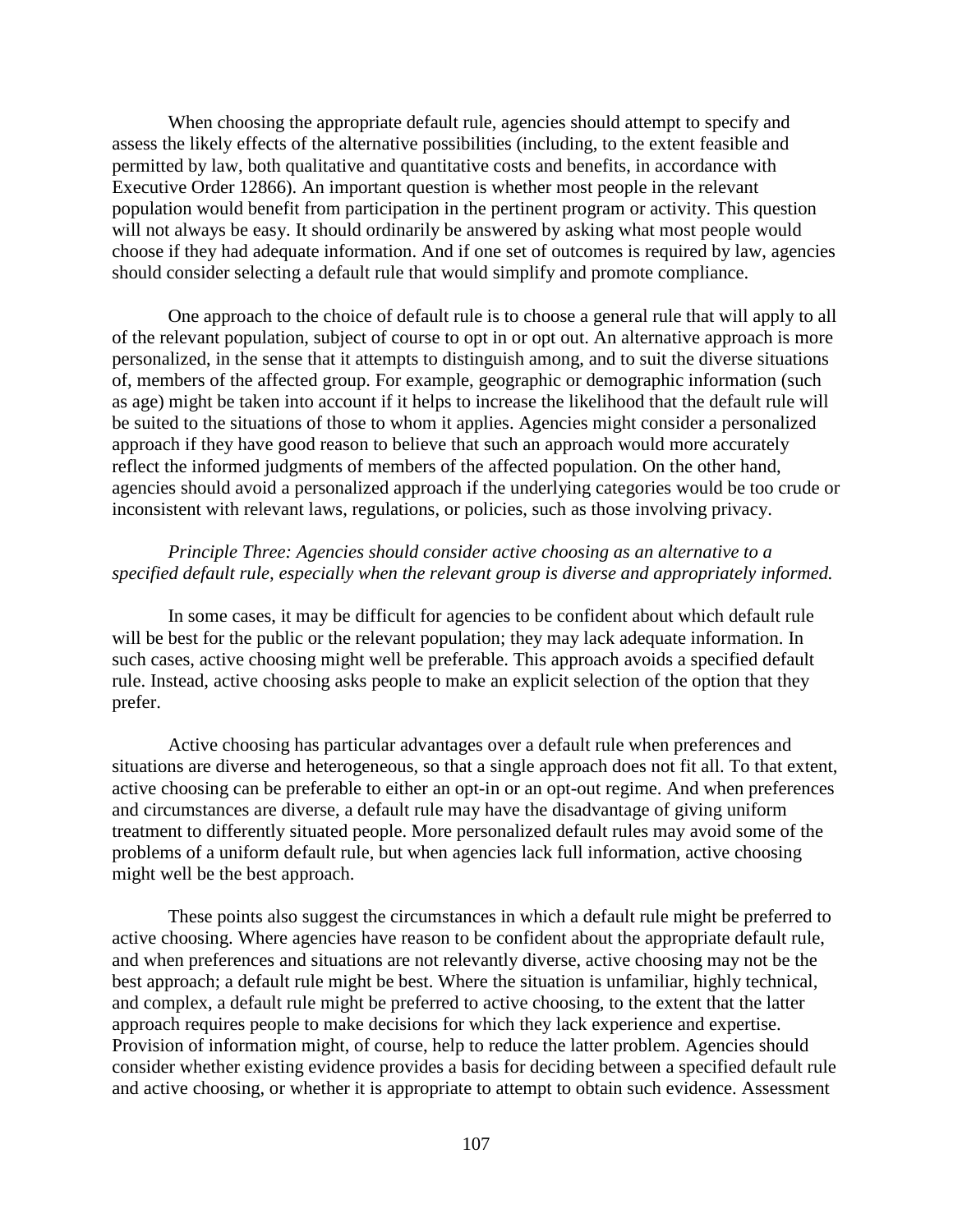of likely effects, including both qualitative and quantitative costs and benefits, will prove useful in making that decision.

#### *Principle Four: Agencies should consider how best to eliminate unnecessary complexity and to simplify people's choices*.

In some cases, a default rule will not fit with the relevant law or help solve the problem with which agencies are concerned. In such cases, agencies should nonetheless take steps to eliminate undue complexity and should attempt, where appropriate and consistent with law, to simplify and ease people's decisions.

For example, burdensome paperwork requirements can impose large costs on the private and public sectors, have unintended adverse effects, reduce compliance, and prevent significant numbers of people from participating in relevant programs. Consistent with the Paperwork Reduction Act of 1995, 44 U.S.C. 3501 et seq., and the Government Paperwork Elimination Act, 44 U.S.C. 3504, and to the extent permitted by law, agencies should attempt to reduce such requirements by eliminating unnecessary, ambiguous, excessive, and redundant questions; by permitting electronic filing (including electronic signatures); by allowing "prepopulation" of forms, where appropriate and feasible by sharing information across offices or agencies; and by promoting administrative simplification by coordinating and reducing requirements from multiple offices and agencies.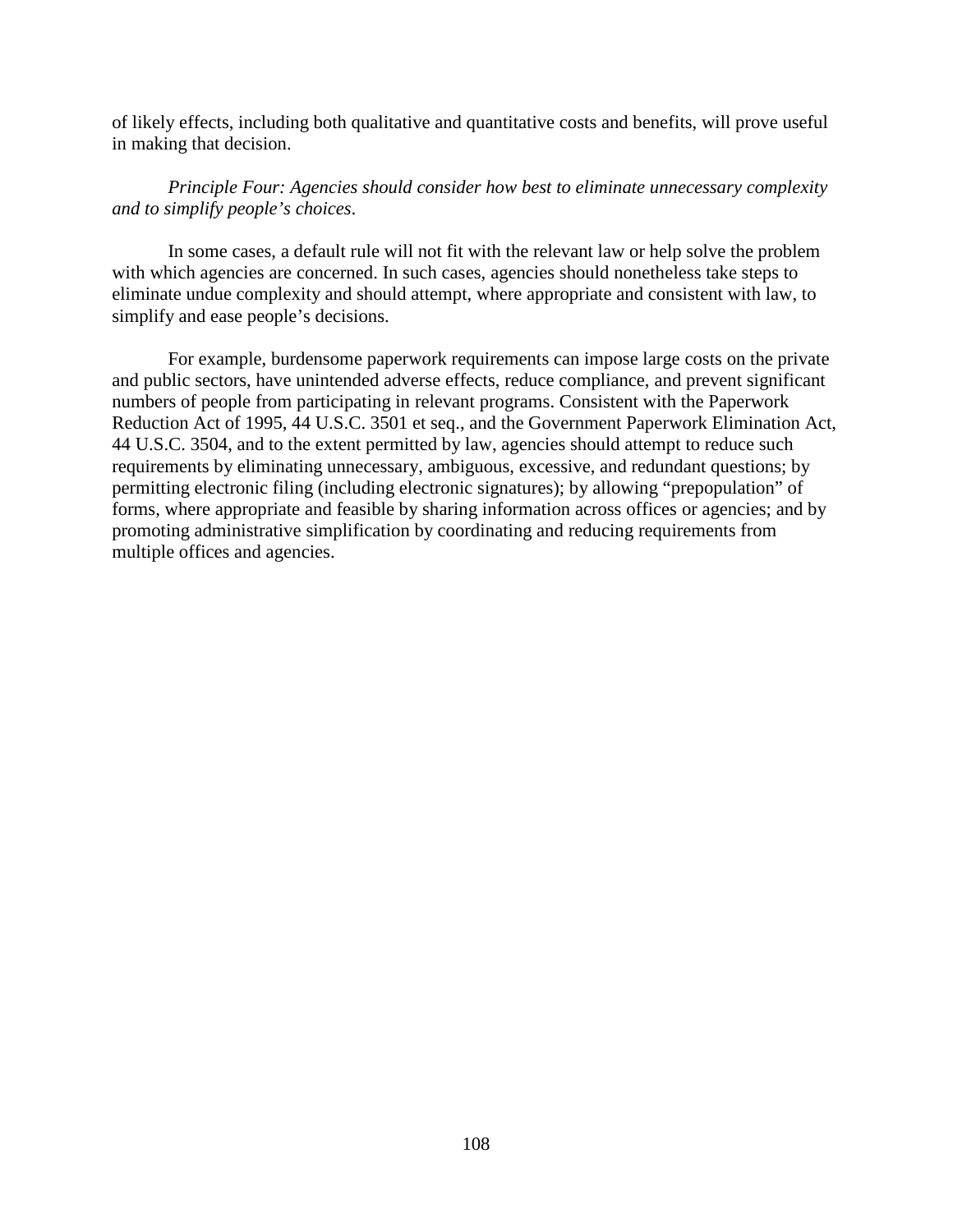### **APPENDIX E: DEPARTMENT OF TRANSPORTATION'S TABLE OF COSTS AND BENEFITS FOR ENHANCED PASSENGER PROTECTIONS, PART 2**

The Department of Transportation recently included the following table of costs and benefits in its Notice of Proposed Rulemaking, "Enhanced Passenger Protections—Part 2"

|  |  | Table E-1: Comparison of Requirement-Specific Benefits and Costs, 2010-2020 |  |
|--|--|-----------------------------------------------------------------------------|--|
|  |  |                                                                             |  |

(discounted at 7%/year to 2010 \$ millions)

| Requirement 1: Expand tarmac delay contingency plan requirements to smaller<br>airports and require that foreign carriers have a tarmac delay contingency plan                                                                                                                                                                                                                                                                                                                                                            | <b>Total</b>  |
|---------------------------------------------------------------------------------------------------------------------------------------------------------------------------------------------------------------------------------------------------------------------------------------------------------------------------------------------------------------------------------------------------------------------------------------------------------------------------------------------------------------------------|---------------|
| <b>Estimated Quantified Benefits</b>                                                                                                                                                                                                                                                                                                                                                                                                                                                                                      | \$1.99        |
| <b>Estimated Quantified Costs</b>                                                                                                                                                                                                                                                                                                                                                                                                                                                                                         | \$3.24        |
| <b>Net Benefits</b>                                                                                                                                                                                                                                                                                                                                                                                                                                                                                                       | $-$1.25$      |
| <b>Unquantified Benefits:</b><br><b>Improved Management of Flight Delays</b><br>$\bullet$<br>Decreased Anxiety with Regard to Flying<br>$\bullet$<br>Reduced Stress among Delayed Passengers and Crew<br>$\bullet$<br><b>Improved Overall Carrier Operations</b><br>$\bullet$<br>Improved Customer Good Will towards Carriers<br>$\bullet$<br><b>Unquantified Costs:</b><br><b>Increased Flight Cancellations</b><br>$\bullet$<br>Increased Passenger Anxiety Associated with Potential Flight Cancellations<br>$\bullet$ |               |
| Requirement 2: Expand carriers' reporting tarmac delay info to DOT and<br>require reporting by foreign carriers                                                                                                                                                                                                                                                                                                                                                                                                           | <b>Total</b>  |
| <b>Estimated Quantified Benefits</b>                                                                                                                                                                                                                                                                                                                                                                                                                                                                                      | not estimated |
| <b>Estimated Quantified Costs</b>                                                                                                                                                                                                                                                                                                                                                                                                                                                                                         | \$2.31        |
| <b>Net Benefits</b>                                                                                                                                                                                                                                                                                                                                                                                                                                                                                                       | not estimated |
| <b>Unquantified Benefits:</b><br>Increased Efficiency of US DOT Oversight and Enforcement Office Operations<br>$\bullet$<br><b>Improved Planning by Passengers</b><br>$\bullet$<br>Improved Management of Flight Delays<br>$\bullet$<br><b>Improved Market Competition</b><br>$\bullet$                                                                                                                                                                                                                                   |               |
| Requirement 3: Establish of minimum standards for carriers' customer service<br>plans and extend the customer service plan requirements to cover foreign carriers                                                                                                                                                                                                                                                                                                                                                         | <b>Total</b>  |
| <b>Estimated Quantified Benefits</b>                                                                                                                                                                                                                                                                                                                                                                                                                                                                                      | \$6.25        |
| <b>Estimated Quantified Costs</b>                                                                                                                                                                                                                                                                                                                                                                                                                                                                                         | \$8.58        |
| <b>Net Benefits</b>                                                                                                                                                                                                                                                                                                                                                                                                                                                                                                       | $-$ \$2.33    |
| <b>Unquantified Benefits:</b><br>Decreased Confusion and Uncertainty Regarding Department's Requirements<br>$\bullet$<br>Value of Improved Customer Service Based on Self-Auditing of Adherence to Customer Service Plans for<br>$\bullet$<br><b>Foreign Carriers</b><br>Improved Customer Good Will towards Carriers<br>$\bullet$                                                                                                                                                                                        |               |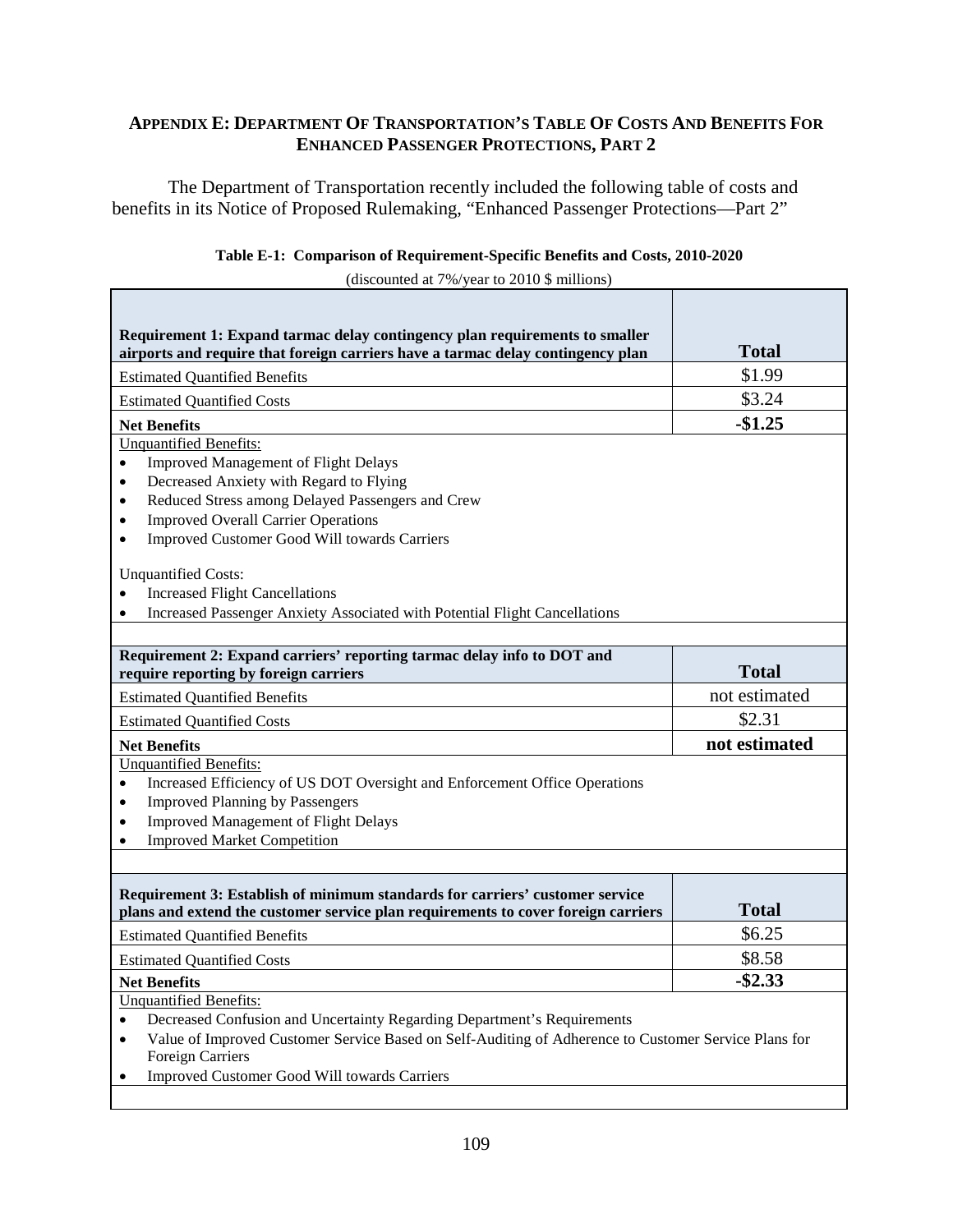| Requirement 4: Require Incorporation of tarmac delay contingency plans and<br>customer service plans into carrier contracts of carriage                                  | <b>Total</b>  |
|--------------------------------------------------------------------------------------------------------------------------------------------------------------------------|---------------|
| <b>Estimated Quantified Benefits</b>                                                                                                                                     | not estimated |
| <b>Estimated Quantified Costs</b>                                                                                                                                        | not estimated |
| <b>Net Benefits</b>                                                                                                                                                      | not estimated |
| <b>Unquantified Benefits:</b>                                                                                                                                            |               |
| Decreased Occurrence of Customer Complaints<br>$\bullet$                                                                                                                 |               |
| <b>Improved Resolution of Customer Complaints</b><br>$\bullet$                                                                                                           |               |
| Requirement 5: Extend requirements for carriers to respond to consumer<br>complaints to cover foreign carriers                                                           | <b>Total</b>  |
| <b>Estimated Quantified Benefits</b>                                                                                                                                     | \$0.00        |
| <b>Estimated Quantified Costs</b>                                                                                                                                        | \$1.82        |
| <b>Net Benefits</b>                                                                                                                                                      | $-$1.82$      |
| <b>Unquantified Benefits:</b>                                                                                                                                            |               |
| Decreased Occurrence of Conduct that Would Produce Complaints<br>$\bullet$                                                                                               |               |
| <b>Improved Resolution of Customer Complaints</b><br>$\bullet$                                                                                                           |               |
| Decreased Anger toward Carriers During Resolution of Complaints<br>$\bullet$                                                                                             |               |
|                                                                                                                                                                          |               |
| Requirement 6: Changes in denied boarding compensation (involuntary<br>bumping) policy: increase minimum compensation, add inflation adjustment,                         |               |
| greater passenger information about policies                                                                                                                             | <b>Total</b>  |
| <b>Estimated Quantified Benefits</b>                                                                                                                                     | not estimated |
|                                                                                                                                                                          | \$0.66        |
|                                                                                                                                                                          |               |
| <b>Estimated Quantified Costs</b>                                                                                                                                        |               |
| <b>Net Benefits</b>                                                                                                                                                      | not estimated |
| <b>Unquantified Benefits:</b><br>Decrease in Confusion Regarding Denied Boarding Compensation Provisions<br>$\bullet$                                                    |               |
| More Accurate Compensation for those Denied Boarding<br>$\bullet$                                                                                                        |               |
| Decreased Resentment among Some Passengers Regarding Different Compensation Received<br>$\bullet$                                                                        |               |
|                                                                                                                                                                          |               |
| Requirement 7: Require that carriers include taxes and fees in advertising ("full-<br>fare advertising") and prohibit use of sales provisions that require purchasers to | <b>Total</b>  |
| opt out of add-ons such as trip insurance                                                                                                                                |               |
| <b>Estimated Quantified Benefits</b>                                                                                                                                     | \$73.50       |
| <b>Estimated Quantified Costs</b>                                                                                                                                        | \$6.86        |
| <b>Net Benefits</b>                                                                                                                                                      | \$66.64       |
| <b>Unquantified Benefits:</b><br>Travelers Less Likely to Mistakenly Purchase Unwanted Services and Amenities<br>$\bullet$                                               |               |
| <b>Improved Market Competition</b><br>٠                                                                                                                                  |               |
| <b>Improved Customer Good Will Towards Carriers</b><br>٠                                                                                                                 |               |
| Requirement 8: Require carriers to disclose baggage and other optional fees on<br>their websites                                                                         | <b>Total</b>  |
| <b>Estimated Quantified Benefits</b>                                                                                                                                     | not estimated |
| <b>Estimated Quantified Costs</b>                                                                                                                                        | \$2.51        |
| <b>Net Benefits</b>                                                                                                                                                      | not estimated |
| <b>Unquantified Benefits:</b>                                                                                                                                            |               |
| Decrease in Time at Check-in<br>$\bullet$<br>Avoidance of Unfair Surprise                                                                                                |               |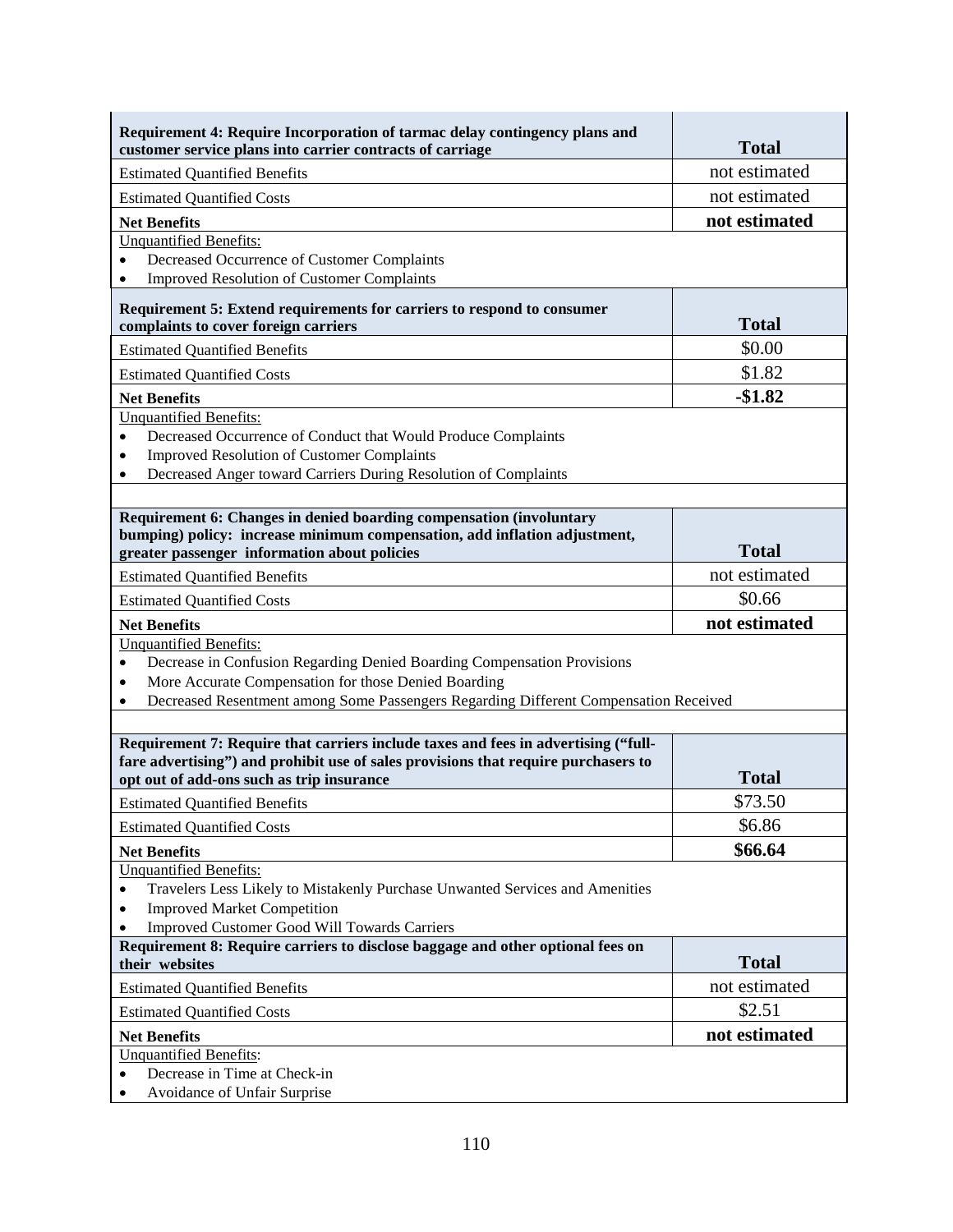| Improved Customer Good Will towards Carriers<br>$\bullet$                                                    |               |
|--------------------------------------------------------------------------------------------------------------|---------------|
| <b>Improved Market Competition</b><br>$\bullet$                                                              |               |
| Requirement 9: Ban the practice of post-purchase price increases.                                            | <b>Total</b>  |
| <b>Estimated Quantified Benefits</b>                                                                         | \$5.83        |
| <b>Estimated Quantified Costs</b>                                                                            | not estimated |
| <b>Net Benefits</b>                                                                                          | not estimated |
| <b>Unquantified Benefits:</b>                                                                                |               |
| Improved Customer Good Will towards Carriers<br>$\bullet$<br>Avoidance of Unfair Surprise<br>$\bullet$       |               |
|                                                                                                              |               |
| <b>Unquantified Costs:</b>                                                                                   |               |
| Inability to Increase Prices Based on Unanticipated or Changed Circumstances                                 |               |
|                                                                                                              |               |
| Requirement 10: Require prompt passenger notification of flight status changes                               |               |
| (cancellations, delays, etc.) at the boarding gate area, on website and on telephone<br>reservation systems. | <b>Total</b>  |
| <b>Estimated Quantified Benefits</b>                                                                         | not estimated |
| <b>Estimated Quantified Costs</b>                                                                            | not estimated |
| <b>Net Benefits</b>                                                                                          | not estimated |
| <b>Unquantified Benefits:</b>                                                                                |               |
| <b>Reduced Passenger Anxiety</b><br>$\bullet$                                                                |               |
| Greater Comfort and Certainty from Knowing that Information Will Be Available In Timely Manner<br>$\bullet$  |               |
| <b>Unquantified Costs:</b>                                                                                   |               |
| <b>Expense of Providing Notification</b>                                                                     |               |
| Requirement 11: Permit consumers to file suit wherever a carrier does business                               | <b>Total</b>  |
| <b>Estimated Quantified Benefits</b>                                                                         | not estimated |
| <b>Estimated Quantified Costs</b>                                                                            | not estimated |
| <b>Net Benefits</b>                                                                                          | not estimated |
| <b>Unquantified Benefits:</b>                                                                                |               |
| Greater compliance with DOT regulations<br>$\bullet$                                                         |               |
| Improved Customer Good Will towards Carriers<br>$\bullet$                                                    |               |
| <b>Unquantified Costs:</b>                                                                                   |               |
| Need to Defend Suit in Location of Consumer's Choice<br>$\bullet$                                            |               |
|                                                                                                              |               |
| <b>Requirements 1 -11: TOTAL</b>                                                                             | <b>Total</b>  |
| <b>Estimated Quantified Benefits</b>                                                                         | \$87.6        |
| <b>Estimated Quantified Costs</b>                                                                            | \$26.0        |
| <b>Net Benefits</b>                                                                                          | \$61.6        |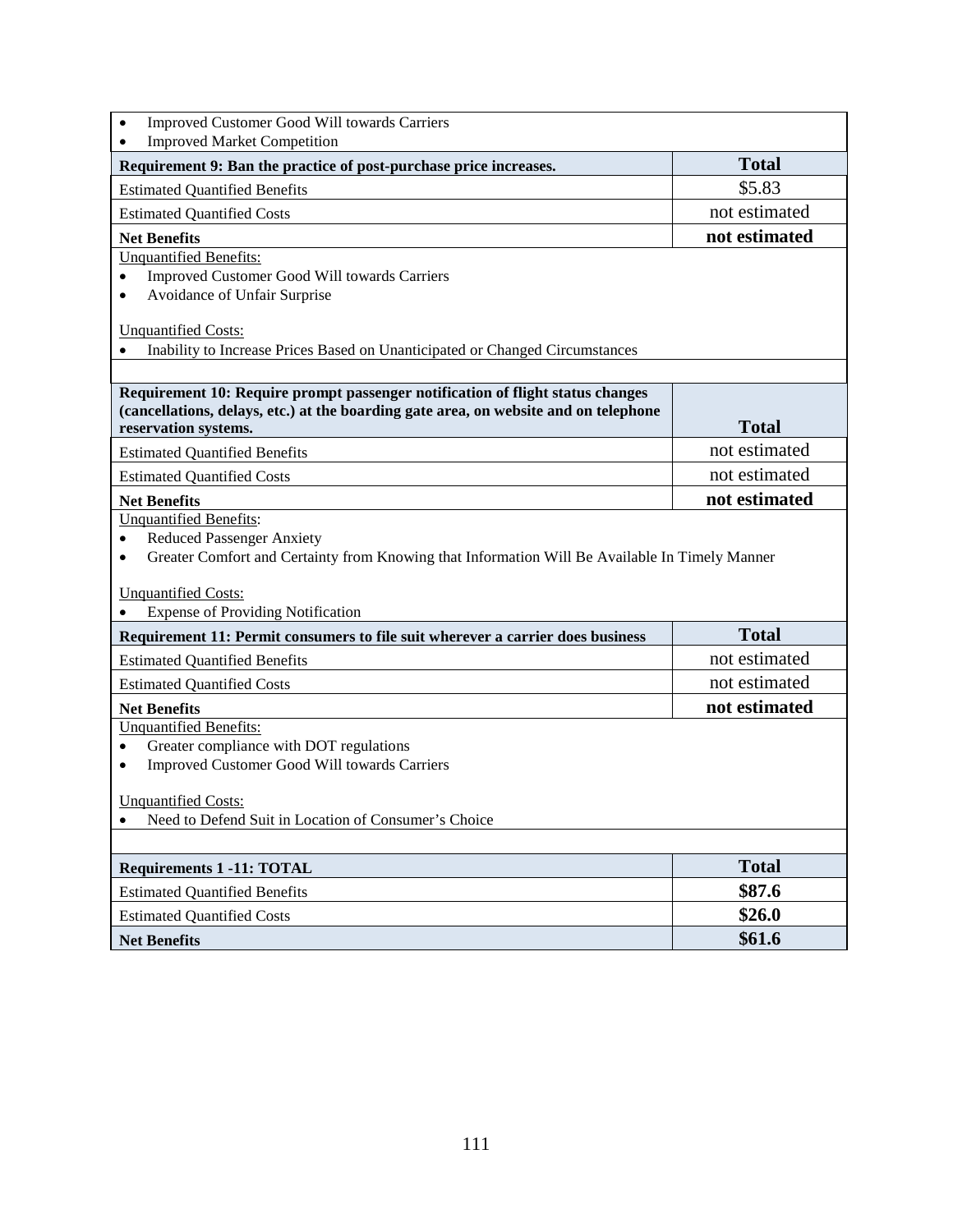## **APPENDIX F: INFORMATION QUALITY AND PEER REVIEW**

### **A. Links for Agency Information Quality Correspondence**

*Links to Agencies that Received Correction Requests in FY 2007:*

| <b>Department of Commerce:</b>                                           |
|--------------------------------------------------------------------------|
| http://ocio.os.doc.gov/ITPolicyandPrograms/Information_Quality/index.htm |
| Department of Defense, Army Corps of Engineers:                          |
| http://www.hq.usace.army.mil/ceci/informationqualityact                  |
| <b>Department of Energy:</b>                                             |
| http://www.cio.energy.gov/infoquality.htm                                |
| <b>Department of Health and Human Services:</b>                          |
| http://aspe.hhs.gov/infoquality/requests.shtml                           |
| Department of the Interior, Fish and Wildlife Service:                   |
| http://www.fws.gov/informationquality                                    |
| <b>Department of the Interior, National Park Service:</b>                |
| http://www.nps.gov/policy/infoqualcorrect.htm                            |
| Department of the Interior, US Geological Survey:                        |
| http://www.usgs.gov/info_qual                                            |
| <b>Department of Labor:</b>                                              |
| http://www.dol.gov/cio/programs/InfoGuidelines/IQCR.htm                  |
| <b>Environmental Protection Agency:</b>                                  |
| http://epa.gov/quality/informationguidelines/iqg-list.html               |
| <b>Federal Communications Commission:</b>                                |
| http://www.fcc.gov/omd/dataquality/welcome.html                          |
|                                                                          |
| Links to All Agencies' IQ Correspondence Web Pages:                      |
|                                                                          |
| <b>Access Board:</b>                                                     |
| http://www.access-board.gov/about/policies/infoquality.htm               |
| <b>Chemical Safety and Hazard Investigation Board:</b>                   |
| http://www.csb.gov/index.cfm?folder=legal_affairs&page=index             |
| <b>Commodity Futures Trading Commission:</b>                             |
| http://www.cftc.gov/webpolicy/index.htm#information                      |
| <b>Consumer Product Safety Commission:</b>                               |
| http://www.cpsc.gov/library/correction/correction.html                   |

**Corporation for National and Community Service**: [http://www.nationalservice.gov/home/site\\_information/quality.asp](http://www.nationalservice.gov/home/site_information/quality.asp)  **Defense Nuclear Facilities Safety Board**:

[http://www.dnfsb.gov/about/information\\_quality.html](http://www.dnfsb.gov/about/information_quality.html) 

- **Department of Agriculture**:
	- [http://www.ocio.usda.gov/qi\\_guide](http://www.ocio.usda.gov/qi_guide)

Department of Agriculture, Forest Service: http://www.fs.fed.us/qoi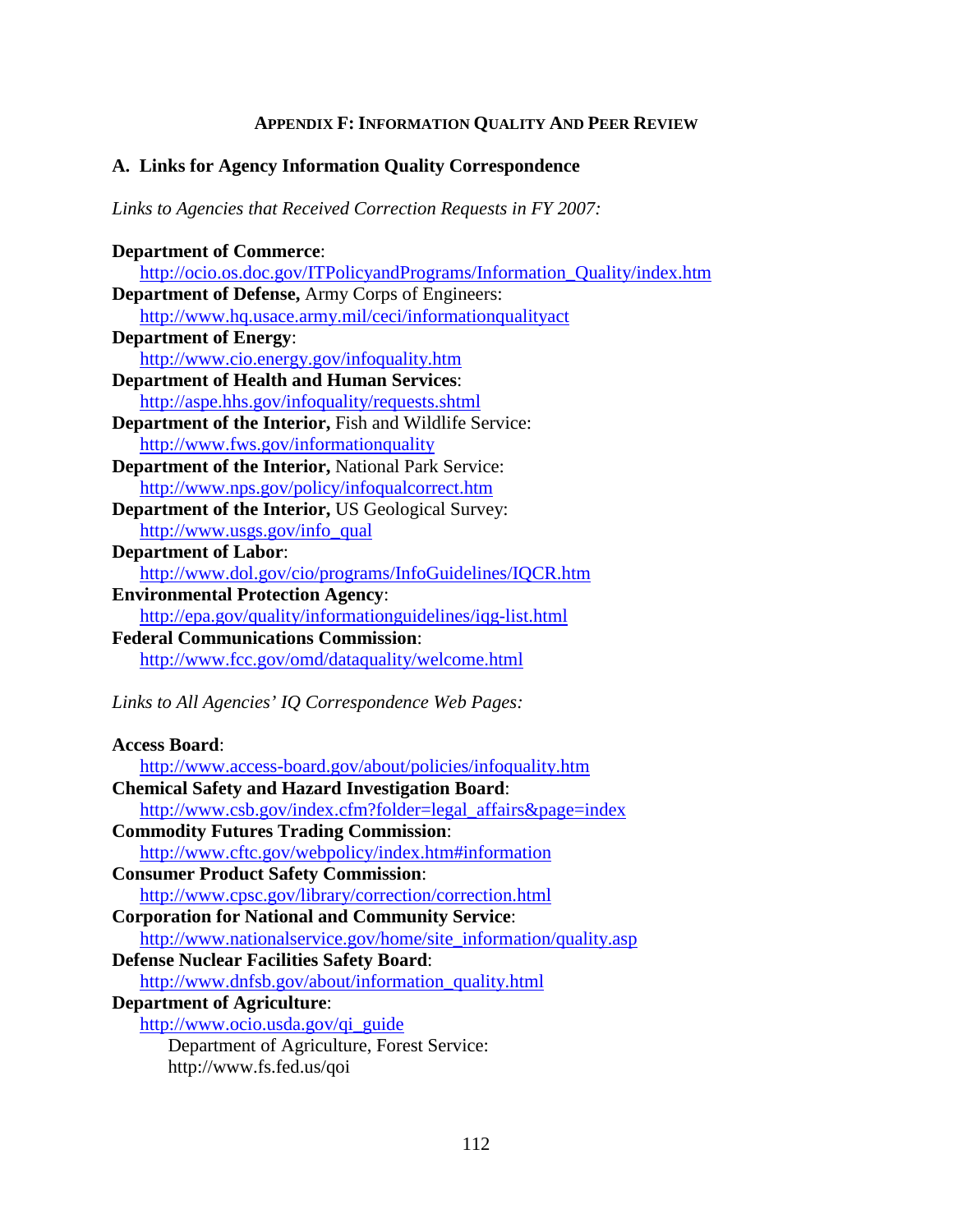| <b>Department of Commerce:</b>                                                     |
|------------------------------------------------------------------------------------|
| http://ocio.os.doc.gov/ITPolicyandPrograms/Information_Quality/index.htm           |
| <b>Department of Defense:</b>                                                      |
| http://www.defenselink.mil/pubs/dodiqguidelines.html                               |
| Department of Defense, Army Corps of Engineers:                                    |
| http://www.hq.usace.army.mil/ceci/informationqualityact                            |
| <b>Department of Education:</b>                                                    |
| http://www.ed.gov/policy/gen/guid/infoqualguide.html                               |
| <b>Department of Energy:</b>                                                       |
| http://www.cio.energy.gov/infoquality.htm                                          |
| <b>Department of Health and Human Services:</b>                                    |
| http://aspe.hhs.gov/infoquality/requests.shtml                                     |
| <b>Department of Housing and Urban Development:</b>                                |
| http://www.hud.gov/offices/adm/grants/qualityinfo/qualityinfo.cfm                  |
| <b>Department of Justice:</b>                                                      |
| http://www.usdoj.gov/iqpr/iqpr_disclaimer.html                                     |
| <b>Department of Labor:</b>                                                        |
| http://www.dol.gov/cio/programs/InfoGuidelines/IQCR.htm                            |
| <b>Department of State:</b>                                                        |
| http://www.state.gov/misc/49492.htm                                                |
| <b>Department of the Interior:</b>                                                 |
| http://www.doi.gov/ocio/iq                                                         |
| Department of the Interior, Bureau of Land Management:                             |
| http://www.blm.gov/wo/st/en/national_page/Notices_used_in_Footer/data_quality.html |
| Department of the Interior, Fish and Wildlife Service:                             |
| http://www.fws.gov/informationquality                                              |
| Department of the Interior, National Park Service:                                 |
| http://www.nps.gov/policy/infoqualcorrect.htm                                      |
| Department of Transportation, Surface Transportation Board:                        |
| http://www.stb.dot.gov/stb/InformationQualityGuidelines.htm                        |
| <b>Department of Transportation:</b>                                               |
| http://docketsinfo.dot.gov/Dataquality.cfm                                         |
| <b>Department of Veteran Affairs:</b>                                              |
| http://www.rms.oit.va.gov/Information_Quality.asp                                  |
| <b>Environmental Protection Agency:</b>                                            |
| http://epa.gov/quality/informationguidelines/iqg-list.html                         |
| <b>Equal Employment Opportunity Commission:</b>                                    |
| http://www.eeoc.gov/policy/guidelines/index.html                                   |
| <b>Farm Credit Administration:</b>                                                 |
| http://www.fca.gov/FCA-Web/fca%20new%20site/home/info_quality.html                 |
| <b>Federal Communications Commission:</b>                                          |
| http://www.fcc.gov/omd/dataquality/welcome.html                                    |
| <b>Federal Deposit Insurance Corporation:</b>                                      |
| http://www.fdic.gov/about/policies/#information                                    |
| <b>Federal Energy Regulatory Commission:</b>                                       |
| http://www.ferc.gov/help/filing-guide/file-correct.asp                             |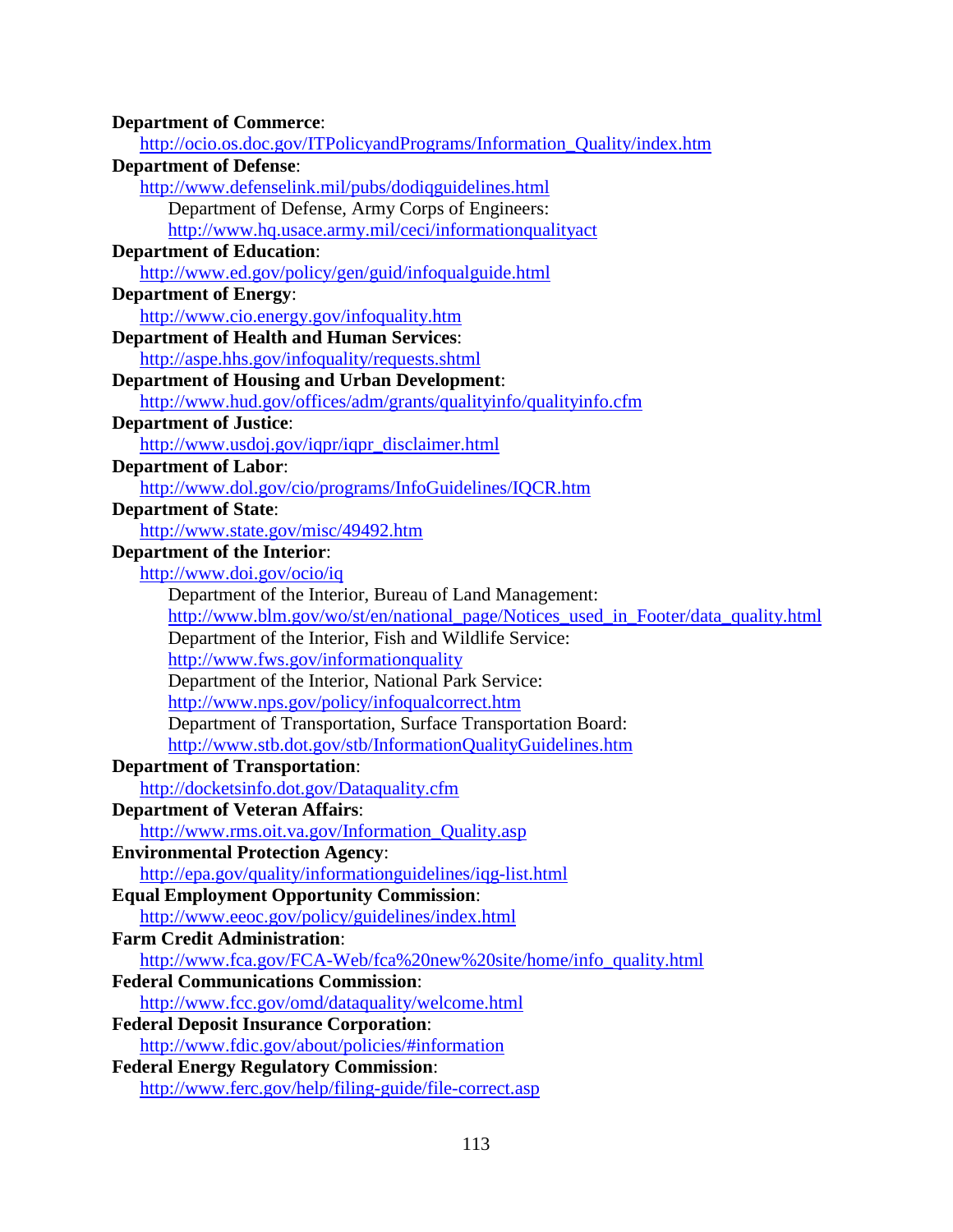| <b>Federal Maritime Commission:</b>                                                |
|------------------------------------------------------------------------------------|
| http://www.fmc.gov/reading/IntroInformationQualityGuidelines.asp?PRINT=Y           |
| <b>Federal Reserve Board:</b>                                                      |
| http://www.federalreserve.gov/iq_correction.htm                                    |
| <b>Federal Trade Commission:</b>                                                   |
| http://www.ftc.gov/ogc/sec515/index.htm                                            |
| <b>General Services Administration:</b>                                            |
| http://www.gsa.gov/Portal/gsa/ep/contentView.do?contentId=12667&contentType=GSA_O  |
| <b>VERVIEW</b>                                                                     |
| <b>Institute of Museum and Library Services:</b>                                   |
| http://www.imls.gov/about/guidelines.shtm                                          |
| <b>Internal Revenue Service:</b>                                                   |
| http://www.irs.gov/irs/article/0,,id=131585,00.html                                |
| <b>Merit Systems Protection Board:</b>                                             |
| http://www.mspb.gov/netsearch/viewdocs.aspx?docnumber=251846&version=252119&appli  |
| cation=ACROBAT                                                                     |
| <b>National Aeronautics and Space Administration:</b>                              |
| http://www.sti.nasa.gov/qualinfo.html                                              |
| <b>National Archives:</b>                                                          |
| http://www.archives.gov/about/info-qual/requests/index.html                        |
| <b>National Credit Union Administration:</b>                                       |
| http://www.ncua.gov/data/InfoQuality/InfoQuality.htm                               |
| <b>National Endowment for the Arts:</b>                                            |
| http://www.arts.gov/about/infoquality.html                                         |
| <b>National Endowment for the Humanities:</b>                                      |
| http://www.neh.gov/whoweare/dissemination.html                                     |
| <b>National Labor Relations Board:</b>                                             |
| http://www.nlrb.gov/about_us/public_notices/information_on_quality_guidelines.aspx |
| <b>National Science Foundation:</b>                                                |
| http://www.nsf.gov/policies/infoqual.jsp                                           |
| <b>National Transportation Safety Board:</b>                                       |
| http://www.ntsb.gov/info/quality.htm                                               |
| <b>Nuclear Regulatory Commission:</b>                                              |
| http://www.nrc.gov/public-involve/info-quality.html                                |
| <b>Nuclear Waste Technical Review Board:</b>                                       |
| http://www.nwtrb.gov/plans/plans.html                                              |
| <b>Occupational Safety &amp; Health Review Commission:</b>                         |
| http://www.oshrc.gov/infoquality/infoquality.html                                  |
| <b>Office of Federal Housing Enterprise Oversight:</b>                             |
| http://www.ofheo.gov/PublicInformation.aspx?Nav=105                                |
| <b>Office of Government Ethics:</b>                                                |
| http://www.usoge.gov/pages/about_oge/info_quality.html                             |
| <b>Office of Management and Budget:</b>                                            |
| http://www.whitehouse.gov/omb/inforeg/info_quality/information_quality.html        |
| <b>Office of Personnel Management:</b>                                             |
| http://www.opm.gov/policy/webpolicy/index.asp                                      |
|                                                                                    |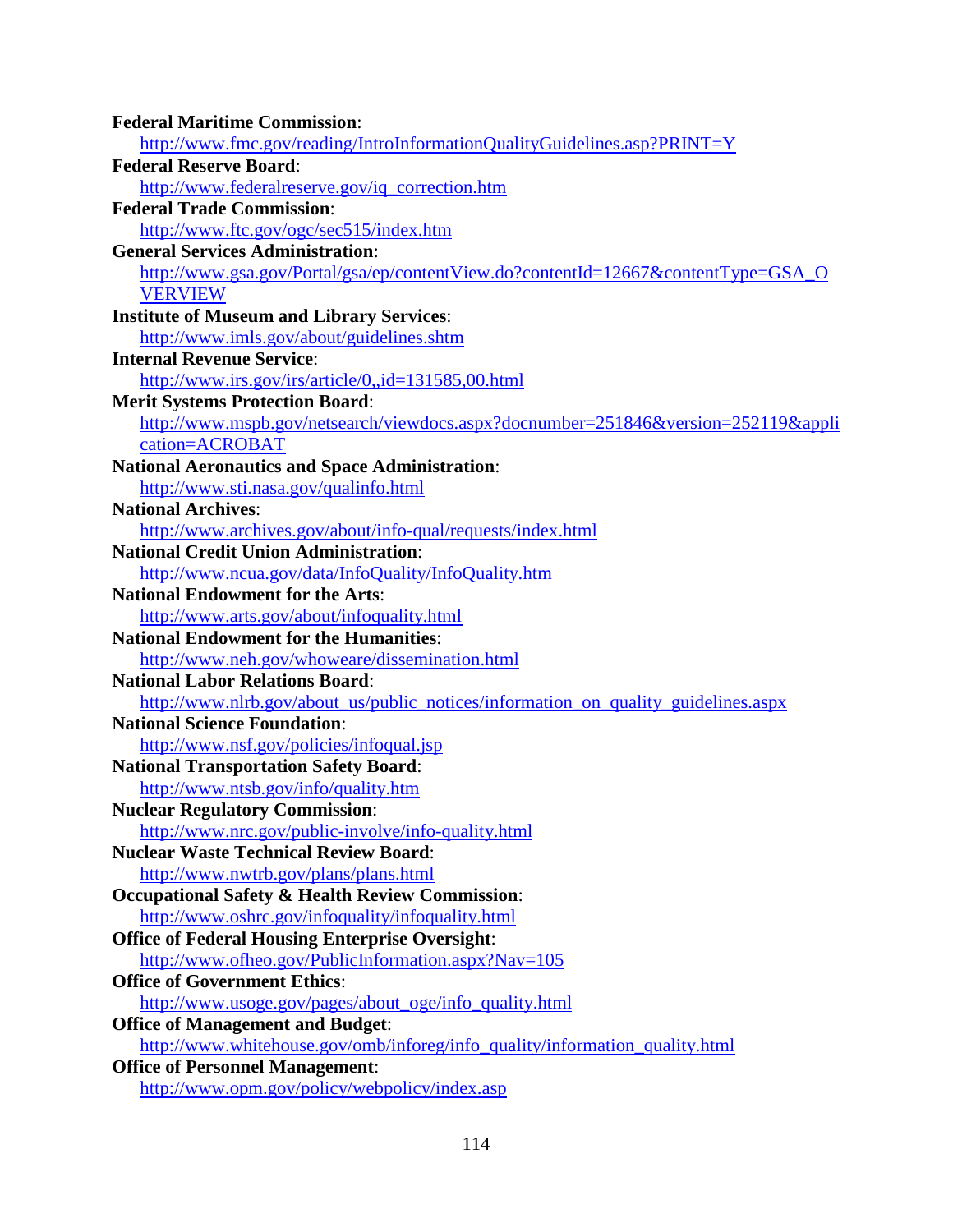| <b>Office of Special Counsel:</b>                                           |
|-----------------------------------------------------------------------------|
| http://www.osc.gov/InfoQuality.htm                                          |
| <b>Overseas Private Investment Corporation:</b>                             |
| http://www.opic.gov/pubs/qualityguidlines/index.asp                         |
| <b>Peace Corps:</b>                                                         |
| http://www.peacecorps.gov/index.cfm?shell=pchq.policies.docs                |
| <b>Pension Benefit Guaranty Corporation:</b>                                |
| http://www.pbgc.gov/media/key-resources-for-the-press/content/page5274.html |
| <b>Small Business Administration:</b>                                       |
| http://www.sba.gov/information/index.html                                   |
| <b>Social Security Administration:</b>                                      |
| http://www.ssa.gov/515/requests.htm                                         |
| <b>Tennessee Valley Authority:</b>                                          |
| http://www.tva.gov/infoquality/                                             |
| <b>US International Trade Commission:</b>                                   |
| http://www.usitc.gov/policies/info_quality.htm                              |
| USAID:                                                                      |
| http://www.usaid.gov/policy/info_quality/                                   |

# **B. Links for Agency Peer Review Agendas**

# *Cabinet-Level Departments*

# **Department of Agriculture**:

| http://www.ocio.usda.gov/qi_guide/qoi_officer_lst.html                    |
|---------------------------------------------------------------------------|
| http://www.ocio.usda.gov/qi_guide/scientific_research.html                |
| <b>Agricultural Research Service:</b>                                     |
| http://www.ars.usda.gov//docs.htm?docid=19203&dropcache=true&mode=preview |
| Animal and Plant Health Inspection Service:                               |
| http://www.aphis.usda.gov/peer_review/peer_review_agenda.shtml            |
| Economic Research Service:                                                |
| http://www.ers.usda.gov/AboutERS/peerreview.htm                           |
| Food Safety Inspection Service:                                           |
| http://www.fsis.usda.gov/Information_Quality/Peer_Review/index.asp        |
| <b>Forest Service:</b>                                                    |
| http://www.fs.fed.us/qoi/peerreview.shtml                                 |
| Grain Inspection, Packers, and Stockyard Inspection Administration:       |
| http://www.gipsa.usda.gov/GIPSA/webapp?area=home&subject=iq&topic=pr      |
| Office of the Chief Economist:                                            |
| http://www.usda.gov/oce/peer_review                                       |
| <b>Department of Commerce:</b>                                            |
| http://ogio.go.doo.gov/JTDoliavandDrograms/Information. Quality/index htm |

[http://ocio.os.doc.gov/ITPolicyandPrograms/Information\\_Quality/index.htm](http://ocio.os.doc.gov/ITPolicyandPrograms/Information_Quality/index.htm) National Oceanic and Atmospheric Administration: [http://www.cio.noaa.gov/Policy\\_Programs/prplans/PRsummaries.html](http://www.cio.noaa.gov/Policy_Programs/prplans/PRsummaries.html)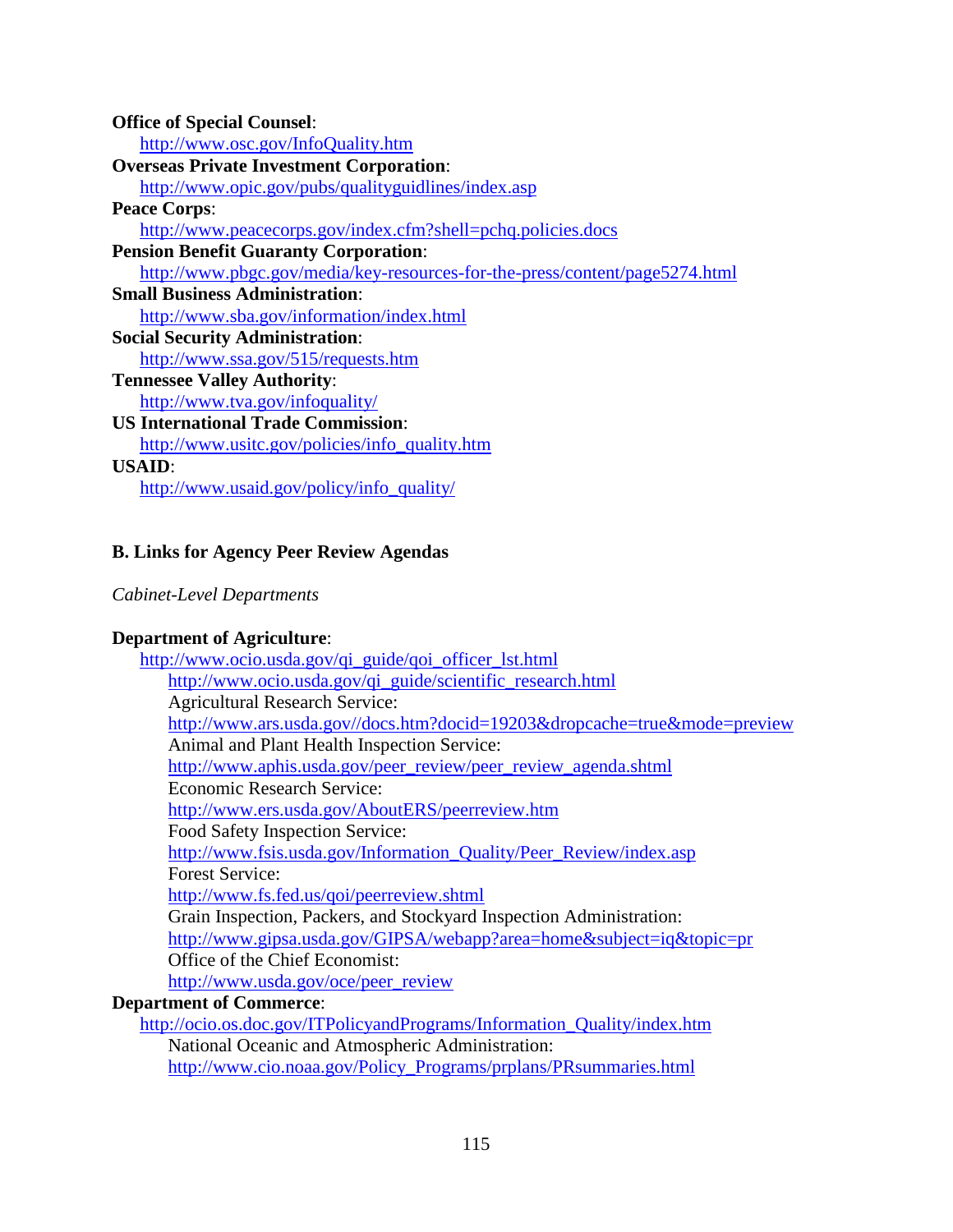| <b>Department of Defense:</b><br>http://www.defenselink.mil/pubs/dodiqguidelines.html<br>Army Corps of Engineers:<br>http://www.hq.usace.army.mil/ceci/informationqualityact<br><b>Department of Education:</b><br>http://www.ed.gov/policy/gen/guid/iq/peerreview.html<br><b>Department of Energy:</b><br>http://cio.energy.gov/infoquality.htm<br><b>Department of Health and Human Services:</b><br>http://aspe.hhs.gov/infoquality/peer.shtml<br><b>Center for Disease Control:</b><br>http://www2a.cdc.gov/od/peer/peer.asp<br>Food and Drug Administration:<br>http://www.fda.gov/ScienceResearch/SpecialTopics/PeerReviewofScientificInformationandAssessments/default.htm<br><b>National Toxicology Program:</b><br>http://fmp-8.cit.nih.gov/sif/agenda.php<br>Office of Public Health and Science:<br>http://aspe.hhs.gov/infoquality/guidelines/ophspeer.html<br><b>Department of Homeland Security:</b><br>http://www.dhs.gov/xabout/compliance/editorial_0633.shtm<br><b>Department of Housing and Urban Development:</b><br>http://www.huduser.org/about/pdr_peer_review.html |
|--------------------------------------------------------------------------------------------------------------------------------------------------------------------------------------------------------------------------------------------------------------------------------------------------------------------------------------------------------------------------------------------------------------------------------------------------------------------------------------------------------------------------------------------------------------------------------------------------------------------------------------------------------------------------------------------------------------------------------------------------------------------------------------------------------------------------------------------------------------------------------------------------------------------------------------------------------------------------------------------------------------------------------------------------------------------------------------------|
|                                                                                                                                                                                                                                                                                                                                                                                                                                                                                                                                                                                                                                                                                                                                                                                                                                                                                                                                                                                                                                                                                            |
|                                                                                                                                                                                                                                                                                                                                                                                                                                                                                                                                                                                                                                                                                                                                                                                                                                                                                                                                                                                                                                                                                            |
|                                                                                                                                                                                                                                                                                                                                                                                                                                                                                                                                                                                                                                                                                                                                                                                                                                                                                                                                                                                                                                                                                            |
|                                                                                                                                                                                                                                                                                                                                                                                                                                                                                                                                                                                                                                                                                                                                                                                                                                                                                                                                                                                                                                                                                            |
|                                                                                                                                                                                                                                                                                                                                                                                                                                                                                                                                                                                                                                                                                                                                                                                                                                                                                                                                                                                                                                                                                            |
|                                                                                                                                                                                                                                                                                                                                                                                                                                                                                                                                                                                                                                                                                                                                                                                                                                                                                                                                                                                                                                                                                            |
|                                                                                                                                                                                                                                                                                                                                                                                                                                                                                                                                                                                                                                                                                                                                                                                                                                                                                                                                                                                                                                                                                            |
|                                                                                                                                                                                                                                                                                                                                                                                                                                                                                                                                                                                                                                                                                                                                                                                                                                                                                                                                                                                                                                                                                            |
|                                                                                                                                                                                                                                                                                                                                                                                                                                                                                                                                                                                                                                                                                                                                                                                                                                                                                                                                                                                                                                                                                            |
|                                                                                                                                                                                                                                                                                                                                                                                                                                                                                                                                                                                                                                                                                                                                                                                                                                                                                                                                                                                                                                                                                            |
|                                                                                                                                                                                                                                                                                                                                                                                                                                                                                                                                                                                                                                                                                                                                                                                                                                                                                                                                                                                                                                                                                            |
|                                                                                                                                                                                                                                                                                                                                                                                                                                                                                                                                                                                                                                                                                                                                                                                                                                                                                                                                                                                                                                                                                            |
|                                                                                                                                                                                                                                                                                                                                                                                                                                                                                                                                                                                                                                                                                                                                                                                                                                                                                                                                                                                                                                                                                            |
|                                                                                                                                                                                                                                                                                                                                                                                                                                                                                                                                                                                                                                                                                                                                                                                                                                                                                                                                                                                                                                                                                            |
|                                                                                                                                                                                                                                                                                                                                                                                                                                                                                                                                                                                                                                                                                                                                                                                                                                                                                                                                                                                                                                                                                            |
|                                                                                                                                                                                                                                                                                                                                                                                                                                                                                                                                                                                                                                                                                                                                                                                                                                                                                                                                                                                                                                                                                            |
|                                                                                                                                                                                                                                                                                                                                                                                                                                                                                                                                                                                                                                                                                                                                                                                                                                                                                                                                                                                                                                                                                            |
|                                                                                                                                                                                                                                                                                                                                                                                                                                                                                                                                                                                                                                                                                                                                                                                                                                                                                                                                                                                                                                                                                            |
|                                                                                                                                                                                                                                                                                                                                                                                                                                                                                                                                                                                                                                                                                                                                                                                                                                                                                                                                                                                                                                                                                            |
|                                                                                                                                                                                                                                                                                                                                                                                                                                                                                                                                                                                                                                                                                                                                                                                                                                                                                                                                                                                                                                                                                            |
|                                                                                                                                                                                                                                                                                                                                                                                                                                                                                                                                                                                                                                                                                                                                                                                                                                                                                                                                                                                                                                                                                            |
| <b>Department of the Interior:</b>                                                                                                                                                                                                                                                                                                                                                                                                                                                                                                                                                                                                                                                                                                                                                                                                                                                                                                                                                                                                                                                         |
| http://www.doi.gov/ocio/iq_1.html                                                                                                                                                                                                                                                                                                                                                                                                                                                                                                                                                                                                                                                                                                                                                                                                                                                                                                                                                                                                                                                          |
| <b>Bureau of Land Management:</b>                                                                                                                                                                                                                                                                                                                                                                                                                                                                                                                                                                                                                                                                                                                                                                                                                                                                                                                                                                                                                                                          |
| http://www.blm.gov/wo/st/en/national_page/Notices_used_in_Footer/data_quality.print.h                                                                                                                                                                                                                                                                                                                                                                                                                                                                                                                                                                                                                                                                                                                                                                                                                                                                                                                                                                                                      |
| tml                                                                                                                                                                                                                                                                                                                                                                                                                                                                                                                                                                                                                                                                                                                                                                                                                                                                                                                                                                                                                                                                                        |
| <b>Bureau of Reclamation:</b>                                                                                                                                                                                                                                                                                                                                                                                                                                                                                                                                                                                                                                                                                                                                                                                                                                                                                                                                                                                                                                                              |
| http://www.usbr.gov/main/qoi/peeragenda.html                                                                                                                                                                                                                                                                                                                                                                                                                                                                                                                                                                                                                                                                                                                                                                                                                                                                                                                                                                                                                                               |
| Fish and Wildlife Service:                                                                                                                                                                                                                                                                                                                                                                                                                                                                                                                                                                                                                                                                                                                                                                                                                                                                                                                                                                                                                                                                 |
| http://www.fws.gov/informationquality/peer_review/index.html                                                                                                                                                                                                                                                                                                                                                                                                                                                                                                                                                                                                                                                                                                                                                                                                                                                                                                                                                                                                                               |
| <b>Mineral Management Service:</b>                                                                                                                                                                                                                                                                                                                                                                                                                                                                                                                                                                                                                                                                                                                                                                                                                                                                                                                                                                                                                                                         |
| http://www.mms.gov/qualityinfo/PeerReviewAgenda.htm                                                                                                                                                                                                                                                                                                                                                                                                                                                                                                                                                                                                                                                                                                                                                                                                                                                                                                                                                                                                                                        |
| <b>National Park Service:</b>                                                                                                                                                                                                                                                                                                                                                                                                                                                                                                                                                                                                                                                                                                                                                                                                                                                                                                                                                                                                                                                              |
| http://www.nps.gov/policy/peerreview.htm                                                                                                                                                                                                                                                                                                                                                                                                                                                                                                                                                                                                                                                                                                                                                                                                                                                                                                                                                                                                                                                   |
| Office of Surface Mining:                                                                                                                                                                                                                                                                                                                                                                                                                                                                                                                                                                                                                                                                                                                                                                                                                                                                                                                                                                                                                                                                  |
| http://www.osmre.gov/guidance/osm_info_quality.shtm                                                                                                                                                                                                                                                                                                                                                                                                                                                                                                                                                                                                                                                                                                                                                                                                                                                                                                                                                                                                                                        |
| <b>US Geological Society:</b>                                                                                                                                                                                                                                                                                                                                                                                                                                                                                                                                                                                                                                                                                                                                                                                                                                                                                                                                                                                                                                                              |
| http://www.usgs.gov/peer_review                                                                                                                                                                                                                                                                                                                                                                                                                                                                                                                                                                                                                                                                                                                                                                                                                                                                                                                                                                                                                                                            |
| <b>Department of Justice:</b>                                                                                                                                                                                                                                                                                                                                                                                                                                                                                                                                                                                                                                                                                                                                                                                                                                                                                                                                                                                                                                                              |
| http://www.usdoj.gov/iqpr/iqpr_disclaimer.html                                                                                                                                                                                                                                                                                                                                                                                                                                                                                                                                                                                                                                                                                                                                                                                                                                                                                                                                                                                                                                             |
| <b>Department of Labor:</b>                                                                                                                                                                                                                                                                                                                                                                                                                                                                                                                                                                                                                                                                                                                                                                                                                                                                                                                                                                                                                                                                |
| http://www.dol.gov/asp/peer-review/index.htm                                                                                                                                                                                                                                                                                                                                                                                                                                                                                                                                                                                                                                                                                                                                                                                                                                                                                                                                                                                                                                               |
| <b>Employee Benefits Security Administration:</b>                                                                                                                                                                                                                                                                                                                                                                                                                                                                                                                                                                                                                                                                                                                                                                                                                                                                                                                                                                                                                                          |
| http://www.dol.gov/ebsa/regs/peerreview.html                                                                                                                                                                                                                                                                                                                                                                                                                                                                                                                                                                                                                                                                                                                                                                                                                                                                                                                                                                                                                                               |
| Occupational Safety and Health Administration:                                                                                                                                                                                                                                                                                                                                                                                                                                                                                                                                                                                                                                                                                                                                                                                                                                                                                                                                                                                                                                             |
| http://www.osha.gov/dsg/peer_review/peer_agenda.html                                                                                                                                                                                                                                                                                                                                                                                                                                                                                                                                                                                                                                                                                                                                                                                                                                                                                                                                                                                                                                       |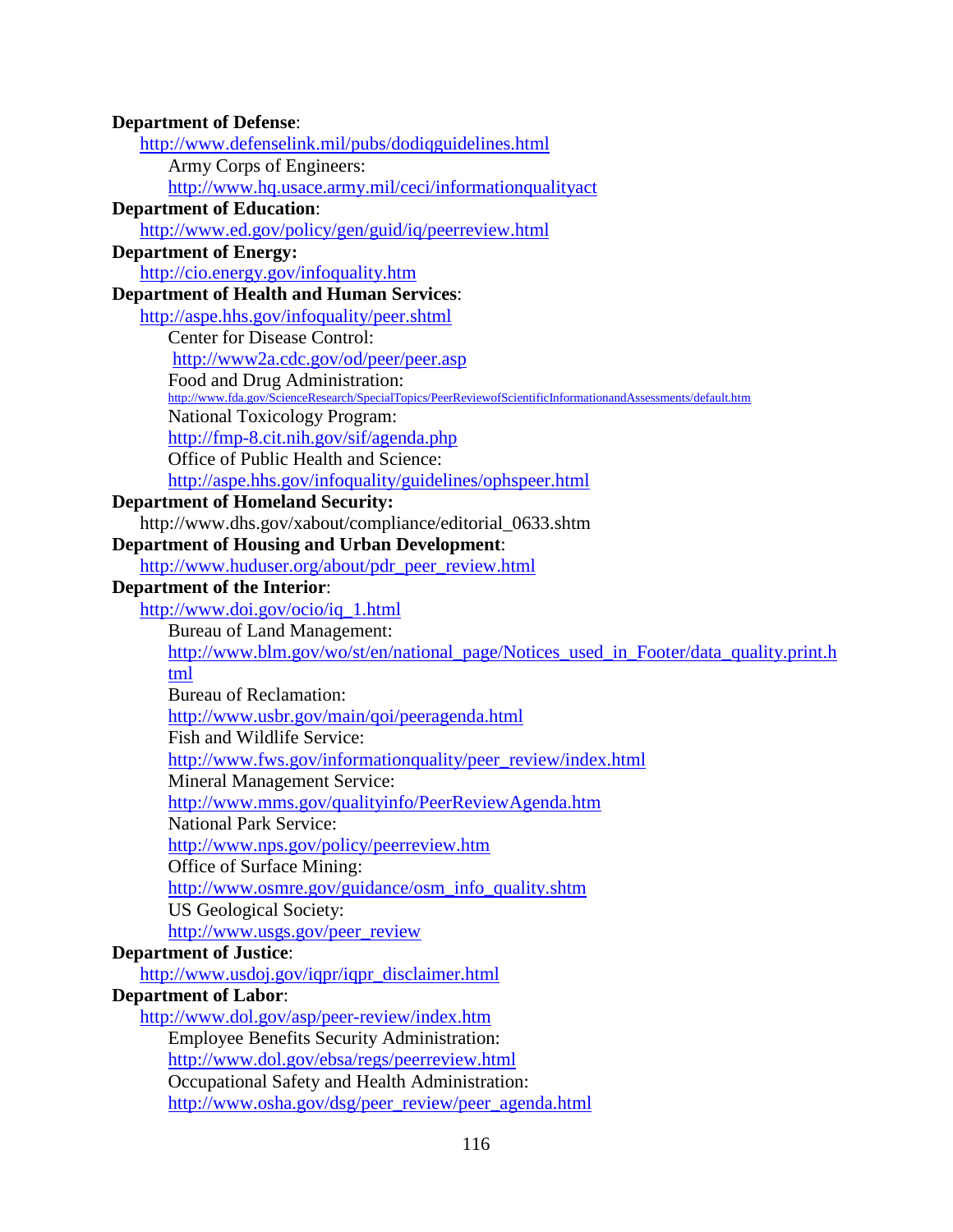| Mine Safety and Health Administration                                       |
|-----------------------------------------------------------------------------|
| http://www.msha.gov/REGS/PEERReview/PEERreview.asp                          |
| <b>Department of State:</b>                                                 |
| http://www.state.gov/misc/49492.htm                                         |
| <b>Department of Transportation:</b>                                        |
| http://www.dot.gov/peerreviewagenda.html                                    |
| <b>Department of Veterans Affairs:</b>                                      |
| http://www.rms.oit.va.gov/Peer_Review.asp                                   |
|                                                                             |
|                                                                             |
| Other Agencies                                                              |
| <b>Consumer Product Safety Commission:</b>                                  |
| http://www.cpsc.gov/library/peer.html                                       |
| <b>Environmental Protection Agency:</b>                                     |
| http://cfpub.epa.gov/si/si_public_pr_agenda.cfm                             |
| <b>Federal Communications Commission:</b>                                   |
| http://www.fcc.gov/omd/dataquality/peer-agenda.html                         |
| <b>Federal Energy Regulatory Commission:</b>                                |
| http://www.ferc.gov/help/filing-guide/file-correct.asp                      |
| <b>Federal Trade Commission:</b>                                            |
| http://www.ftc.gov/ogc/sec515/                                              |
| <b>National Aeronautics and Space Administration:</b>                       |
| http://www.sti.nasa.gov/peer_review.html                                    |
| <b>Nuclear Regulatory Commission:</b>                                       |
| http://www.nrc.gov/public-involve/info-quality/peer-review.html             |
| <b>Office of Management and Budget:</b>                                     |
| http://www.whitehouse.gov/omb/inforeg/info_quality/information_quality.html |
| <b>Small Business Administration:</b>                                       |
| http://www.sba.gov/information/SBA_IQ_PEER-REVIEW_AGENDA.html               |
| <b>Tennessee Valley Authority:</b>                                          |
| http://www.tva.gov/infoquality                                              |
|                                                                             |

## **C. Agencies that Do Not Produce or Sponsor Information Subject to the Bulletin**

*See website links in section A of this Appendix.* 

Agency for International Development Corporation for National and Community Service Council on Environmental Quality Defense Nuclear Facilities Safety Board Department of the Treasury Equal Employment Opportunity Commission Farm Credit Association Federal Maritime Commission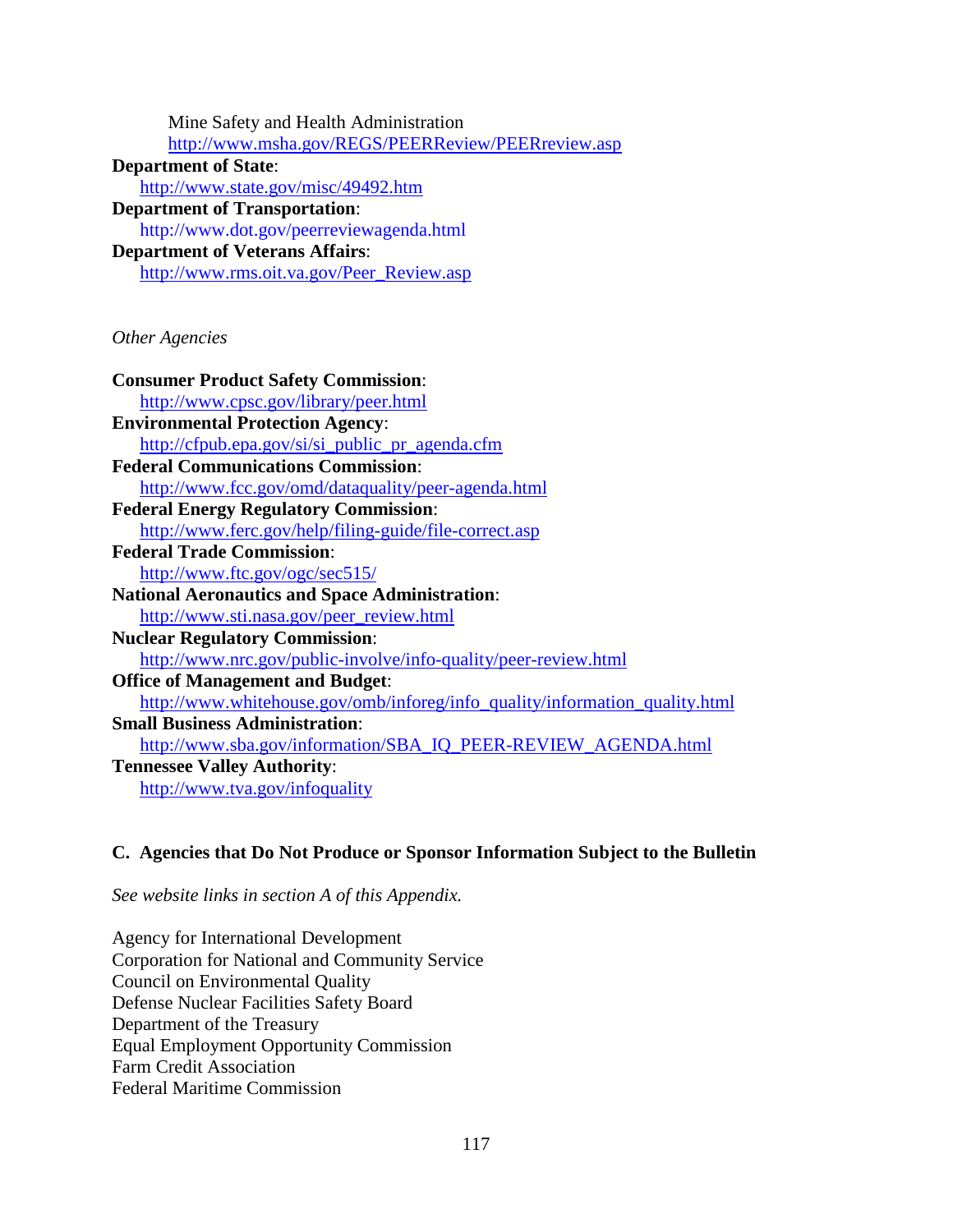Federal Reserve General Services Administration Institute of Museum and Library Services International Trade Commission Merit Systems Protection Board National Archives National Credit Union Administration National Endowment for the Arts National Endowment for the Humanities National Labor Relations Board National Science Foundation Nuclear Waste Technical Review Board Office of Federal Housing Enterprise Oversight Office of Government Ethics Office of Personnel Management Overseas Private Investment Corporation Patent and Trade Office Peace Corps Pension Benefit Guaranty Corporation Railroad Board Securities and Exchange Commission Selective Services System Social Security Administration Surface Transportation Board US Occupational Safety and Health Review Commission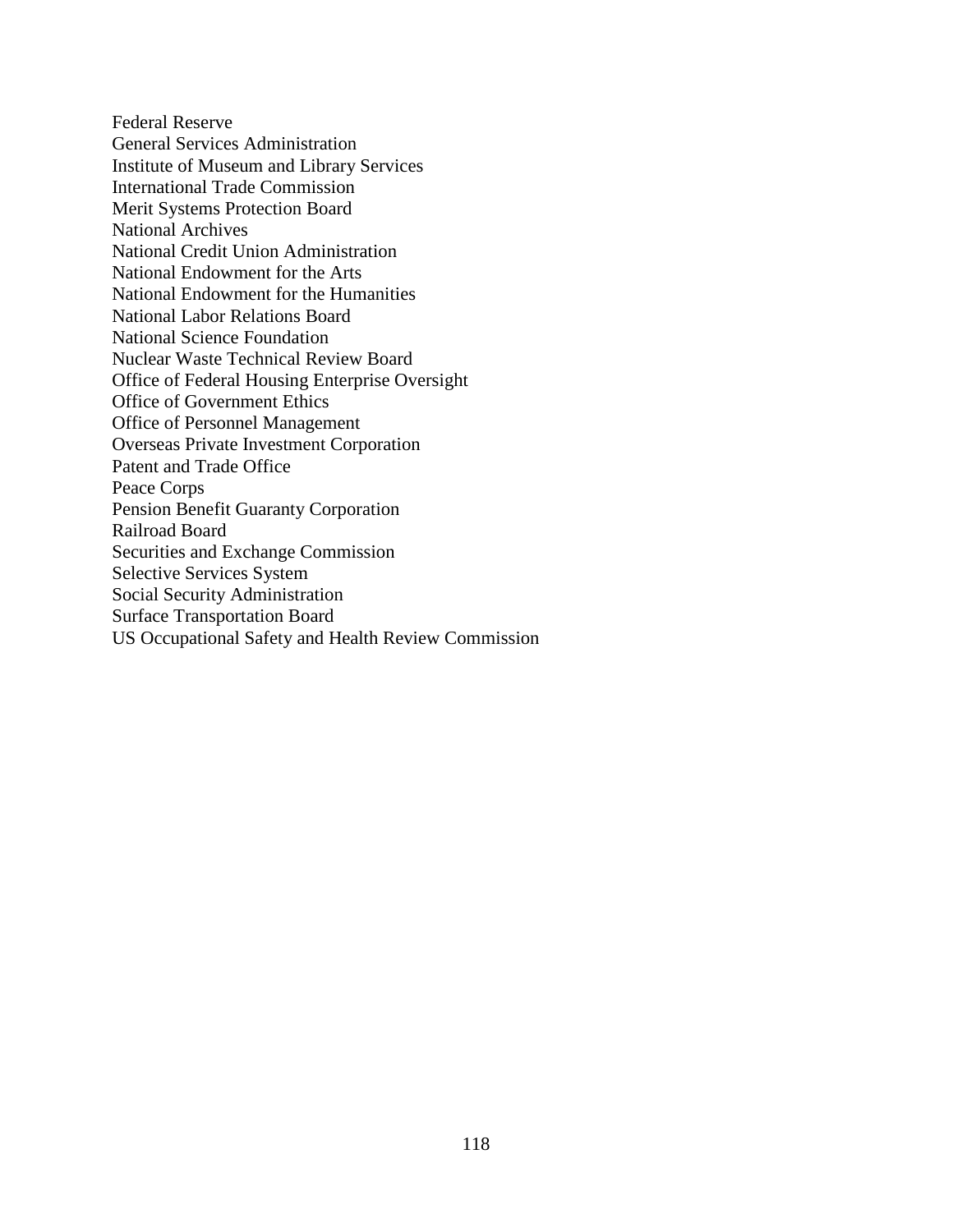#### **APPENDIX G: RESPONSE TO PEER REVIEWS AND PUBLIC COMMENTS**

 We would like to express our sincere thanks and appreciation for the extremely helpful peer review and public comments that we received on the draft 2010 report. In particular, we would like to thank our invited peer reviewers, James Hammitt (Harvard Center for Risk Analysis), Eric Posner (University of Chicago Law School), and Jeffrey Rachlinski (Cornell Law School). We are grateful for the time and effort they devoted to providing us with useful comments. We have made numerous changes in response to these comments.

We have read all comments carefully; we summarize here only a few of the major comments received and our responses. Full texts of the comments are available at OMB's website at [http://whitehouse.gov/omb/inforeg\\_reports\\_congress/.](http://whitehouse.gov/omb/inforeg_reports_congress/)

Peer reviewers Posner and Rachlinski commented that the draft discussion of the social cost of carbon was difficult to interpret. OMB has added detail to this section of the report to clarify the discussion. It is best to consult the report itself for a full discussion, but we offer more background and material here. Posner also suggested that we refer to the problem of leakage; we have done so.

 Rachlinski suggested clarifying that the relevant social science draws from research not merely in behavioral economics but also in psychology. OMB has made additions to the report to make this more apparent.

Rachlinski commented that the draft report suggested using disclosure as a regulatory tool, but did not provide enough discussion of the difficulties with this method of regulation. OMB agrees that disclosure is not always an adequate substitute for other forms of regulation. The report has been revised to illuminate this issue.

Rachlinski stated that OMB's methodology of adding ranges of benefits and costs across all of the rules for an agency likely overstates the uncertainty of estimates. Unless there is perfect correlation across rules, this procedure will estimate a range that is too large. OMB has made note of this point.

Rachlinski commented that the draft report did not explain the reason for including a discussion of childhood obesity. OMB has edited the report to clarify that childhood obesity is a problem that may call for actions with a regulatory component (such as disclosure). The Center for Regulatory Integrity comments that "the suggestion for new regulatory action in the area of childhood obesity is an important step," but suggests that the report make specific recommendations for regulatory changes in this area. OMB participates in the Task Force on Childhood Obesity, whose extensive report offers numerous recommendations. <sup>[144](#page-119-0)</sup>

The Institute for Policy Integrity suggested adding a discussion of the steps that agencies and OIRA have taken in the past year to implement the recommendations in the 2009 report. Rachlinski suggested adding examples of behavioral interventions by agencies. OMB has added information relevant activities throughout the report, particularly in Chapter II.

 $\overline{a}$ 

<span id="page-119-0"></span><sup>&</sup>lt;sup>144</sup> The Task Force's report is available at http://www.letsmove.gov/obesitytaskforce.php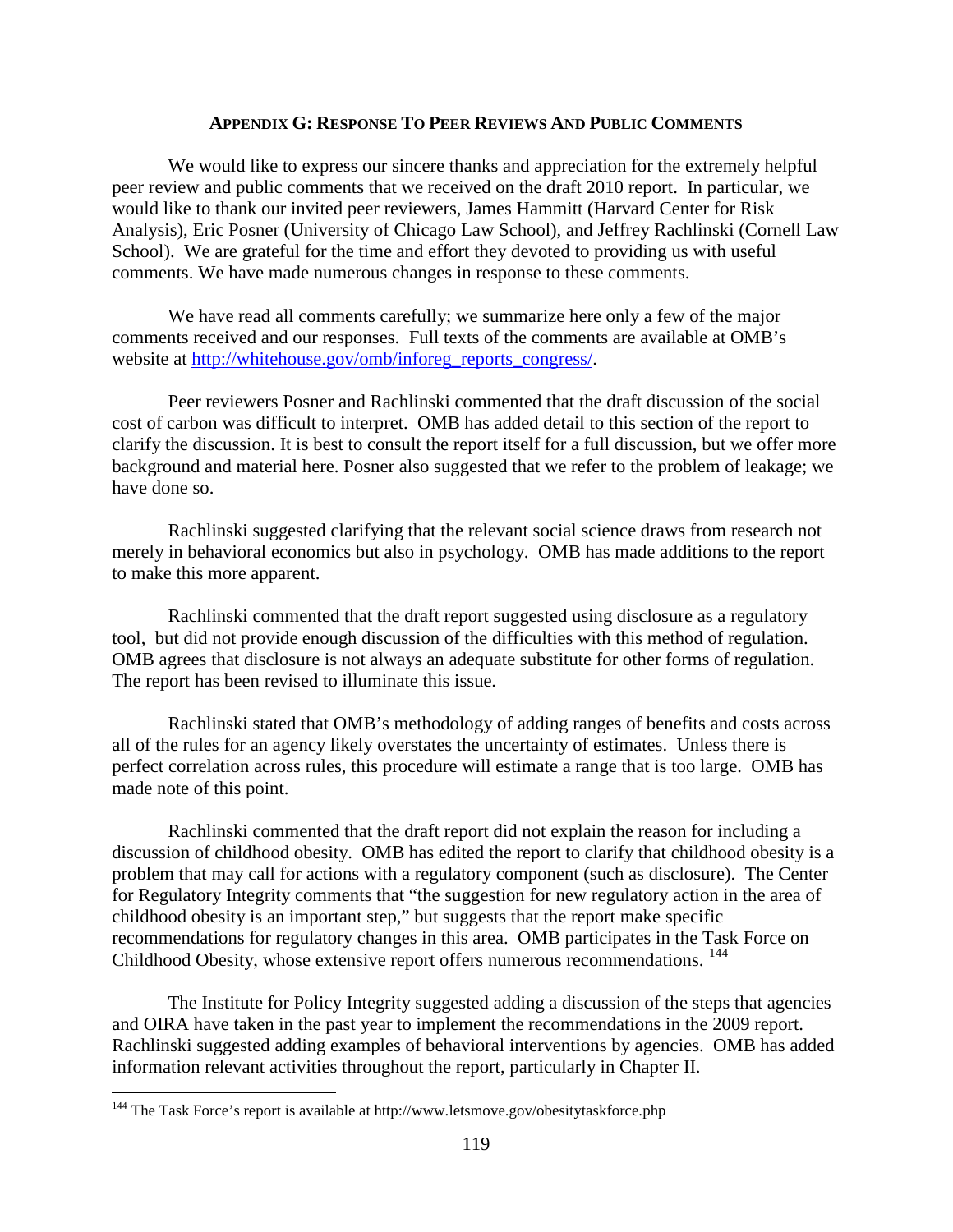Rachlinski commented that the report would be "more accessible" if the costs and benefits of rules were delineated in 2010 dollars, instead of 2001 dollars. OMB will consider making this change in the next report.

Peer reviewer Posner commented that annual benefit and cost figures are missing for many of the rules in the report and suggests that OMB supply the missing figures. OMB agrees that it would be extremely useful to have complete data for all of the rules. However, many of the missing figures involve benefits and costs that are difficult to quantify or monetize in light of the absence of existing formation. Before rules are finalized, OMB works with agencies to promote quantification where possible. Consistent with Circular A-4, OMB agrees with Posner that quantification and monetization are highly desirable and continues to work with agencies to generate the relevant information.

Posner suggested that it would be interesting to compare discount rates, value of statistical life figures, and valuations of other hard-to-measure goods across different regulatory evaluations in different agencies to find out whether they are consistent. OMB agrees that this would be a useful exercise and has added a footnote with relevant information; it will consider doing more in the future.

Posner asked why the report does not discuss the measured impact of the regulations in the report on wages and employment. However, the regulations examined in this report have only recently been promulgated and not been in place long enough for us to gauge these impacts.

Peer reviewer Hammitt suggested clarifying the criteria for including rules in the report. OMB has added new language in response to this comment. Hammitt commented that Table 1-4 could be improved by listing the rules in logical order. George Washington University's Regulatory Studies Center (RSC) commented that it was difficult to discern the order of the same table. The format and headings of the table has been changed to clarify the categories of rules included.

Hammitt asked whether it is reasonable to devote several pages of the report accounting for the status of the small number of requests for correction under the information quality guidelines and suggested providing some qualitative information about the significance of these requests. Public reviewer, James W. Conrad, Jr. on the other hand, commented on the value of the statistical summaries included in Chapter III. OMB appreciates these reviewers' comments about the utility of this chapter and will take this into consideration for future reports. All the agency correspondence and requests for corrections are posted on the public web pages of the respective changes (and thus all the details are available). This chapter is designed to provide only a brief accounting of the requests. Discussion of the significance of any changes made to agency documents is beyond the current scope of the chapter, but will be considered for the future.

The Institute for Policy Integrity recommended that in its annual report OMB should review any petitions for rulemakings that have been received by agencies in the past year which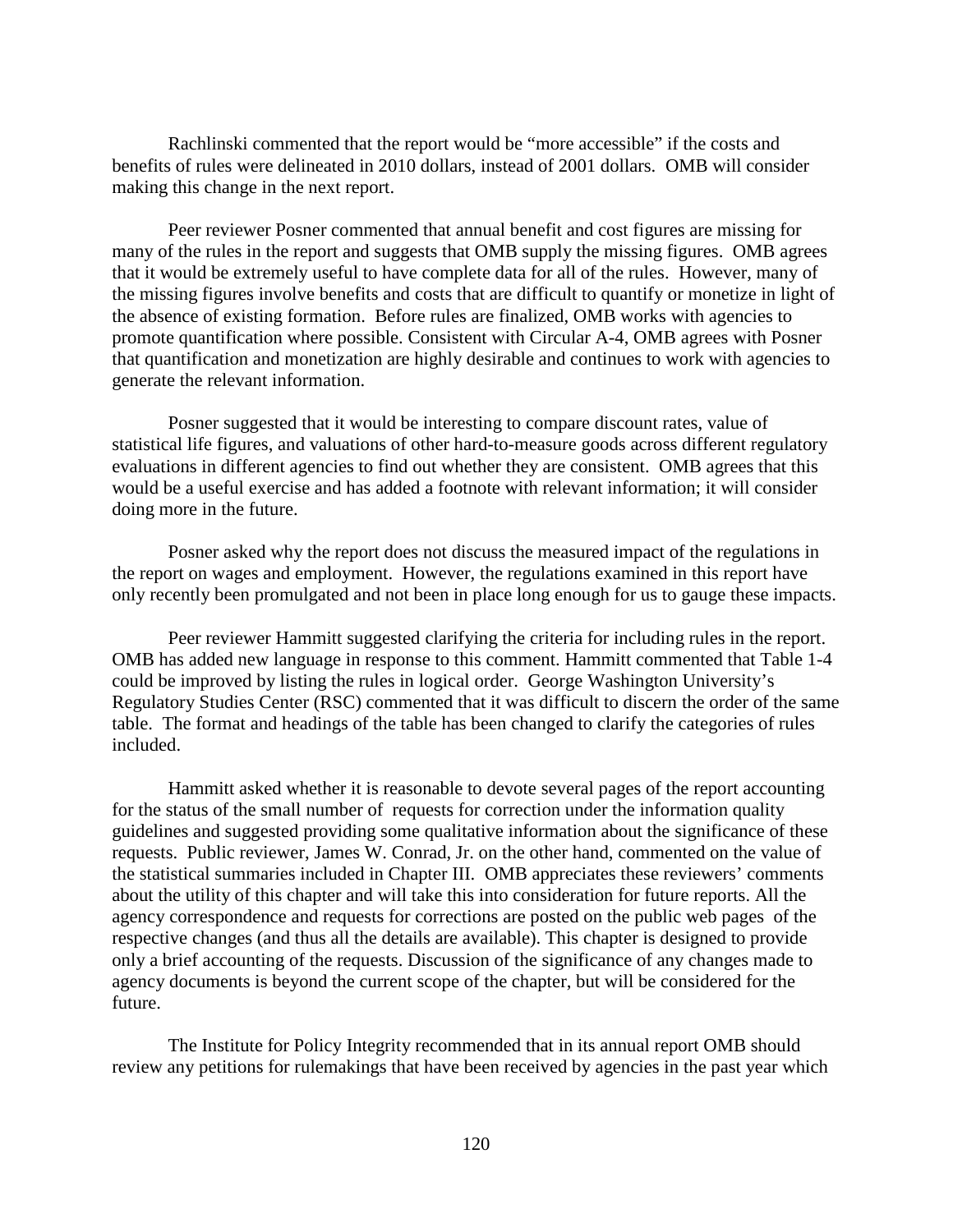are still pending. OMB agrees that it would be valuable to compile information about such petitions and is considering the appropriate vehicle for doing so.

The Institute for Policy Integrity expressed concern that ideas submitted in response to OMB's request for regulatory suggestions that might help economic growth might not maximize net benefits. OMB agrees that the goal of maximizing net benefits is not the same as the goal of increasing economic growth (and offers a brief discussion of that point). OMB has revised the report to clarify that its primary goal is to maximize long-term net benefits. However, growth is an important goal, and we are interested in regulatory changes, such as simplification, that may contribute to growth while improving net benefits.

In response to OMB's request for suggestions about regulatory changes that might increase employment, innovation, and competitiveness, the HR Policy Association submitted a proposal for reform of the Fair Labor Standards Act. Continental Grain Co., Textron, Inc., General Electric Co., United Technologies Corp., PPG Industries, Inc., IBM, Verizon, AT&T, United Parcel Service, Inc., Caterpillar Inc., and Johnson Controls, Inc. each filed comments supporting the HR Policy Association comments. OMB appreciates the time and thought put into this proposal and will consider the the recommended reforms.

America's Health Insurance Plans (AHIP) filed comments urging OMB to ensure that federal agencies give the public the opportunity to participate in the regulatory review process through comments on proposed rules whenever possible. OMB is strongly committed to the important goal of allowing public participation on regulations, and chapter II offers specific recommendations designed to promote that important goal. AHIP also suggested that transparency would be served if OMB placed more information on its website and perhaps sent automatic notifications to interested parties about the status of OMB review of proposed regulatory changes. OMB has taken several recent steps, through guidance documents and the new OIRA dashboard, designed to promote the goal of transparency. It will consider these suggestions to determine whether transparency can be increased.

RSC submitted comments recommending estimating the social cost of transfer regulations. RSC acknowledges that there are difficulties with such estimates, but recommends using an estimate of 25 cents per dollar of revenue raised. OMB agrees that there are costs to such regulations and continues to encourage agencies to include estimates of such costs when analyzing the effects of regulations. However, agencies have not made such estimates, so none have been included in this report. OMB will consider including estimates in future reports.

RSC commented that the draft report did not identify the transfer rules in the report. Table 1-4 has been revised to identify these rules.

The Mercatus Center at George Mason University submitted comments suggesting that OMB require agencies to make plans for retrospective review when they issue economically significant regulations. The text of the report has been edited to emphasize that OMB continues to encourage agencies to engage in retrospective review to identify regulations that should be changed or removed.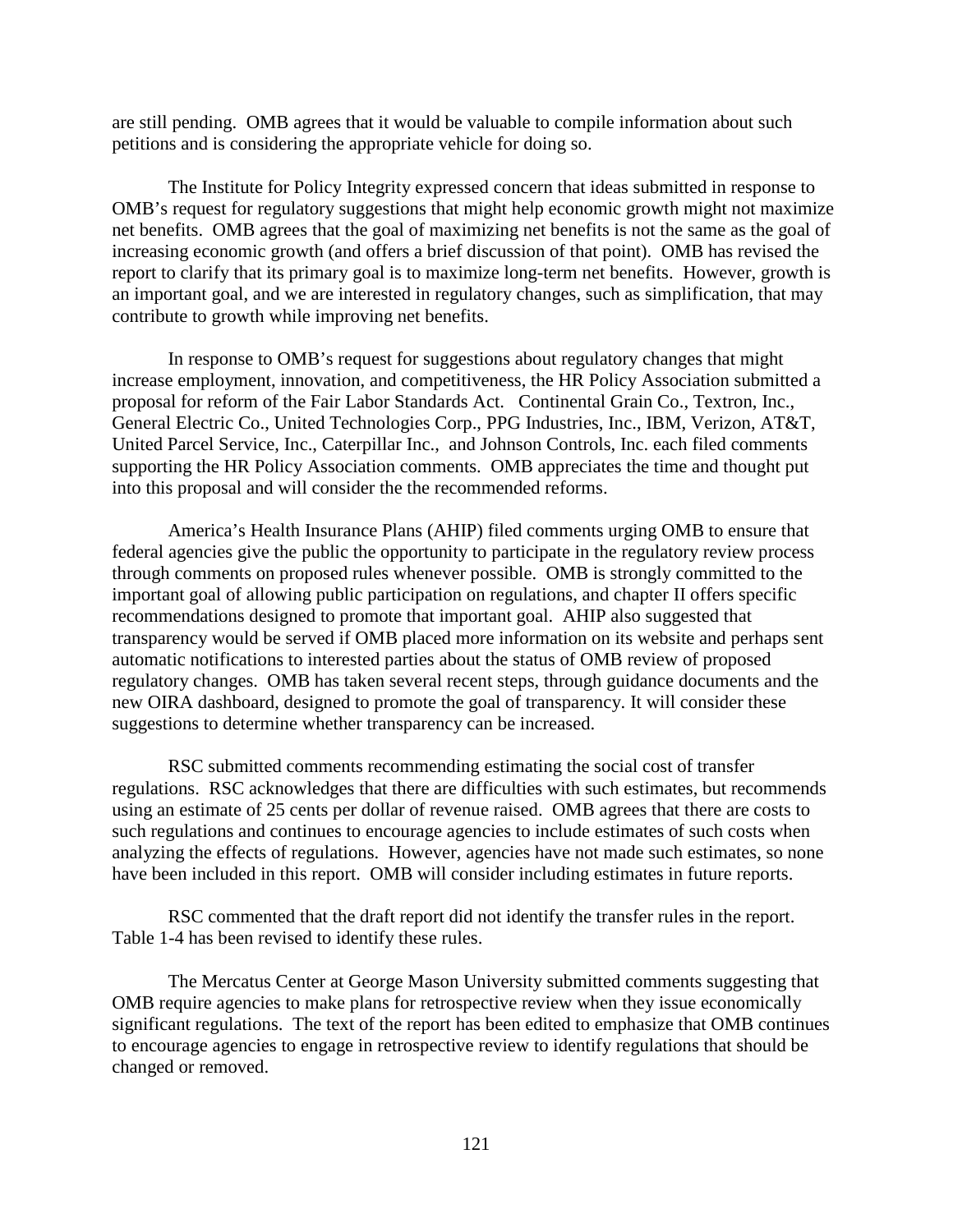The Center for Progressive Reform suggested, among other things, that the report's presentation of aggregated costs and benefits is "fundamentally counterproductive." However, OMB is required under the Regulatory Right-to-Know Act to report aggregated monetized cost and benefits in its report to Congress.

RSC suggested that OMB encourage agencies to experiment with collaborative "wikis" to allow greater exchange of ideas and information with the public. OMB finds this idea interesting and will consider it for the future.

The Center for Regulatory Effectiveness provided observations on how some Executive Branch agencies are implementing Section V of the Peer Review Bulletin and made a variety of suggestions for improving implementation. We will take CRE's suggestions into consideration as we continue to work with agencies.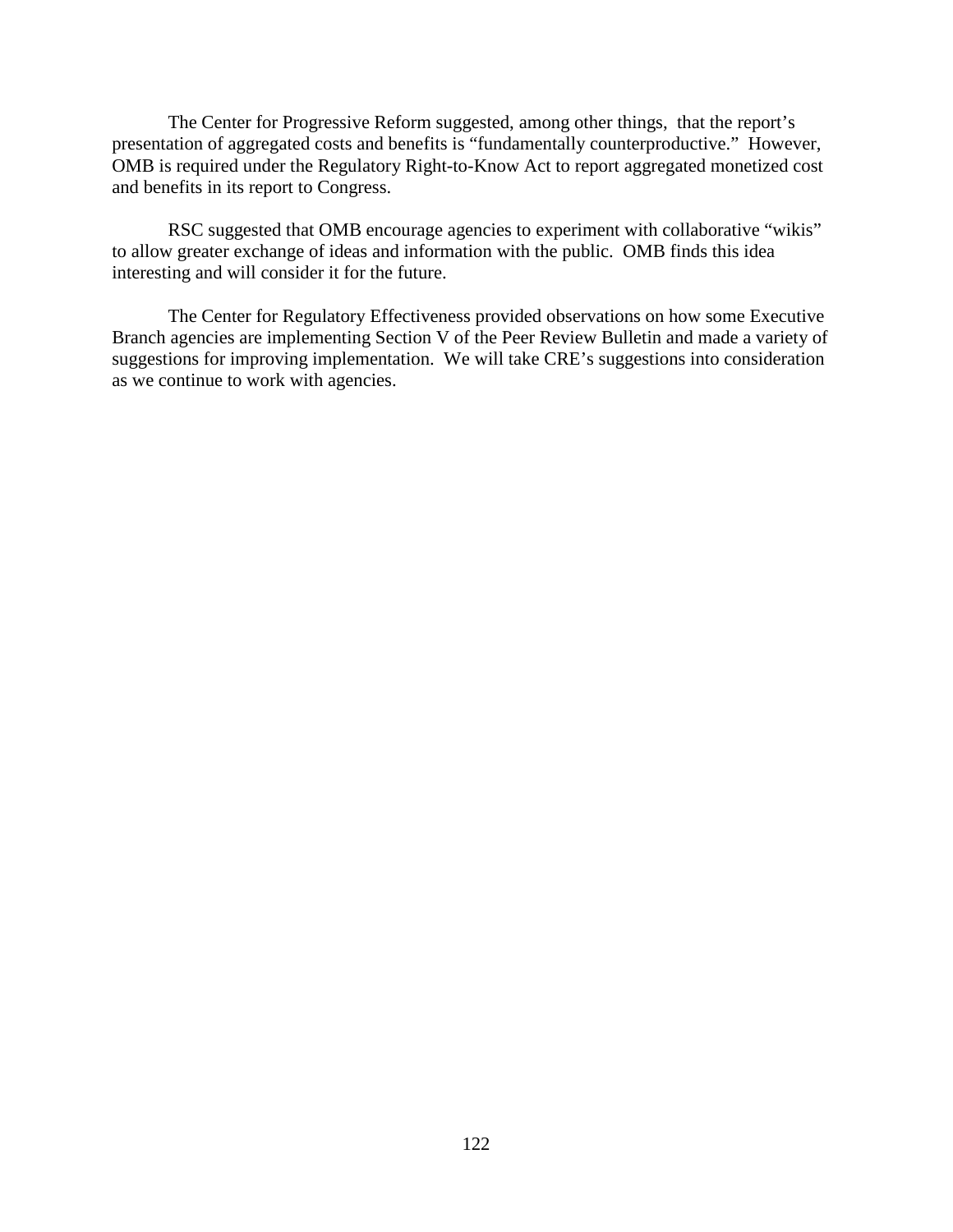#### **APPENDIX H: REFERENCES**

Acemoglu, Daron and Angrist, Joshua D. "Consequences of Employment Protection? The Case of the Americans with Disabilities Act." *Journal of Political Economy,2001,* 109(5), 915-957.

Ackerman, Frank and Heinzerling, Lisa. *Priceless : On Knowing the Price of Everything and the Value of Nothing.* The New Press, 2004.

Acs, Zontan J. et al. "A Policy Framework for Confronting Obesity." *Obesity, Business, and Public Policy*, Zoltan Acs and Alan Lyles eds., Edward Elgar Publishing, 2007, 221-252.

Adler, Matthew and Posner, Eric A. "Happiness Research and Cost-Benefit Analysis." *Journal of Legal Studies*, 2008, 37(S2), S253-S292.

Asamoah, Afia and Sharfstein, Joshua. "Transparency at the Food and Drug Administration." *New England Journal of Medicine,* 2010, 362(25), 2341-2343.

Baum, Charles L. "The eEfect of State Maternity Leave Legislation and the 1993 Family and Medical Leave Act on Employment and Wages." *Labour Economics,* 2003, 10(5), 573-596.

Becker, Randy A. "Air Pollution Abatement Costs under the Clean Air Act: Evidence from the PACE Survey." *Journal of Environmental Economics and Management*, 2005, 50, 144-169.

Becker, Randy and Henderson, Vernon. "Effects of Air Quality Regulation on Polluting Industries." *Journal of Political Economy*, 2000, 108(2), 379-421.

Berman, Eli and Bui, Linda T. M. "Environmental Regulation and Productivity: Evidence from Oil Refineries." *The Review of Economics and Statistics*, 2001, 83(3), 498-510.

Bertrand, Marianne and Kramarz, Francis. "Does Entry Regulation Hinder Job Creation? Evidence from the French Retail Industry." *The Quarterly Journal of Economics*, 2002, 117(4), 1369-1413.

Bettinger, Eric; Long, Bridget Terry; Oreopoulos, Philip and Sanbonmatsu, Lisa. *The Role of Simplification and Information in College Decisions: Results from the H&R Block FAFSA Experiment*, NBER Working Paper 15361 (Sept. 2009), *available at* <http://www.nber.org/papers/w15361>

Blanchard, Olivier and Giavazzi, Francesco. "Macroeconomic Effects of Regulation and Deregulation in Goods and Labor Markets." *The Quarterly Journal of Economics*, 2003, 118(3), 879-907.

Blanchflower, David G. and Oswald, Andrew J. "Well-being over time in Britain and the USA." *Journal of Public Economics,* 2004, 88(7-8), 1359-1386.

Bok, Derek. *The Politics of Happiness*. Princeton University Press, 2010.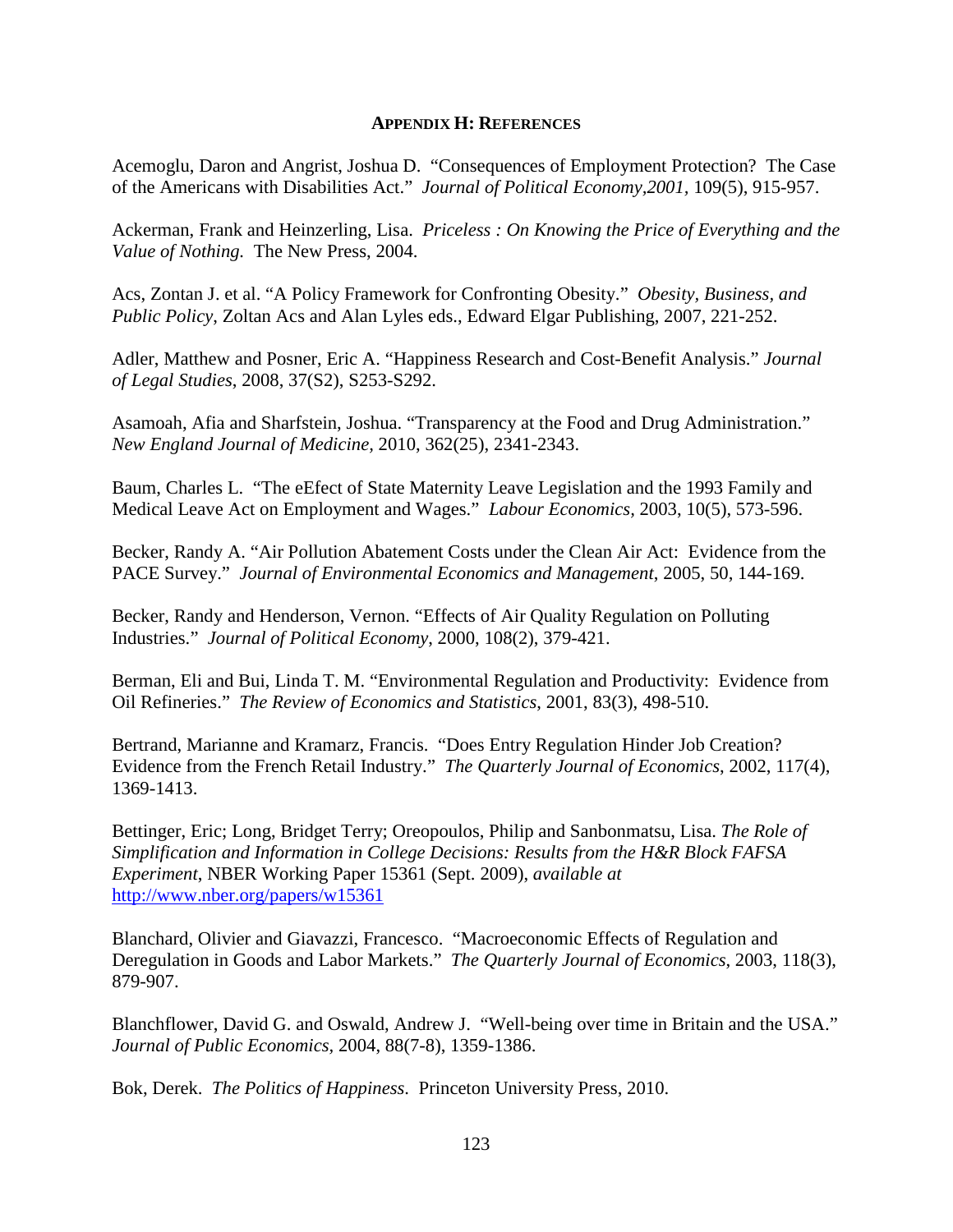Breyer, Stephen. *Regulation and Its Reform*. Harvard University Press, 1982.

Carroll, Gabriel D.; Choi, James J.; Laibson, David; Madrian, Brigitte; Metrick, Andrew. "Optimal Defaults and Active Decisions." *Quarterly Journal of Economics*, 2009, 124(4), 1639- 1674.

Chiteji, Ngina and Walker, Lina. "Strategies to Increase the Retirement Savings of African American Households," in William Gale, J. Mark Iwry, David C. John, and Lina Walker, eds. *Automatic: Changing the Way America Saves.* Brookings Institution Press, 2009, 231-260.

Crain, W. Mark. *The Impact of Regulatory Costs on Small Firms*. Report to the Office of Advocacy, United States Small Business Administration, [http://www.sba.gov/advo/research/rs264tot.pdf,](http://www.sba.gov/advo/research/rs264tot.pdf) 2005.

Crain, W. Mark and Hopkins, Thomas D. *The Impact of Regulatory Costs on Small Firms*. Report to the Office of Advocacy, United States Small Business Administration, 2001.

Copeland, Curtis W. *How Agencies Monetize "Statistical Lives"Expected to Be Saved By Regulations*, CRS Report for Congress, Congressional Research Service, March 24, 2010.

Cutler, D.M. "Behavioral Health Interventions: What Works and Why?" in N.A. Anderson, R.A. Bulatao & B. Cohen, eds. *Critical Perspectives on Racial and Ethnic Differences in Health in Later Life.* National Research Council, Committee on Population, Division of Behavioral and Social Sciences and Education, The National Academies Press, 2004.

Dean, Thomas J.; Brown, Robert L, and Stango, Victor. "Environmental Regulation as a Barrier to the Formation of Small Manufacturing Establishments: A Longitudinal Examination." *Journal of Environmental Economics and Management*, 2000, 40, 56-75.

Diener, Ed; Lucas, Richard; Schimmack, Ulrich; and Helliwell, Oliver. *Well-Being for Public Policy*. Oxford University Press, 2009.

Dinner, Issac; Johnson, Eric J.; Goldstein, Daniel G.: and Liu, Kaiya. "Partitioning Default Effects: Why People Choose Not to Choose," (June 26, 2009), available SSRN: http://ssrn.com/abstract=1352488.

Elston, Julie Ann et al. "Tax Solutions to the External Costs of Obesity." *Obesity, Business, and Public Policy*, Zoltan Acs and Alan Lyles eds., Edward Elgar Publishing, 2007, 171-187.

Fung, Archon; Graham, Mary and Weil, David, *Full Disclosure: The Perils and Promise of Transparency*, Cambridge University Press, 2007.

Gale, William; Iwry, J. Mark; John, David C.; and Walker, Lina, eds. *Automatic: Changing the Way America Saves.* Brookings Institution Press, 2009.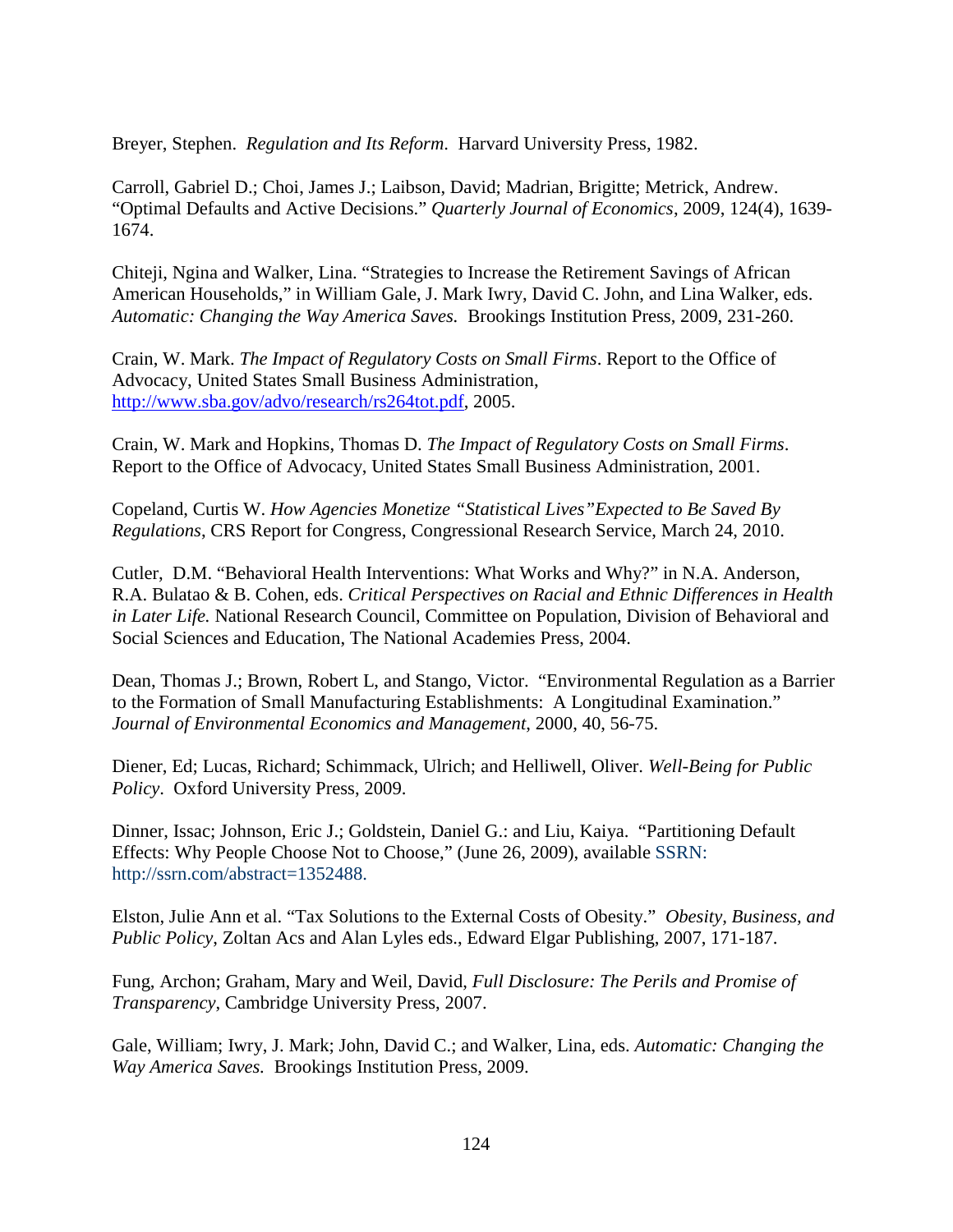Galvez, Maida; Frieden, Thomas R. and Landrigan, Philip J. "Obesity in the  $21<sup>st</sup>$  Century." *Environmental Health Perspective*, 2003, 111(13), A684-A685.

Garg, Nitika; Wansink, Brian and Inman, J. Jeffrey. "The Influence of Incidental Affect on Consumers' Food Intake." *Journal of Marketing*, 2007, 71(1), 194-206.

Gray, Wayne B. and Shadbegian, Ronald. "Environmental Regulation, Investment Timing, and Technology Choice." *The Journal of Industrial Economics*, 1998, 46(2), 235-256.

Greenstone, Michael. "The Impacts of Environmental Regulations on Industrial Activity: Evidence from the 1970 and 1977 Clean Air Act Amendments and the Census of Manufactures." *Journal of Political Economy*, 2002, 110(6), 1175-1219.

Greenstone, Michael. "Toward A Culture of Persistent Regulatory Experimentation and Evaluation," in David Moss & John Cisternino, eds., *New Perspectives on Regulation*. The Tobin Project, 2009, 111-126.

Gruber, Jonathan. "The Incidence of Mandated Maternity Benefits." *American Economic Review,* 1994, 84(3), 622-641.

Hamilton, James T. *Regulation Through Revelation: The Origins, Politics, and Impacts of the Toxics Release Inventory Program,* Cambridge University Press, 2005.

Hammitt, James and Haninger, Kevin. "Valuing Fatal Risks to Children and Adults." *Journal of Risk and Uncertainty*, 2010, 40(1), 57-83.

Hanna, Rema. "US Environmental Regulation and FDI: Evidence from a Panel of US-Based Multinational Firms, *American Economic Journal: Applied Economics,* 2010, 2(3), 158-189.

Harrington, Winston; Morgenstern, Richard D. and Nelson Peter. "On the Accuracy of Regulatory Cost Estimates." *Journal of Policy Analysis and Management*, 2000, 19(2), 297-322.

Heath, Chip and Heath, Dan. *Switch: How to Change Things When Change is Hard*. Broadway Business, 2010.

Hopkins, Thomas D. *Profiles of Regulatory Cost*, Report to the Office of Advocacy, United States Small Business Administration, 1995.

Jolls, Christine. "Accommodation Mandates." *Stanford Law Review*, 2000, 53, 223-306.

Jorgenson, Dale W. and Wilcoxen, Peter J. "Environmental Regulation and U.S. Economic Growth." *RAND Journal of Economics*, 1990, 21(2), 314-340.

Kahneman, Daniel; Krueger; Alan B.; Schkade, David; Schwarz, Norbert and Stone, Arthur. "Toward National Well-Being Accounts." *American Economic Review*, 2004, 94(2), 429-434.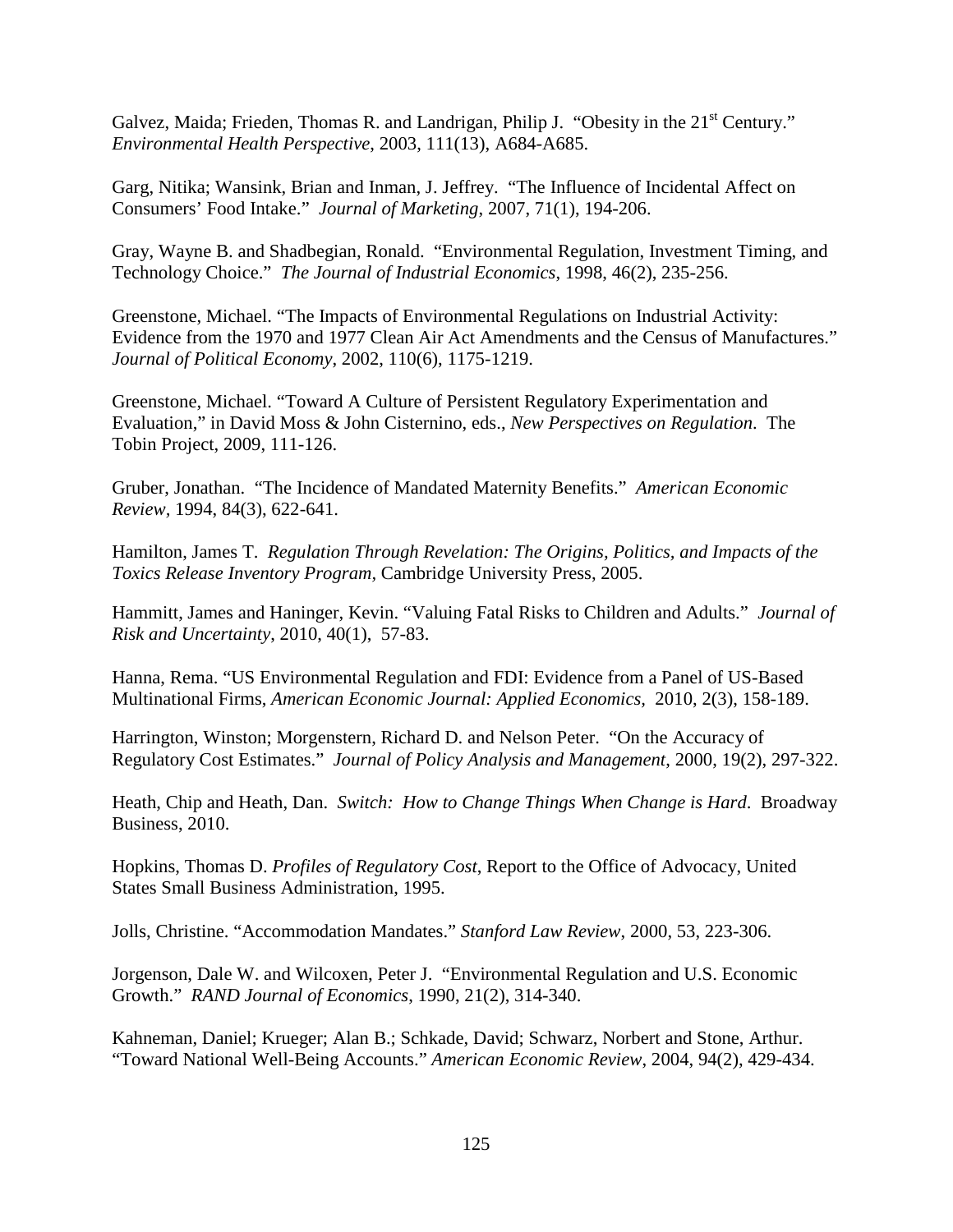Kahneman, Daniel and Thaler, Richard. "Anomalies: Utility Maximization and Experienced Utility." *Journal of Economic Perspective*, 2006, 20 (1), 221-234.

Krueger, Alan B., ed. *Measuring the Subjective Well-Being of Nations: National Accounts of Time Use and Well-Being.* The University of Chicago Press, 2009.

Krueger, Alan B., et al. "National Time Accounting: The Currency of Life." *Measuring the Subjective Well-Being of Nations: National Accounts of Time Use and Well-being,* Alan B. Krueger, ed. Chicago: The University of Chicago Press, 2009, 9-86.

Krueger, Alan B., and Schkade, David A. "The Reliability of Subjective Well-Being Measures." *Journal of Public Economics,* 2008, 92(8-9), 1833-1845.

Leventhal, Howard; Singer, Robert and Jones, Susan. "Effects of Fear and Specificity of Recommendation Upon Attitudes and Behavior." *Journal of Personality and Social Psychology*, 1965, 2(1), 20-29.

List, John A.; Millimet, Daniel L.; Fredriksson, Per G. and McHone, W. Warren. "Effects of Environmental Regulations on Manufacturing Plant Births: Evidence from a Propensity Score Matching Estimator." *The Review of Economics and Statistics*, 2003, 85(4), 944-952.

Luttmer, Erzo F. P. "Neighbors as Negatives: Relative Earnings and Well Being." *The Quarterly Journal of Economics,* 2005, 120(3), 963-1002.

Madrian, Bridget and Shea, Dennis. "The Power of Suggestion: Inertia in 401(k) Participation and Savings Behavior." *Quarterly Journal of Economics*, 2001,116(4), 1149-1187.

McKenzie, Richard; Liersch, Michael and Finkelstein, Stacey. "Recommendations Implicit in Policy Defaults," *Psychological Science*, 2006, 17(5). 414−420.

Miller, Wilhelmine; Robinson, Lisa A. and Lawrence, Robert S., eds. *Valuing Health for Regulatory Cost-Effectiveness Analysis.* National Academies Press, 2006.

Moorman, Christine. "A Quasi Experiment to Assess the Consumer and Informational Determinants of Nutrition Information Processing Activities: The Case of the Nutritional Labeling and Education Act." *Journal of Public Policy and Marketing*, 1996, 15 (Spring), 28- 44.

Moorman, Christine. "The Effects of Stimulus and Consumer Characteristics on the Utilization of Nutrition Information." *Journal of Consumer Research*, 1990, 17 (December), 362-74.

National Research Council. *Estimating the Public Health Benefits of Proposed Air Pollution Regulations*. National Academies Press, 2002.

National Research Council. *Estimating Mortality Risk Reduction and Economic Benefits from Controlling Ozone Air Pollution.* National Academies Press, 2008.